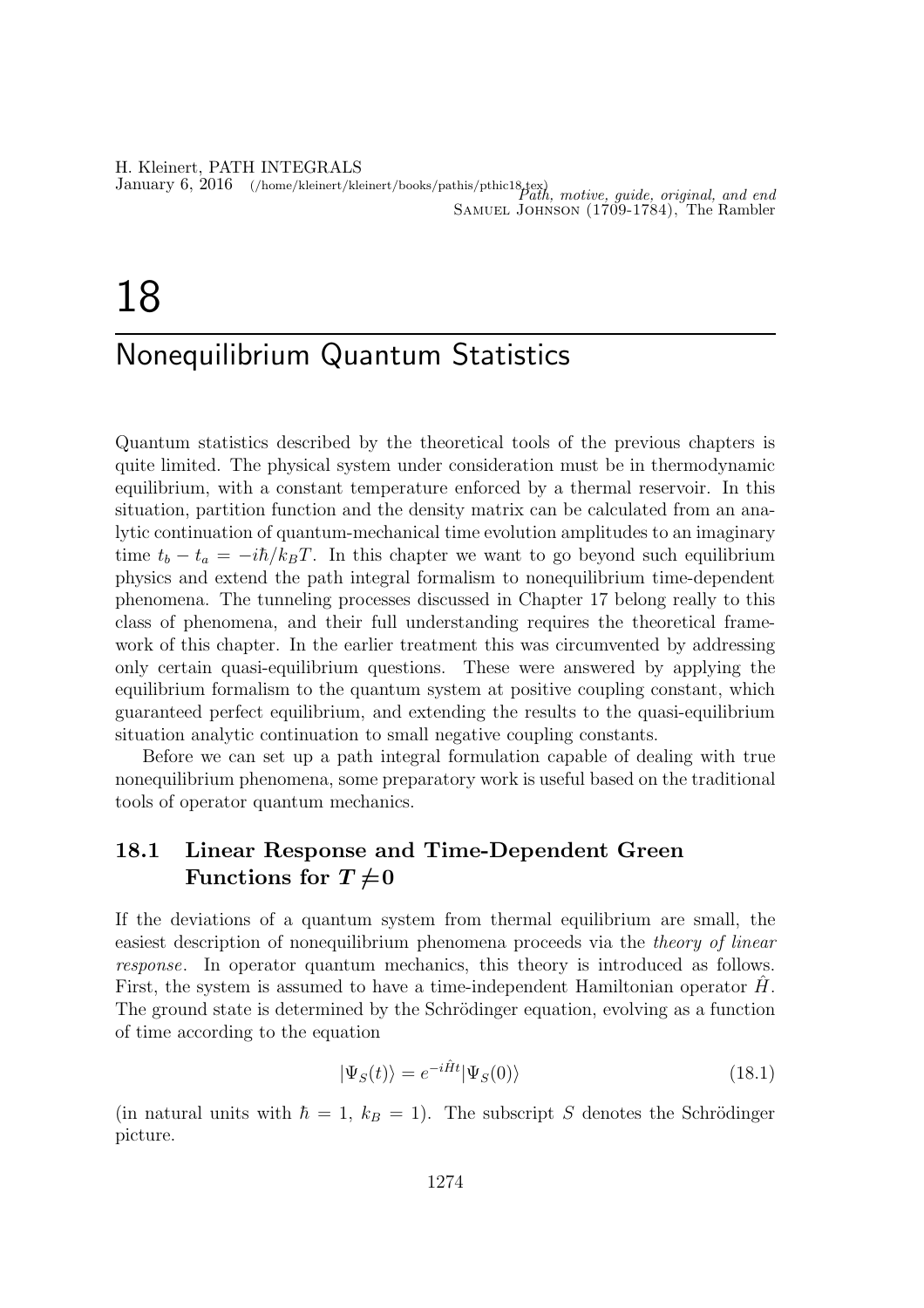Next, the system is slightly disturbed by adding to  $\hat{H}$  a time-dependent external interaction,

$$
\hat{H} \to \hat{H} + \hat{H}^{\text{ext}}(t),\tag{18.2}
$$

where  $\hat{H}^{\text{ext}}(t)$  is assumed to set in at some time  $t_0$ , i.e.,  $\hat{H}^{\text{ext}}(t)$  vanishes identically for  $t < t_0$ . The disturbed Schrödinger ground state has the time dependence

$$
|\Psi_S^{\text{dist}}(t)\rangle = e^{-i\hat{H}t}\hat{U}_H(t)|\Psi_S(0)\rangle, \tag{18.3}
$$

where  $\hat{U}_H(t)$  is the time translation operator in the Heisenberg picture. It satisfies the equation of motion

$$
i\dot{\hat{U}}_H(t) = \hat{H}_H^{\text{ext}}(t)\hat{U}_H(t),
$$
\n(18.4)

with $1$ 

$$
\hat{H}_{H}^{\text{ext}}(t) \equiv e^{i\hat{H}t} \hat{H}^{\text{ext}}(t) e^{-i\hat{H}t}.
$$
\n(18.5)

To lowest-order perturbation theory, the operator  $\hat{U}_H(t)$  is given by

$$
\hat{U}_H(t) = 1 - i \int_{t_0}^t dt' \hat{H}_H^{\text{ext}}(t') + \cdots \tag{18.6}
$$

In the sequel, we shall assume the onset of the disturbance to lie at  $t_0 = -\infty$ . Consider an arbitrary time-independent Schrödinger observable  $O$  whose Heisenberg representation has the time dependence

$$
\hat{O}_H(t) = e^{i\hat{H}t}\hat{O}e^{-i\hat{H}t}.\tag{18.7}
$$

Its time-dependent expectation value in the disturbed state  $|\Psi_S^{\text{dist}}(t)\rangle$  is given by

$$
\langle \Psi_S^{\text{dist}}(t) | \hat{O} | \Psi_S^{\text{dist}}(t) \rangle = \langle \Psi_S(0) | \hat{U}_H^{\dagger}(t) e^{i\hat{H}t} \hat{O} e^{-i\hat{H}t} \hat{U}_H(t) | \Psi_S(0) \rangle
$$
  
\n
$$
\approx \langle \Psi_S(0) | \left( 1 + i \int_{-\infty}^t dt' \hat{H}_H^{\text{ext}}(t') + \dots \right) \hat{O}_H(t)
$$
  
\n
$$
\times \left( 1 - i \int_{-\infty}^t dt' \hat{H}_H^{\text{ext}}(t') + \dots \right) | \Psi_S(0) \rangle
$$
  
\n
$$
= \langle \Psi_H | \hat{O}_H(t) | \Psi_H \rangle - i \langle \Psi_H | \int_{-\infty}^t dt' \left[ \hat{O}_H(t), \hat{H}_H^{\text{ext}}(t') \right] | \Psi_H \rangle + \dots
$$
 (18.8)

We have identified the time-independent Heisenberg state with the time-dependent Schrödinger state at zero time in the usual manner, i.e.,  $|\Psi_H\rangle \equiv |\Psi_S(0)\rangle$ . Thus the expectation value of  $\hat{O}$  deviates from equilibrium by

$$
\delta \langle \Psi_S(t) | \hat{O} | \Psi_S(t) \rangle \equiv \langle \Psi_S^{\text{dist}}(t) | \hat{O}(t) | \Psi_S^{\text{dist}}(t) \rangle - \langle \Psi_S(t) | \hat{O}(t) | \Psi_S(t) \rangle
$$
  

$$
= -i \int_{-\infty}^t dt' \langle \Psi_H | \left[ \hat{O}_H(t), \hat{H}_H^{\text{ext}}(t') \right] | \Psi_H \rangle. \tag{18.9}
$$

<sup>&</sup>lt;sup>1</sup>Note that after the replacements  $H \to H_0$ ,  $H_H^{\text{ext}} \to H_I^{\text{int}}$ , Eq. (18.4) coincides with the equation for the time evolution operator in the interaction picture to appear in Section 18.7. In contrast to that section, however, the present interaction is a nonpermanent artifact to be set equal to zero at the end, and  $H$  is the complicated total Hamiltonian, not a simple free one. This is why we do not speak of an interaction picture here.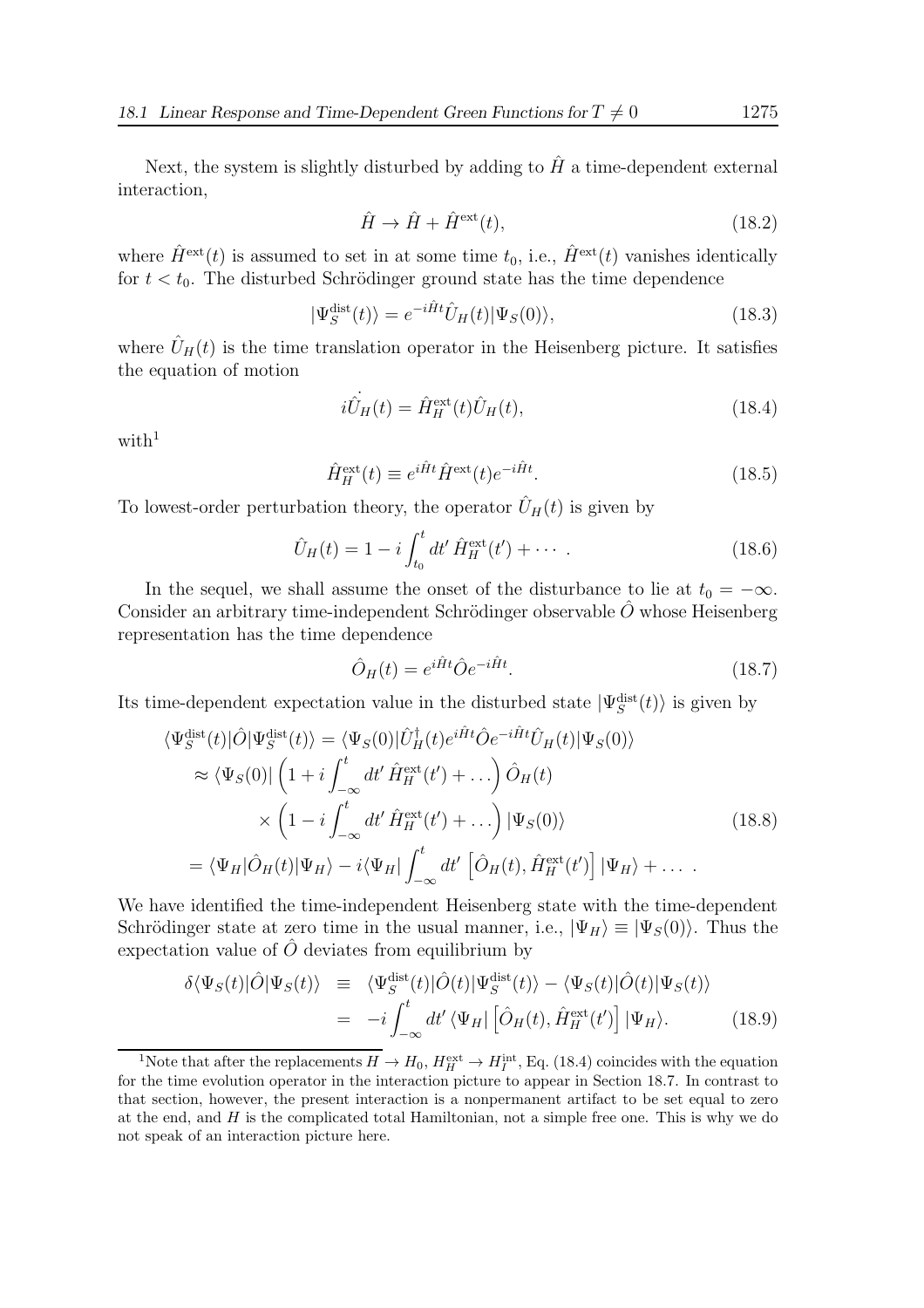If the left-hand side is transformed into the Heisenberg picture, it becomes

$$
\delta \langle \Psi_S(t) | \hat{O} | \Psi_S(t) \rangle = \delta \langle \Psi_H | \hat{O}_H(t) | \Psi_H \rangle = \langle \Psi_H | \delta \hat{O}_H(t) | \Psi_H \rangle,
$$

so that Eq. (18.9) takes the form

$$
\langle \Psi_H | \delta \hat{O}_H(t) | \Psi_H \rangle = -i \int_{-\infty}^t dt' \langle \Psi_H | \left[ \hat{O}_H(t), \hat{H}_H^{\text{ext}}(t') \right] | \Psi_H \rangle. \tag{18.10}
$$

It is useful to use the retarded Green function of the operators  $\hat{O}_H(t)$  and  $\hat{H}_H(t')$  in the state  $|\Psi_H\rangle$  [compare (3.40)]:

$$
G_{OH}^{R}(t, t') \equiv \Theta(t - t') \langle \Psi_{H} | \left[ \hat{O}_{H}(t), \hat{H}_{H}(t') \right] | \Psi_{H} \rangle. \tag{18.11}
$$

Then the deviation from equilibrium is given by the integral

$$
\langle \Psi_H | \delta \hat{O}_H(t) | \Psi_H \rangle = -i \int_{-\infty}^{\infty} dt' \, G_{OH}^R(t, t'). \tag{18.12}
$$

Suppose now that the observable  $\hat{O}_H(t)$  is capable of undergoing oscillations. Then an external disturbance coupled to  $\ddot{O}_H(t)$  will in general excite these oscillations. The simplest coupling is a linear one, with an interaction energy

$$
\hat{H}^{\text{ext}}(t) = -\hat{O}_H(t)\delta j(t),\tag{18.13}
$$

where  $i(t)$  is some external source. Inserting (18.13) into (18.12) yields the linearresponse formula

$$
\langle \Psi_H | \delta \hat{O}_H(t) | \Psi_H \rangle = i \int_{-\infty}^{\infty} dt' \, G_{OO}^R(t, t') \delta j(t'), \tag{18.14}
$$

where  $G_{OO}^R$  is the retarded Green function of two operators  $\hat{O}$ :

$$
G_{OO}^{R}(t,t') = \Theta(t-t')\langle\Psi_H|\left[\hat{O}_H(t),\hat{O}_H(t')\right]|\Psi_H\rangle.
$$
 (18.15)

At frequencies where the Fourier transform of  $G_{OO}(t, t')$  is singular, the slightest disturbance causes a large response. This is the well-known resonance phenomenon found in any oscillating system. Whenever the external frequency  $\omega$  hits an eigenfrequency, the Fourier transform of the Green function diverges. Usually, the eigenfrequencies of a complicated N-body system are determined by calculating (18.15) and by finding the singularities in  $\omega$ .

It is easy to generalize this description to a thermal ensemble at a nonzero temperature. The principal modification consists in the replacement of the ground state expectation by the thermal average

$$
\langle \hat{O} \rangle_T \equiv \frac{\text{Tr} \left( e^{-\hat{H}/T} \hat{O} \right)}{\text{Tr} \left( e^{-\hat{H}/T} \right)}.
$$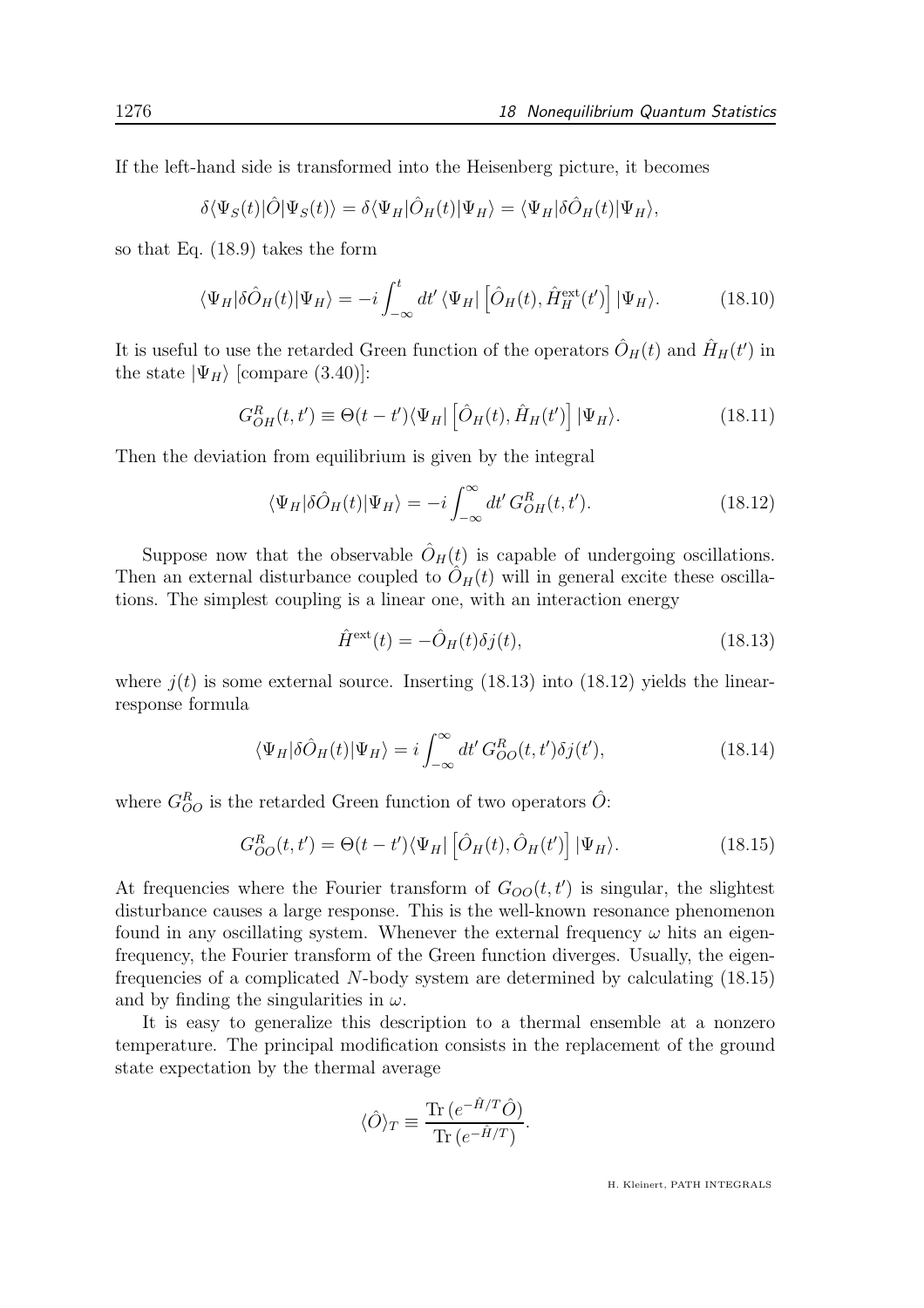Using the free energy

$$
F = -T \log \text{Tr} \left( e^{-\hat{H}/T} \right),
$$

this can also be written as

$$
\langle \hat{O} \rangle_T = e^{F/T} \text{Tr} \left( e^{-\hat{H}/T} \hat{O} \right). \tag{18.16}
$$

In a grand-canonical ensemble,  $\hat{H}$  must be replaced by  $\hat{H} - \mu \hat{N}$  and F by its grandcanonical version  $F_G$  (see Section 1.17). At finite temperatures, the linear-response formula (18.14) becomes

$$
\delta \langle \hat{O}(t) \rangle_T = i \int_{-\infty}^{\infty} dt' G_{OO}^R(t, t') \delta j(t'), \qquad (18.17)
$$

where  $G_{OO}^{R}(t,t')$  is the retarded Green function at nonzero temperature defined by [recall (1.306)]

$$
G_{OO}^R(t,t') \equiv G_{OO}^R(t-t') \equiv \Theta(t-t') e^{F/T} \text{Tr} \left\{ e^{-\hat{H}/T} \left[ \hat{O}_H(t), \hat{O}_H(t') \right] \right\}.
$$
 (18.18)

In a realistic physical system, there are usually many observables, say  $\hat{O}_{H}^{i}(t)$  for  $i = 1, 2, \ldots, l$ , which perform coupled oscillations. Then the relevant retarded Green function is some  $l \times l$  matrix

$$
G_{ij}^{R}(t, t') \equiv G_{ij}^{R}(t - t') \equiv \Theta(t - t') e^{F/T} \text{Tr} \left\{ e^{-\hat{H}/T} \left[ \hat{O}_{H}^{i}(t), \hat{O}_{H}^{j}(t') \right] \right\}.
$$
 (18.19)

After a Fourier transformation and diagonalization, the singularities of this matrix render the important physical information on the resonance properties of the system.

The retarded Green function at  $T \neq 0$  occupies an intermediate place between the real-time Green function of field theories at  $T = 0$ , and the imaginary-time Green function used before to describe thermal equilibria at  $T \neq 0$  (see Subsection 3.8.2). The Green function (18.19) depends both on the real time and on the temperature via an imaginary time.

### 18.2 Spectral Representations of Green Functions for  $T\neq 0$

The retarded Green functions are related to the imaginary-time Green functions of equilibrium physics by an analytic continuation. For two arbitrary operators  $\hat{O}_H^1$ ,  $\hat{O}_{H}^{2}$ , the latter is defined by the thermal average

$$
G_{12}(\tau,0) \equiv G_{12}(\tau) \equiv e^{F/T} \text{Tr} \left[ e^{-\hat{H}/T} \hat{T}_{\tau} \hat{O}_H^1(\tau) \hat{O}_H^2(0) \right], \tag{18.20}
$$

where  $\hat{O}_H(\tau)$  is the *imaginary-time Heisenberg operator* 

$$
\hat{O}_H(\tau) \equiv e^{\hat{H}\tau} \hat{O} e^{-\hat{H}\tau}.
$$
\n(18.21)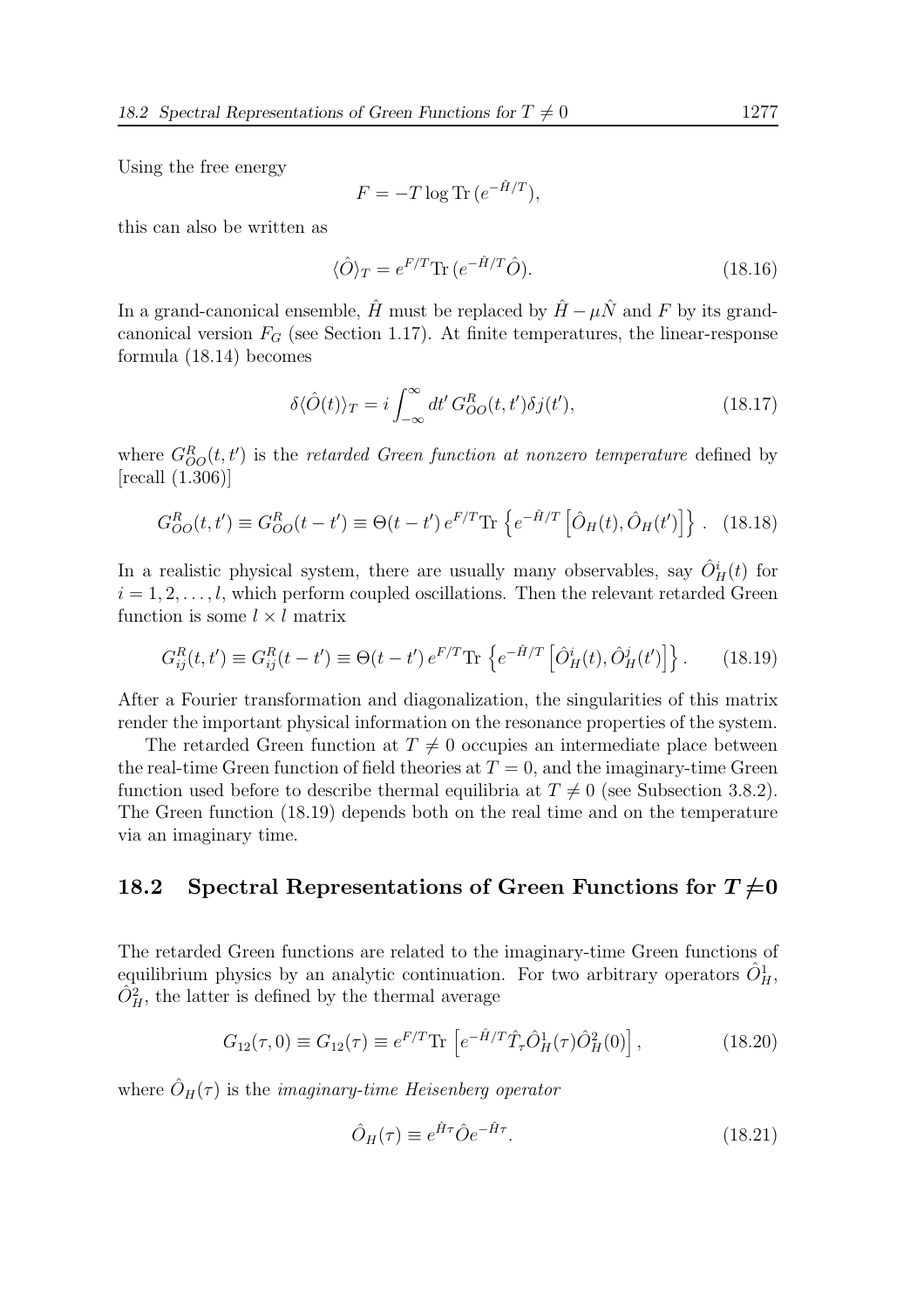To see the relation between  $G_{12}(\tau)$  and the retarded Green function  $G_{12}^{R}(t)$ , we take a complete set of states  $|n\rangle$ , insert them between the operators  $\hat{O}^1$ ,  $\hat{O}^2$ , and expand  $G_{12}(\tau)$  for  $\tau \geq 0$  into the spectral representation

$$
G_{12}(\tau) = e^{F/T} \sum_{n,n'} e^{-E_n/T} e^{(E_n - E_{n'})\tau} \langle n|\hat{O}^1|n'\rangle \langle n'|\hat{O}^2|n\rangle.
$$
 (18.22)

Since  $G_{12}(\tau)$  is periodic under  $\tau \to \tau + 1/T$ , its Fourier representation contains only the discrete Matsubara frequencies  $\omega_m = 2\pi mT$ :

$$
G_{12}(\omega_m) = \int_0^{1/T} d\tau \, e^{i\omega_m \tau} G_{12}(\tau)
$$
  
= 
$$
e^{F/T} \sum_{n,n'} e^{-E_n/T} \left(1 - e^{(E_n - E_{n'})/T}\right) \langle n|\hat{O}^1|n'\rangle \langle n'|\hat{O}^2|n\rangle
$$
  

$$
\times \frac{-1}{i\omega_m - E_{n'} + E_n}.
$$
 (18.23)

The retarded Green function satisfies no periodic (or antiperiodic) boundary condition. It possesses Fourier components with all real frequencies  $\omega$ :

$$
G_{12}^{R}(\omega) = \int_{-\infty}^{\infty} dt \, e^{i\omega t} \, \Theta(t) e^{F/T} \text{Tr} \left\{ e^{-\hat{H}/T} \left[ \hat{O}_{H}^{1}(t), \hat{O}_{H}^{2}(0) \right]_{\mp} \right\}
$$
  
\n
$$
= e^{F/T} \int_{0}^{\infty} dt \, e^{i\omega t} \sum_{n,n'} \left[ e^{-E_{n}/T} e^{i(E_{n}-E_{n'})t} \langle n | \hat{O}^{1} | n' \rangle \langle n' | \hat{O}^{2} | n \rangle \right]
$$
  
\n
$$
\mp e^{-E_{n}/T} e^{-i(E_{n}-E_{n'})t} \langle n | \hat{O}^{2} | n' \rangle \langle n' | \hat{O}^{1} | n \rangle \right]. \tag{18.24}
$$

In the second sum we exchange  $n$  and  $n'$  and perform the integral, after having attached to  $\omega$  an infinitesimal positive-imaginary part in to ensure convergence [recall the discussion after Eq. (3.84)]. The result is

$$
G_{12}^{R}(\omega) = e^{F/T} \sum_{n,n'} e^{-E_n/T} \left[ 1 - e^{(E_n - E_{n'})/T} \right] \langle n | \hat{O}^1 | n' \rangle \langle n' | \hat{O}^2 | n \rangle
$$

$$
\times \frac{i}{\omega - E_{n'} + E_n + i\eta}.
$$
(18.25)

By comparing this with (18.23) we see that the thermal Green functions are obtained from the retarded ones by replacing [1]

$$
\frac{i}{\omega - E_{n'} + E_n + i\eta} \to \frac{-1}{i\omega_m - E_{n'} + E_n}.
$$
\n(18.26)

A similar procedure holds for fermion operators  $\hat{O}^i$  (which are not observable). There are only two changes with respect to the boson case. First, in the Fourier expansion of the imaginary-time Green functions, the bosonic Matsubara frequencies  $\omega_m$  in (18.23) become fermionic. Second, in the definition of the retarded Green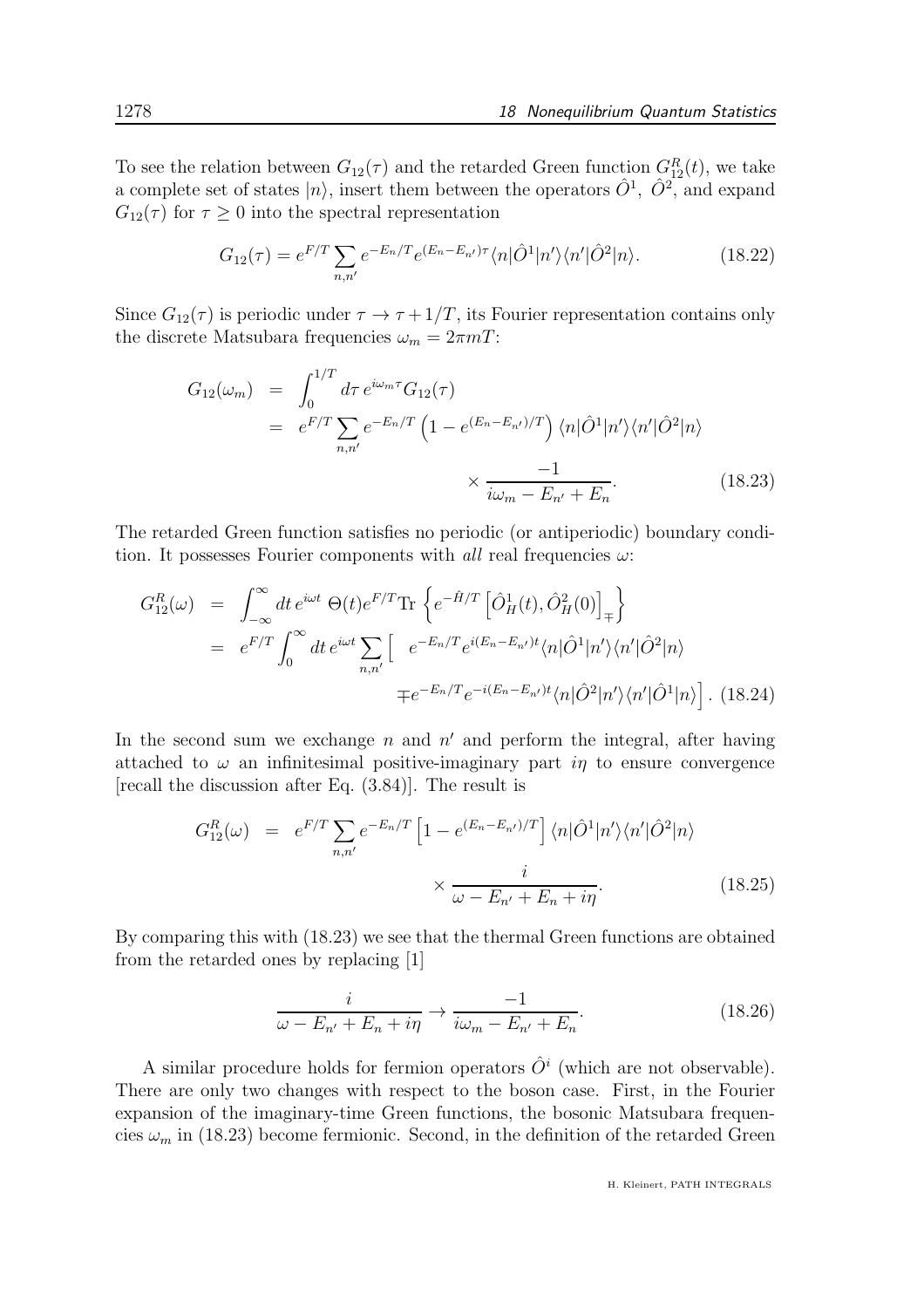functions (18.19), the commutator is replaced by an anticommutator, i.e., the retarded Green function of fermion operators  $\hat{O}_{H}^{i}$  is defined by

$$
G_{ij}^{R}(t, t') \equiv G_{ij}^{R}(t - t') \equiv \Theta(t - t')e^{F/T}\text{Tr}\left\{e^{-\hat{H}/T}\left[\hat{O}_{H}^{i}(t), \hat{O}_{H}^{j}(t')\right]_{+}\right\}.
$$
 (18.27)

These changes produce an opposite sign in front of the  $e^{(E_n - E_{n'})/T}$ -term in both of the formulas (18.23) and (18.25). Apart from that, the relation between the two Green functions is again given by the replacement rule  $(18.26)$ .

At this point it is customary to introduce the *spectral function* 

$$
\rho_{12}(\omega') = \left(1 \mp e^{-\omega'/T}\right) e^{F/T}
$$
  
 
$$
\times \sum_{n,n'} e^{-E_n/T} 2\pi \delta(\omega - E_{n'} + E_n) \langle n|\hat{O}^1|n'\rangle \langle n'|\hat{O}^2|n\rangle,
$$
 (18.28)

where the upper and the lower sign hold for bosons and fermions, respectively. Under an interchange of the two operators it behaves like

$$
\rho_{12}(\omega') = \mp \rho_{12}(-\omega'). \tag{18.29}
$$

Using this spectral function, we may rewrite the Fourier-transformed retarded and thermal Green functions as the following spectral integrals:

$$
G_{12}^{R}(\omega) = \int_{-\infty}^{\infty} \frac{d\omega'}{2\pi} \rho_{12}(\omega') \frac{i}{\omega - \omega' + i\eta}, \qquad (18.30)
$$

$$
G_{12}(\omega_m) = \int_{-\infty}^{\infty} \frac{d\omega'}{2\pi} \rho_{12}(\omega') \frac{-1}{i\omega_m - \omega'}.
$$
 (18.31)

These equations show how the imaginary-time Green functions arise from the retarded Green functions by a simple analytic continuation in the complex frequency plane to the discrete Matsubara frequencies,  $\omega \to i\omega_m$ . The inverse problem of reconstructing the retarded Green functions in the entire upper half-plane of  $\omega$  from the imaginary-time Green functions defined only at the Matsubara frequencies  $\omega_m$ is not solvable in general but only if other information is available [2]. For instance, the sum rules for canonical fields to be derived later in Eq. (18.66) with the ensuing asymptotic condition (18.67) are sufficient to make the continuation unique [3].

Going back to the time variables t and  $\tau$ , the Green functions are

$$
G_{12}^{R}(t) = \Theta(t) \int_{-\infty}^{\infty} \frac{d\omega'}{2\pi} \rho_{12}(\omega') e^{-i\omega' t}, \qquad (18.32)
$$

$$
G_{12}(\tau) = \int_{-\infty}^{\infty} \frac{d\omega'}{2\pi} \rho_{12}(\omega') T \sum_{\omega_m} e^{-i\omega_m \tau} \frac{-1}{i\omega_m - \omega'}.
$$
 (18.33)

The sum over even or odd Matsubara frequencies on the right-hand side of  $G_{12}(\tau)$ was evaluated in Section 3.3 for bosons and fermions as

$$
T\sum_{n} e^{-i\omega_{m}\tau} \frac{-1}{i\omega_{m} - \omega} = G_{\omega,e}^{p}(\tau) = e^{-\omega(\tau - 1/2T)} \frac{1}{2\sin(\omega/2T)}
$$

$$
= e^{-\omega\tau}(1 + n_{\omega})
$$
(18.34)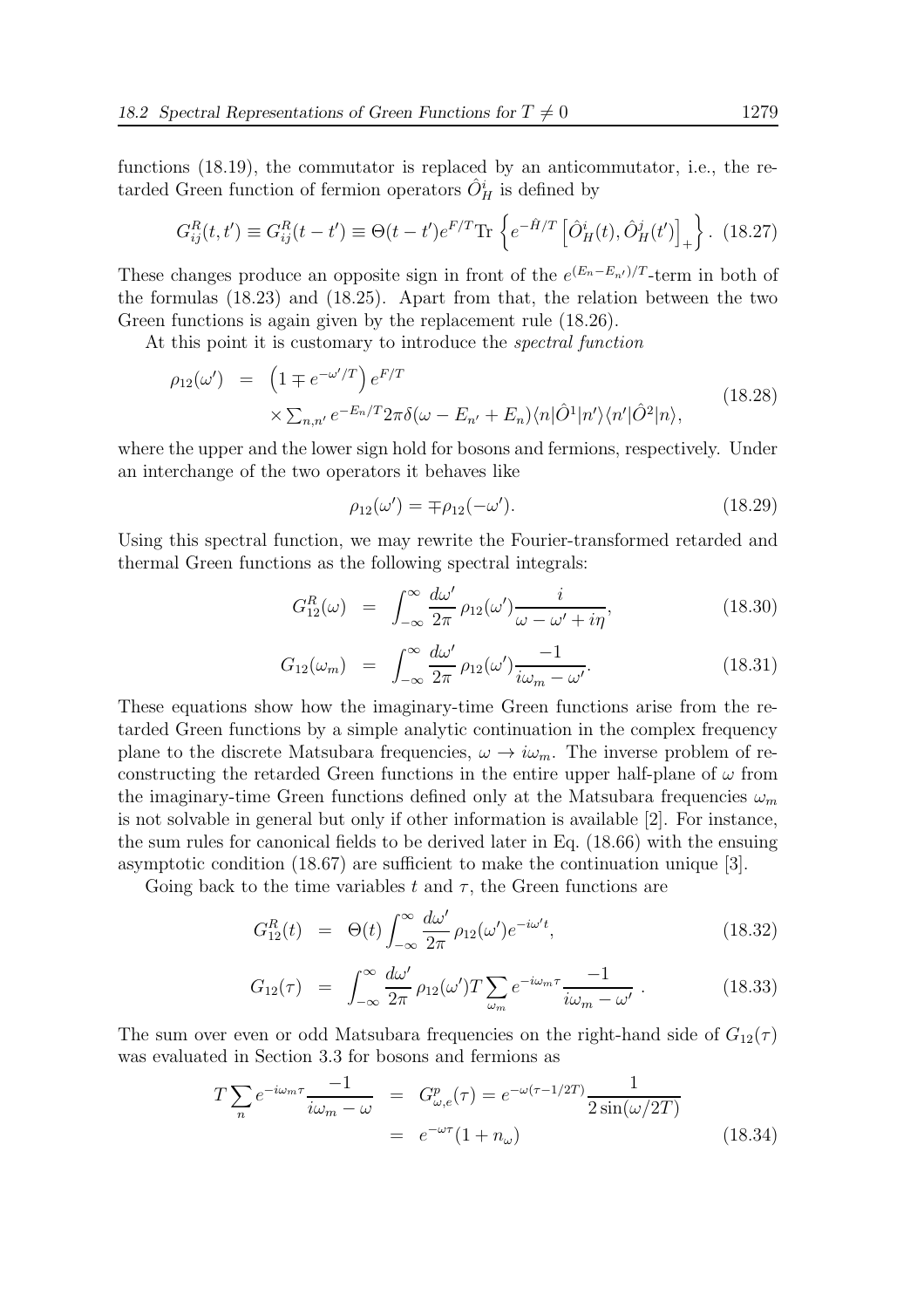and

$$
T\sum_{n} e^{-i\omega_{m}\tau} \frac{-1}{i\omega_{m} - \omega} = G^{a}_{\omega,e}(\tau) = e^{-\omega(\tau - 1/2T)} \frac{1}{2\cos(\omega/2T)}
$$

$$
= e^{-\omega\tau}(1 - n_{\omega}), \qquad (18.35)
$$

with the Bose and Fermi distribution functions [see  $(3.93)$ ,  $(7.542)$ ,  $(7.544)$ ]

$$
n_{\omega} = \frac{1}{e^{\omega/T} \mp 1},\tag{18.36}
$$

respectively.

#### 18.3 Other Important Green Functions

In studying the dynamics of systems at finite temperature, several other Green functions are useful whose spectral functions we shall now derive.

In complete analogy with the retarded Green functions for bosonic and fermionic operators, we may introduce their counterparts, the so-called advanced Green functions (compare page 38)

$$
G_{12}^{A}(t,t') \equiv G_{12}^{A}(t-t') = -\Theta(t'-t)e^{F/T} \text{Tr} \left\{ e^{-\hat{H}/T} \left[ \hat{O}_{H}^{1}(t), \hat{O}_{H}^{2}(t') \right]_{\mp} \right\}.
$$
\n(18.37)

Their Fourier transforms have the spectral representation

$$
G_{12}^A(\omega) = \int_{-\infty}^{\infty} \frac{d\omega'}{2\pi} \rho_{12}(\omega') \frac{i}{\omega - \omega' - i\eta},\qquad(18.38)
$$

differing from the retarded case  $(18.30)$  only by the sign of the  $i\eta$ -term. This makes the Fourier transforms vanish for  $t > 0$ , so that the time-dependent Green function has the spectral representation [compare (18.32)]

$$
G_{12}^A(t) = -\Theta(-t) \int_{-\infty}^{\infty} \frac{d\omega}{2\pi} \rho_{12}(\omega) e^{-i\omega t}.
$$
 (18.39)

By subtracting retarded and advanced Green functions, we obtain the thermal expectation value of commutator or anticommutator:

$$
C_{12}(t,t') = e^{F/T} \text{Tr} \left\{ e^{-\hat{H}/T} \left[ \hat{O}_H^1(t), \hat{O}_H^2(t') \right]_{\mp} \right\} = G_{12}^R(t,t') - G_{12}^A(t,t'). \quad (18.40)
$$

Note the simple relations:

$$
G_{12}^{R}(t, t') = \Theta(t - t')C_{12}(t, t'), \qquad (18.41)
$$

$$
G_{12}^{A}(t, t') = -\Theta(t'-t)C_{12}(t, t'). \qquad (18.42)
$$

H. Kleinert, PATH INTEGRALS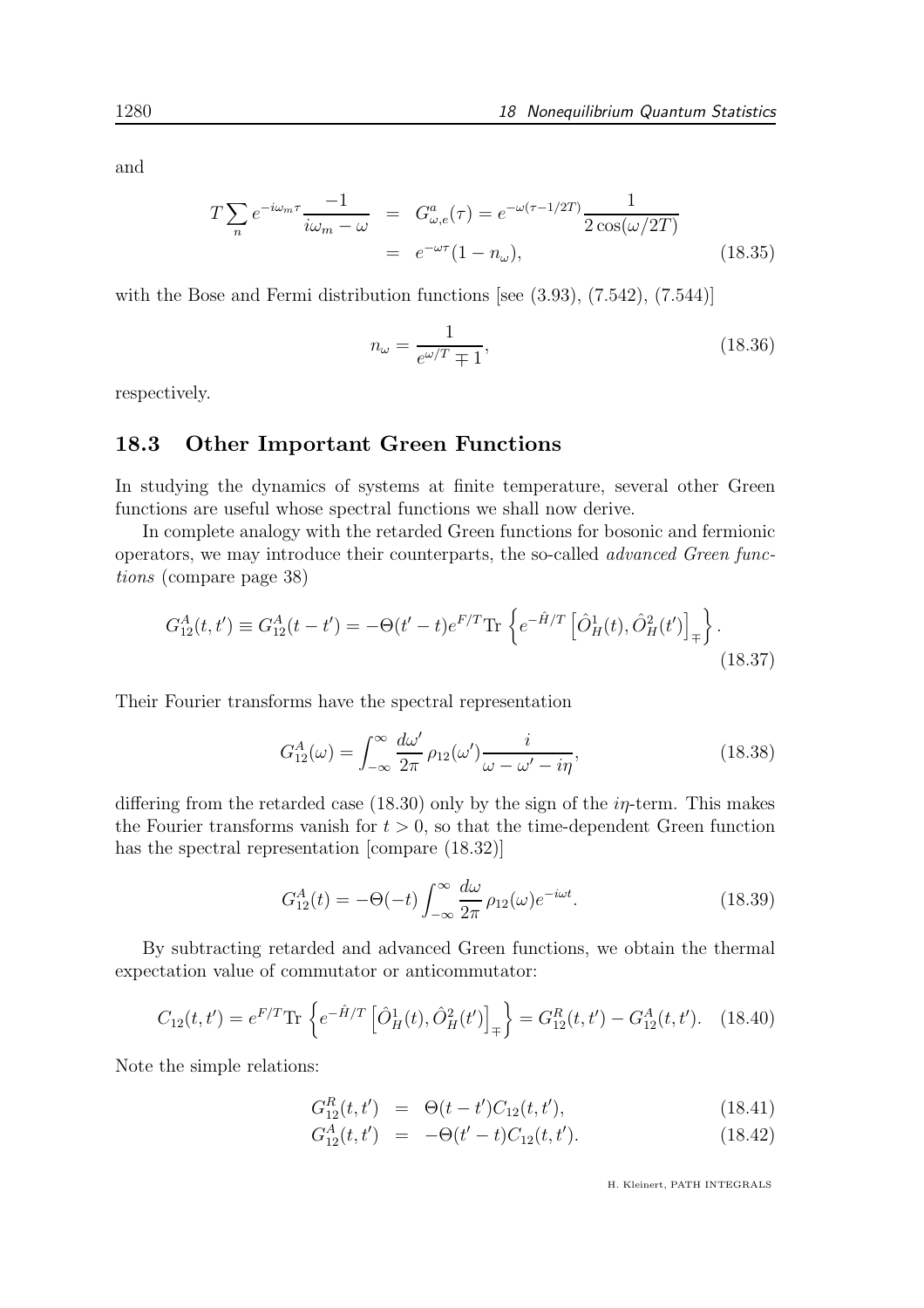When inserting the spectral representations (18.30) and (18.39) of  $G_{12}^R(t)$  and  $G_{12}^A(t)$  into (18.40), and using the identity (1.328),

$$
\frac{i}{\omega - \omega' + i\eta} - \frac{i}{\omega - \omega' - i\eta} = 2\frac{\eta}{(\omega - \omega')^2 + \eta^2} = 2\pi\delta(\omega - \omega'), \qquad (18.43)
$$

we obtain the spectral integral representation for the commutator function:<sup>2</sup>

$$
C_{12}(t) = \int_{-\infty}^{\infty} \frac{d\omega}{2\pi} \rho_{12}(\omega) e^{-i\omega t}.
$$
 (18.44)

Thus a knowledge of the commutator function  $C_{12}(t)$  determines directly the spectral function  $\rho_{12}(\omega)$  by its Fourier components

$$
C_{12}(\omega) = \rho_{12}(\omega). \tag{18.45}
$$

An important role in studying the dynamics of a system in a thermal environment is played by the time-ordered Green functions. They are defined by

$$
G_{12}(t, t') \equiv G_{12}(t - t') = e^{F/T} \text{Tr} \left[ e^{-\hat{H}/T} \hat{T} \hat{O}_H^1(t) \hat{O}_H^2(t') \right]. \tag{18.46}
$$

Inserting intermediate states as in (18.23) we find the spectral representation

$$
G_{12}(\omega) = \int_{-\infty}^{\infty} dt \, e^{i\omega t} \, \Theta(t) \, e^{F/T} \text{Tr} \left\{ e^{-\hat{H}/T} \hat{O}_H^1(t) \hat{O}_H^2(0) \right\} + \int_{-\infty}^{\infty} dt \, e^{i\omega t} \, \Theta(-t) e^{F/T} \text{Tr} \left\{ e^{-\hat{H}/T} \hat{O}_H^2(t) \hat{O}_H^1(0) \right\} = e^{F/T} \int_0^{\infty} dt \, e^{i\omega t} \sum_{n,n'} e^{-E_n/T} e^{i(E_n - E_{n'})t} \, \langle n | \hat{O}^1 | n' \rangle \langle n' | \hat{O}^2 | n \rangle + e^{F/T} \int_{-\infty}^0 dt \, e^{i\omega t} \sum_{n,n'} e^{-E_n/T} e^{-i(E_n - E_{n'})t} \langle n | \hat{O}^2 | n' \rangle \langle n' | \hat{O}^1 | n \rangle . \quad (18.47)
$$

Interchanging again  $n$  and  $n'$ , this can be written in terms of the spectral function (18.28) as

$$
G_{12}(\omega) = \int_{-\infty}^{\infty} \frac{d\omega'}{2\pi} \rho_{12}(\omega') \left[ \frac{1}{1 \mp e^{-\omega'/T}} \frac{i}{\omega - \omega' + i\eta} + \frac{1}{1 \mp e^{\omega'/T}} \frac{i}{\omega - \omega' - i\eta} \right].
$$
 (18.48)

Let us also write down the spectral decomposition of a further operator expression complementary to  $C_{12}(t)$  of (18.40), in which boson or fermion fields appear with the "wrong" commutator:

$$
A_{12}(t - t') \equiv e^{F/T} \text{Tr} \left\{ e^{-\hat{H}/T} \left[ \hat{O}_H^1(t), \hat{O}_H^2(t') \right]_{\pm} \right\}.
$$
 (18.49)

<sup>&</sup>lt;sup>2</sup>Due to the relation (18.41), the same representation is found by dropping the factor  $\Theta(t)$  in (18.32).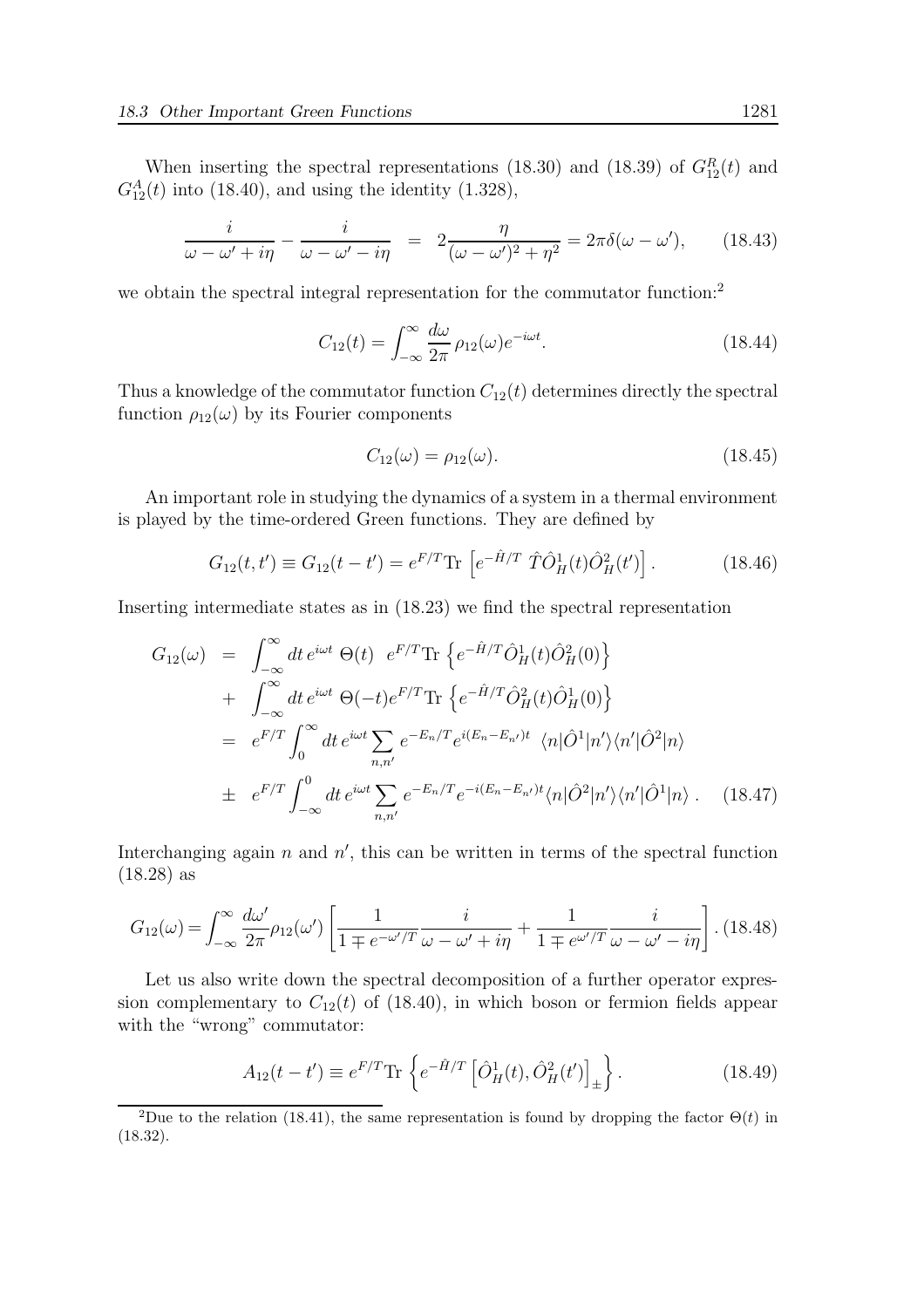This function characterizes the size of fluctuations of the operators  $O_H^1$  and  $O_H^2$ . Inserting intermediate states, we find

$$
A_{12}(\omega) = \int_{-\infty}^{\infty} dt \, e^{i\omega t} e^{F/T} \text{Tr} \left\{ e^{-\hat{H}/T} \left[ \hat{O}_H^1(t), \hat{O}_H^2(0) \right]_{\pm} \right\}
$$
  
\n
$$
= e^{F/T} \int_{-\infty}^{\infty} dt \, e^{i\omega t} \sum_{n,n'} \left[ e^{-E_n/T} e^{i(E_n - E_{n'})t} \langle n | \hat{O}^1 | n' \rangle \langle n' | \hat{O}^2 | n \rangle \right]
$$
  
\n
$$
\pm e^{-E_n/T} e^{-i(E_n - E_{n'})t} \langle n | \hat{O}^2 | n' \rangle \langle n' | \hat{O}^1 | n \rangle \right]. \tag{18.50}
$$

In the second sum we exchange  $n$  and  $n'$  and perform the integral, which runs now over the entire time interval and gives therefore a  $\delta$ -function:

$$
A_{12}(\omega) = e^{F/T} \sum_{n,n'} e^{-E_n/T} \left[ 1 \pm e^{(E_n - E_{n'})/T} \right] \langle n | \hat{O}^1 | n' \rangle \langle n' | \hat{O}^2 | n \rangle
$$
  
 
$$
\times 2\pi \delta(\omega - E_{n'} + E_n).
$$
 (18.51)

In terms of the spectral function (18.28), this has the simple form

$$
A_{12}(\omega) = \int_{-\infty}^{\infty} \frac{d\omega'}{2\pi} \tanh^{\mp1} \frac{\omega'}{2T} \rho_{12}(\omega') 2\pi \delta(\omega - \omega') = \tanh^{\mp1} \frac{\omega}{2T} \rho_{12}(\omega). \tag{18.52}
$$

Thus the expectation value (18.49) of the "wrong" commutator has the time dependence

$$
A_{12}(t, t') \equiv A_{12}(t - t') = \int_{-\infty}^{\infty} \frac{d\omega}{2\pi} \rho_{12}(\omega) \tanh^{\mp 1} \frac{\omega}{2T} e^{-i\omega(t - t')}.
$$
 (18.53)

There exists another way of writing the spectral representation of the various Green functions. For retarded and advanced Green functions  $G_{12}^R$ ,  $G_{12}^A$ , we decompose in the spectral representations (18.30) and (18.38) according to the rule (1.329):

$$
\frac{i}{\omega - \omega' \pm i\eta} = i \left[ \frac{\mathcal{P}}{\omega - \omega'} \mp i\pi \delta(\omega - \omega') \right],
$$
\n(18.54)

where  $\mathcal P$  indicates principal value integration across the singularity, and write

$$
G_{12}^{R,A}(\omega) = i \int_{-\infty}^{\infty} \frac{d\omega'}{2\pi} \rho_{12}(\omega') \left[ \frac{\mathcal{P}}{\omega - \omega'} \mp i\pi \delta(\omega - \omega') \right]. \tag{18.55}
$$

Inserting (18.54) into (18.48) we find the alternative representation of the timeordered Green function

$$
G_{12}(\omega) = i \int_{-\infty}^{\infty} \frac{d\omega'}{2\pi} \rho_{12}(\omega') \left[ \frac{\mathcal{P}}{\omega - \omega'} - i\pi \tanh^{\mp 1} \frac{\omega}{2T} \delta(\omega - \omega') \right]. \quad (18.56)
$$

The term proportional to  $\delta(\omega - \omega')$  in the spectral representation is commonly referred to as the *absorptive* or *dissipative part* of the Green function. The first term proportional to the principal value is called the dispersive or fluctuation part.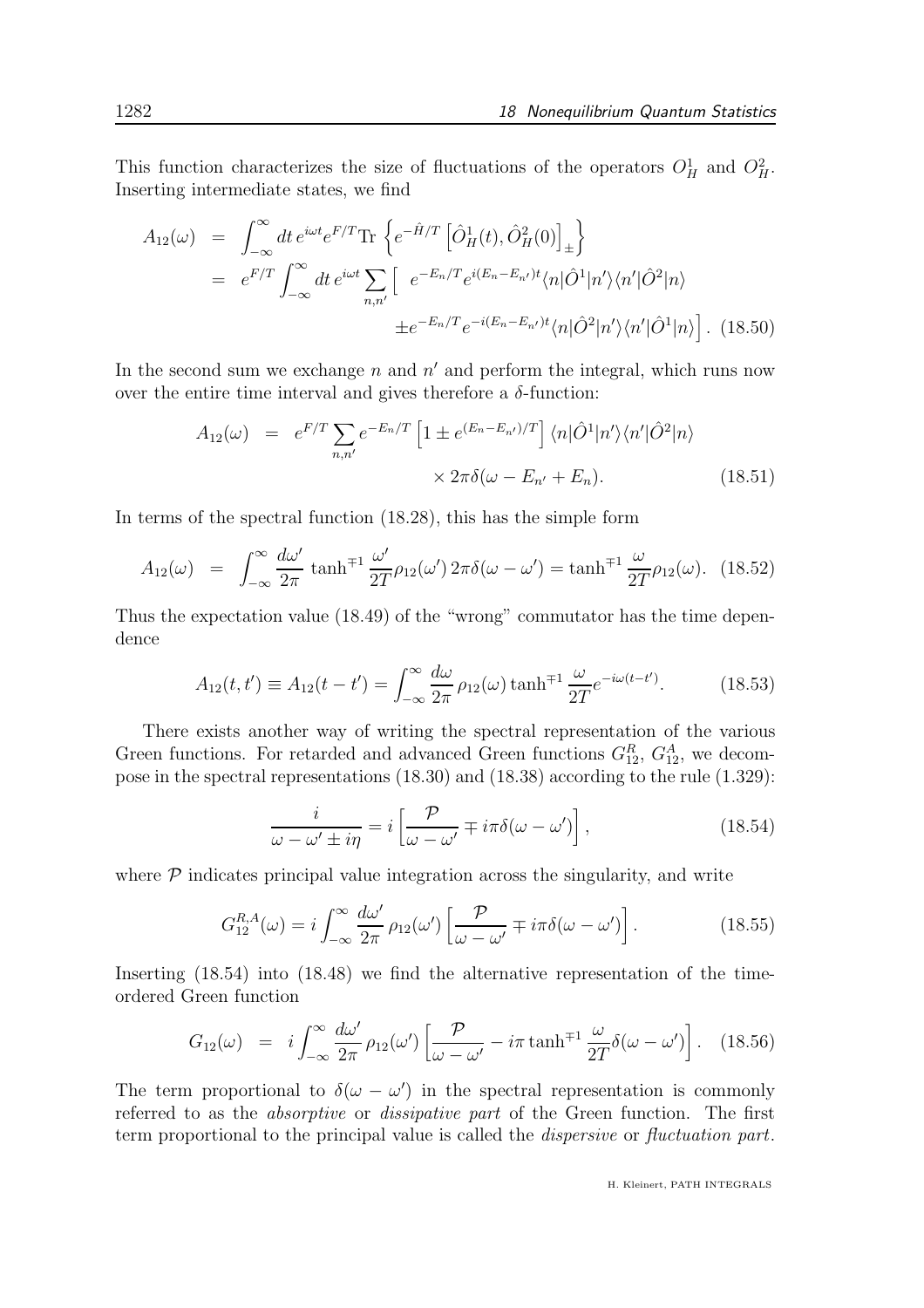The relevance of the spectral function  $\rho_{12}(\omega')$  in determining both the *fluctua*tion part as well as the dissipative part of the time-ordered Green function is the content of the important *fluctuation-dissipation theorem*. In more detail, this may be restated as follows: The common spectral function  $\rho_{12}(\omega')$  of the commutator function in  $(18.44)$ , the retarded Green function in  $(18.30)$ , and the *fluctuation part* of the time-ordered Green function in (18.56) determines, after being multiplied by a factor tanh<sup> $\pm 1$ </sup>( $\omega'/2T$ ), the *dissipative part* of the time-ordered Green function in Eq. (18.56).

The three Green functions  $-iG_{12}(\omega)$ ,  $-iG_{12}^R(\omega)$ , and  $-iG_{12}^A(\omega)$  have the same real parts. By comparing Eqs. (18.30) and (18.31) we found that retarded and advanced Green functions are simply related to the imaginary-time Green function via an analytic continuation. The spectral decomposition (18.56) shows this is not true for the time-ordered Green function, due to the extra factor  $\tanh<sup>71</sup>(\omega/2T)$  in the absorptive term.

Another representation of the time-ordered Green is useful. It is obtained by expressing  $tan<sup>71</sup>$  in terms of the Bose and Fermi distribution functions (18.36) as  $\tan^{\mp 1} = 1 \pm 2n_\omega$ . Then we can decompose

$$
G_{12}(\omega) = \int_{-\infty}^{\infty} \frac{d\omega'}{2\pi} \rho_{12}(\omega') \left[ \frac{i}{\omega - \omega' + i\eta} \pm 2\pi n_{\omega} \delta(\omega - \omega') \right]. \tag{18.57}
$$

#### 18.4 Hermitian Adjoint Operators

If the two operators  $\hat{O}_H^1(t)$ ,  $\hat{O}_H^2(t)$  are Hermitian adjoint to each other,

$$
\hat{O}_H^2(t) = [\hat{O}_H^1(t)]^\dagger, \tag{18.58}
$$

the spectral function (18.28) can be rewritten as

$$
\rho_{12}(\omega') = (1 \mp e^{-\omega'/T})e^{F/T} \times \sum_{n,n'} e^{-E_n/T} 2\pi \delta(\omega' - E_{n'} + E_n) |\langle n|\hat{O}_H^1(t)|n'\rangle||^2.
$$
 (18.59)

This shows that

$$
\rho_{12}(\omega')\omega' \ge 0 \qquad \text{for bosons},
$$
  
\n
$$
\rho_{12}(\omega') \ge 0 \qquad \text{for fermions.} \qquad (18.60)
$$

This property permits us to derive several useful inequalities between various diagonal Green functions in Appendix 18A.

Under the condition  $(18.58)$ , the expectation values of anticommutators and commutators satisfy the time-reversal relations

$$
G_{12}^{A}(t, t') = \mp G_{21}^{R}(t', t)^{*}, \qquad (18.61)
$$

$$
A_{12}(t, t') = \pm A_{21}(t', t)^*, \qquad (18.62)
$$

$$
C_{12}(t, t') = \pm C_{21}(t', t)^*.
$$
 (18.63)

$$
G_{12}(t, t') = \pm G_{21}(t', t)^*.
$$
 (18.64)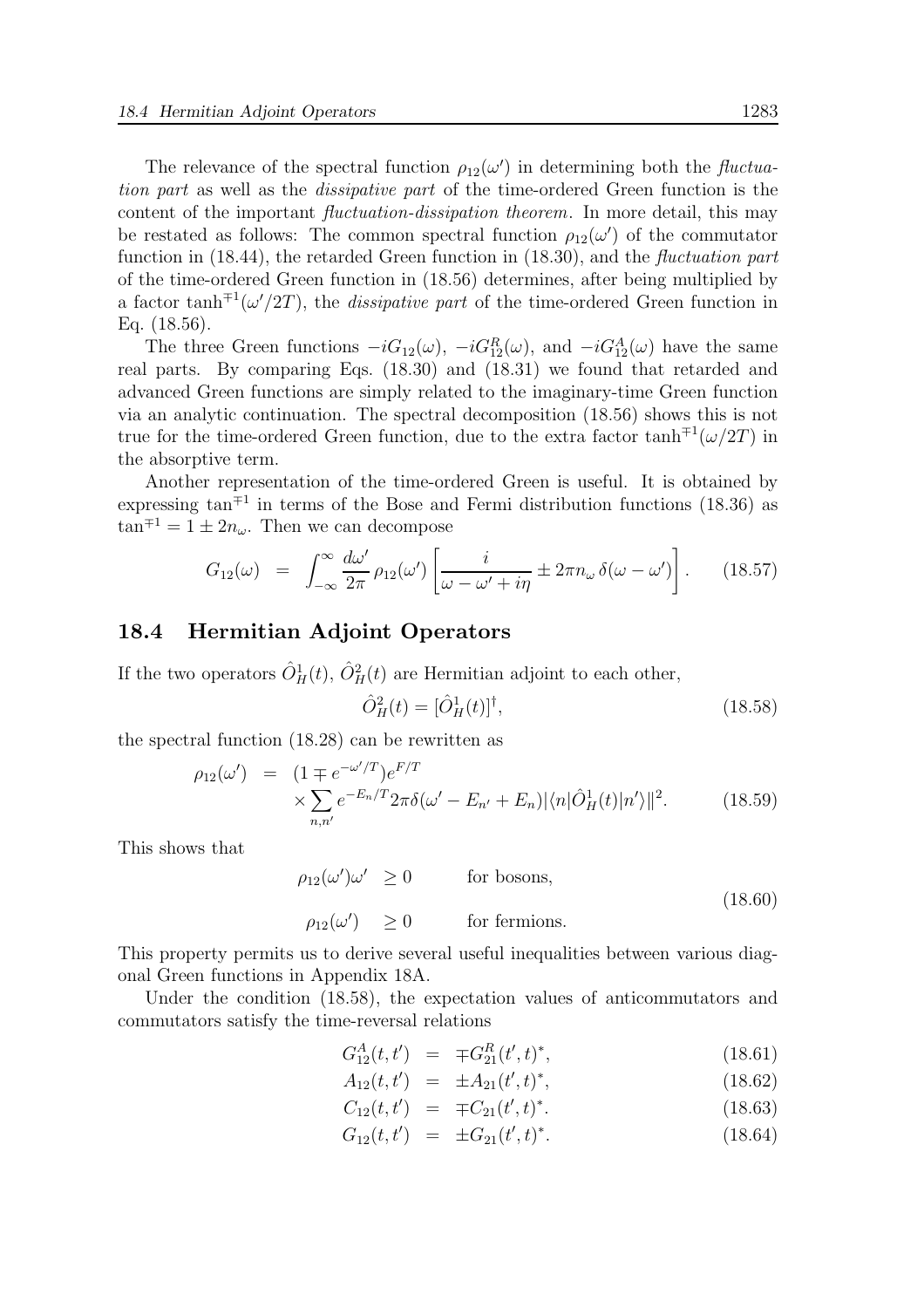Examples are the corresponding functions for creation and annihilation operators which will be treated in detail below. More generally, this properties hold for any interacting nonrelativistic particle fields  $\hat{O}_H^1(t) = \hat{\psi}_P(t), \hat{O}_H^2(t) = \hat{\psi}_P^{\dagger}(t)$  of a specific momentum p.

Such operators satisfy, in addition, the canonical equal-time commutation rules at each momentum

$$
\left[\hat{\psi}_{\mathbf{p}}(t), \hat{\psi}_{\mathbf{p}}^{\dagger}(t)\right] = 1\tag{18.65}
$$

(see Sections 7.6, 7.9). Using (18.40), (18.44) we derive from this spectral function sum rule:

$$
\int_{-\infty}^{\infty} \frac{d\omega'}{2\pi} \rho_{12}(\omega') = 1.
$$
 (18.66)

For a canonical free field with  $\rho_{12}(\omega') = 2\pi \delta(\omega' - \omega)$ , this sum rule is of course trivially fulfilled. In general, the sum rule ensures the large- $\omega$  behavior of imaginary-time, retarded, and advanced Green functions of canonically conjugate field operators to be the same as for a free particle, i.e.,

$$
G_{12}(\omega_m) \xrightarrow[\omega_m \to \infty]{} \frac{i}{\omega_m}, \quad G_{12}^{A,R}(\omega) \xrightarrow[\omega \to \infty]{} \frac{1}{\omega}.
$$
 (18.67)

# 18.5 Harmonic Oscillator Green Functions for  $T\neq 0$

As an example, consider a single harmonic oscillator of frequency  $\Omega$  or, equivalently, a free particle at a point in the second-quantized field formalism (see Chapter 7). We shall start with the second representation.

#### 18.5.1 Creation Annihilation Operators

The operators  $\hat{O}_H^1(t)$  and  $\hat{O}_H^2(t)$  are the creation and annihilation operators in the Heisenberg picture

$$
\hat{a}^{\dagger}_H(t) = \hat{a}^{\dagger} e^{i\Omega t}, \quad \hat{a}_H(t) = \hat{a} e^{-i\Omega t}.
$$
\n(18.68)

The eigenstates of the Hamiltonian operator

$$
\hat{H} = \frac{1}{2} \left( \hat{p}^2 + \Omega^2 \hat{x}^2 \right) = \frac{\omega}{2} \left( \hat{a}^\dagger \hat{a} + \hat{a} \hat{a}^\dagger \right) = \omega \left( \hat{a}^\dagger \hat{a} \pm \frac{1}{2} \right) \tag{18.69}
$$

are

$$
|n\rangle = \frac{1}{\sqrt{n!}} (\hat{a}^{\dagger})^n |0\rangle, \qquad (18.70)
$$

with the eigenvalues  $E_n = (n \pm 1/2)\Omega$  for  $n = 0, 1, 2, 3, ...$  or  $n = 0, 1$ , if  $\hat{a}^{\dagger}$  and  $\hat{a}$  commute or anticommute, respectively [compare Eq. (7.564)]. In the secondquantized field interpretation the energies are  $E_n = n\Omega$  and the final Green functions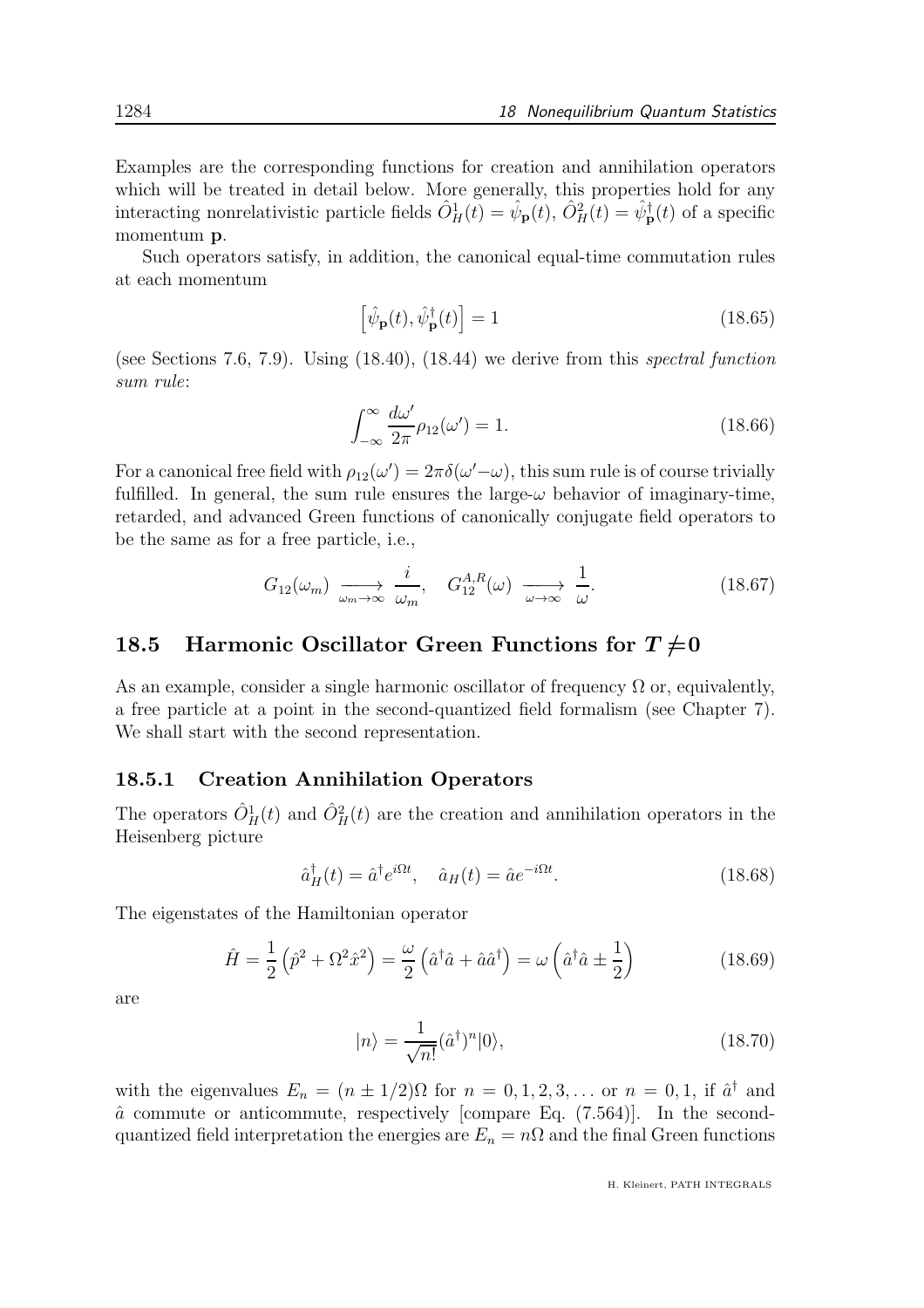are the same. The spectral function  $\rho_{12}(\omega')$  is trivial to calculate. The Schrödinger operator  $\hat{O}^2 = \hat{a}^{\dagger}$  can connect the state  $|n\rangle$  only to  $\langle n+1|$ , with the matrix element  $\sqrt{n+1}$ . The operator  $\hat{O}^1 = \hat{a}$  does the opposite. Hence we have

$$
\rho_{12}(\omega') = 2\pi \delta(\omega' - \Omega)(1 \mp e^{-\Omega/T})e^{F/T} \sum_{n=0}^{\infty} e^{-(n \pm 1/2)\Omega/T} (n+1).
$$
 (18.71)

Now we make use of the explicit partition functions of the oscillator whose paths satisfy periodic and antiperiodic boundary conditions:

$$
Z_{\Omega} \equiv e^{-F/T} = \sum_{n=0}^{\infty} e^{-(n \pm 1/2)\Omega/T} = \begin{cases} \left[2\sinh(\Omega/2T)\right]^{-1} & \text{for} \quad \text{bosons} \\ 2\cosh(\Omega/2T) & \text{fermions} \end{cases} . (18.72)
$$

These allow us to calculate the sums in (18.71) as follows

$$
\sum_{n=0}^{\infty} e^{-(n+1/2)\Omega/T} (n+1) = \left(-T \frac{\partial}{\partial \Omega} + \frac{1}{2}\right) e^{-F/T} = \left(1 \mp e^{-\Omega/T}\right)^{-1} e^{-F/T},
$$
  

$$
\sum_{n=0}^{0} e^{-(n-1/2)\Omega/T} (n+1) = e^{\Omega/2T} = \left(1 + e^{-\Omega/T}\right)^{-1} e^{-F/T}.
$$
 (18.73)

The spectral function  $\rho_{12}(\omega')$  of the a single oscillator quantum of frequency  $\Omega$  is therefore given by

$$
\rho_{12}(\omega') = 2\pi\delta(\omega' - \Omega). \tag{18.74}
$$

With it, the retarded and imaginary-time Green functions become

$$
G_{\Omega}^{R}(t, t') = \Theta(t - t')e^{-\Omega(t - t')}, \qquad (18.75)
$$

$$
G_{\Omega}(\tau,\tau') = -T \sum_{m=-\infty}^{\infty} e^{-i\omega_m(\tau-\tau')} \frac{1}{i\Omega_m - \Omega}
$$
 (18.76)

$$
= e^{-\Omega(\tau-\tau')} \begin{cases} 1 \pm n_{\Omega} & \text{for } \tau \geq \tau', \\ \pm n_{\Omega} & \end{cases}
$$
 (18.77)

with the average particle number  $n_{\Omega}$  of (18.36). The commutation function, for instance, is by (18.44) and (18.74):

$$
C_{12}(t, t') = e^{-i\Omega(t - t')},\tag{18.78}
$$

and the correlation function of the "wrong commutator" is from  $(18.53)$  and  $(18.74)$ :

$$
A_{\Omega}(t, t') = \tanh^{\mp 1} \frac{\Omega}{2T} e^{-i\Omega(t - t')}.
$$
\n(18.79)

Of course, these harmonic-oscillator expressions could have been obtained directly by starting from the defining operator equations. For example, the commutator function

$$
C_{\Omega}(t, t') = e^{F/T} \text{Tr} \left\{ e^{-\hat{H}/T} [\hat{a}_H(t), \hat{a}_H^\dagger(t')]_{\mp} \right\} \tag{18.80}
$$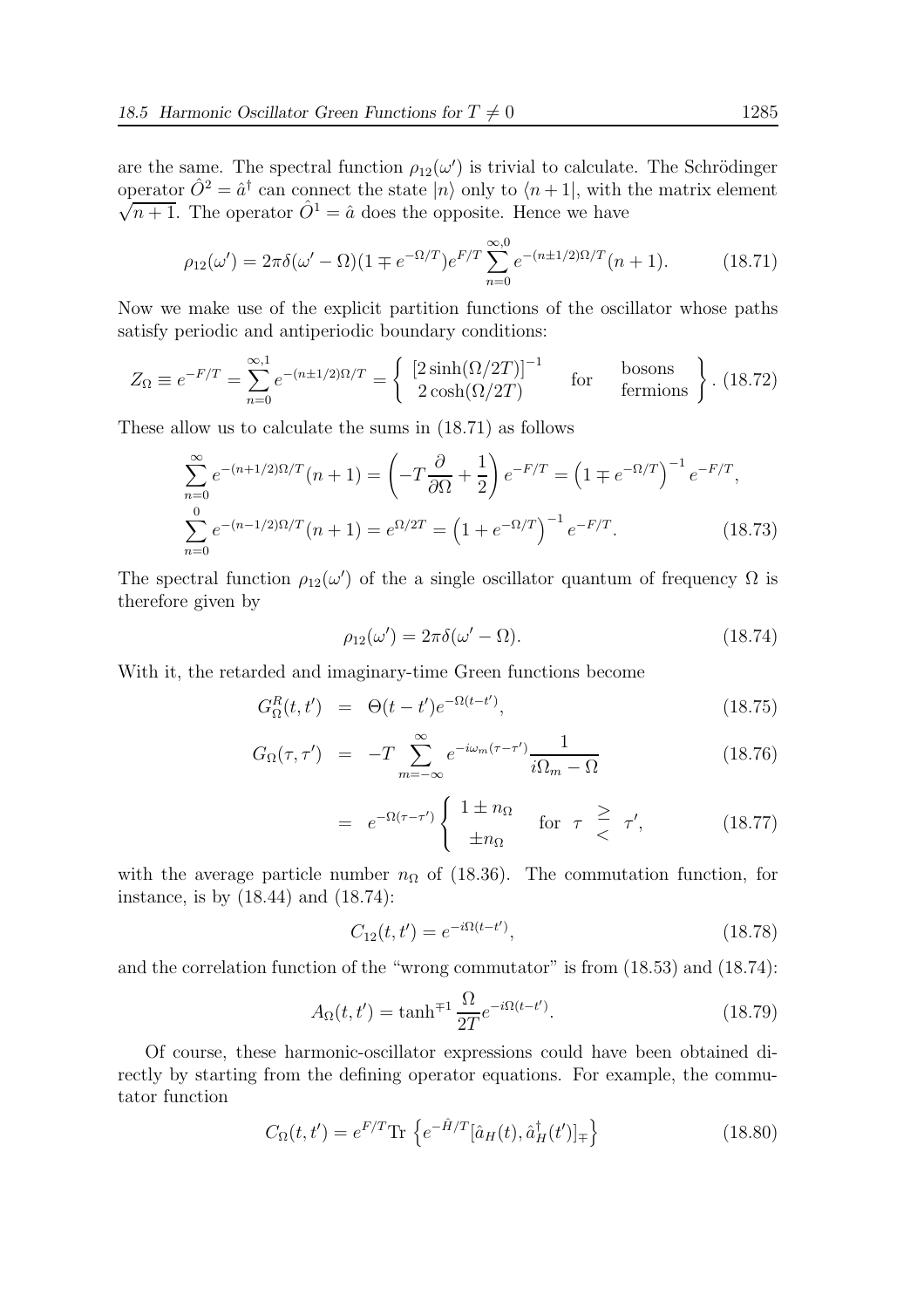turn into (18.78) by using the commutation rule at different times

$$
[\hat{a}_H(t), \hat{a}_H^\dagger(t')] = e^{-i\Omega(t-t')},\tag{18.81}
$$

which follows from  $(18.68)$ . Since the right-hand side is a c-number, the thermodynamic average is trivial:

$$
e^{F/T} \text{Tr} \left( e^{-\hat{H}/T} \right) = 1. \tag{18.82}
$$

After this, the relations (18.41), (18.42) determine the retarded and advanced Green functions

$$
G_{\Omega}^{R}(t-t') = \Theta(t-t')e^{-i\Omega(t-t')}, \quad G_{\Omega}^{A}(t-t') = -\Theta(t'-t)e^{-i\Omega(t-t')}.
$$
 (18.83)

For the Green function at imaginary times

$$
G_{\Omega}(\tau,\tau') \equiv e^{F/T} \text{Tr} \left[ e^{-\hat{H}/T} \hat{T}_{\tau} \hat{a}_H(\tau) \hat{a}_H^{\dagger}(\tau') \right], \qquad (18.84)
$$

the expression  $(18.77)$  is found using [see  $(18.85)$ ]

$$
\hat{a}^{\dagger}_H(\tau) \equiv e^{\hat{H}\tau} \hat{a}^{\dagger} e^{-\hat{H}\tau} = \hat{a}^{\dagger} e^{\Omega \tau}, \n\hat{a}_H(\tau) \equiv e^{\hat{H}\tau} \hat{a} e^{-\hat{H}\tau} = \hat{a} e^{-\Omega \tau},
$$
\n(18.85)

and the summation formula (18.73).

The "wrong" commutator function (18.79) can, of course, be immediately derived from the definition

$$
A_{12}(t - t') \equiv e^{F/T} \text{Tr} \left\{ e^{-\hat{H}/T} \left[ \hat{a}_H(t), \hat{a}_H^{\dagger}(t') \right]_{\pm} \right\} \tag{18.86}
$$

and (18.68), by inserting intermediate states.

For the temporal behavior of the time-ordered Green function we find from (18.48)

$$
G_{\Omega}(\omega) = \left(1 \mp e^{-\Omega/T}\right)^{-1} G_{\Omega}^{R}(\omega) + \left(1 \mp e^{\Omega/T}\right)^{-1} G_{\Omega}^{A}(\omega), \tag{18.87}
$$

and from this by a Fourier transformation

$$
G_{\Omega}(t, t') = (1 \mp e^{-\Omega/T})^{-1} \Theta(t - t') e^{-i\Omega(t - t')} - (1 \mp e^{\Omega/T})^{-1} \Theta(t' - t) e^{-i\Omega(t - t')} = [\Theta(t - t') \pm (e^{\Omega/T} \mp 1)^{-1}] e^{-i\Omega(t - t')} = [\Theta(t - t') \pm n_{\Omega}] e^{-i\Omega(t - t')}.
$$
(18.88)

The same result is easily obtained by directly evaluating the defining equation using (18.68) and inserting intermediate states:

$$
G_{\Omega}(t, t') \equiv G_{\Omega}(t - t') = e^{F/T} \text{Tr} \left[ e^{-\hat{H}/T} \hat{T} \hat{a}_H(t) \hat{a}_H^{\dagger}(t') \right]
$$
  
\n
$$
= \Theta(t - t') \langle \hat{a} \hat{a}^{\dagger} \rangle e^{-i\Omega(t - t')} \pm \Theta(t' - t) \langle \hat{a}^{\dagger} \hat{a} \rangle e^{-i\Omega(t - t')}
$$
  
\n
$$
= \Theta(t - t') (1 \pm n_{\Omega}) e^{-i\Omega(t - t')} \pm \Theta(t' - t) n_{\Omega} e^{-i\Omega(t - t')}, \quad (18.89)
$$

H. Kleinert, PATH INTEGRALS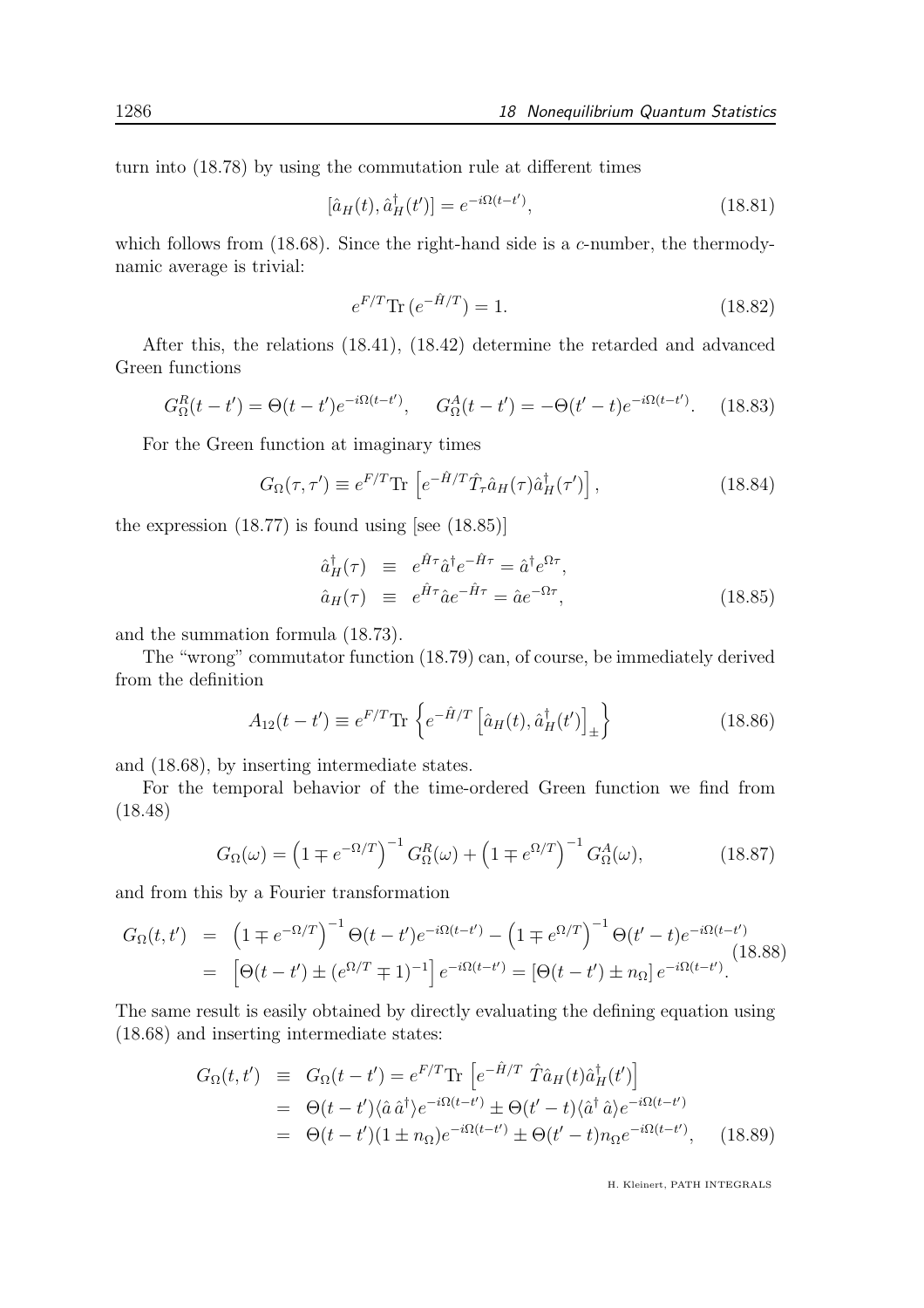which is the same as (18.88). For the correlation function with a and  $a^{\dagger}$  interchanged,

$$
\bar{G}_{\Omega}(t,t') \equiv G_{\Omega}(t-t') = e^{F/T} \text{Tr} \left[ e^{-\hat{H}/T} \hat{T} \hat{a}^{\dagger}_H(t) \hat{a}_H(t') \right], \tag{18.90}
$$

we find in this way

$$
\begin{split} \bar{G}_{\Omega}(t,t') &= \Theta(t-t') \langle \hat{a}^{\dagger} \hat{a} \rangle e^{-i\Omega(t-t')} \pm \Theta(t'-t) \langle \hat{a} \hat{a}^{\dagger} \rangle e^{-i\Omega(t-t')} \\ &= \Theta(t-t') n_{\Omega} e^{-i\Omega(t-t')} \pm \Theta(t'-t) (1 \pm n_{\Omega}) e^{-i\Omega(t-t')}, \end{split} \tag{18.91}
$$

in agreement with (18.64).

#### 18.5.2 Real Field Operators

From the above expressions it is easy to construct the corresponding Green functions for the position operators of the harmonic oscillator  $\hat{x}(t)$ . It will be useful to keep the discussion more general by admitting oscillators which are not necessarily mass points in space but can be field variables. Thus we shall use, instead of  $\hat{x}(t)$ , the symbol  $\varphi(t)$ , and call this a field variable. As in Eq. (7.295) we decompose the field as

$$
\hat{x}(t) = \sqrt{\frac{\hbar}{2M\Omega}} \left[ \hat{a}e^{-i\Omega t} + \hat{a}^{\dagger}e^{i\Omega t} \right].
$$
\n(18.92)

In this section we use physical units. The commutator function (18.40) is directly

$$
C(t, t') \equiv \langle [\hat{\varphi}(t), \hat{\varphi}(t')]_{\mp} \rangle_{\rho} = -\frac{\hbar}{2M\Omega} 2i \sin \Omega(t - t'), \qquad (18.93)
$$

implying a spectral function [recall (18.44)]

$$
\rho(\omega') = \frac{1}{2M\Omega} 2\pi \left[ \delta(\omega' - \Omega) - \delta(\Omega' + \Omega) \right]. \tag{18.94}
$$

The real operator  $\hat{\varphi}(t)$  behaves like the difference of a particle of frequency  $\Omega$  and  $-\Omega$ , with an overall factor  $1/2M\Omega$ . It is then easy to find the retarded and advanced Green functions of the operators  $\hat{\varphi}(t)$  and  $\hat{\varphi}(t')$ :

$$
G^{R}(t,t') = \frac{\hbar}{2M\Omega} \left[ G^{R}_{\Omega}(t,t') - G^{R}_{-\Omega}(t,t') \right] = -\frac{\hbar}{2M\Omega} \Theta(t-t') 2i \sin \Omega(t-t'), \tag{18.95}
$$

$$
G^{A}(t,t') = \frac{\hbar}{2M\Omega} \left[ G_{\Omega}^{A}(t,t') - G_{-\Omega}^{A}(t,t') \right] = \frac{\hbar}{2M\Omega} \Theta(t-t') 2i \sin \Omega(t'-t). \quad (18.96)
$$

From the spectral representation (18.53), we obtain for the "wrong commutator"

$$
A(t, t') = \langle [\hat{\varphi}(t), \hat{\varphi}(t')]_{\pm} \rangle = \frac{\hbar}{2M\Omega} \coth^{\pm 1} \frac{\Omega}{2k_B T} 2 \cos \Omega (t - t'). \tag{18.97}
$$

The relation with (18.93) is again a manifestation of the fluctuation-dissipation theorem (18.53).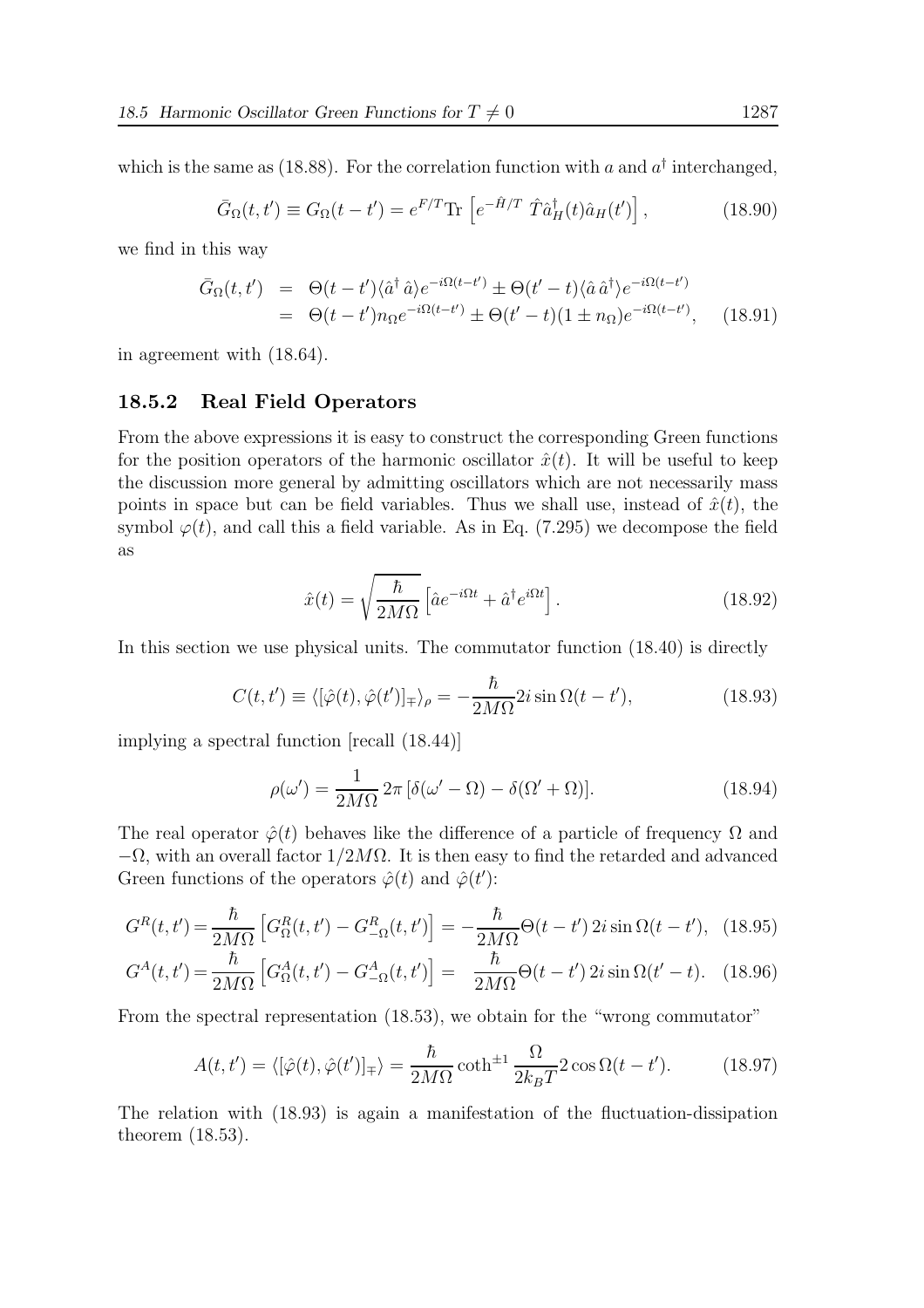The average of these two functions yields the time-dependent correlation function at finite temperature containing only the product of the operators

$$
G^{P}(t,t') \equiv \langle \hat{\varphi}(t)\hat{\varphi}(t')\rangle = \frac{\hbar}{2M\Omega} \left[ (1 \pm 2n_{\Omega})\cos\Omega(t-t') - i\sin\Omega(t-t') \right], (18.98)
$$

with the average particle number  $n_{\Omega}$  of (18.36). In the limit of zero temperature where  $n_{\Omega} \equiv 0$ , this reduces to

$$
G^{P}(t,t') = \langle \hat{\varphi}(t)\hat{\varphi}(t')\rangle = \frac{\hbar}{2M\Omega}e^{-i\Omega(t-t')}.\tag{18.99}
$$

The time-ordered Green function is obtained from this by the obvious relation

$$
G(t, t') = \Theta(t - t')GP(t, t') \pm \Theta(t' - t)GP(t', t) = \frac{1}{2}[A(t, t') + \epsilon(t - t')C(t, t')],
$$
\n(18.100)

where  $\epsilon(t - t')$  is the step function of Eq. (1.316). Explicitly, the time-ordered Green function is

$$
G(t, t') \equiv \langle \hat{T}\hat{\varphi}(t)\hat{\varphi}(t')\rangle = \frac{\hbar}{2M\Omega} \left[ (1 \pm 2n_{\Omega})\cos\Omega|t - t'| - i\sin\Omega|t - t'| \right], \tag{18.101}
$$

which reduces for  $T \to 0$  to

$$
G(t, t') = \langle \hat{T}\hat{\varphi}(t)\hat{\varphi}(t')\rangle = \frac{\hbar}{2M\Omega}e^{-i\Omega|t-t'|}.
$$
\n(18.102)

Thus, as a mnemonic rule, a finite temperature is introduced into a zerotemperature Green function by simply multiplying the real part of the exponential function by a factor  $1\pm 2n_\Omega$ . This is another way of stating the *fluctuation-dissipation* theorem.

There is another way of writing the time-ordered Green function (18.101) in the bosonic case:

$$
G(t, t') \equiv \langle \hat{T}\hat{\varphi}(t)\hat{\varphi}(t')\rangle = \frac{\hbar}{2M\Omega} \frac{\cosh\left[\frac{\Omega}{2}\left(\hbar\beta - i|t - t'|\right)\right]}{\sinh\frac{\hbar\Omega\beta}{2}}.
$$
 (18.103)

For  $t - t' > 0$ , this coincides precisely with the periodic Green function  $G_e^{\text{p}}(\tau, \tau') =$  $G_{\rm e}^{\rm p}(\tau-\tau')$  at imaginary-times  $\tau > \tau'$  [see (3.251)], if  $\tau$  and  $\tau'$  are continued analytically to *it* and  $it'$ , respectively. Decomposing  $(18.101)$  into real and imaginary parts we see by comparison with (18.100) that anticommutator and commutator functions are the doubled real and imaginary parts of the time-ordered Green function:

$$
A(t, t') = 2 \operatorname{Re} G(t, t'), \qquad C(t, t') = 2i \operatorname{Im} G(t, t'). \tag{18.104}
$$

In the fermionic case, the hyperbolic functions cosh and sinh in numerator and denominator are simply interchanged, and the result coincides with the analytically continued antiperiodic imaginary-time Green function (3.266).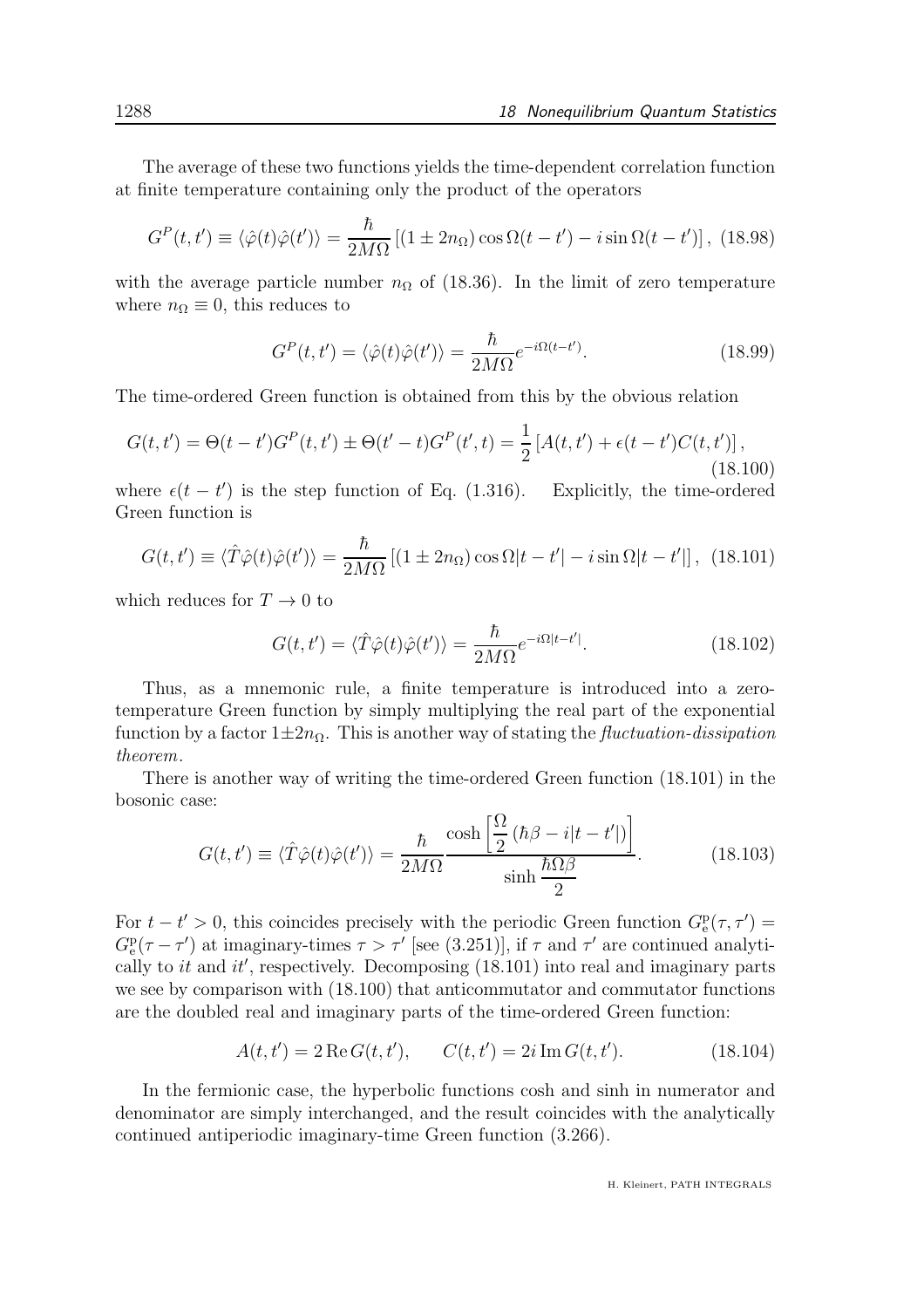The time-reversal properties (18.61)–(18.64) of the Green functions become for real fields  $\hat{\varphi}(t)$ :

$$
G^{A}(t, t') = \mp G^{R}(t', t), \qquad (18.105)
$$

$$
A(t, t') = \pm A(t', t), \qquad (18.106)
$$
\n
$$
G(t, t') = G(t', t)
$$
\n
$$
(18.106)
$$

$$
C(t, t') = \mp C(t', t), \qquad (18.107)
$$

$$
G(t, t') = \pm G(t', t). \tag{18.108}
$$

#### 18.6 Nonequilibrium Green Functions

Up to this point we have assumed the system to be in intimate contact with a heat reservoir which ensures a constant temperature throughout the volume. The disturbance in (18.3) was taken to be small, so that only a small fraction of the particles could be excited. If the disturbance grows larger, large clouds of excitations can be formed in a local region. Such a system leaves thermal equilibrium, and the response is necessarily nonlinear. The system must be studied in its full quantummechanical time evolution. In order to describe such a process theoretically, we shall assume an initial equilibrium characterized by some density operator [compare (2.367)]

$$
\hat{\rho} = \sum_{n} \rho_n |n\rangle\langle n|,\tag{18.109}
$$

with eigenvalues

$$
\rho_n = e^{-E_n/T}.\tag{18.110}
$$

The disturbance sets in at some time  $t_0$ . If the initial state is out of equilibrium, the formalism to be described remains applicable, with only a few adaptations, if the initial state at  $t_0$  is still characterized by a density operator of type (18.109), but has probabilities  $\rho_n$  different from (18.110). Of course, in the limit of very small deviations from thermal equilibrium, the formalism to be described reduces to the previously treated linear-response theory.

We first develop a perturbation theory for the time evolution of operators in a nonequilibrium situation. This serves to set up a path integral formalism for the description of the dynamical behavior of a single particle in contact with a thermal reservoir. This description can, in principle, be extended to ensembles of many particles by considering a similar path integral for a fluctuating field. After the discussion in Chapter 7, the necessary second quantization is straightforward and requires no detailed presentation.

The perturbation theory for nonequilibrium quantum-statistical mechanics to be developed now is known under the name of *closed-time path Green function formalism* (CTPGF). This formalism was developed by Schwinger  $[4]$  and Keldysh  $[5]$ , and has been applied successfully to many nonequilibrium problems in statistical physics, in particular to superconductivity and plasma physics.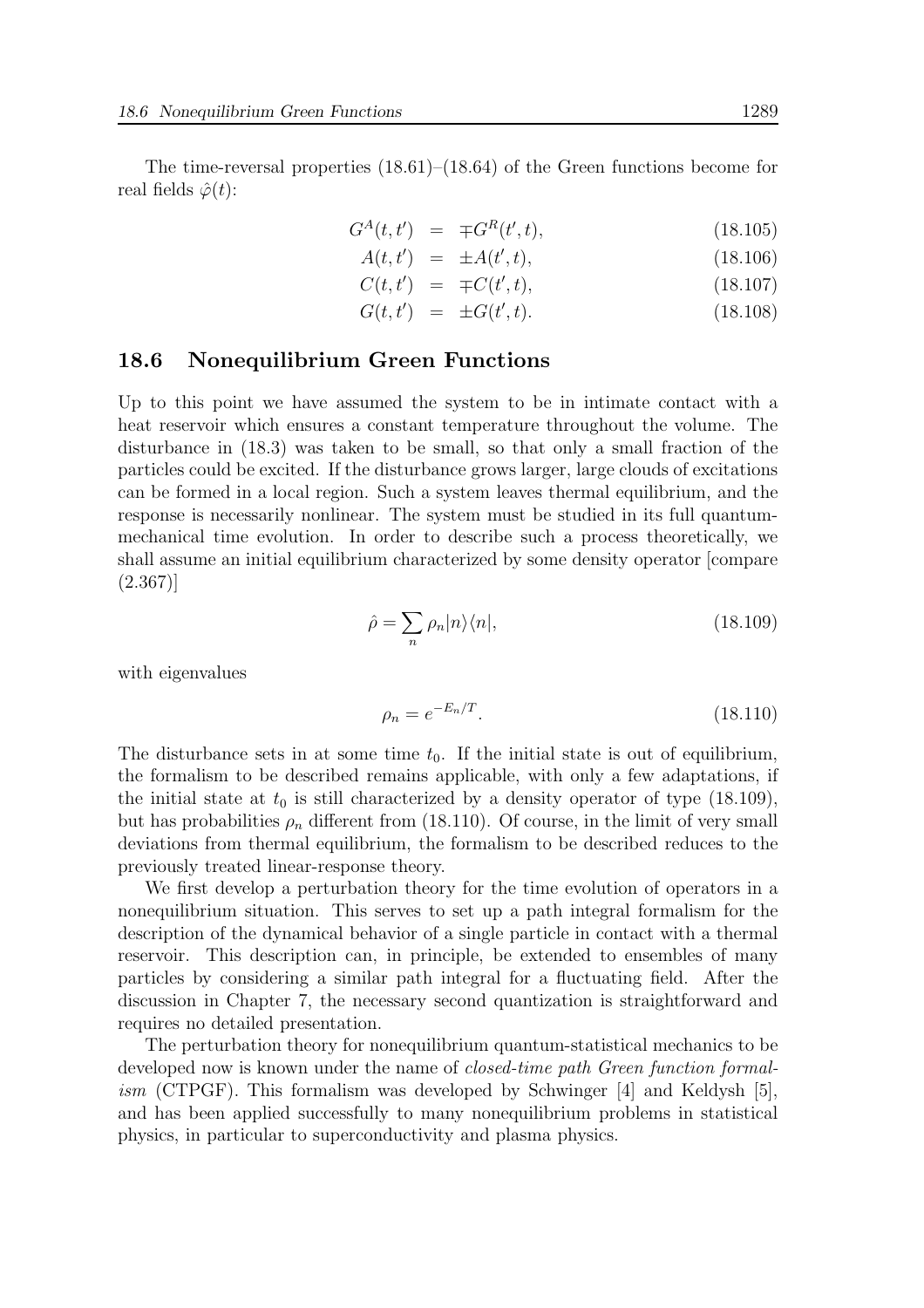The fundamental problem of nonequilibrium statistical mechanics is finding the time evolution of thermodynamic averages of products of Heisenberg operators  $\hat{\varphi}_H(t)$ . For interesting applications it is useful to keep the formulation general and deal with relativistic fields of operators  $\hat{\varphi}_H(\mathbf{x}, t)$ . As in Section 7.6, an extra spatial argument x allows for a different time-dependent operator  $\hat{\varphi}(t)$  at each point x in space. In order to prepare ourselves for the most interesting study of electromagnetic fields, we consider the simplest relativistically invariant classical action describing an observable field in D dimensions which has the form

$$
\mathcal{A}_0 = \int dt d^D x \, \mathcal{L}_0(\mathbf{x}, t) \equiv \frac{1}{2} \int dt d^D x \left\{ [\dot{\varphi}(\mathbf{x}, t)]^2 - [\boldsymbol{\nabla}\varphi(\mathbf{x}, t)]^2 - m^2 \varphi^2(\mathbf{x}, t) \right\}.
$$
 (18.111)

As in Section 7.6, we go over to a countable set of infinite points  $\bf{x}$  assuming that space is a fine lattice of spacing  $\epsilon$ , with the continuum limit  $\epsilon \to 0$  taken at the end. The associated Euler-Lagrange equation extremizing the action is the Klein-Gordon equation

$$
\ddot{\varphi}(\mathbf{x},t) + (-\partial_{\mathbf{x}}^2 + m^2)\varphi(\mathbf{x},t) = 0.
$$
 (18.112)

This is solved by plane waves

$$
f_{\mathbf{p}}(\mathbf{x},t) = \frac{1}{\sqrt{2\omega_{\mathbf{p}}V}} e^{-i\omega_{\mathbf{p}}t + i\mathbf{p}\mathbf{x}}, \qquad \bar{f}_{\mathbf{p}}(\mathbf{x},t) = \frac{1}{\sqrt{\omega_{\mathbf{p}}V}} e^{i\omega_{\mathbf{p}}t + i\mathbf{p}\mathbf{x}}
$$
(18.113)

of positive and negative energy. As in Section 7.6, we imagine the system to be confined to a finite cubic volume  $V$ . Then the momenta  $p$  are discrete. The solutions (18.113) behave like an infinite set of harmonic oscillator solution, one for each momentum vector **p**, with the **p**-dependent frequencies

$$
\omega_{\mathbf{p}} \equiv \sqrt{\mathbf{p^2} + m^2}.\tag{18.114}
$$

The general solution of (18.112) may be expanded as

$$
\varphi(\mathbf{x},t) = \sum_{\mathbf{p}} \frac{1}{2\omega_{\mathbf{p}} V} \left( a_{\mathbf{p}} e^{-i\omega_{\mathbf{p}} + i\mathbf{p}\mathbf{x}} + a_{\mathbf{p}}^* e^{i\omega_{\mathbf{p}} t + i\mathbf{p}\mathbf{x}} \right).
$$
 (18.115)

The canonical momenta of the field variables  $\varphi(\mathbf{x},t)$  are the field velocities

$$
\pi(\mathbf{x},t) \equiv p_{\mathbf{x}}(t) \equiv \dot{\varphi}(\mathbf{x},t). \tag{18.116}
$$

The fields are quantized by the canonical commutation rules

$$
[\hat{\pi}(\mathbf{x},t),\varphi(\mathbf{x},t)] = -i\delta_{\mathbf{x}\mathbf{x}'}.\tag{18.117}
$$

The quantum field is now expanded as in (18.115), but in terms of operators  $\hat{a}_{\text{p}}$  and their Hermitian adjoint operators  $\hat{a}_{\mathbf{p}}^{\dagger}$ . These satisfy the usual canonical commutation rules of creation and annihilation operators of Eq. (7.294):

$$
[\hat{a}_{\mathbf{p}}(t), \hat{a}_{\mathbf{p}'}^{\dagger}(t)] = \delta_{\mathbf{p}\mathbf{p}'}, \qquad [\hat{a}_{\mathbf{p}}^{\dagger}(t), \hat{a}_{\mathbf{p}'}^{\dagger}(t)] = 0, \qquad [\hat{a}_{\mathbf{p}}(t), \hat{a}_{\mathbf{p}'}(t)] = 0. \tag{18.118}
$$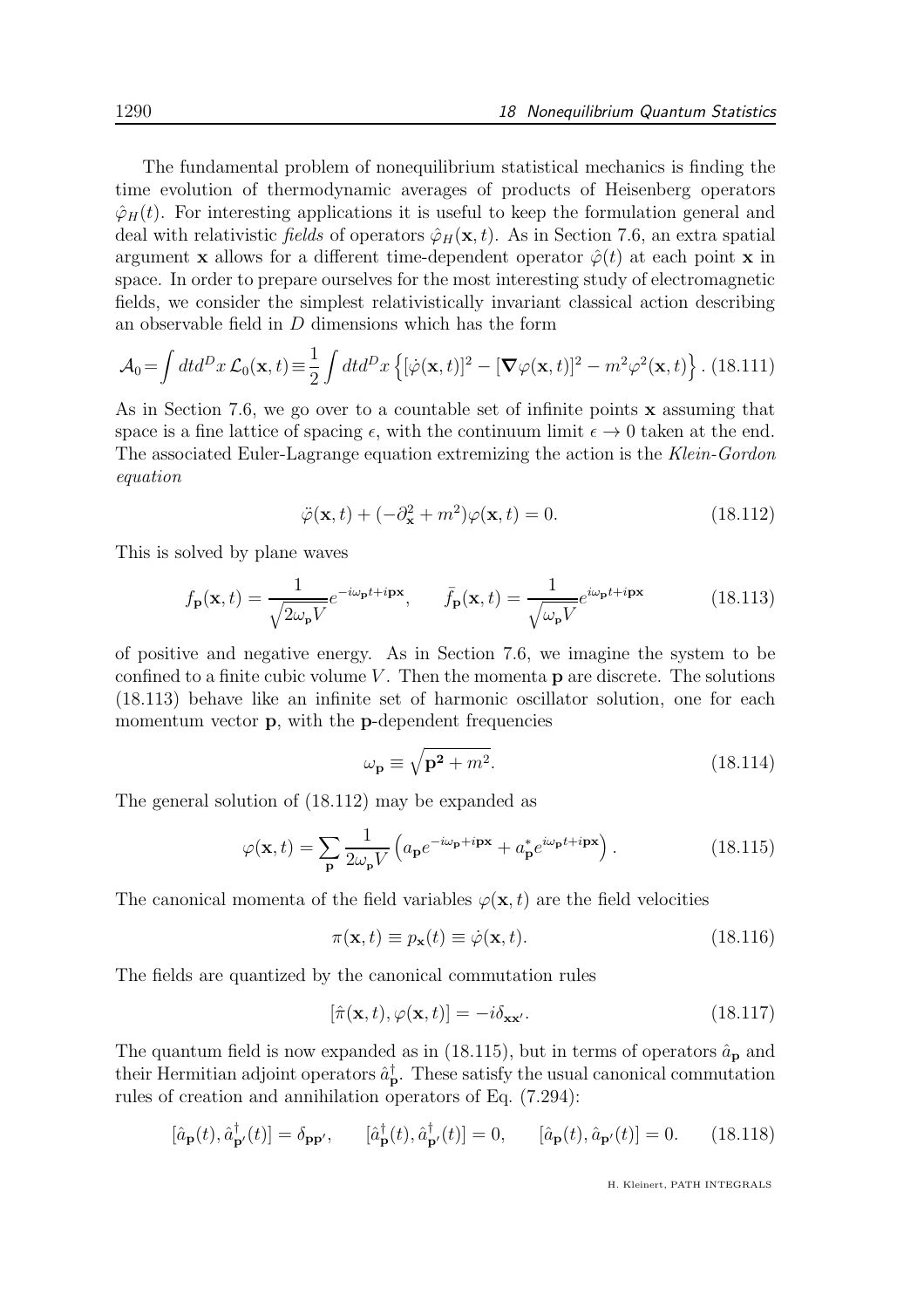The simplest nonequilibrium quantities to be studied are the thermal averages of one or two such field operators. More generally, we may investigate the averages of one or two fields with respect to an arbitrary initial density operator  $\hat{\rho}$ , the so-called ρ-averages:

$$
\langle \hat{\varphi}_H(x) \rangle_{\rho} = \text{Tr} [(\hat{\rho} \hat{\varphi}_H(x)],
$$
  

$$
\langle \hat{\varphi}_H(x) \hat{\varphi}_H(y) \rangle_{\rho} = \text{Tr} [\hat{\rho} \hat{\varphi}_H(x) \hat{\varphi}_H(y)].
$$
\n(18.119)

For brevity, we have gone over to a four-vector notation and use spacetime coordinates  $x \equiv (\mathbf{x}, t)$  to write  $\hat{\varphi}_H(\mathbf{x}, t)$  as  $\hat{\varphi}_H(x)$ .

In general, the fields  $\varphi(\mathbf{x}, t)$  will interact with each other and with further fields, adding to  $(18.111)$  some interaction  $\mathcal{A}^{\text{int}}$ . The behavior of an interacting field system can then be studied in perturbation theory. This is done by techniques related to those in Section 1.7. First we identify a time-independent part of the Hamiltonian for which we can solve the Schrödinger equation exactly. This is called the free part of the Hamiltonian  $\hat{H}_0$ . For the field  $\varphi(\mathbf{x}, t)$  at hand this follows from the action (18.111) via the usual Legendre transformation (1.13). Its operator version is

$$
\hat{H}_0 = \int d^D x \,\hat{\mathcal{H}}_0(\mathbf{x}, t) \equiv \frac{1}{2} \int d^D x \left\{ [\dot{\hat{\varphi}}(\mathbf{x}, t)]^2 + [\mathbf{\nabla}\hat{\varphi}(\mathbf{x}, t)]^2 + m^2 \hat{\varphi}^2(\mathbf{x}, t) \right\}. \tag{18.120}
$$

The interaction  $\mathcal{A}^{\text{int}}$  gives rise to an interaction Hamiltonian  $\hat{H}^{\text{int}}(t)$ . Then we introduce the field operators in Dirac's interaction picture  $\hat{\varphi}(x)$ . These are related to the Heisenberg operators via the free Hamiltonian  $\hat{H}_0$ , by

$$
\hat{\varphi}(x) \equiv e^{i\hat{H}_0(t-t_0)} \hat{\varphi}_H(x, t_0) e^{-i\hat{H}_0(t-t_0)}.
$$
\n(18.121)

The operators in the two pictures are equal to each other at a time  $t_0$  at which the density operator  $\hat{\rho}$  is known. We also introduce the interaction picture for the interaction Hamiltonian<sup>3</sup>

$$
\hat{H}_I^{\text{int}}(t) \equiv e^{i\hat{H}t} \hat{H}^{\text{int}}(t) e^{-i\hat{H}t}.
$$
\n(18.122)

This operator is used to set up the time evolution operator in the interaction picture

$$
\hat{U}(t,t_0) \equiv \hat{T} \exp\left[i \int_{t_0}^t dt' \hat{H}_I^{\text{int}}(t')\right].
$$
\n(18.123)

It allows us to express the time dependence of the field operators  $\hat{\varphi}(x)$  as follows:

$$
\hat{\varphi}_H(x) = \hat{U}(t_0, t)\hat{\varphi}(x)\hat{U}(t, t_0). \tag{18.124}
$$

<sup>&</sup>lt;sup>3</sup>For consistency, the field operator  $\hat{\varphi}(x)$  should carry the same subscript I which is, however, omitted to shorten the notation.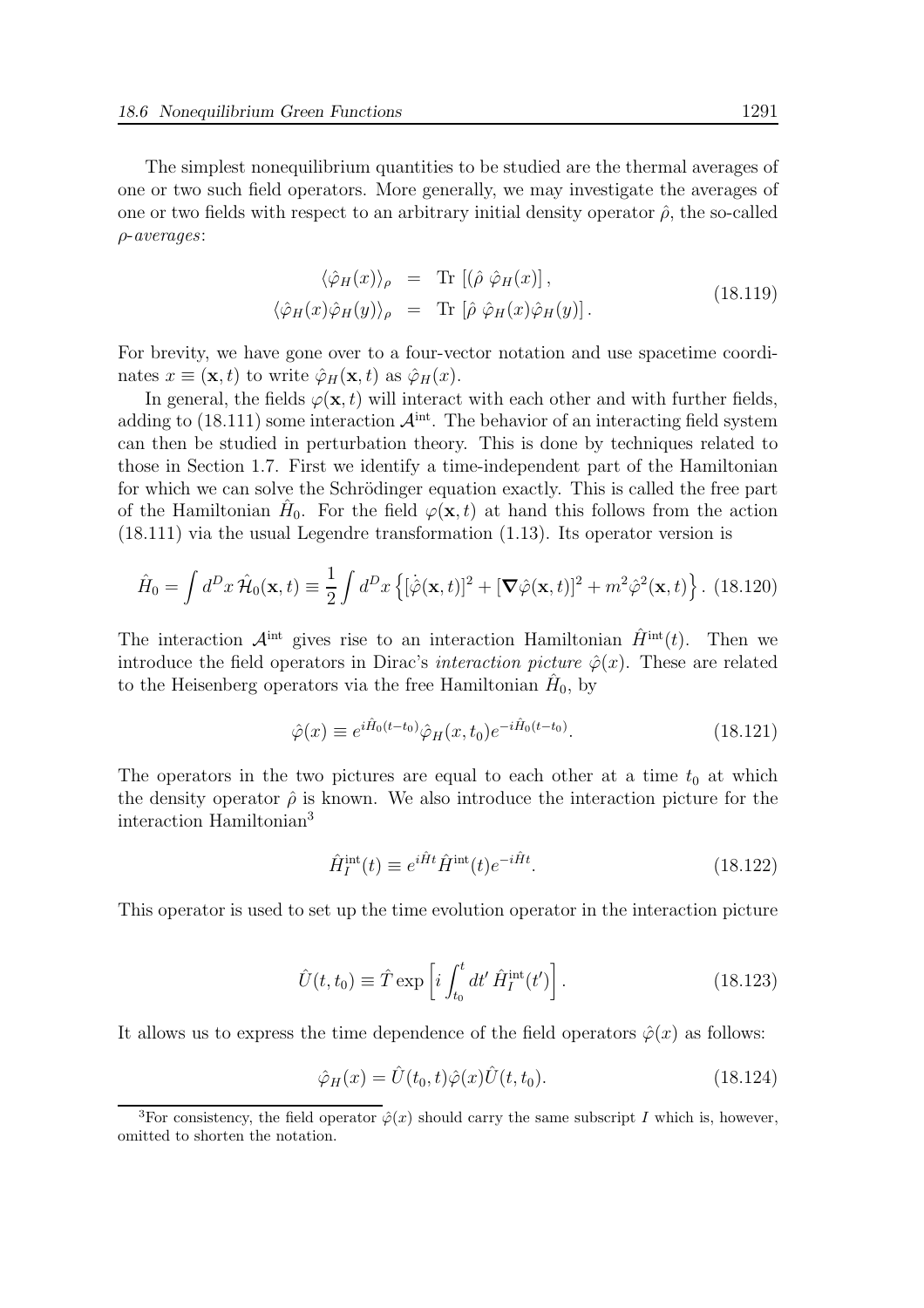The  $\rho$ -averages of the Heisenberg fields in the interaction representation are therefore

$$
\langle \hat{\varphi}_H(x) \rangle_{\rho} = \text{Tr} \left[ \hat{\rho} \; \hat{U}(t_0, t) \hat{\varphi}(x) \hat{U}(t, t_0) \right], \tag{18.125}
$$

$$
\langle \hat{\varphi}_H(x)\hat{\varphi}_H(x')\rangle_{\rho} = \begin{cases} \text{Tr}\left[\hat{\rho}\,\hat{U}(t_0,t)\hat{\varphi}(x)\hat{U}(t,t')\hat{\varphi}(x')\hat{U}(t',t_0)\right], & t > t',\\ \text{Tr}\left[\hat{\rho}\,\hat{U}(t_0,t')\hat{\varphi}(x')\hat{U}(t',t)\hat{\varphi}(x)\hat{U}(t,t_0)\right], & t' > t. \end{cases}
$$
(18.126)

Now, suppose that the interaction has been active for a very long time, i.e., we let  $t_0 \rightarrow -\infty$ . In this limit, (18.125) can be rewritten in terms of the scattering operator  $\hat{S} \equiv \hat{U}(\infty, -\infty)$  of the system.<sup>4</sup> Using the time-ordering operator  $\hat{T}$  of Eq. (1.241), we may write

$$
\langle \hat{\varphi}_H(x) \rangle_{\rho} = \text{Tr} \left[ \hat{\rho} \hat{S}^{\dagger} \hat{T} \hat{S} \hat{\varphi}(x) \right], \qquad (18.127)
$$

$$
\langle \hat{\varphi}_H(x)\hat{\varphi}_H(y)\rangle_{\rho} = \text{Tr}\left[\hat{\rho}\,\hat{S}^{\dagger}\hat{T}\hat{S}\hat{\varphi}(x)\hat{\varphi}(y)\right].\tag{18.128}
$$

These expressions are indeed the same as those in (18.125) and (18.125); for instance

$$
\hat{S}^{\dagger}\hat{T}(\hat{S}\hat{\varphi}(x)) = \hat{U}(-\infty, t)\hat{U}(t, \infty)\hat{T}(\hat{U}(\infty, t)\hat{\varphi}(x)\hat{U}(t, -\infty)) \n= \hat{U}(-\infty, t)\hat{\varphi}(x)\hat{U}(t, -\infty).
$$
\n(18.129)

For further development it is useful to realize that the operators in the expectations (18.127) and (18.128) can be reinterpreted time-ordered products of a new type, ordered along a *closed-time contour* which extends from  $t = -\infty$  to  $t = \infty$  and back. This contour is imagined to encircle the time axis in the complex t-plane as shown in Figure 18.1. The contour runs from  $t = -\infty$  to  $t = \infty$  above the real



Figure 18.1 Closed-time contour in forward–backward path integrals.

time axis and returns below it. Accordingly, we distinguish  $t$  values from the upper branch and the lower branch by writing them as  $t_{+}$  and  $t_{-}$ , respectively. Similarly we define  $x(t_+) \equiv x_+$  and  $x(t_-) \equiv x_-$ . When viewed as a function of the closed-time contour, the operator

$$
\hat{S}^{\dagger}\hat{T}\left(\hat{S}\hat{\varphi}(x)\right) \tag{18.130}
$$

<sup>&</sup>lt;sup>4</sup>The matrix elements of  $\hat{S}$  between momentum eigenstates form the so-called S-matrix.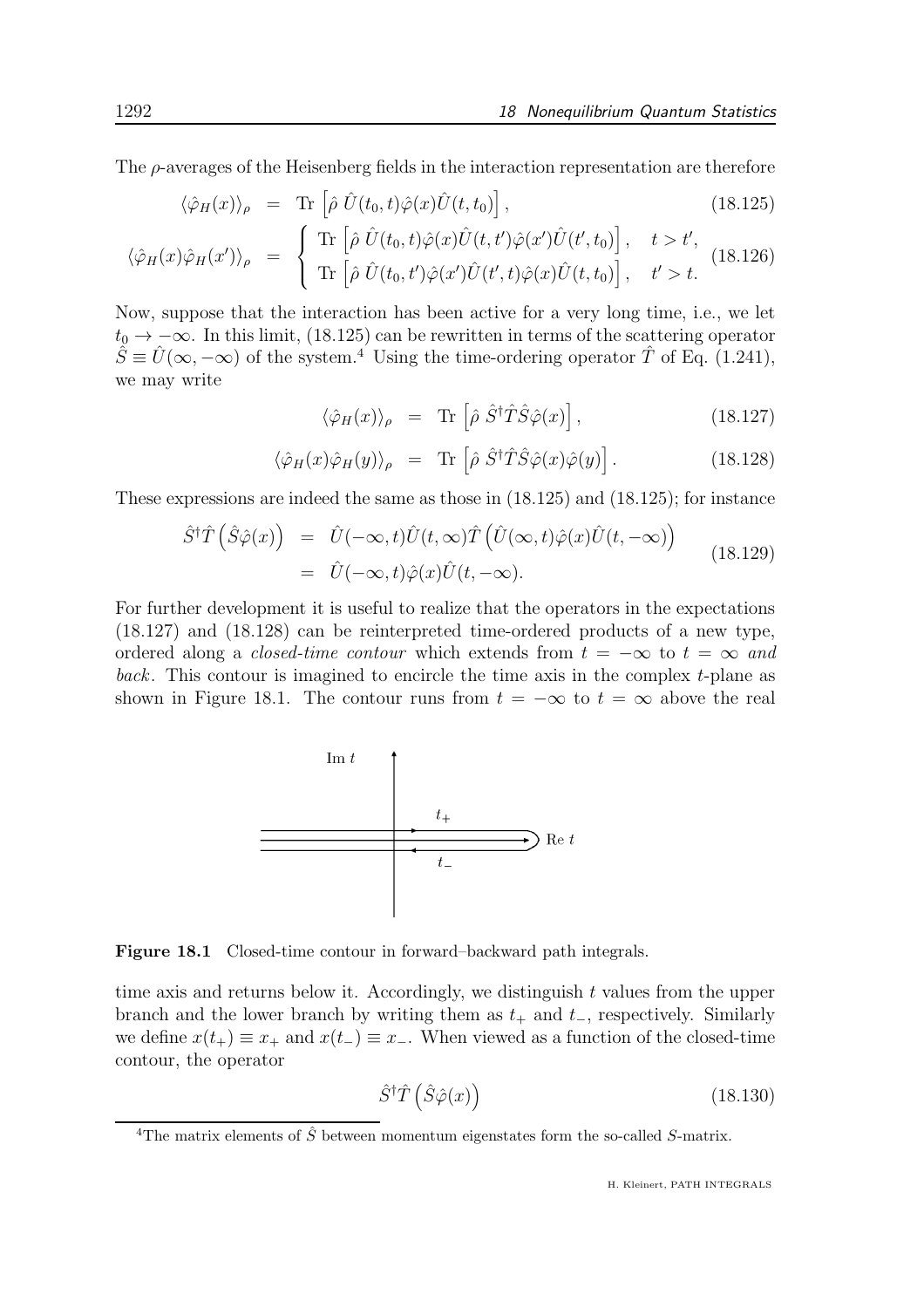can be rewritten as

$$
\hat{T}_{\rm P}\left(\hat{S}^{\dagger}\hat{S}\hat{\varphi}(x_{+})\right),\tag{18.131}
$$

where  $\hat{T}_{\text{P}}$  performs a time ordering along the closed-time contour. The coordinate x lies on the positive branch of the contour, where it is denoted by  $x_{+}$ . The operator  $\hat{T}_{\mathrm{P}}$  is called *path-ordering operator*.

We can then write down immediately a generating functional for an arbitrary product of field operators ordered along the closed-time path:

$$
\hat{T}_{\rm P} \left\{ \hat{S}^\dagger \hat{S} \exp\left[i \int dx \, j(x_+) \hat{\varphi}(x_+) \right] \right\},\tag{18.132}
$$

where dx is short for  $d^3xdt$ . Functional differentiation with respect to  $j(x_+)$  produces  $\hat{\varphi}(x_{+}) \equiv \hat{\varphi}(x)$ . For symmetry reasons it is also useful to introduce the source  $j(x_{-})$ coupled to the field on the lower time branch  $\hat{\varphi}(x_+)$ . Thus we shall work with the symmetric generating functional

$$
Z[j_P] = \text{Tr}\left(\hat{\rho}\,\hat{T}_P\hat{S}^\dagger\hat{S}\exp\left\{i\left[\int dx\,j(x_+)\hat{\varphi}(x_+) + \int dx\,j(x_-)\hat{\varphi}(x_-)\right]\right\}\right).
$$

It can be written as

$$
Z[j_P] = \text{Tr}\left\{\hat{\rho}\ \hat{T}_P \hat{S}^\dagger \hat{S} \exp\left[i \int_P dx \, j_P(x) \hat{\varphi}_P(x)\right]\right\},\tag{18.133}
$$

with the subscript p distinguishing the time branches.

The path-ordering symbol serves to write down a useful formal expression for the interaction representation of the operator  $\hat{S}^{\dagger} \hat{S}$ <sup>5</sup>

$$
\hat{S}^{\dagger}\hat{S} = \hat{T}_{\mathrm{P}}\exp\left[-i\int_{\mathrm{P}}dt\,\hat{H}_{I}^{\mathrm{int}}(t)\right].\tag{18.134}
$$

In terms of this,  $Z[j_P]$  takes the suggestive form

$$
Z[j_P] = \text{Tr}\left\{\hat{\rho}\ \hat{T}_P \exp\left[-i\int_P dt \hat{H}_I^{\text{int}}(t) + i\int_P dx \, j_P(x)\hat{\varphi}_P(x)\right]\right\}.
$$
 (18.135)

To calculate the integrals along the closed-time contour p, it is advantageous to traverse the lower time branch in the same direction as the upper from  $t = -\infty$  to  $\infty$  (since we are used to integrating in this direction), and rewrite the closed-contour integral in the source term,

$$
\int_{P} dx \, j_{P}(x)\hat{\varphi}_{P}(x) = \int d^{3}x \, \left[ \int_{-\infty}^{\infty} dt \, j(\mathbf{x}, t_{+})\hat{\varphi}(x_{+}) + \int_{\infty}^{-\infty} dt \, j(\mathbf{x}, t_{-})\hat{\varphi}(x_{-}) \right], \, (18.136)
$$

<sup>&</sup>lt;sup>5</sup>Note that the left-hand side is equal to 1 due to  $\hat{S}$  being unitary. However, this identity cannot be inserted into the path-ordered expressions (18.131)–(18.133), since the current terms require a factorization of  $\hat{S}$  or  $\hat{S}^{\dagger}$  at specific times and an insertion of field operators between the factors.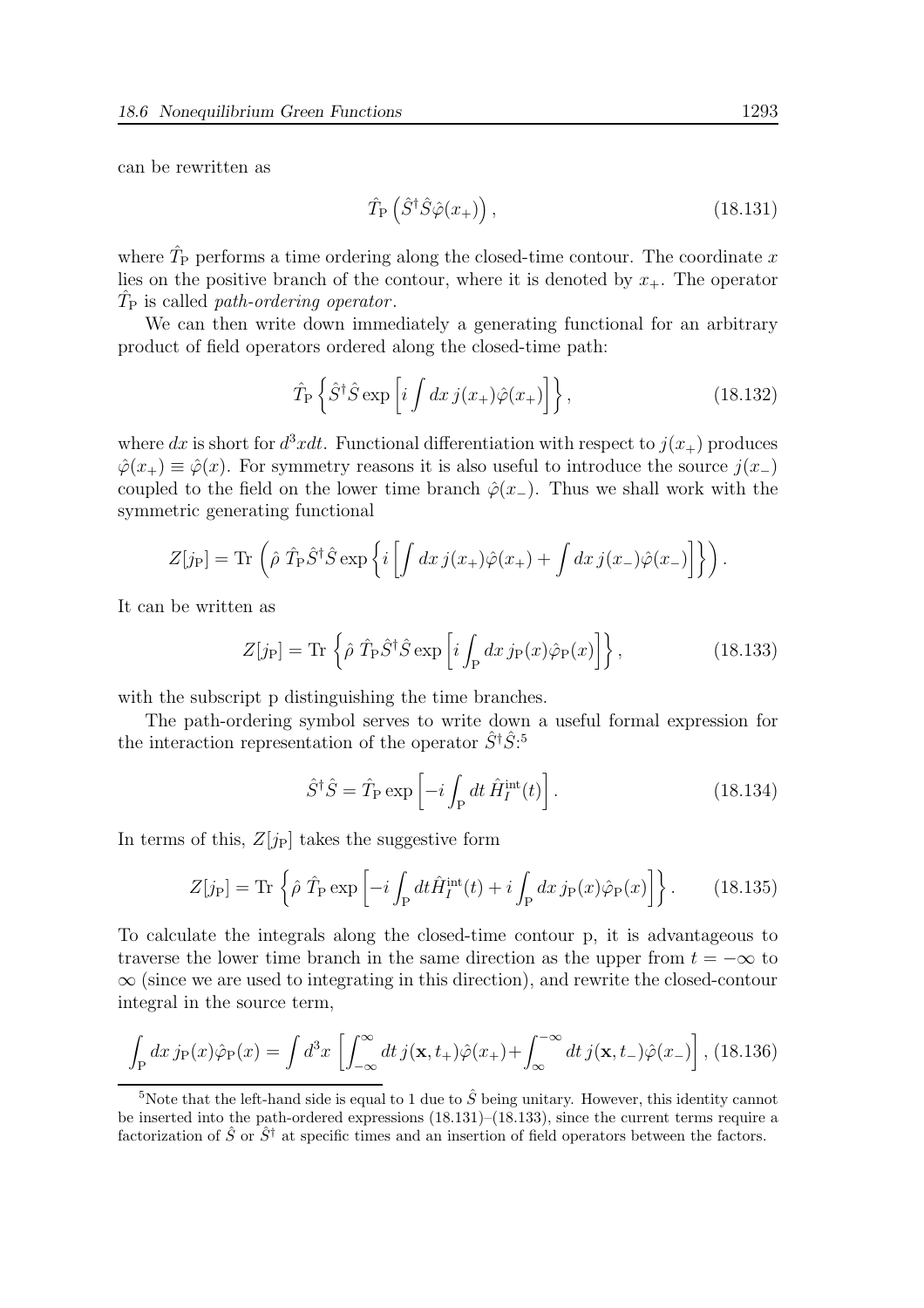as

$$
\int_{P} dx \, j_{P}(x)\hat{\varphi}_{P}(x) = \int d^{3}x \int_{-\infty}^{\infty} dt \left[ j(\mathbf{x}, t_{+})\hat{\varphi}(x_{+}) - j(\mathbf{x}, t_{-})\hat{\varphi}(x_{-}) \right]. \tag{18.137}
$$

Obviously, the functional derivative with respect to  $-j(x, t_+)$  produces a factor  $\hat{\varphi}(x_{-})$ . Correspondingly, we shall imagine the two fields  $\hat{\varphi}(x_{+}), \hat{\varphi}(x_{-})$  as two components of a vector

$$
\hat{\vec{\varphi}}(x) = \begin{pmatrix} \hat{\varphi}(x_+) \\ \hat{\varphi}(x_-) \end{pmatrix},\tag{18.138}
$$

with the associated current

$$
\vec{j}(x) = \begin{pmatrix} j(x_+) \\ -j(x_-) \end{pmatrix}.
$$
\n(18.139)

In this vector notation, the source term reads

$$
\int dx \,\vec{j}(x)\hat{\vec{\varphi}}(x),\tag{18.140}
$$

and all closed-time path formulas go directly over into vector or matrix formulas whose integrals run only once along the positive time axis, for example

$$
\int_{P} dx \, j_{P}(x) G_{P}(x, x') j_{P}(x') = \int dx \, \vec{j}(x) G(x, x') \vec{j}(x'), \tag{18.141}
$$

where  $G(x, x')$  on the right-hand side denotes the  $2 \times 2$  matrix

$$
G(x,y) = \begin{pmatrix} G_{++}(x,y) & G_{+-}(x,y) \\ G_{-+}(x,y) & G_{--}(x,y) \end{pmatrix} \equiv \begin{pmatrix} G(x_+,y_+) & G(x_+,y_-) \\ G(x_-,y_+) & G(x_-,y_-) \end{pmatrix}.
$$
 (18.142)

Since all formulas for  $j_P$  and  $\hat{\varphi}_P$  hold also for  $\vec{j}$  and  $\hat{\vec{\varphi}}$ , we shall identify the closedtime path objects with the corresponding vectors and matrices.

Differentiating the generating functional with respect to  $j<sub>P</sub>$  produces all Green functions of the theory. Forming two derivatives gives the two-point Green function

$$
G_{\rm P}(x,y) = \frac{\delta}{i\delta j_{\rm P}(x)} \frac{\delta}{i\delta j_{\rm P}(y)} Z[j_{\rm P}]\Big|_{j_{\rm P}=0} = \text{Tr}\left[\hat{\rho}\ \hat{T}_{\rm P}\hat{S}^{\dagger}\hat{S}\ \hat{\varphi}_{\rm P}(x)\hat{\varphi}_{\rm P}(y)\right],\tag{18.143}
$$

which we decompose according to the branches of the closed-time contour in the same way as the matrix (18.142):

$$
G_{\mathcal{P}}(x,y) = \left(\begin{array}{cc} G_{++}(x,y) & G_{+-}(x,y) \\ G_{-+}(x,y) & G_{--}(x,y) \end{array}\right). \tag{18.144}
$$

The four matrix elements collect precisely the four physically relevant timedependent Green functions discussed in the last section for the case of  $\hat{\rho}$  being an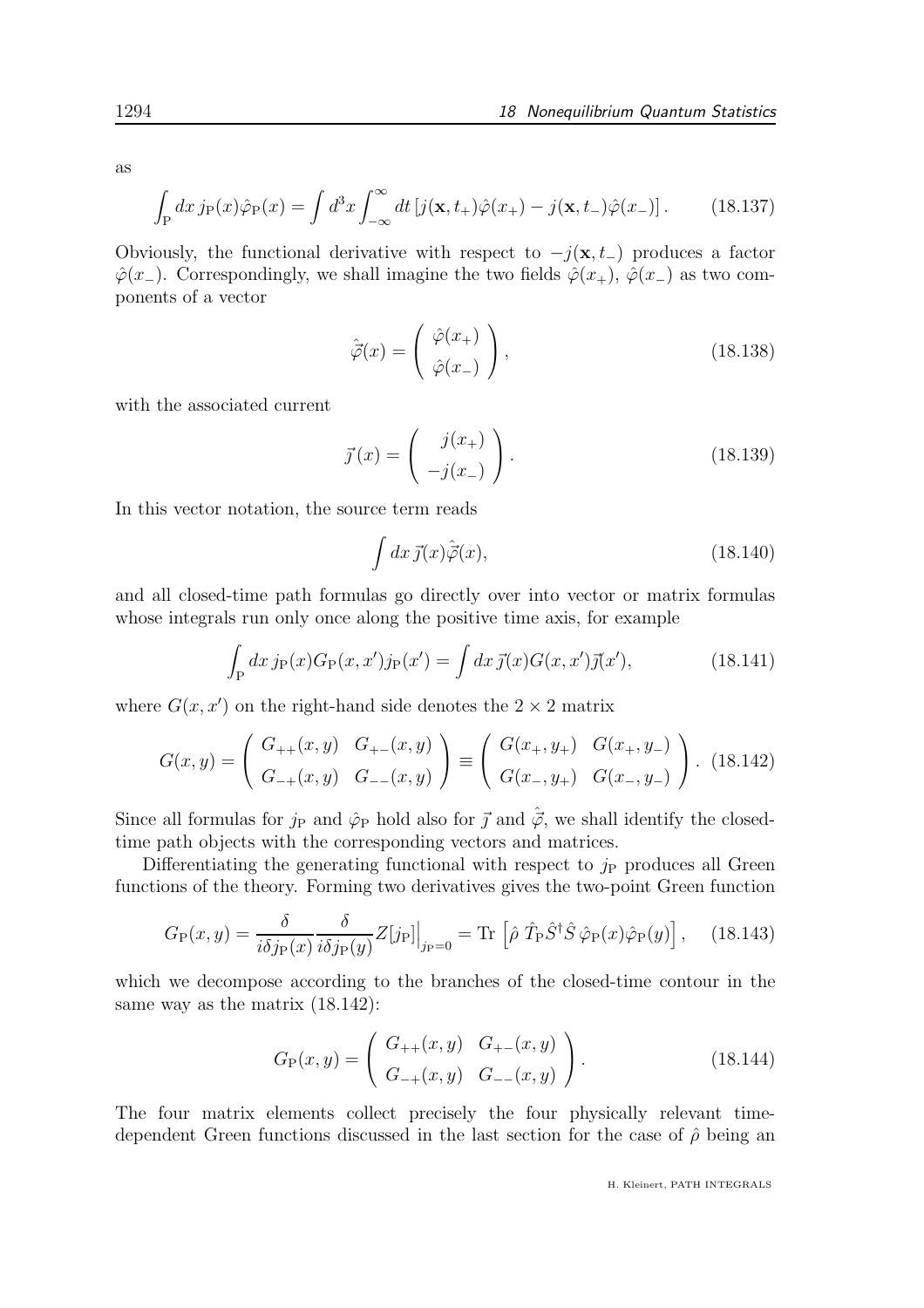equilibrium density operator. Here they may be out of thermal equilibrium, formed with an arbitrary  $\rho$ -average rather than the thermal average at a given temperature. Going back from the interaction picture to the Heisenberg picture, the matrix  $G_P(x, y)$  is the expectation

$$
G_{\mathcal{P}}(x,y) = \langle \hat{T}_{\mathcal{P}} \hat{\varphi}_H(x_{\mathcal{P}}) \hat{\varphi}_H(y_{\mathcal{P}}) \rangle_{\rho},\tag{18.145}
$$

where  $x_P$  can be  $x_+$  or  $x_-\$ . Considering the different components we observe that the path order is trivial as soon as  $x$  and  $y$  lie on different branches of the time axis. Since  $y_+$  lies always before  $x_-,$  the path-ordering operator can be omitted so that

$$
G_{-+}(x,y) = \langle \hat{\varphi}_H(x)\hat{\varphi}_H(y)\rangle_{\rho}.
$$
\n(18.146)

In the opposite configuration, the path order is opposite. When reestablishing the original order, a negative sign arises for fermion fields. Hence,

$$
G_{+-}(x,y) = \langle \hat{\varphi}_H(y)\hat{\varphi}_H(x)\rangle_{\rho} = \pm \langle \hat{\varphi}_H(x)\hat{\varphi}_H(y)\rangle_{\rho}.
$$
 (18.147)

In either case, a distinction of the upper and lower time branches is superfluous after an explicit path ordering.

If both x and y lie on the upper branch, the path order coincides with the usual time order so that  $G_{++}(x, y)$  is equal to the expectation

$$
G_{++}(x,y) = \langle \hat{T}\hat{\varphi}_H(x)\hat{\varphi}_H(y) \rangle_\rho \equiv G(x,y),\tag{18.148}
$$

i.e., the  $\rho$ -average of the usual time-ordered Green function. Similarly, if x and y both lie on the lower branch, the path order coincides with the usual anti-time order and

$$
G_{--}(x,y) = \langle \hat{\overline{T}} \hat{\varphi}_H(x) \hat{\varphi}_H(y) \rangle_{\rho} \equiv \overline{G}(x,y). \tag{18.149}
$$

From these relations it is easy to see that only three of the four matrix elements of  $G_P(x, y)$  are linearly independent, since there exists the relation

$$
G_{++} + G_{--} = G_{+-} + G_{-+}.
$$
\n(18.150)

This can be verified by writing out explicitly the time order and antiorder on the left-hand side. In the linear-response theory of Sections 18.1 and 18.2, the most convenient independent Green functions are the retarded and the advanced ones, together with the expectation of the anticommutator (the commutator for fermions). By analogy, we also define here, in the nonequilibrium case,

$$
G^{R}(x, y) = \Theta(x - y) \langle [\hat{\varphi}_{H}(x), \hat{\varphi}_{H}(y)]_{\pm} \rangle_{\rho}, \qquad (18.151)
$$

$$
G^{A}(x,y) = -\Theta(y-x)\langle [\hat{\varphi}_H(x), \hat{\varphi}_H(y)]_{\pm} \rangle_{\rho}, \qquad (18.152)
$$

$$
A(x,y) = \langle [\hat{\varphi}_H(x), \hat{\varphi}_H(y)]_{\pm} \rangle_{\rho}.
$$
\n(18.153)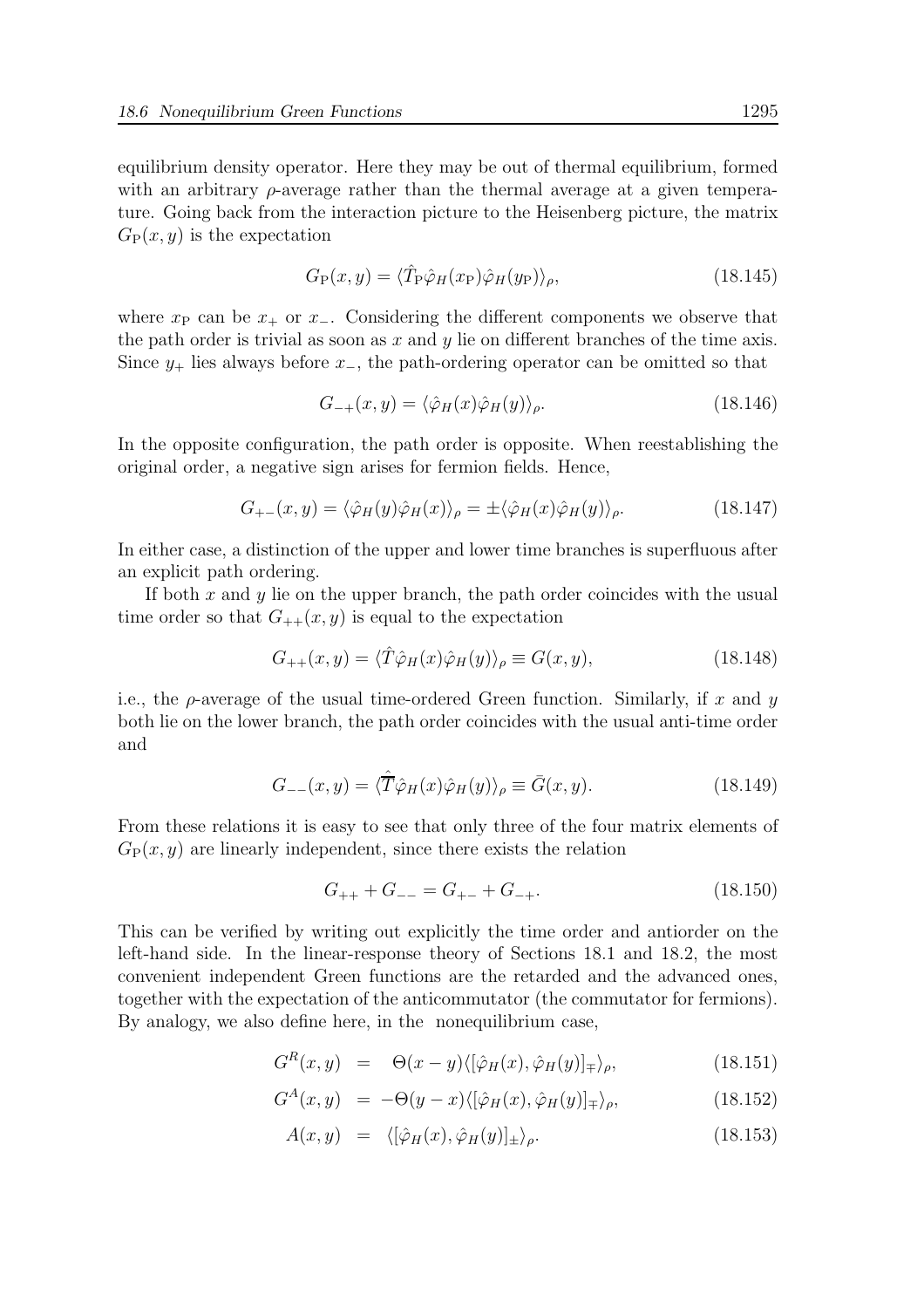As in (18.53), the last expression coincides with the absorptive or dissipative part of the Green function. The expectation of the commutator (the anticommutator for fermions),

$$
C(x, y) = \langle [\hat{\varphi}_H(x), \hat{\varphi}_H(y)]_{\pm} \rangle_{\rho}, \qquad (18.154)
$$

is not an independent quantity. It is related to the others by

$$
C(x, y) = GR(x, y) - GA(x, y).
$$
 (18.155)

A comparison of the Fourier decomposition of the field (18.115) with (18.92) shows that the Green functions are simple plane-wave superpositions of harmonic oscillator of all momenta **p** and frequency  $\Omega = \omega_{\mathbf{p}}$ . The normalization factor  $\hbar/M$ becomes  $1/V$ . For instance

$$
G^{R}(x, x') = \sum_{\mathbf{p}} \frac{M}{\hbar V} e^{i\mathbf{p}(\mathbf{x} - \mathbf{x}')} G^{R}(t, t')|_{\Omega = \omega_{\mathbf{p}}}.
$$
\n(18.156)

In the continuum limit, where the sum over momenta goes over into an integral with the rule (7.571), this becomes, from (18.95),

$$
G^{R}(x, x') = -\Theta(x - x') \int \frac{d^{D}p}{2\omega_{\mathbf{p}}(2\pi)^{D}} e^{i\mathbf{k}(\mathbf{x} - \mathbf{x}')} 2i \sin \omega_{\mathbf{p}}(t - t'). \tag{18.157}
$$

Similarly we find from (18.102)

$$
A(x, x') = \int \frac{d^D p}{2\omega_p (2\pi)^D} e^{i\mathbf{k}(\mathbf{x} - \mathbf{x}')} 2\cos \omega_p (t - t'). \tag{18.158}
$$

These and the other Green functions satisfy identities analogous to those formed from the position operator  $\hat{\varphi}(t)$  of a simple harmonic oscillator in (18.105)–(18.108):

$$
G^{A}(x, x') = \mp G^{R}(x', x), \qquad (18.159)
$$

$$
A(x, x') = \pm A(x', x), \tag{18.160}
$$

$$
C(x, x') = \mp C(x', x). \tag{18.161}
$$

$$
G(x, x') = \pm G(x', x)^*.
$$
 (18.162)

It is now easy to express the matrix elements of the  $2 \times 2$  Green function  $G_P(x, y)$ in (18.144) in terms of the three independent quantities (18.153). Since

$$
G^{R} = G_{-+} - G_{--} = G_{++} - G_{+-},
$$
  
\n
$$
G^{A} = G_{+-} - G_{--} = G_{++} - G_{-+},
$$
  
\n
$$
A = G_{-+} + G_{+-} = G_{++} + G_{--},
$$
  
\n
$$
C = G_{-+} - G_{+-} = G^{R} - G^{A},
$$
\n(18.163)

H. Kleinert, PATH INTEGRALS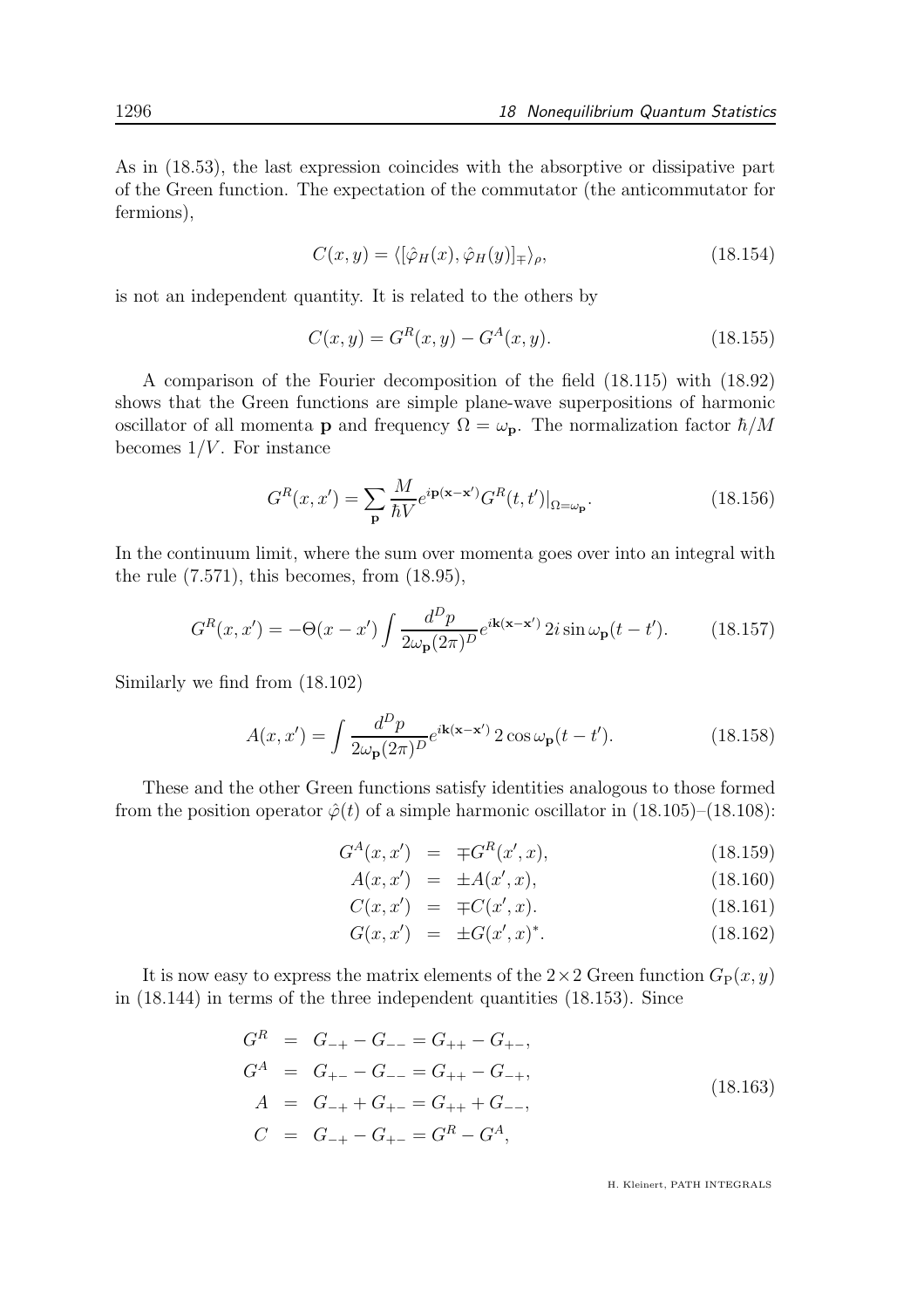we find

$$
G_{-+} = \frac{1}{2}(A+C) = \frac{1}{2}(A+G^R-G^A),
$$
  
\n
$$
G_{+-} = \frac{1}{2}(A-C) = \frac{1}{2}(A-G^R+G^A),
$$
\n(18.164)

and

$$
G_{++} = G^{R} + G_{+-} = \frac{1}{2}(A + G^{R} + G^{A}),
$$
  
\n
$$
G_{--} = G_{+-} + G_{-+} - G_{++}
$$
  
\n
$$
= A - G_{++} = \frac{1}{2}(A - G^{R} - G^{A}).
$$
\n(18.165)

The matrix  $G_P(x, y)$  can therefore be written as follows:

$$
G_{\rm P} = \frac{1}{2} \begin{pmatrix} A + G^R + G^A & A - G^R + G^A \\ A + G^R - G^A & A - G^R - G^A \end{pmatrix}.
$$
 (18.166)

For actual calculations it is somewhat more convenient to use a transformation introduced by Keldysh [5]. It arises from the similarity transformation

$$
\tilde{G} = QG_{\rm P}Q^{-1}
$$
, with  $Q = \frac{1}{\sqrt{2}} \begin{pmatrix} 1 & -1 \\ 1 & 1 \end{pmatrix} = (Q^T)^{-1}$ , (18.167)

producing the simpler triangular Green function matrix

$$
\tilde{G}(x,y) = \frac{1}{\sqrt{2}} \begin{pmatrix} 1 & -1 \\ 1 & 1 \end{pmatrix} \frac{1}{2} \begin{pmatrix} A + G^R + G^A & A - G^R + G^A \\ A + G^R - G^A & A - G^R - G^A \end{pmatrix}
$$

$$
\times \frac{1}{\sqrt{2}} \begin{pmatrix} 1 & 1 \\ -1 & 1 \end{pmatrix} = \begin{pmatrix} 0 & G^A \\ G^R & A \end{pmatrix}.
$$
(18.168)

Due to the calculational advantages it is worth re-expressing all quantities in the new basis. The linear source term, for example, becomes

$$
\int_{P} dx \, j_{P}(x) \hat{\varphi}_{P}(x) = \int dx \, (j(x_{+}), -j(x_{-})) \left( \begin{array}{c} \hat{\varphi}(x_{+}) \\ \hat{\varphi}(x_{-}) \end{array} \right)
$$
\n
$$
= \int dx \, \tilde{j}(x) \hat{\tilde{\varphi}}(x), \qquad (18.169)
$$

with the source vectors

$$
\tilde{\hat{\varphi}}(x) \equiv Q\left(\begin{array}{c}\hat{\varphi}(x_+)\\ \hat{\varphi}(x_-)\end{array}\right) = \frac{1}{\sqrt{2}}\left(\begin{array}{c}\hat{\varphi}(x_+) - \hat{\varphi}(x_-)\\ \hat{\varphi}(x_+) + \hat{\varphi}(x_-)\end{array}\right),\tag{18.170}
$$

and the field vectors

$$
\tilde{j}(x) \equiv \begin{pmatrix} j_1(x) \\ j_2(x) \end{pmatrix} = Q \begin{pmatrix} j(x_+) \\ -j(x_-) \end{pmatrix} = \frac{1}{\sqrt{2}} \begin{pmatrix} j(x_+) + j(x_-) \\ j(x_+) - j(x_-) \end{pmatrix}.
$$
 (18.171)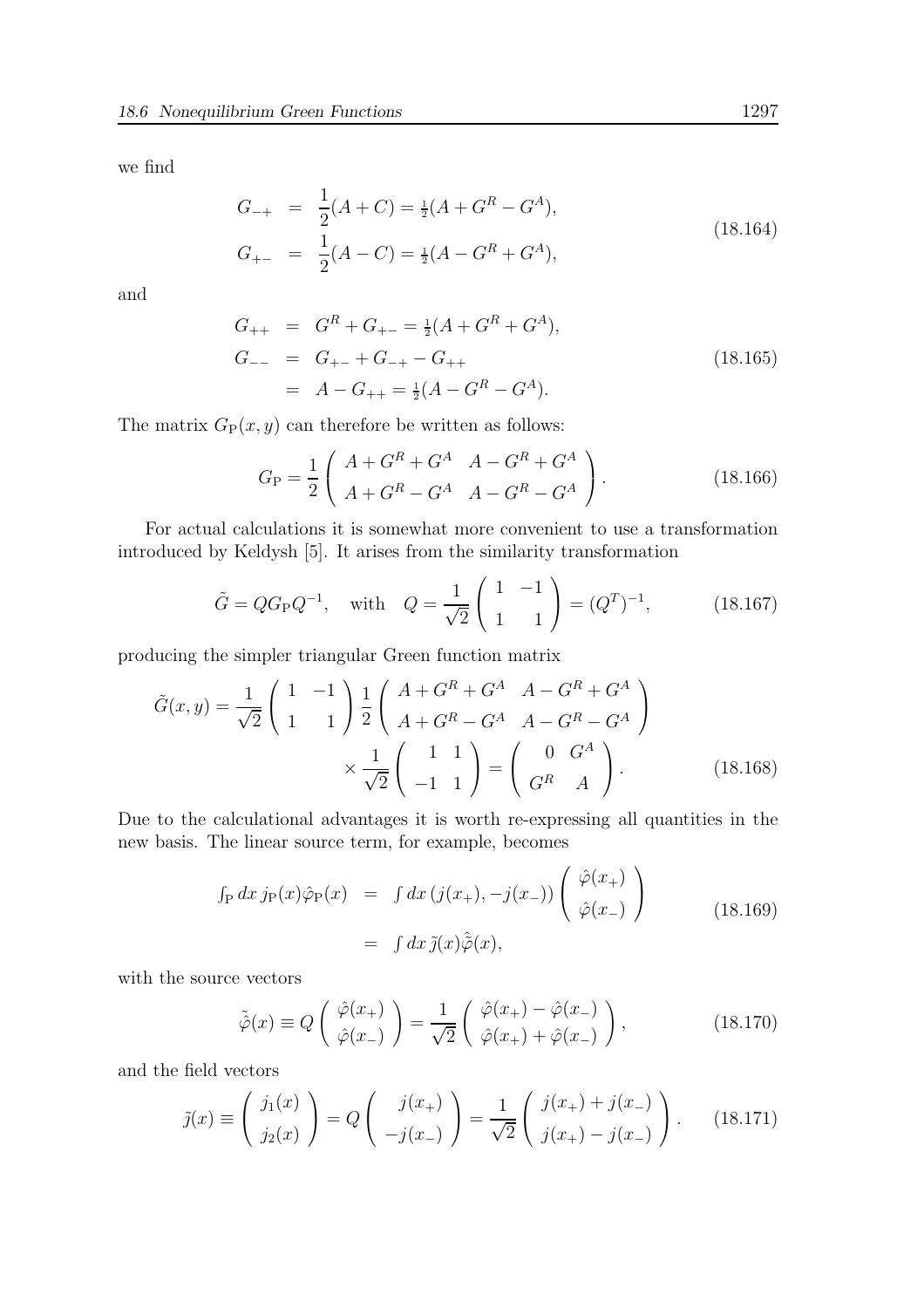The quadratic source term

$$
\int dx dx' j_{P}(x)G_{P}(x, x')j_{P}(x')
$$
\n
$$
= \int dx dx' (j(x_{+}), -j(x_{-})) \begin{pmatrix} G_{++} & G_{+-} \\ G_{-+} & G_{--} \end{pmatrix} (x, x') \begin{pmatrix} j(x'_{+}) \\ -j(x'_{-}) \end{pmatrix}
$$
\n(18.172)

becomes

$$
\int dx dx' \tilde{\jmath}^T(x) \tilde{G}(x, x') \tilde{\jmath}(x'). \tag{18.173}
$$

The product<sup>6</sup> of two Green functions  $\tilde{G}^{(1)}$  and  $\tilde{G}^{(2)}$  has the same triangular form as each factor. The three nonzero entries are composed as follows:

$$
\tilde{G}^{12} = \tilde{G}^{(1)} \tilde{G}^{(2)} = Q G_{\rm P}^{(1)} Q^{-1} Q G_{\rm P}^{(2)} Q^{-1}
$$
\n
$$
= \begin{pmatrix}\n0 & G_1^A G_2^A \\
G_1^R G_2^R & G_1^R A_2 + A_1 G_2^A\n\end{pmatrix}.
$$
\n(18.174)

More details on these Green functions can be found in the literature [6].

# 18.7 Perturbation Theory for Nonequilibrium Green Functions

The interaction picture can be used to develop a perturbation expansion for nonequilibrium Green functions. For this we go back to the generating functional (18.135) and assume that the interaction depends only on the field operators. Usually it will be a local interaction, i.e., a spacetime integral over an interaction density:

$$
\exp\left[-i\int_{\mathcal{P}}dt\,\hat{H}_I^{\text{int}}(t)\right] = \exp\left[i\int_{\mathcal{P}}dt\,\int d^3x\,L^{\text{int}}(\hat{\varphi}_{\mathcal{P}}(\mathbf{x},t))\right].\tag{18.175}
$$

The subsequent formal development applies also to the case of a more general nonlocal interaction

$$
\exp\left\{i\mathcal{A}_{\mathrm{P}}^{\mathrm{int}}[\hat{\varphi}_{\mathrm{P}}]\right\}.
$$
\n(18.176)

To account for the interaction, we use the fact used in Section 3.18, that within the expectation (18.135) the field  $\hat{\varphi}_P$  can be written as a differential operator  $\delta/i\delta p(x)$ applied to the source term. In this form, the interaction term can be moved outside the thermal expectation. The result is the generating functional in the interaction picture

$$
Z[j_P] = \exp\left\{i\mathcal{A}_P^{\text{int}}\left[\delta/i\delta j_P\right]\right\} Z_0[j_P],\tag{18.177}
$$

 ${}^{6}$ The product is meant in the functional sense, i.e.,  $(G^{(1)}G^{(2)})(x,y) = \int dz G^{(1)}(x,z)G^{(2)}(z,y).$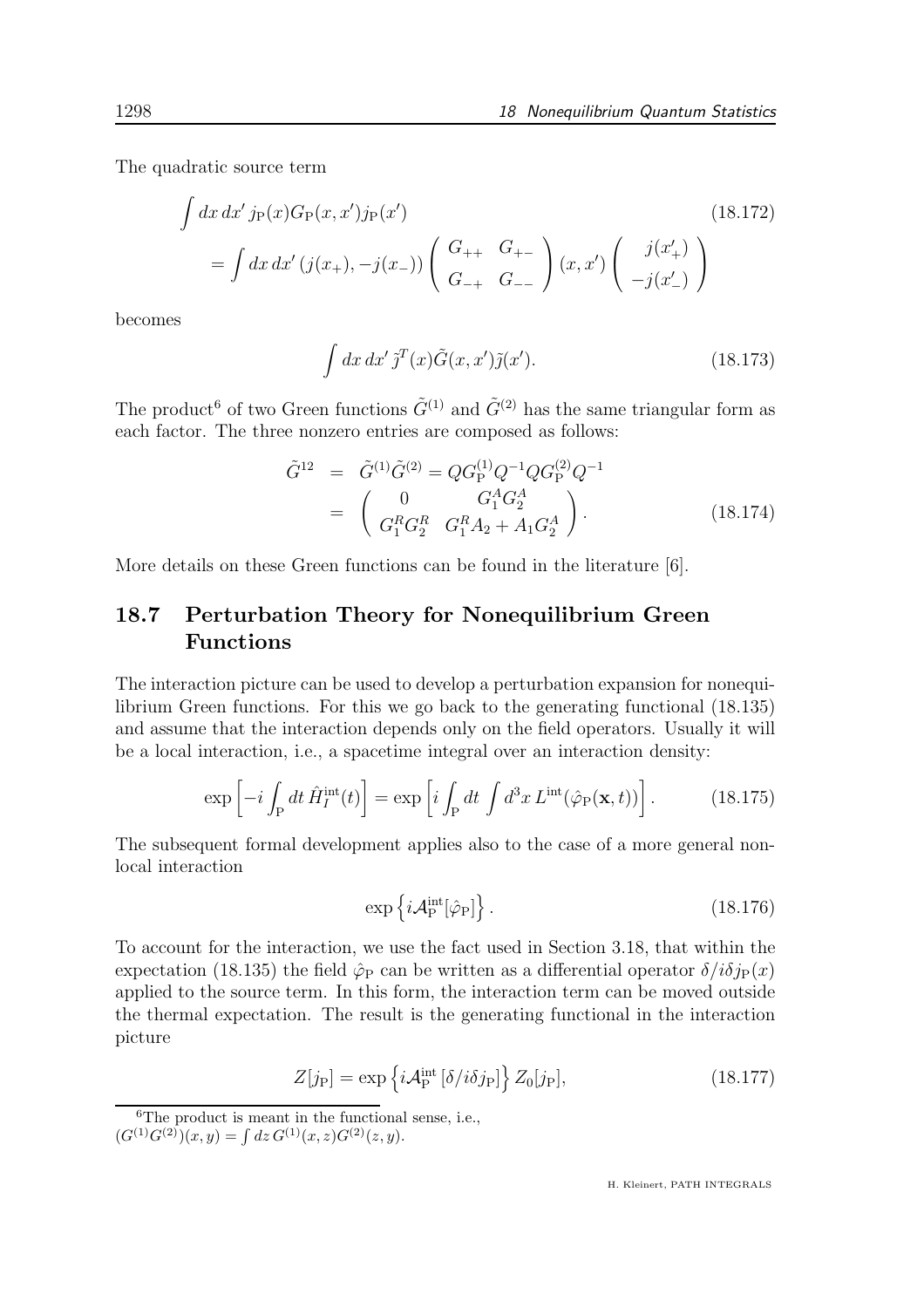where

$$
Z_0[j_P] = \text{Tr}\left\{\hat{\rho}\ \hat{T}_P \exp\left[i \int_P dx \ \hat{\varphi}_P(x) \ j_P(x)\right]\right\} \tag{18.178}
$$

is the free partition function.

To apply this formula, we have to find  $Z_0[j_P]$  explicitly. By expanding the exponential in powers of  $i\mathcal{A}_P^{\text{int}}[\delta/i\delta j_P]$  and performing the functional derivatives  $\delta/i\delta j_P$ , we obtain the desired perturbation expansion for  $Z[j_P]$ .

For a general density operator  $\hat{\rho}$ , the free partition function  $Z_0[j_P]$  cannot be written down in closed form. Here we give  $Z_0[j_P]$  explicitly only for a harmonic system in thermal equilibrium, where the  $\rho$ -averages  $\langle \ldots \rangle_{\rho}$  are the thermal averages  $\langle \ldots \rangle_T$  calculated in Sections 18.1 and 18.2. Since the fluctuation terms in the field  $\varphi(t)$  are quadratic,  $Z_0[j_P]$  must have an exponent quadratic in the sources  $j_P$ . To satisfy (18.143), the functional is necessarily given by

$$
Z_0[j_P] = \exp\left[-\frac{1}{2} \int dx dy j_P(x) G_P(x, y) j_P(y)\right].
$$
 (18.179)

Inserting the  $4 \times 4$ -matrix (18.166), this becomes

$$
Z_0[j_+,j_-] = \exp\left[-\frac{1}{2}\int dx \int dx'(j_+,-j_-)Q^{-1}\begin{pmatrix} 0 & G^A \\ G^R & A \end{pmatrix} Q \begin{pmatrix} j_+ \\ -j_- \end{pmatrix}\right]
$$
  
=  $\exp\left\{-\frac{1}{4}\int dx \int dx'\Big[(j_++j_-)(x)G^A(x,x')(j_+-j_-)(x')\Big] + (j_+-j_-)(x)G^R(x,x')(j_++j_-)(x')\Big] + (j_+-j_-)(x)A(x,x')(j_+-j_-)(x')\Big]\right\},$  (18.180)

where

$$
j_{+}(x) \equiv j(x_{+}), \quad j_{-}(x) \equiv j(x_{-}). \tag{18.181}
$$

The advanced Green functions are different from zero only for  $t < t'$ . Using relation (18.159), the second term is seen to be the same as the first. For the real field at hand, these terms are purely imaginary [see (18.156)]. The anticommutation function  $A(x, x')$  is symmetric by (18.160). We therefore rewrite (18.180) as

$$
Z_0[j_+,j_-] = \exp\left\{-\frac{1}{2}\int dx \int dx' \Theta(x'-x) \right\}
$$
\n
$$
\times \left[(j_+-j_-)(x)G^R(x,x')(j_++j_-)(x') + (j_+-j_-)(x)A(x,x')(j_+-j_-)(x')\right]\right\}.
$$
\n(18.182)

For any given spectral function, the exponent can easily be written down explicitly using the spectral representations (18.44) and (18.53).

As an important example consider the simple case of a single harmonic oscillator of frequency  $\Omega$ . Then the field  $\hat{\varphi}(x)$  depends only on the time t, and the commutator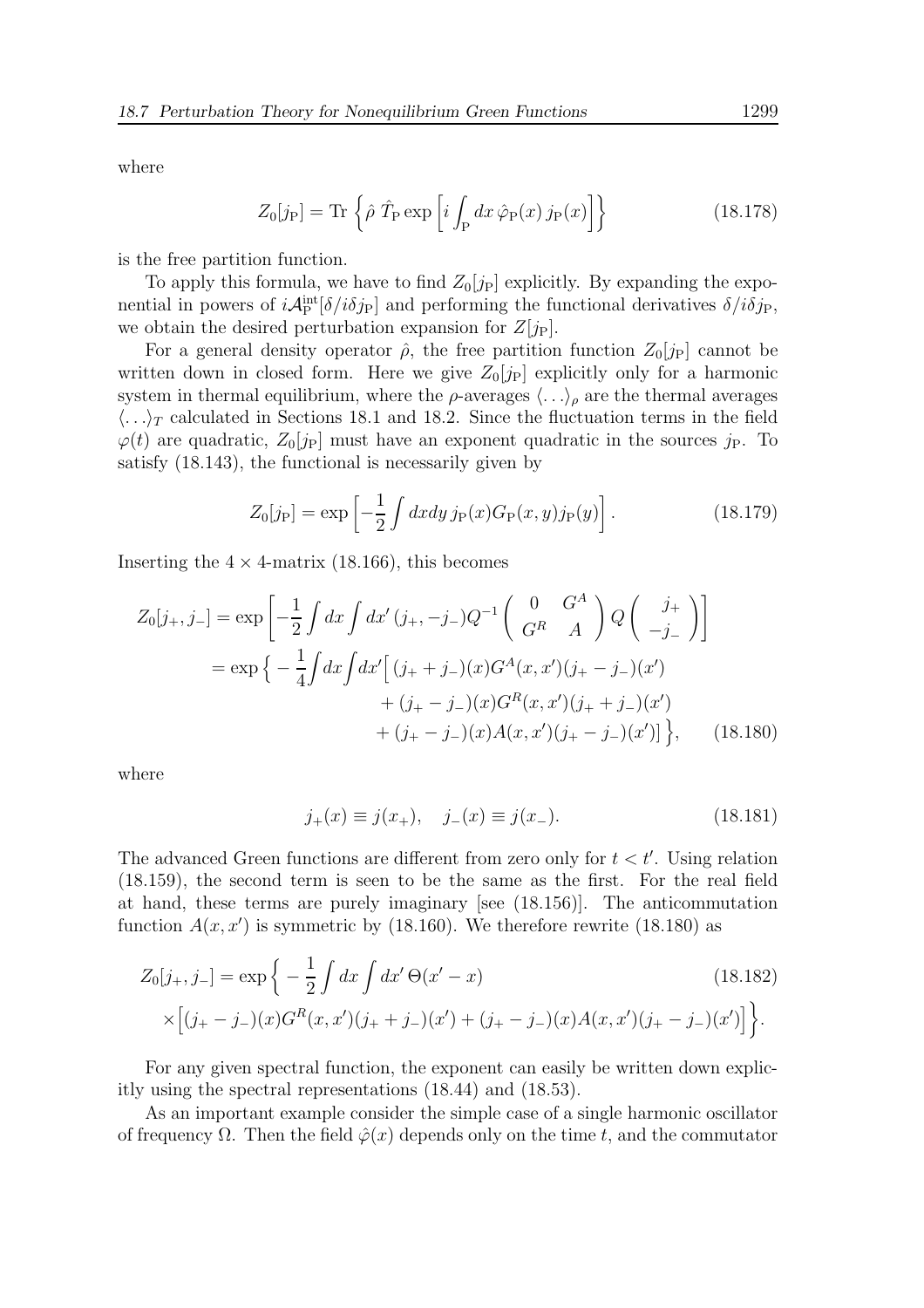and "wrong" commutator functions are given by (18.93) and (18.102). Reintroducing all factors  $\hbar$  and  $k_B$ , we have

$$
Z_0[j_+,j_-] = \exp\left\{-\frac{1}{2\hbar^2}\int dt \int dt' \Theta(t-t')\right\}
$$
(18.183)  
 
$$
\times \left[(j_+-j_-)(t)C(t,t')(j_++j_-)(t') + (j_+-j_-)(t)A(t,t')(j_+-j_-)(t')\right]\right\}
$$

or, more explicitly,

$$
Z_0[j_+,j_-] = \exp\left\{-\frac{1}{2M\Omega\hbar}\int dt \int dt' \Theta(t'-t) \right.\times \left[ -(j_+ - j_-)(t) i \sin \Omega(t-t') (j_+ + j_-)(t') \right.+ (j_+ - j_-)(t) \coth \frac{\hbar\Omega}{2k_BT} \cos \Omega(t-t') (j_+ - j_-)(t') \right] \bigg\}.
$$
 (18.184)

We have taken advantage of the presence of the Heaviside function to express the retarded Green function for  $t > t'$  as a commutator function  $C(t, t')$  [recall (18.151), (18.154)]. Together with the anticommutator function  $A(t, t')$ , we obtain for  $t > t'$ 

$$
G(t, t') = \frac{1}{2} [A(t, t') + C(t, t')] = \frac{\hbar}{2M\Omega} \frac{\cosh\frac{\Omega}{2} [\hbar\beta - i(t - t')]}{\sinh\frac{\hbar\Omega\beta}{2}},
$$
(18.185)

which coincides with the time-ordered Green function (18.101) for  $t > t'$ , and thus with the analytically continued periodic imaginary-time Green function (3.251). The exponent in this generating functional is thus quite similar to the equilibrium source term (3.221).

The generating functional (18.180) can, of course, be derived without the previous operator discussion completely in terms of path integrals for the harmonic oscillator in thermal equilibrium. Using the notation  $\dot{X}(t)$  for a purely time-dependent oscillator field  $\hat{\varphi}(x)$ , we can take the generating functional directly from Eq. (3.168):

$$
(X_b t_b | X_a t_a)_{\Omega}^j = \int \mathcal{D}X(t) \exp\left\{\frac{i}{\hbar} \int_{t_a}^{t_b} dt \left[\frac{M}{2}(\dot{X}^2 - \Omega^2 X^2) + jX\right]\right\}
$$
  
=  $e^{(i/\hbar)\mathcal{A}_{\text{cl},j}} F_{\Omega,j}(t_b, t_a).$  (18.186)

with a total classical action

$$
\mathcal{A}_{\text{cl},j} = \frac{1}{2} \frac{M\Omega}{\sin \Omega(t_b - t_a)} \Big[ (X_b^2 + X_a^2) \cos \Omega(t_b - t_a) - 2X_b X_a \Big] + \frac{1}{\sin \Omega(t_b - t_a)} \int_{t_a}^{t_b} dt [X_a \sin \Omega(t_b - t) + X_b \sin \Omega(t - t_a)] j(t), \qquad (18.187)
$$

and the fluctuation factor (3.170), and express (18.187) as in (3.171) in terms of the two independent solutions  $D_a(t)$  and  $D_b(t)$  of the homogenous differential equations (3.48) introduced in Eqs. (2.228) and (2.229):

$$
\mathcal{A}_{\text{cl},j} = \frac{M}{2D_a(t_b)} \left[ X_b^2 \dot{D}_a(t_b) - X_a^2 \dot{D}_b(t_a) - 2X_b X_a \right]
$$

H. Kleinert, PATH INTEGRALS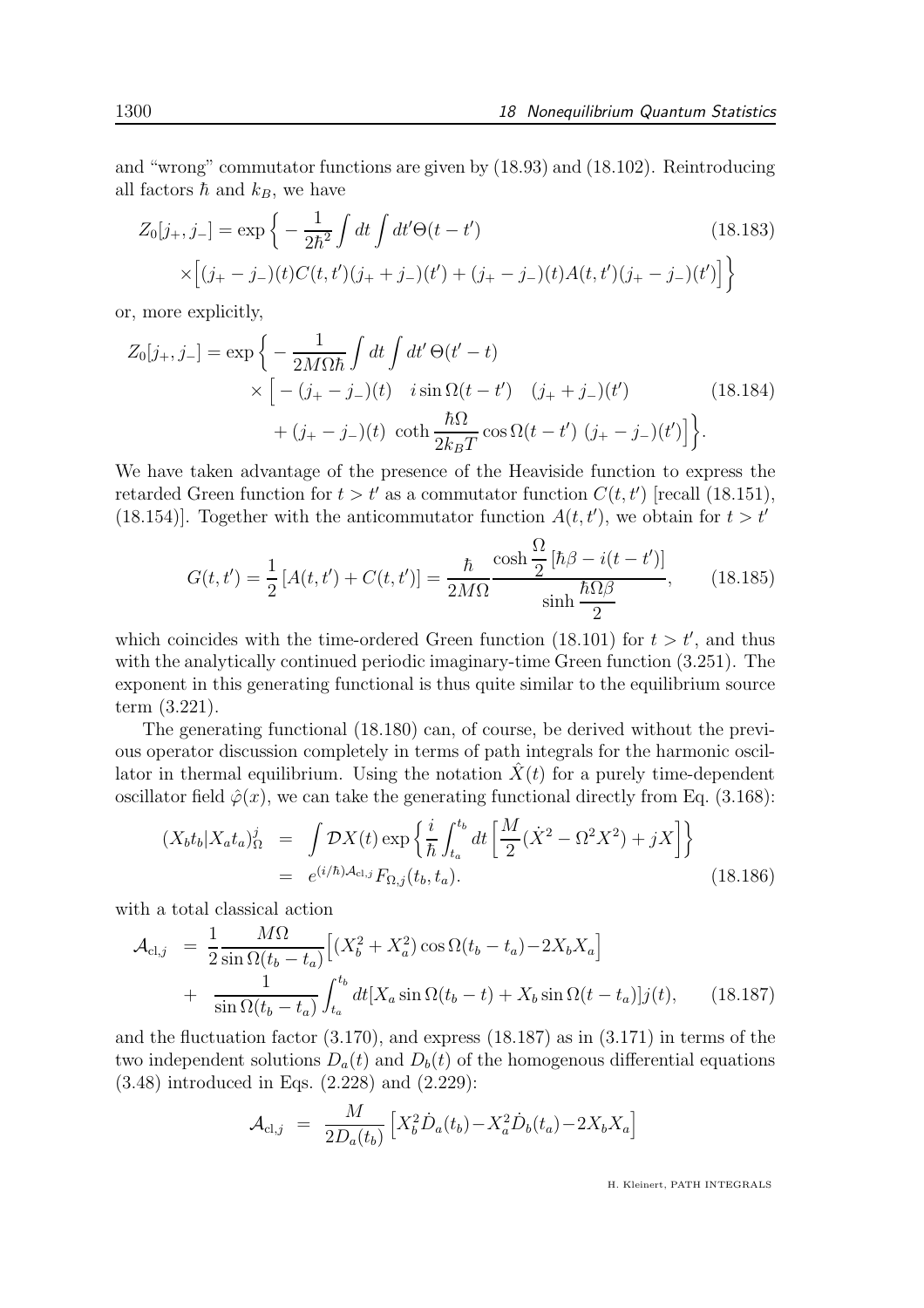$$
+ \quad \frac{1}{D_a(t_b)} \int_{t_a}^{t_b} dt \, [X_b D_a(t) + X_a D_b(t)] j(t). \tag{18.188}
$$

The fluctuation factor is taken as in (3.172). Then we calculate the thermal average of the forward–backward path integral of the oscillator  $X(t)$  via the Gaussian integral

$$
Z_0[j_+,j_-] = \int dX_b \, dX_a \, \left(X_b \, \hbar \beta | X_a 0\right)_{\Omega} \, \left(X_b t_b | X_a t_a\right)_{\Omega}^{j+} \, \left(X_b t_b | X_a t_a\right)_{\Omega}^{j-*}.\tag{18.189}
$$

Here  $(X_b \hbar \beta | X_a 0)$ <sub>Ω</sub> is the imaginary-time amplitude (2.411):

$$
(X_b \hbar \beta | X_a 0) = \frac{1}{\sqrt{2\pi \hbar / M}} \sqrt{\frac{\Omega}{\sinh \hbar \beta}}
$$
  
 
$$
\times \exp \left\{-\frac{1}{2\hbar} \frac{M\Omega}{\sinh \hbar \beta \Omega} [(X_b^2 + X_a^2) \cosh \hbar \beta \Omega - 2X_b X_a] \right\}.
$$
 (18.190)

We have preferred deriving  $Z_0[j_+, j_-]$  in the operator language since this illuminates better the physical meaning of the different terms in the result (18.185).

#### 18.8 Path Integral Coupled to Thermal Reservoir

After these preparations, we can embark on a study of a simple but typical problem of nonequilibrium thermodynamics. We would like to understand the quantummechanical behavior of a particle coupled to a thermal reservoir of temperature T and moving in an arbitrary potential  $V(x)$  [7]. Without the reservoir, the probability of going from  $x_a, t_a$  to  $x_b, t_b$  would be given by<sup>7</sup>

$$
|(x_b t_b | x_a t_a)|^2 = \left| \int \mathcal{D}x(t) \, \exp\left\{ \frac{i}{\hbar} \int dt \, \left[ \frac{M}{2} \dot{x}^2 - V(x) \right] \right\} \right|^2. \tag{18.191}
$$

This may be written as a path integral over two independent orbits, to be called  $x_+(t)$  and  $x_-(t)$ :

$$
(x_b t_b | x_a t_a) (x_b t_b | x_a t_a)^* = \int \mathcal{D}x_+(t) \mathcal{D}x_-(t)
$$
  
 
$$
\times \exp \left\{ \frac{i}{\hbar} \int_{t_a}^{t_b} dt \left[ \frac{M}{2} (\dot{x}_+^2 - \dot{x}_-^2) - (V(x_+) - V(x_-)) \right] \right\}.
$$
 (18.192)

In accordance with the development in Section 18.7, the two orbits are reinterpreted as two branches of a single closed-time orbit  $x_P(t)$ . The time coordinate  $t_P$  of the path runs from  $t_a$  to  $t_b$  slightly above the real time axis and returns slightly below it, just as in Fig. 18.1. The probability distribution (18.191) can then be written as a path integral over the closed-time contour encircling the interval  $(t_a, t_b)$ :

$$
|(x_b t_b | x_a t_a)|^2 = \int \mathcal{D}x_P \, \exp\left\{\frac{i}{\hbar} \int_P dt \, \left[\frac{M}{2} \dot{x}_P^2 - V(x_P)\right]\right\}.
$$
 (18.193)

<sup>&</sup>lt;sup>7</sup>In the sequel, we display the constants  $\hbar$  and  $k_B$  explicitly.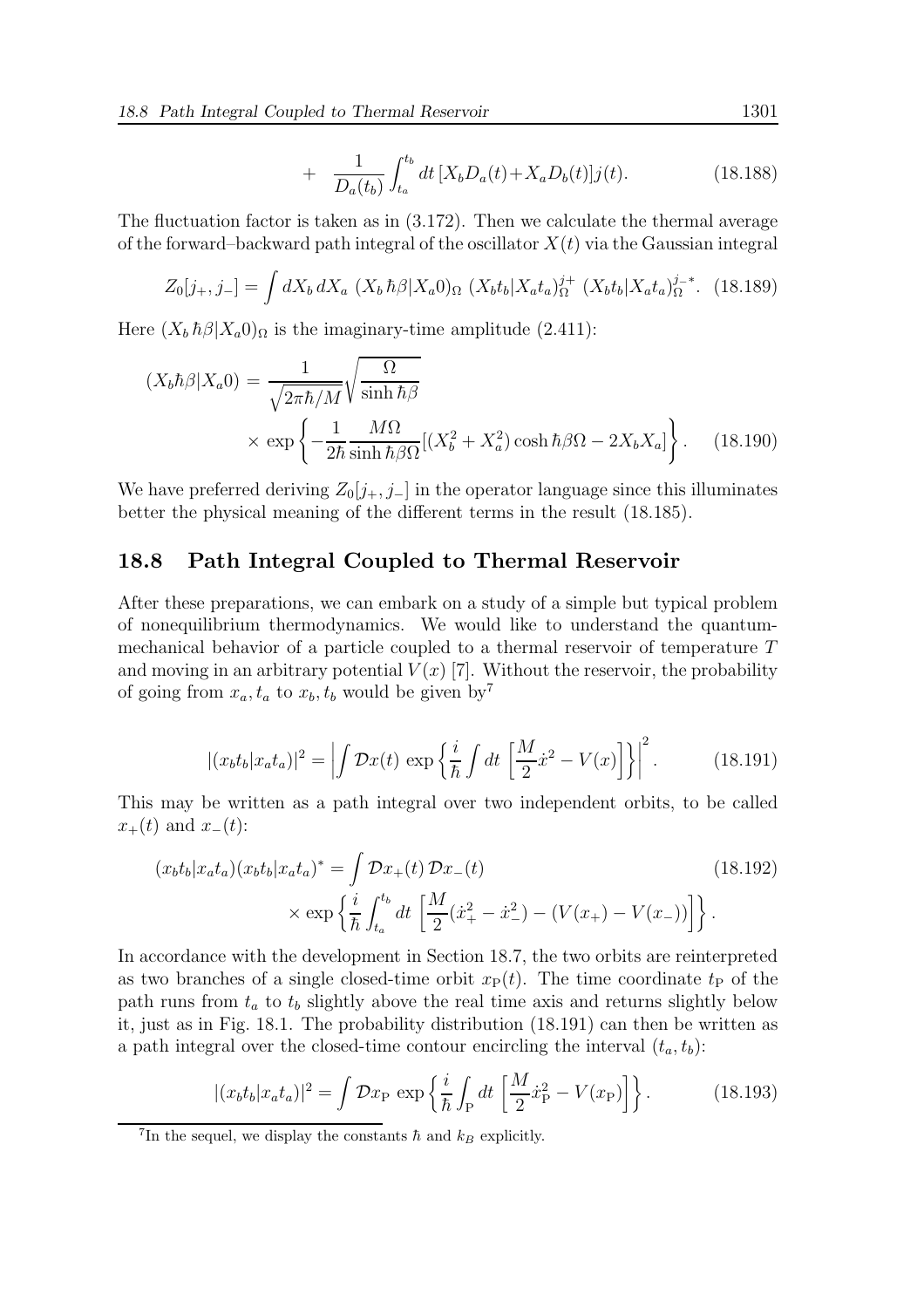We now introduce a coupling to a thermal reservoir for which we use, as in the equilibrium discussion in Section 3.13, a bath of independent harmonic oscillators  $\hat{\varphi}_i(t)$  of masses  $M_i$  and frequencies  $\Omega_i$  in thermal equilibrium at temperature T. For simplicity, the coupling is assumed to be linear in  $\hat{\varphi}_i(t)$  and the position of the particle  $x(t)$ . The bath contributes to (18.193) a factor involving the thermal expectation of the linear interaction

$$
|(x_b t_b | x_a t_a)|^2 = \int \mathcal{D}x_P \, \exp\left\{\frac{i}{\hbar} \int_P dt \, \left[\frac{M}{2} \dot{x}_P^2 - V(x_P)\right]\right\}
$$

$$
\times \, \text{Tr}\left\{\hat{\rho} \, \hat{T}_P \exp\left[\frac{i}{\hbar} \sum_i c_i \int_P dt \, \hat{\varphi}_P^i(t) \, x_P(t)\right]\right\}.
$$
(18.194)

Here,  $\hat{\varphi}_{\rm P}^i(t)$  for  $i = 1, 2, 3, \ldots$  are the position operators of the auxiliary harmonic oscillators. Since the oscillators are independent, the trace of the exponentials factorizes into a product of single-oscillator expressions

$$
\operatorname{Tr}\left\{\hat{\rho}\,\,\hat{T}_{\mathrm{P}}\exp\left[\frac{i}{\hbar}\sum_{i}c_{i}\int_{\mathrm{P}}dt\,\hat{\varphi}_{\mathrm{P}}^{i}(t)x_{\mathrm{P}}(t)\right]\right\}=\prod_{i}\operatorname{Tr}\left\{\hat{\rho}\,\,\hat{T}_{\mathrm{P}}\exp\left[\frac{i}{\hbar}c_{i}\int_{\mathrm{P}}dt\,\hat{\varphi}_{\mathrm{P}}^{i}(t)x_{\mathrm{P}}(t)\right]\right\}.\tag{18.195}
$$

The density operator  $\hat{\rho}$  has the eigenvalues (18.110).

Each factor on the right-hand side is of the form (18.178) with  $\hat{\varphi}(t) = c_i \hat{\varphi}_P^i(t)/\hbar$ and  $j_{+,-} = x_{+,-}(t)$ , so that (18.195) leads to the partition function (18.183), which reads here

$$
Z_0^b[x_+, x_-] = \exp\left\{-\frac{1}{2\hbar^2} \int dt \int dt' \Theta(t - t')\right\}
$$
\n
$$
\times \left[ (x_+ - x_-)(t)C_b(t, t')(x_+ + x_-)(t') + (x_+ - x_-)(t)A_b(t, t')(x_+ - x_-)(t') \right] \right\},\tag{18.196}
$$

where  $C_{\rm b}(t,t')$  and  $A_{\rm b}(t,t')$  collect the commutator and anticommutator functions of the bath. They are sums of correlation functions (18.93) and (18.102) of the individual oscillators of mass  $M_i$  and frequency  $\Omega_i$ , each contributing with a weight  $c_i^2$ . Thus we may write

$$
C_{\rm b}(t,t') = \sum_{i} c_i^2 \langle [\hat{\varphi}_i(t), \hat{\varphi}_i(t')] \rangle_T = -\hbar \int_{-\infty}^{\infty} \frac{d\omega'}{2\pi} \rho_{\rm b}(\omega') i \sin \omega' (t-t'), \qquad (18.197)
$$

$$
A_{\rm b}(t,t') = \sum_{i} c_i^2 \left\langle \{\hat{\varphi}_i(t), \hat{\varphi}_i(t')\} \right\rangle_T = \hbar \int_{-\infty}^{\infty} \frac{d\omega'}{2\pi} \rho_{\rm b}(\omega') \coth \frac{\hbar \omega'}{2k_B T} \cos \omega'(t-t'), \tag{18.198}
$$

where the ensemble averages at a fixed temperature  $T$  are now denoted by a subscript T, and

$$
\rho_{\rm b}(\omega') \equiv 2\pi \sum_{i} \frac{c_i^2}{2M_i \Omega_i} [\delta(\omega' - \Omega_i) - \delta(\omega' + \Omega_i)] \tag{18.199}
$$

is the spectral function of the bath. It is the antisymmetric continuation of the spectral function (3.408) to negative  $\omega'$ . Since the spectral function of the bath  $\rho_{b}(\omega')$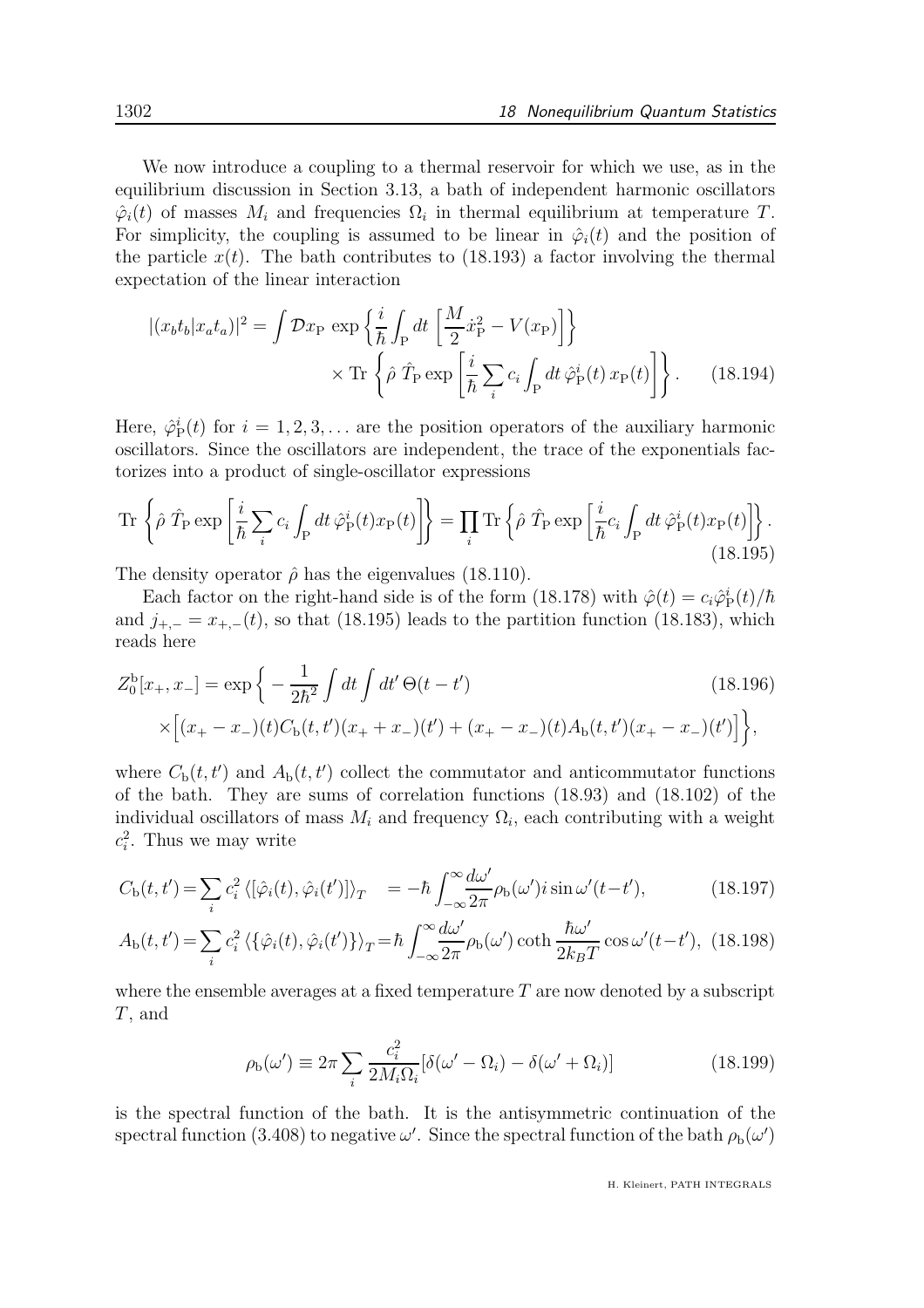of (18.199) is odd in  $\omega'$ , we can replace both trigonometric functions  $-i \sin \omega' (t-t')$ and  $\cos \omega'(t - t')$  in (18.199) by the exponentials  $e^{-i\omega'(t - t')}$ .

The expression in the exponent of (18.196) may be considered as an effective action in the path integral, caused by the thermal bath. We shall therefore write

$$
Z_0[x_+, x_-] = \exp\left\{\frac{i}{\hbar} \mathcal{A}^{\text{FV}}[x_+, x_-]\right\} = \exp\left\{\frac{i}{\hbar} \left(\mathcal{A}_D^{\text{FV}}[x_+, x_-] + \mathcal{A}_F^{\text{FV}}[x_+, x_-]\right)\right\}, (18.200)
$$

where the effective action  $\mathcal{A}^{\text{FV}}[x_+, x_-]$  consists of a dissipative part  $\mathcal{A}_D^{\text{FV}}[x_+, x_-]$  and a fluctuation part  $\mathcal{A}_F^{\text{FV}}[x_+, x_-]$ . The expression  $Z_0[x_+, x_-]$  is the famous *influence* functional first introduced by Feynman and Vernon.

Inserting (18.200) into (18.194) and displaying explicitly the two branches of the path  $x_P(t)$  with the proper limits of time integrations, we obtain from (18.194) the probability for the particle to move from  $x_a t_a$  to  $x_b t_b$  as the path integral

$$
|(x_b t_b | x_a t_a)|^2 = \int \mathcal{D}x_+(t) \int \mathcal{D}x_-(t) \times
$$
  
 
$$
\times \exp\left\{\frac{i}{\hbar} \int_{t_a}^{t_b} dt \left[\frac{M}{2}(\dot{x}_+^2 - \dot{x}_-^2) - (V(x_+) - V(x_-))\right] + \frac{i}{\hbar} \mathcal{A}^{\text{FV}}[x_+, x_-]\right\}.
$$
 (18.201)

For a better understanding of the influence functional, we introduce an auxiliary retarded function

$$
\gamma(t - t') \equiv \Theta(t - t') \frac{1}{M} \int_{-\infty}^{\infty} \frac{d\omega}{2\pi} \frac{\sigma_b(\omega)}{\omega} e^{-i\omega(t - t')}.
$$
 (18.202)

Then we can write

$$
\Theta(t - t')C_{\rm b}(t, t') = i\hbar M\dot{\gamma}(t - t') + i\hbar M\Delta\omega^2 \delta(t - t'),\tag{18.203}
$$

where the quantity

$$
\Delta\omega^2 \equiv -\frac{1}{M} \int_{-\infty}^{\infty} \frac{d\omega'}{2\pi} \frac{\sigma_b(\omega')}{\omega'} = -\frac{1}{M} \sum_i \frac{c_i^2}{M_i \Omega_i^2}
$$
(18.204)

was introduced before in Eq.  $(3.420)$ . Inserting the first term of the decomposition (18.203) into (18.196), the dissipative part of the influence functional can be integrated by parts in  $t'$  and becomes

$$
\mathcal{A}_D^{\text{FV}}[x_+, x_-] = -\frac{M}{2} \int_{t_a}^{t_b} dt \int_{t_a}^{t_b} dt' (x_+ - x_-)(t) \gamma(t - t') (\dot{x}_+ + \dot{x}_-)(t') + \frac{M}{2} \int_{t_a}^{t_b} dt (x_+ - x_-)(t) \gamma(t - t_b)(x_+ + x_-)(t_a).
$$
 (18.205)

The  $\delta$ -function in (18.203) contributes to  $\mathcal{A}_D^{\text{FV}}[x_+, x_-]$  a term analogous to (3.421)

$$
\Delta \mathcal{A}_{\text{loc}}[x_+, x_-] = \frac{M}{2} \int_{t_a}^{t_b} dt \Delta \omega^2 (x_+^2 - x_-^2)(t), \qquad (18.206)
$$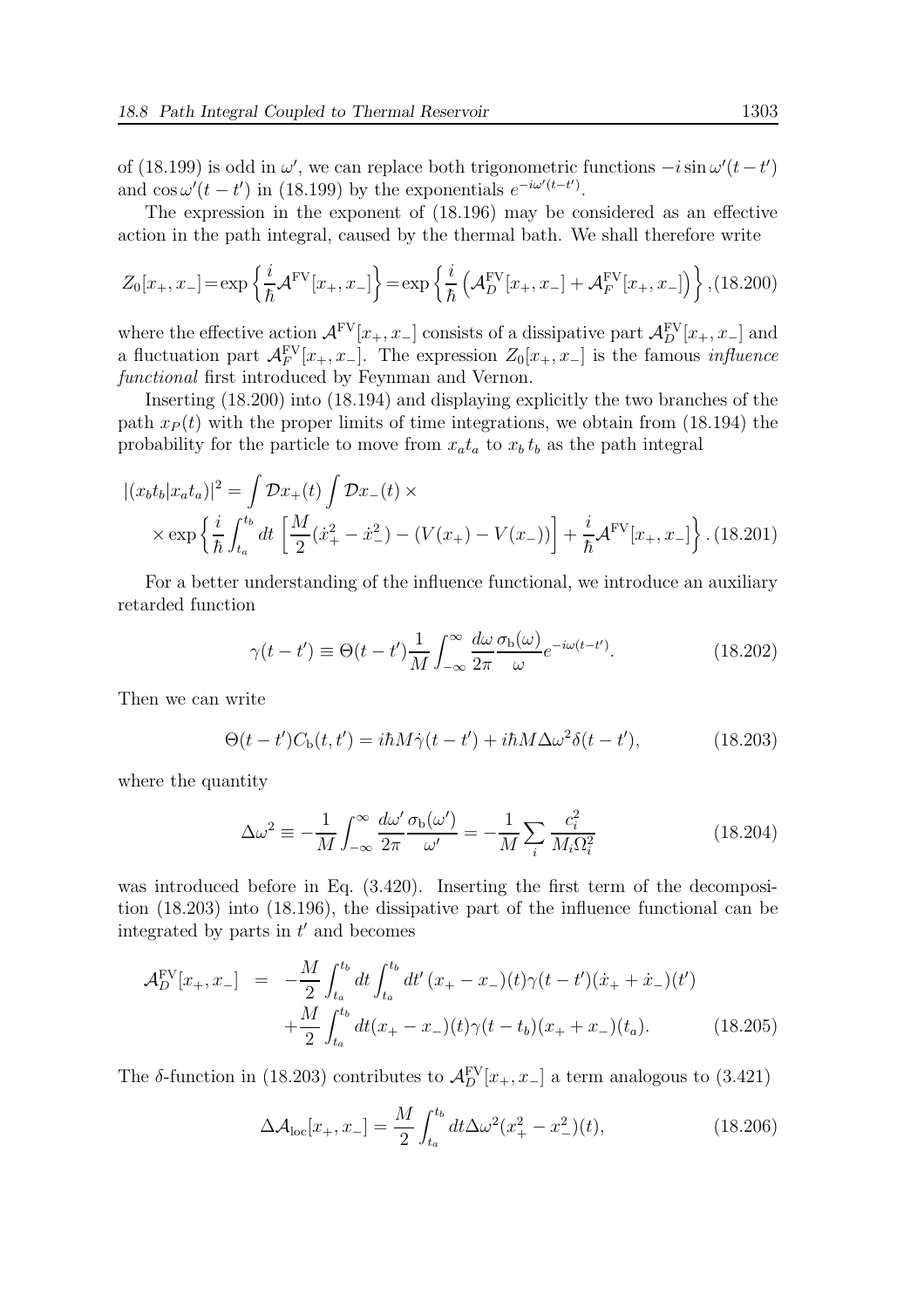which may simply be absorbed into the potential terms of the path integral (18.201), renormalizing them to

$$
-\frac{i}{\hbar} \int_{t_a}^{t_b} dt \, \left[ V_{\text{ren}}(x_+) - V_{\text{ren}}(x_-) \right]. \tag{18.207}
$$

This renormalization is completely analogous to that in the imaginary-time formula (3.423).

The odd bath function  $\rho_b(\omega')$  can be expanded in a power series with only odd powers of  $\omega'$ . The lowest approximation

$$
\rho_{\rm b}(\omega') \approx 2M\gamma\omega',\tag{18.208}
$$

describes Ohmic dissipation with some friction constant  $\gamma$  [recall (3.427)]. For frequencies much larger than the atomic relaxation rates, the friction goes to zero. This behavior is modeled by the Drude form (3.428) of the spectral function

$$
\rho_{\rm b}(\omega') \approx 2M\gamma\omega' \frac{\omega_D^2}{\omega_D^2 + \omega'^2}.\tag{18.209}
$$

Inserting this into Eq. (18.202), we obtain the Drude form of the function  $\gamma(t)$ :

$$
\gamma_D^R(t) \equiv \Theta(t) \,\gamma \omega_D e^{-\omega_D t}.\tag{18.210}
$$

The superscript emphasizes the retarded nature. This can also be written as a Fourier integral

$$
\gamma_D^R(t) = \int_{-\infty}^{\infty} \frac{d\omega'}{2\pi} \gamma_D^R(\omega') e^{-i\omega' t},\tag{18.211}
$$

with the Fourier components

$$
\gamma_D^R(\omega') = \gamma \frac{i\omega_D}{\omega' + i\omega_D}.\tag{18.212}
$$

The position of the pole in the lower half-plane ensures the retarded nature of the friction term by producing the Heaviside function in (18.210) [recall (1.312)].

The imaginary-time expansion coefficients  $\gamma_m$  of Eq. (3.431) are related to these by

$$
\gamma_m = \gamma(\omega')|_{\omega'=i|\omega_m|},\tag{18.213}
$$

by close analogy with the relation between the retarded and imaginary-time Green functions (18.30) and (18.31).

In the Ohmic limit (18.208), the dissipative part of the influence functional simplifies. Then  $\gamma_D^R(t)$  becomes narrowly peaked at positive t, and may be approximated by a right-sided *retarded*  $\delta$ -function as

$$
\gamma_D^R(t) \to \gamma \,\delta^R(t),\tag{18.214}
$$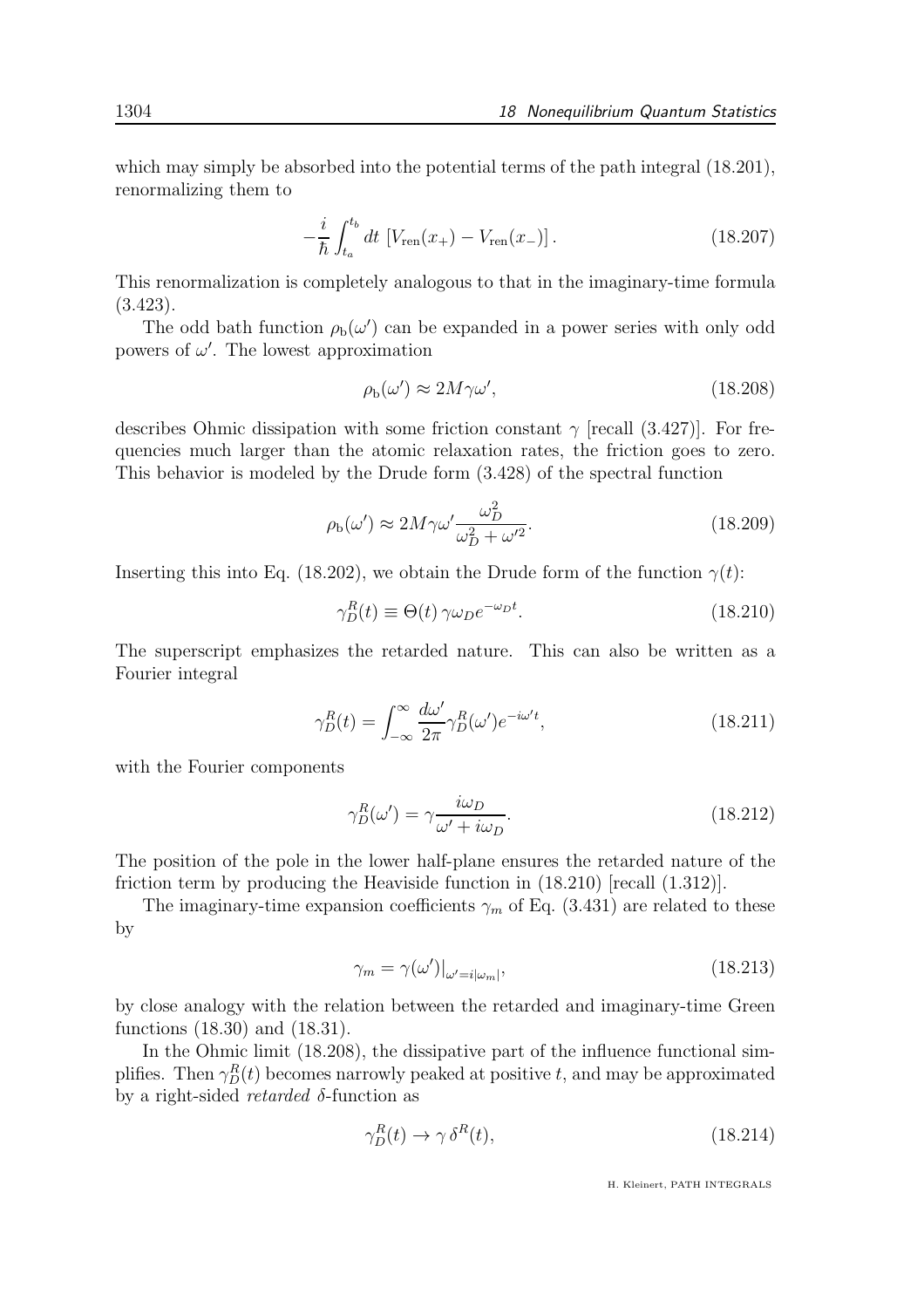whose superscript R indicates the retarded asymmetry of the  $\delta$ -function. With this, (18.205) becomes a local action

$$
\mathcal{A}_D^{\text{FV}}[x_+, x_-] = -\frac{M}{2}\gamma \int_{t_a}^{t_b} dt (x_+ - x_-)(\dot{x}_+ + \dot{x}_-)^R - \frac{M}{2}\gamma (x_+^2 - x_-^2)(t_a). \tag{18.215}
$$

The right-sided nature of the function  $\delta^R(t)$  causes an infinitesimal negative shift in the time argument of the velocities  $(\dot{x}_+ + \dot{x}_-)(t)$  with respect to the factor  $(x_+$  $x<sub>−</sub>(t)$ , indicated by the superscript R. It expresses the *causality* of the friction forces and will be seen to be crucial in producing a probability conserving time evolution of the probability distribution.

The second term changes only the curvature of the effective potential at the initial time, and can be ignored.

It is useful to incorporate the slope information (18.208) also into the bath correlation function  $A_{\text{b}}(t, t')$  in (18.198), and factorize it as

$$
A_{\rm b}(t, t') = 2M\gamma k_B TK(t, t'),\tag{18.216}
$$

where

$$
K(t, t') = K(t - t') \equiv \frac{1}{2M\gamma k_B T} \sum_i c_i^2 \langle {\{\hat{\varphi}_i(t), \hat{\varphi}_i(t')\}} \rangle_T.
$$
 (18.217)

The prefactor in (18.216) is conveniently abbreviated by the constant

$$
w \equiv 2M\gamma k_B T,\tag{18.218}
$$

which is related to the so-called *diffusion constant* 

$$
D \equiv k_B T / M \gamma \tag{18.219}
$$

by

$$
w = 2\gamma^2 M^2 D. \tag{18.220}
$$

The Fourier decomposition of (18.217) is

$$
K(t,t') = \int_{-\infty}^{\infty} \frac{d\omega'}{2\pi} K(\omega') e^{-i\omega'(t-t')}, \qquad (18.221)
$$

with

$$
K(\omega') \equiv \frac{1}{2M\gamma} \frac{\rho_b(\omega')}{\omega'} \frac{\hbar \omega'}{2k_B T} \coth \frac{\hbar \omega'}{2k_B T}.
$$
 (18.222)

In the limit of a purely Ohmic dissipation this simplifies to

$$
K(\omega') \to K^{\text{Ohm}}(\omega') \equiv \frac{\hbar \omega'}{2k_B T} \coth \frac{\hbar \omega'}{2k_B T}.
$$
 (18.223)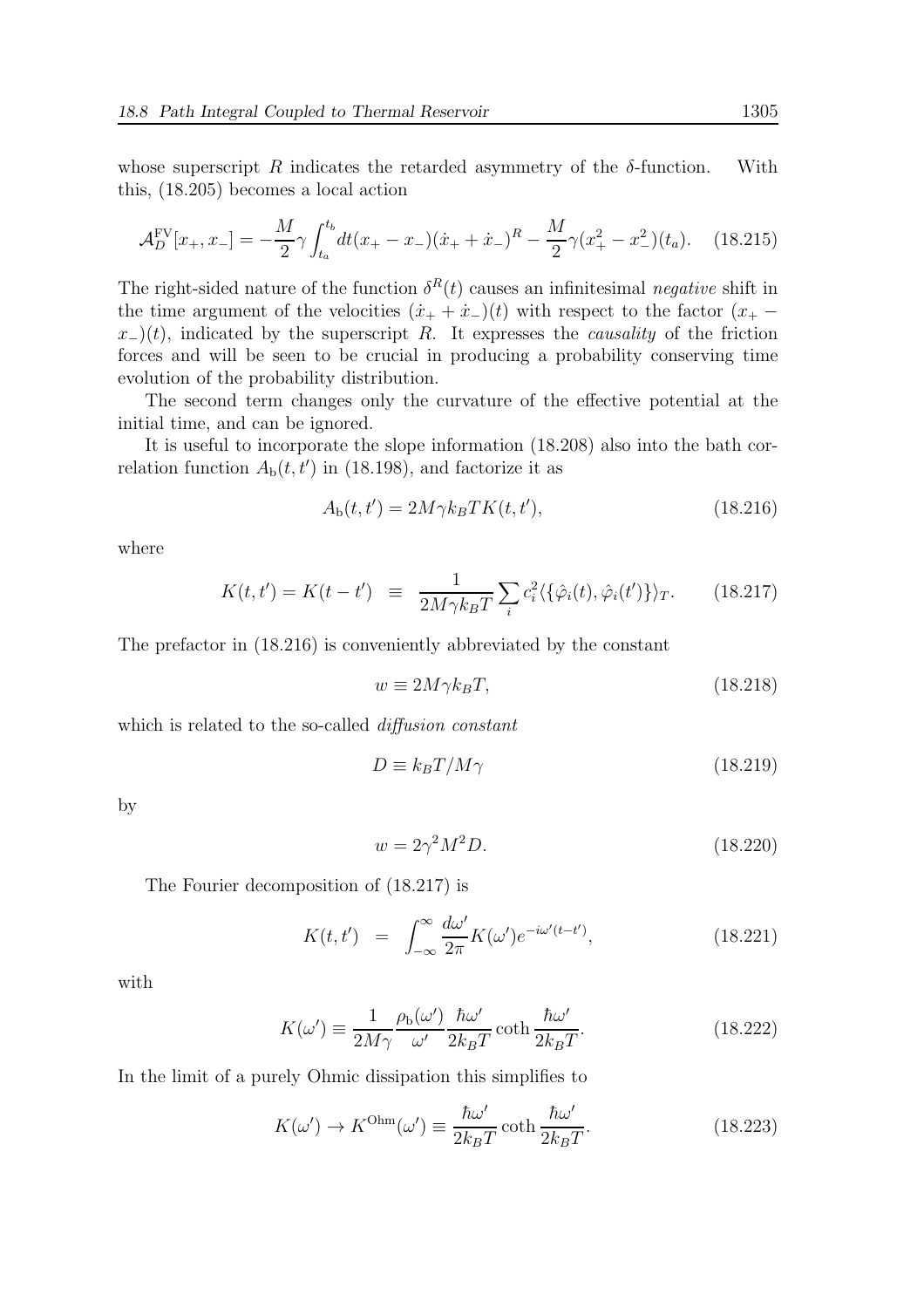The function  $K(\omega')$  has the normalization  $K(0) = 1$ , giving  $K(t-t')$  a unit temporal area:

$$
\int_{-\infty}^{\infty} dt \, K(t - t') = 1.
$$
 (18.224)

In the classical limit  $\hbar \to 0$ , the Drude spectral function (18.209) leads to

$$
K_D^{\text{cl}}(\omega') = \frac{\omega_D^2}{\omega'^2 + \omega_D^2},\tag{18.225}
$$

with the Fourier transform

$$
K_D^{\text{cl}}(t - t') = \frac{1}{2\omega_D} e^{-\omega_D(t - t')}.
$$
\n(18.226)

In the limit of Ohmic dissipation, this becomes a  $\delta$ -function. Thus K(t – t') may be viewed as a δ-function broadened by quantum fluctuations and relaxation effects.

With the function  $K(t, t')$ , the fluctuation part of the influence functional in (18.196), (18.200), (18.201) becomes

$$
\mathcal{A}_F^{\text{FV}}[x_+, x_-] = i \frac{w}{2\hbar} \int_{t_a}^{t_b} dt \int_{t_a}^{t_b} dt' (x_+ - x_-)(t) K(t, t') (x_+ - x_-)(t'). \quad (18.227)
$$

Here we have used the symmetry of the function  $K(t, t')$  to remove the Heaviside function  $\Theta(t-t')$  from the integrand, and to extend the range of t'-integration to the entire interval  $(t_a, t_b)$ .

In the Ohmic limit, the probability of the particle to move from  $x_a t_a$  to  $x_b t_b$  is given by the path integral

$$
\begin{split}\n\left| (x_b t_b | x_a t_a) \right|^2 &= \int \mathcal{D}x_+(t) \int \mathcal{D}x_-(t) \\
&\times \exp\left\{ \frac{i}{\hbar} \int_{t_a}^{t_b} dt \left[ \frac{M}{2} (\dot{x}_+^2 - \dot{x}_-^2) - (V(x_+) - V(x_-)) \right] \right\} \\
&\times \exp\left\{ -i \int_{t_a}^{t_b} dt \frac{M\gamma}{2\hbar} (x_+ - x_-)(t) (\dot{x}_+ + \dot{x}_-)^R(t) \\
&\quad - \frac{w}{2\hbar^2} \int_{t_a}^{t_b} dt \int_{t_a}^{t_b} dt' (x_+ - x_-)(t) K^{\text{Ohm}}(t, t') (x_+ - x_-)(t') \right\} .\n\end{split} \tag{18.228}
$$

This is the *closed-time path integral* of a particle in contact with a thermal reservoir.

The paths  $x_{+}(t)$ ,  $x_{-}(t)$  may also be associated with a forward and a backward movement of the particle in time. For this reason,  $(18.228)$  is also called a *forward*– backward path integral. The hyphen is pronounced as minus, to emphasize the opposite signs in the partial actions.

It is now convenient to change integration variables and go over to average and relative coordinates of the two paths  $x_+$ ,  $x_-\$ :

$$
x \equiv (x_{+} + x_{-})/2,\n y \equiv x_{+} - x_{-}.
$$
\n(18.229)

H. Kleinert, PATH INTEGRALS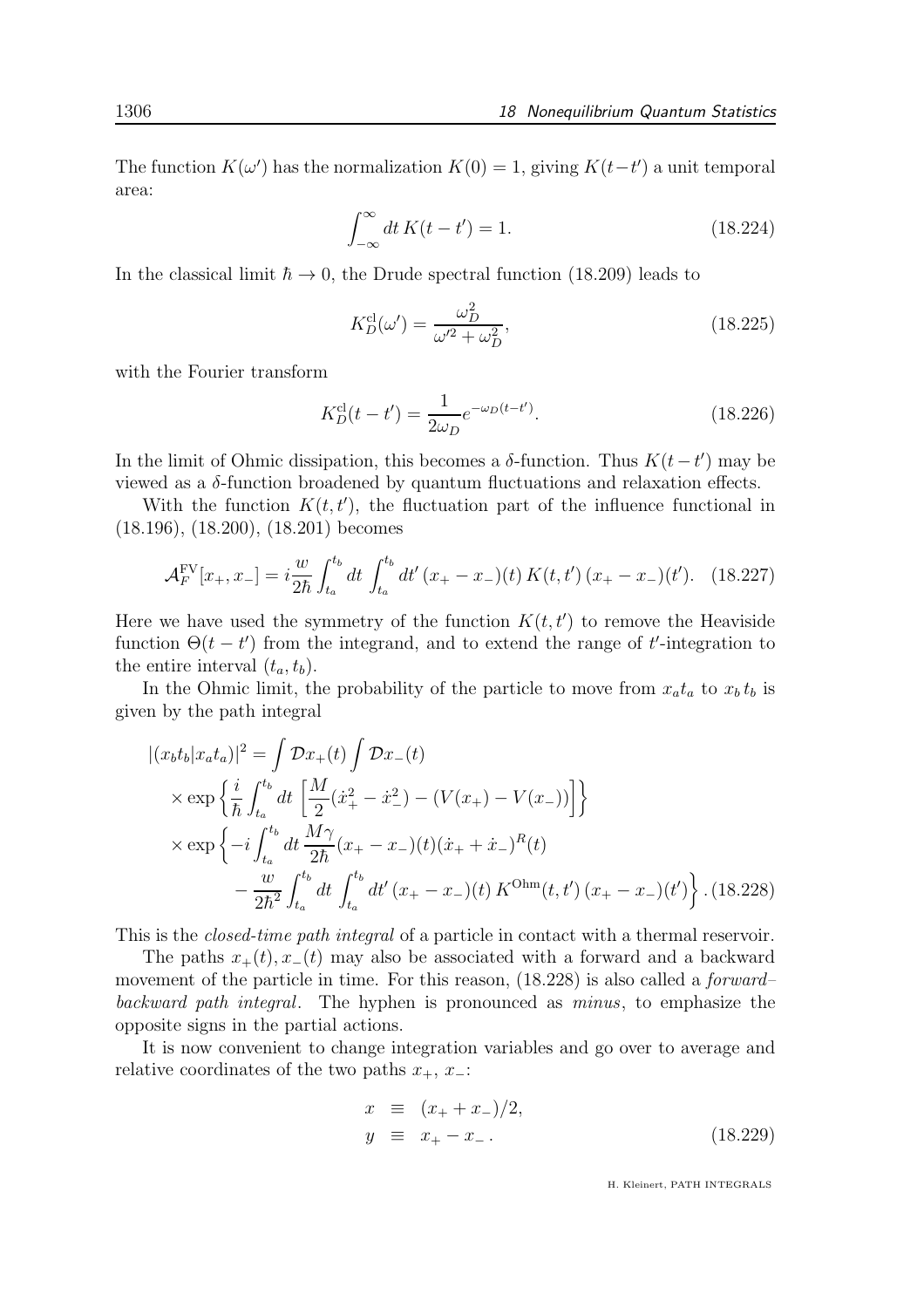Then (18.228) becomes

$$
\begin{split} |(x_b t_b | x_a t_a)|^2 &= \int \mathcal{D}x(t) \int \mathcal{D}y(t) \\ &\times \exp\left\{-\frac{i}{\hbar} \int_{t_a}^{t_b} dt \left[M\left(-\dot{y}\dot{x} + \gamma y\dot{x}^R\right) + V\left(x + \frac{y}{2}\right) - V\left(x - \frac{y}{2}\right)\right] \\ &- \frac{w}{2\hbar^2} \int_{t_a}^{t_b} dt \int_{t_a}^{t_b} dt' y(t) K^{\text{Ohm}}(t, t') y(t')\right\} . \end{split} \tag{18.230}
$$

#### 18.9 Fokker-Planck Equation

At high temperatures, the Fourier transform of the Kernel  $K(t, t')$  in Eq. (18.223) tends to unity such that  $K(t, t')$  becomes a  $\delta$ -function, so that the path integral (18.230) for the probability distribution of a particle coupled to a thermal bath simplifies to

$$
P(x_b t_b | x_a t_a) \equiv |(x_b t_b | x_a t_a)|^2 = \int \mathcal{D}x(t) \int \mathcal{D}y(t) \times \exp \left\{ -\frac{i}{\hbar} \int_{t_a}^{t_b} dt \, y[M\ddot{x} + M\gamma \dot{x}^R + V'(x)] - \frac{w}{2\hbar^2} \int_{t_a}^{t_b} dt \, y^2 \right\}.
$$
 (18.231)

The superscript R records the infinitesimal backward shift of the time argument as in Eq. (18.215). The y-variable can be integrated out, and we obtain

$$
P(x_b t_b | x_a t_a) = \mathcal{N} \int \mathcal{D}x(t) \exp \left\{-\frac{1}{2w} \int_{t_a}^{t_b} dt \left[M\ddot{x} + M\gamma \dot{x}^R + V'(x)\right]^2\right\}.
$$
 (18.232)

The proportionality constant  $\mathcal N$  can be fixed by the normalization integral

$$
\int dx_b P(x_b t_b | x_a t_a) = 1.
$$
\n(18.233)

Since the particle is initially concentrated around  $x_a$ , the normalization may also be fixed by the initial condition

$$
\lim_{t_b \to t_a} P(x_b t_b | x_a t_a) = \delta(x_b - x_a). \tag{18.234}
$$

The right-hand side of (18.232) looks like a Euclidean path integral associated with the Lagrangian [8]

$$
L_{\rm e} = \frac{1}{2w} [M\ddot{x} + M\gamma \dot{x} + V'(x)]^2.
$$
 (18.235)

The result will, however, be different, due to time-ordering of the  $\dot{x}^R$ -term.

Apart from this, the Lagrangian is not of the conventional type since it involves a second time derivative. The action principle  $\delta A = 0$  now yields the Euler-Lagrange equation

$$
\frac{\partial L}{\partial x} - \frac{d}{dt} \frac{\partial L}{\partial \dot{x}} + \frac{d^2}{dt^2} \frac{\partial L}{\partial \ddot{x}} = 0.
$$
 (18.236)

This equation can also be derived via the usual Lagrange formalism by considering  $x$  and  $\dot{x}$  as independent generalized coordinates  $x, v$ .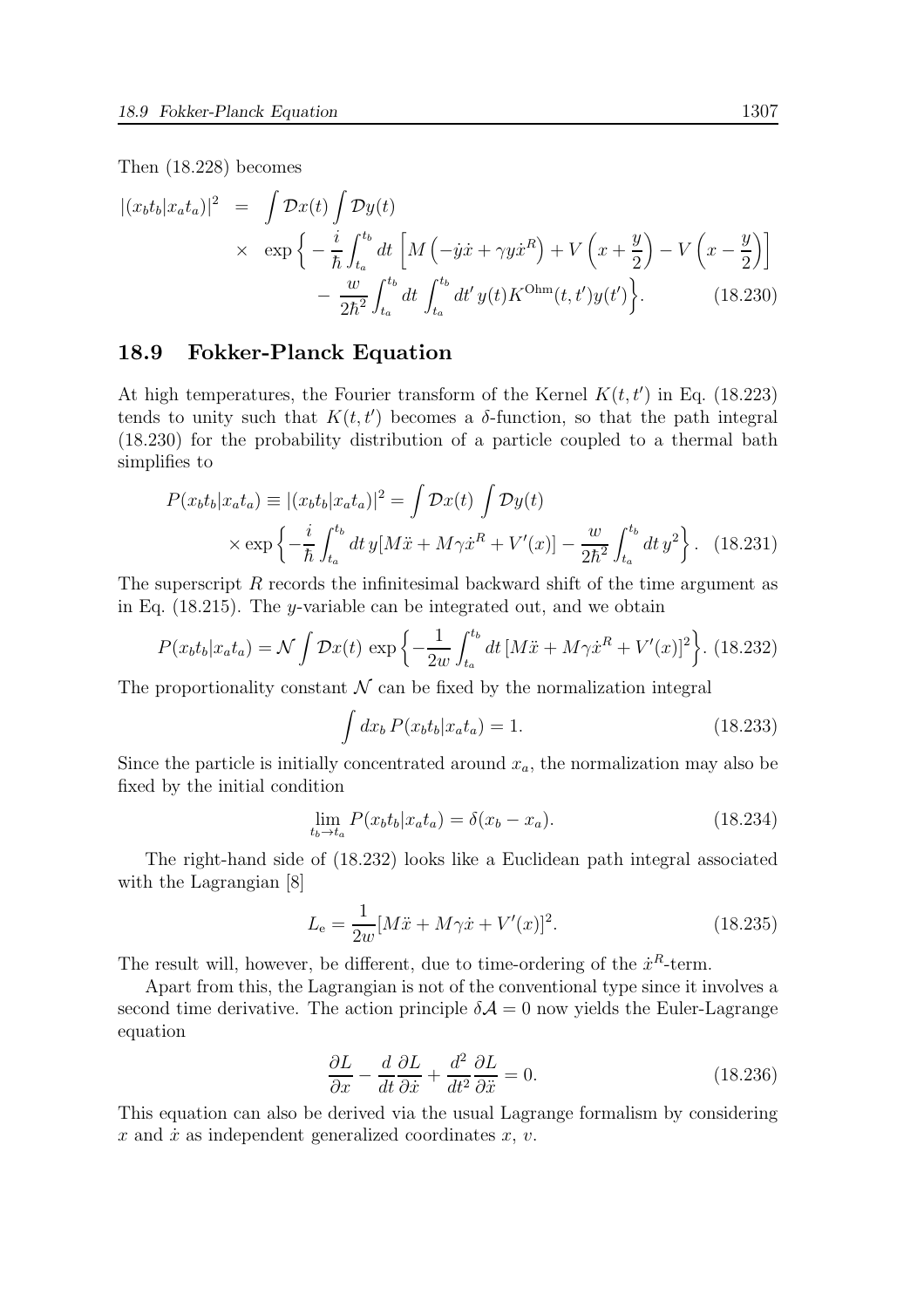#### 18.9.1 Canonical Path Integral for Probability Distribution

In Section 2.1 we have constructed path integrals for time evolution amplitudes to solve the Schrödinger equation. By analogy, we expect the path integral  $(18.232)$ for the probability distribution to satisfy a differential equation of the Schrödinger type. This equation is known as a Fokker-Planck equation. As in Section 2.1, the relation is established by rewriting the path integral in canonical form. Treating  $v = \dot{x}$  as an independent dynamical variable, the canonical momenta of x and v are [9]

$$
p = i\frac{\partial L}{\partial \dot{x}} = i\frac{M\gamma}{w}[M\ddot{x} + M\gamma\dot{x} + V'(x)] = i\frac{M\gamma}{w}[M\dot{v} + M\gamma v + V'(x)],
$$
  
\n
$$
p_v = i\frac{\partial L}{\partial \ddot{x}} = \frac{1}{\gamma}p.
$$
\n(18.237)

The Hamiltonian is given by the Legendre transform

$$
H(p, p_v, x, v) = L_e(\dot{x}, \ddot{x}) - \sum_{i=1}^2 \frac{\partial L_e}{\partial \dot{x}_i} \dot{x}_i = L_e(v, \dot{v}) + ipv + ip_v \dot{v}, \qquad (18.238)
$$

where  $\dot{v}$  has to be eliminated in favor of  $p_v$  using (18.237). This leads to

$$
H(p, p_v, x, v) = \frac{w}{2M^2} p_v^2 - ip_v \left[ \gamma v + \frac{1}{M} V'(x) \right] + ipv.
$$
 (18.239)

The canonical path integral representation for the probability distribution reads therefore

$$
P(x_b t_b | x_a t_a) = \int \mathcal{D}x \int \frac{\mathcal{D}p}{2\pi} \int \mathcal{D}v \int \frac{\mathcal{D}p_v}{2\pi}
$$

$$
\times \exp\left\{ \int_{t_a}^{t_b} dt \left[ i(p\dot{x} + p_v \dot{v}) - H(p, p_v, x, v) \right] \right\}.
$$
(18.240)

It is easy to verify that the path integral over p enforces  $v \equiv \dot{x}$ , after which the path integral over  $p_v$  leads back to the initial expression (18.232). We may keep the auxiliary variable  $v(t)$  as an independent fluctuating quantity in all formulas and decompose the probability distribution  $P(x_b t_b | x_a t_a)$  with respect to the content of  $v$  as an integral

$$
P(x_b t_b | x_a t_a) = \int_{-\infty}^{\infty} dv_b \int_{-\infty}^{\infty} dv_a P(x_b v_b t_b | x_a v_a t_a).
$$
 (18.241)

The more detailed probability distribution on the right-hand side has the path integral representation

$$
P(x_b v_b t_b | x_a v_a t_a) = |(x_b v_b t_b | x_a v_a t_a)|^2 = \int \mathcal{D}x \int \frac{\mathcal{D}p}{2\pi} \int \mathcal{D}v \int \frac{\mathcal{D}p_v}{2\pi}
$$

$$
\times \exp\left\{ \int_{t_a}^{t_b} dt \left[ i(p\dot{x} + p_v \dot{v}) - H(p, p_v, x, v) \right] \right\}, \qquad (18.242)
$$

H. Kleinert, PATH INTEGRALS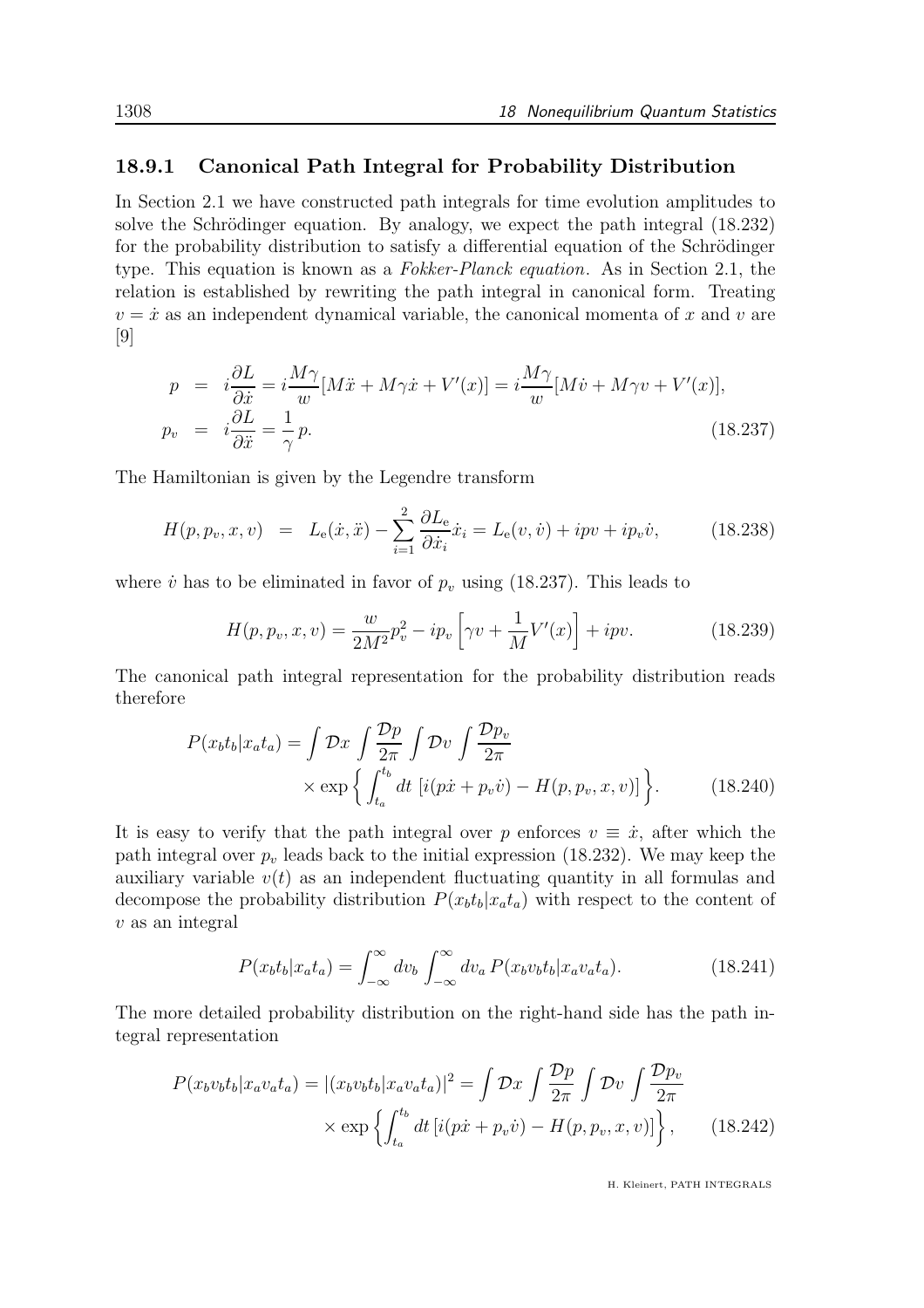where the endpoints of v are now kept fixed at  $v_b = v(t_b)$ ,  $v_a = v(t_a)$ .

We now use the relation between a canonical path integral and the Schrödinger equation discussed in Section 2.1 to conclude that the probability distribution  $(18.242)$  satisfies the Schrödinger-like differential equation [10]:

$$
H(\hat{p}, \hat{p}_v, x, v)P(x \, vt_b|x_a v_a t_a) = -\partial_t P(x \, vt|x_a v_a t_a). \tag{18.243}
$$

It is called the Klein-Kramers equation for the motion of an inert point particle with dissipation. It is a special case of a two-variable Fokker-Planck equation whose general version deals with N variables  $\mathbf{x}x_1, \ldots, x_N$  collected in a vector **x**, and has the form

$$
\partial_t P(\mathbf{x} \, t | \mathbf{x}_a v_a t_a) = \left[ -\partial_i D_i(\mathbf{x}) + \partial_i \partial_j D_{ij}^{(2)}(\mathbf{x}) \right] P(\mathbf{x} \, t | \mathbf{x}_a v_a t_a). \tag{18.244}
$$

The above equation (18.243) is a special case of this for  $N = 2$ ;

$$
\partial_t P(\mathbf{x} t | t_a \mathbf{x}_a) = (-\kappa_{ij}\partial_i x_j + D_{ij}\partial_i \partial_j) P(\mathbf{x} t | t_a \mathbf{x}_a).
$$
 (18.245)

with the *diffusion matrix* 

$$
\mathbf{D} = \begin{pmatrix} 0 & 0 \\ 0 & w/2M^2 \end{pmatrix} = \begin{pmatrix} 0 & 0 \\ 0 & \gamma k_B T/M \end{pmatrix} = \begin{pmatrix} 0 & 0 \\ 0 & \gamma^2 D \end{pmatrix}, \quad (18.246)
$$

and

$$
\kappa = \left(\begin{array}{cc} 0 & -1 \\ V'(x)/M & \gamma \end{array}\right). \tag{18.247}
$$

It must be realized that when going over from the classical Hamiltonian (18.239) to the Hamiltonian operator in the differential equation (18.243), there is an operator ordering problem. Such a problem was encountered in Section 10.5 and discussed further at the end of Section 11.3. In this respect the analogy with the simple path integrals in Section 2.1 is not perfect. When writing down Eq. (18.243) we do not know in which order the momentum operator  $\hat{p}_v$  must stand with respect to v. If we were dealing with an ordinary functional integral in (18.232) we would know the order. It would be found as in the case of the electromagnetic interaction in Eq. (11.89) to have the symmetric order  $-(\hat{p}_v v + v\hat{p}_v)/2$ .

On physical grounds, it is easy to guess the correct order. The differential equation (18.243) has to conserve the total probability

$$
\int dx \, dv P(x \, vt_b | x_a v_a t_a) = 1 \tag{18.248}
$$

for all times t. This is guaranteed if all momentum operators stand to the left of all coordinates in the Hamiltonian operator. Indeed, integrating the Fokker-Planck equation (18.243) over x and v, only a left-hand position of the momentum operators leads to a vanishing integral, and thus to a time independent total probability. We suspect that this order must be derivable from the retarded nature of the velocity in the term  $y\dot{x}^R$  in (18.231). This will be shown in the next section.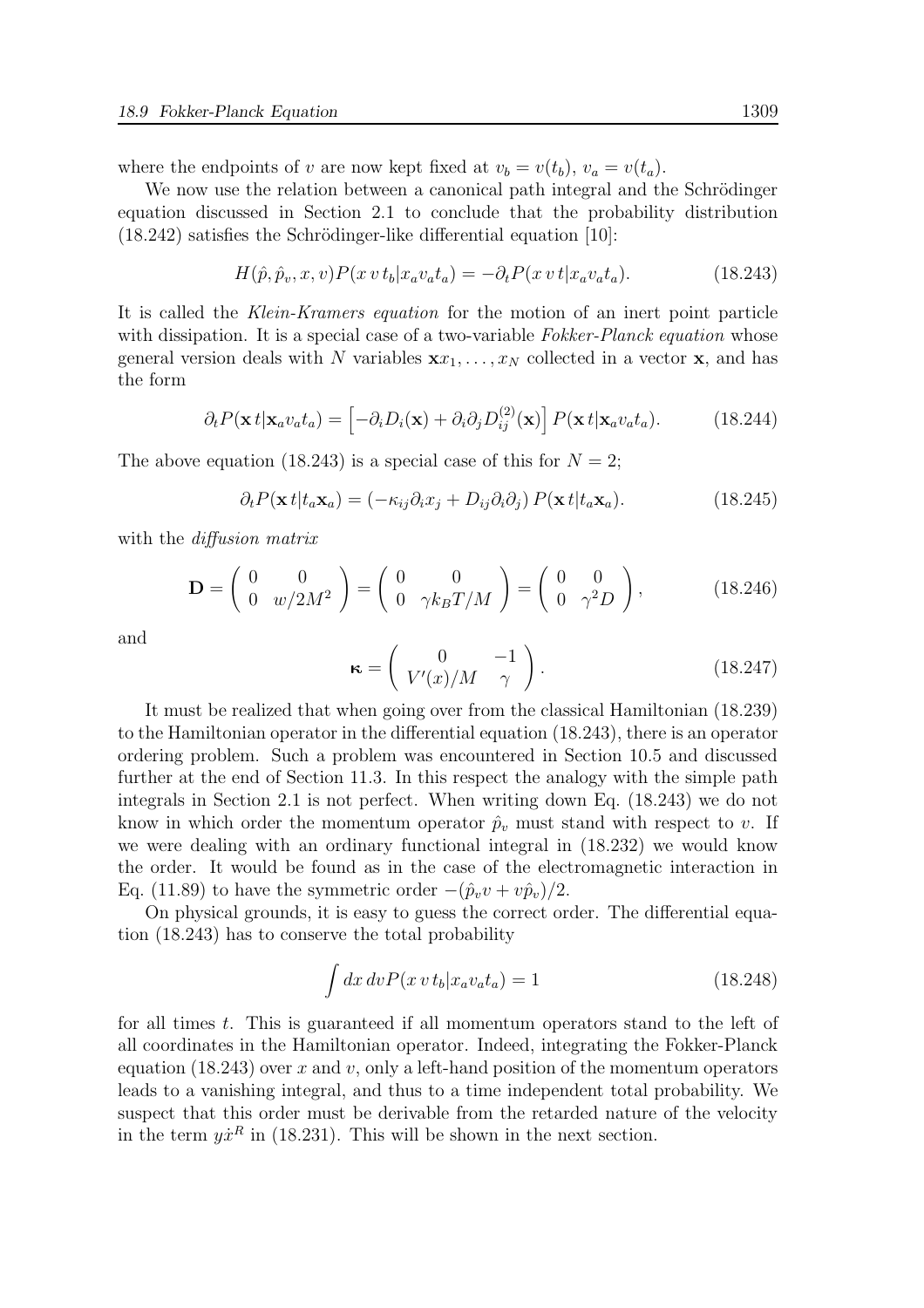### 18.9.2 Solving the Operator Ordering Problem

The ordering problem in the Hamiltonian operator associated with (18.239) does not involve the potential  $V(x)$ . We may therefore study this problem most simply by considering the classical free Hamiltonian

$$
\tilde{H}_0(p, p_v, x, v) = \frac{w}{2M^2} p_v^2 - i\gamma p_v v + ipv,
$$
\n(18.249)

associated with the Lagrangian path integral

$$
P_0(x_b t_b | x_a t_a) = \mathcal{N} \int \mathcal{D}x(t) \, \exp\left\{-\frac{1}{2w} \int_{t_a}^{t_b} dt \, [M\ddot{x} + M\gamma \dot{x}^R]^2\right\},\qquad(18.250)
$$

if we ignore the operator ordering problem. We may further concentrate our attention upon the probability distribution with  $x_b = x_a = 0$ , and assume  $t_b - t_a$  to be very large. Then the frequencies of all Fourier decompositions are continuous.

In spite of the restrictions to large  $t_b - t_a$ , the result to be derived will be valid for any time interval. The reason is that operator order is a property of extremely short time intervals, so that it does not matter, how long the time interval is on which we solve the problem.

Forgetting for a moment the retarded nature of the velocity  $\dot{x}$ , the Gaussian path integral can immediately be done and yields

$$
P_0(0\,t_b|0\,t_a) \propto \text{Det}^{-1}(-\partial_t^2 - \gamma \partial_t)
$$

$$
\propto \exp\left[-(t_b - t_a)\int_{-\infty}^{\infty} \frac{d\omega'}{2\pi} \log(\omega'^2 - i\gamma \omega')\right], \qquad (18.251)
$$

where  $\gamma$  is *positive*. The integral on the right-hand side diverges. This is a consequence of the fact that we have not used Feynman's time slicing procedure for defining the path integral. As for an ordinary harmonic oscillator discussed in detail in Sections 2.3 and 2.14), this would lead to a finite integral in which  $\omega'$  is replaced by  $\tilde{\omega}' \equiv (2 - 2 \cos a \omega') / a^2$ :

$$
\frac{1}{2} \int_{-\infty}^{\infty} \frac{d\omega'}{2\pi} \log[\tilde{\omega}'^4 + \gamma^2 \tilde{\omega}'^2] = \frac{1}{2} \int_{-\infty}^{\infty} \frac{d\omega'}{2\pi} \log \tilde{\omega}'^2 + \frac{1}{2} \int_{-\infty}^{\infty} \frac{d\omega'}{2\pi} \log[\tilde{\omega}'^2 + \gamma^2] = 0 + \frac{\gamma}{2}.
$$
\n(18.252)

For a derivation see Section 2.14, in particular the first term in Eq. (2.485). The same result can equally well be obtained without time slicing by regularizing the divergent integral in (18.251) analytically, as shown in (2.504). Recall the discussion in Section 10.6 where analytic regularization was seen to be the only method that allows to define path integrals without time slicing in such a way that they are invariant under coordinate transformations [11]. It is therefore suggestive to apply the same procedure also to the present path integrals with dissipation and to use the dimensionally regularized formula (2.541):

$$
\int_{-\infty}^{\infty} \frac{d\omega'}{2\pi} \log(\omega' \pm i\gamma) = \frac{\gamma}{2}, \quad \gamma > 0.
$$
 (18.253)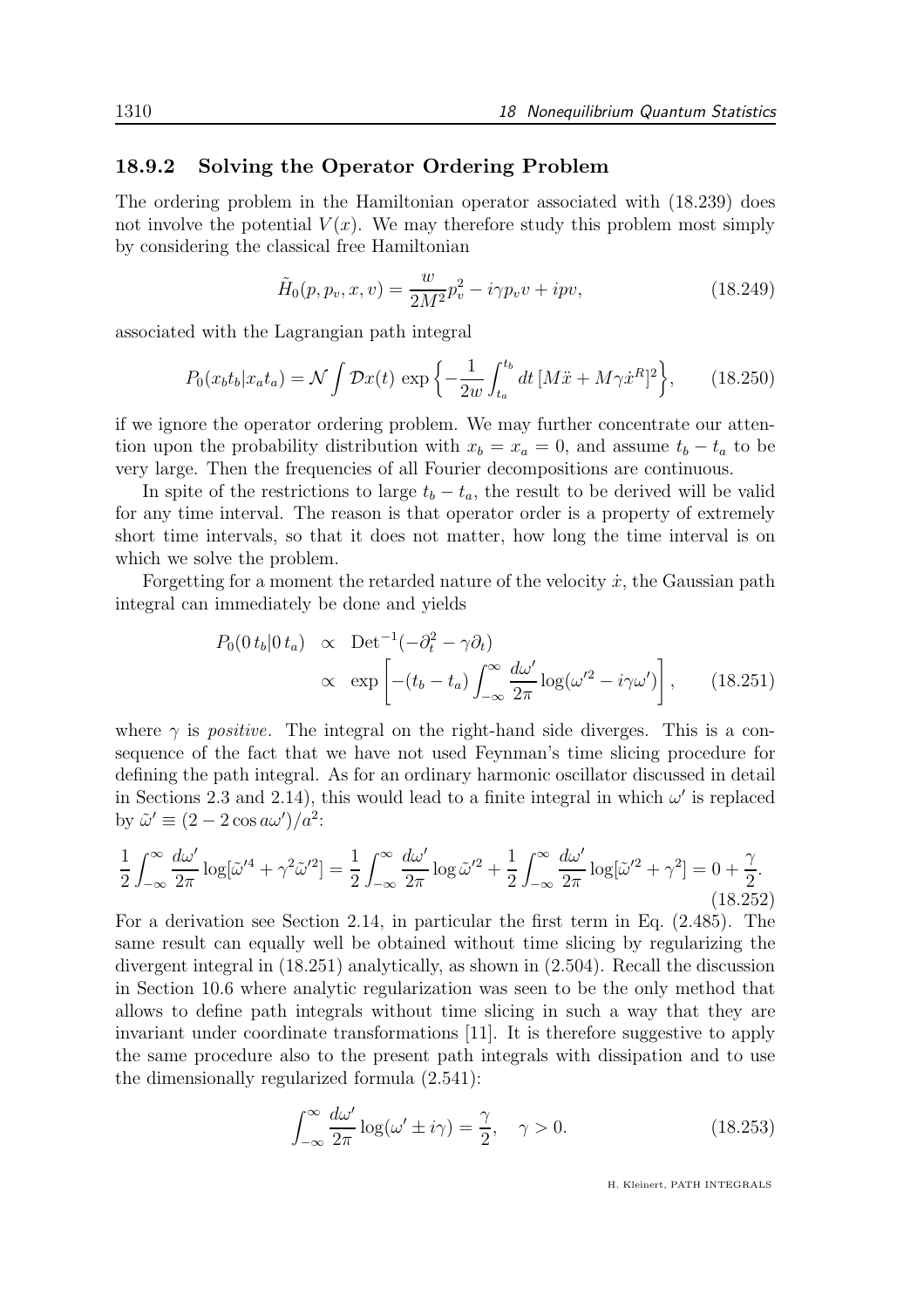Applying this to the functional determinant in (18.251) yields

$$
\begin{aligned} \text{Det}(-\partial_t^2 - \gamma \partial_t) &= \text{Det}(i\partial_t)\text{Det}(i\partial_t + i\gamma) = \exp\left[\text{Tr}\,\log(i\partial_t) + \text{Tr}\,\log(i\partial_t + i\gamma)\right] \\ &= \exp\left[(t_b - t_a)\frac{\gamma}{2}\right], \end{aligned} \tag{18.254}
$$

and thus

$$
P_0(0\,t_b|0\,t_a) \quad \propto \quad \exp\left[-(t_b - t_a)\frac{\gamma}{2}\right].\tag{18.255}
$$

This corresponds to an energy  $\gamma/2$ , and an ordering  $-i\gamma(\hat{p}_v v + v\hat{p}_v)/2$  in the Hamiltonian operator.

We now take the retardation of the time argument of  $\dot{x}^R$  into account. Specifically, we replace the term  $\gamma y \dot{x}^R$  in (18.230) by the Drude form on the left-hand side (18.214) before going to the limit  $\omega_D \to \infty$ :

$$
\gamma y \dot{x}^R(t) \to \int dt' y(t) \gamma_D^R(t - t') x(t'), \qquad (18.256)
$$

containing now explicitly the retarded Drude function (18.210) of the friction. Then the frequency integral in (18.251) becomes

$$
\int_{-\infty}^{\infty} \frac{d\omega'}{2\pi} \log \left( \omega'^2 - \gamma \frac{\omega' \omega_D}{\omega' + i\omega_D} \right) = \int_{-\infty}^{\infty} \frac{d\omega}{2\pi} \left[ -\log(\omega' + i\omega_D) + \log \left( \omega'^2 + i\omega' \omega_D - \gamma \omega_D \right) \right],\tag{18.257}
$$

where we have omitted a vanishing integral over  $\log \omega'$  on account of (18.253). We now decompose

$$
\log\left(\omega'^2 + i\omega'\omega_D - \gamma\omega_D\right) = \log(\omega' + i\omega_1) + \log(\omega' + i\omega_2),\tag{18.258}
$$

with

$$
\omega_{1,2} = \frac{\omega_D}{2} \left( 1 \pm \sqrt{1 - \frac{4\gamma}{\omega_D}} \right),\tag{18.259}
$$

and use formula (2.541) to find

$$
\int_{-\infty}^{\infty} \frac{d\omega}{2\pi} \left[ -\log(\omega' + i\omega_D) + \log\left(\omega'^2 + i\omega'\omega_D - \gamma\omega_D\right) \right] = -\frac{\omega_D}{2} + \frac{\omega_1}{2} + \frac{\omega_2}{2} = 0. \tag{18.260}
$$

The vanishing frequency integral implies that the retarded functional determinant is trivial:

$$
\text{Det}\left(-\partial_t^2 - \gamma \partial_t^R\right) = \exp\left[\text{Tr}\,\log\left(-\partial_t^2 - \gamma \partial_t^R\right)\right] = 1,\tag{18.261}
$$

instead of (18.254) obtained from the frequency integral without the Drude modification. With the determinant (18.261), the probability becomes a constant

$$
P_0(0 \, t_b | 0 \, t_a) = \text{const.} \tag{18.262}
$$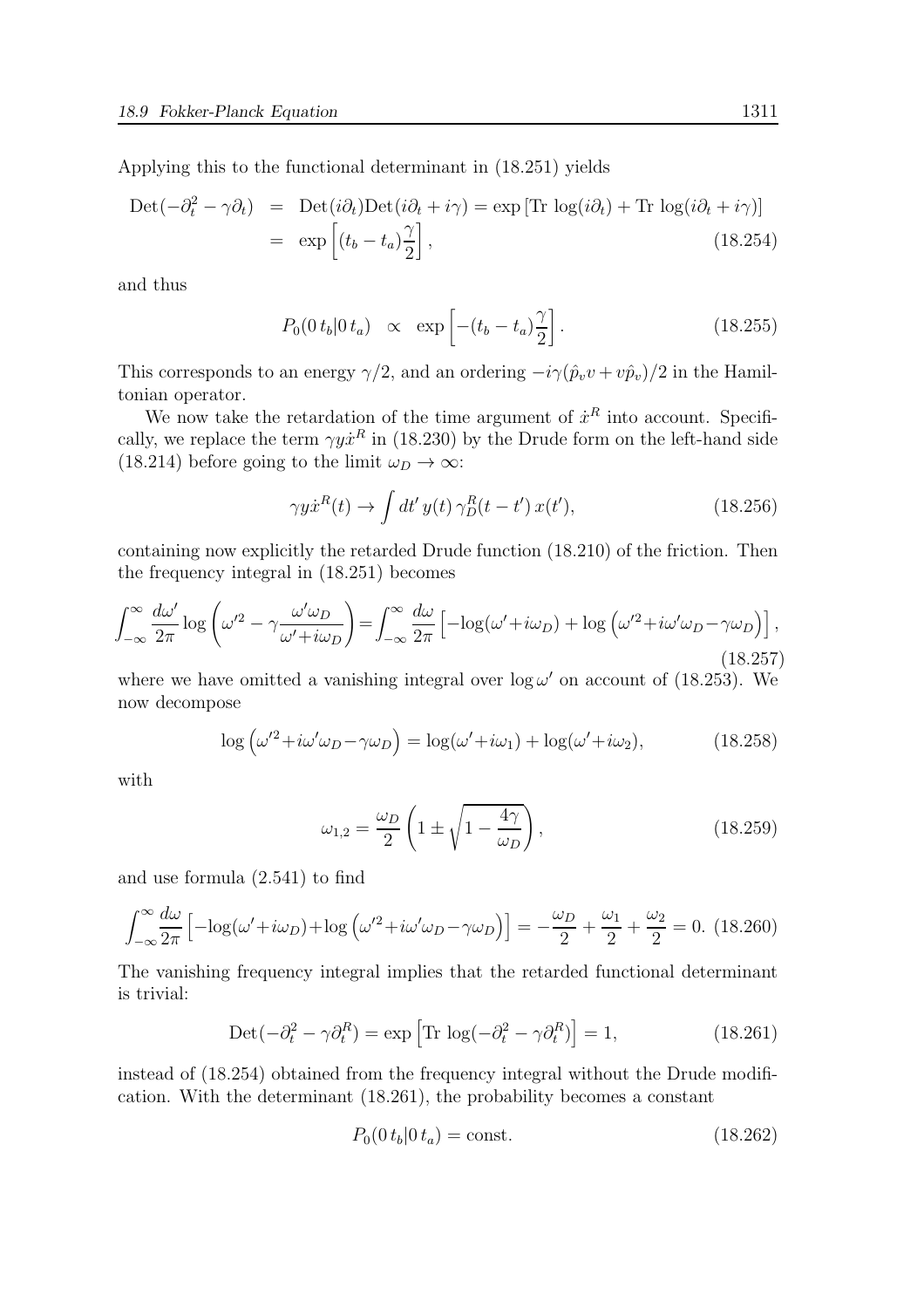This shows that the retarded nature of the friction force has subtracted an energy  $\gamma/2$  from the energy in (18.255). Since the ordinary path integral corresponds to a Hamiltonian operator with a symmetrized term  $-i(\hat{p}_v v + v \hat{p}_v)/2$ , the subtraction of  $\gamma/2$  changes this term to  $-i\gamma \hat{p}_v v$ .

Note that the opposite case of an *advanced* velocity term  $\dot{x}^A$  in (18.250) would be approximated by a Drude function  $\gamma_D^A(t)$  which looks just like  $\gamma_D^R(t)$  in (18.212), but with *negative*  $\omega_D$ . The right-hand side of (18.260) would then become  $2\gamma$  rather than zero. The corresponding formula for the functional determinant is

$$
\text{Det}\left(-\partial_t^2 - \gamma \partial_t^A\right) = \exp\left[\text{Tr}\,\log\left(-\partial_t^2 - \gamma \partial_t^A\right)\right] = \exp\left[\left(t_b - t_a\right)\gamma\right],\tag{18.263}
$$

where  $\gamma \partial_t^A$  stands for the advanced version of the functional matrix (18.256) in which  $\omega_D$  is replaced by  $-\omega_D$ . Thus we would find

$$
P_0(0 t_b | 0 t_a) \propto \exp\left[-(t_b - t_a)\gamma\right], \qquad (18.264)
$$

with an *additional* energy  $\gamma/2$  with respect to the ordinary formula (18.255). This corresponds to the opposite (unphysical) operator order  $-i\gamma v \hat{p}_v$  in  $\hat{H}_0$ , which would violate the probability conservation of time evolution twice as much as the symmetric order.

The above formulas for the functional determinants can easily be extended to the slightly more general case where  $V(x)$  is the potential of a harmonic oscillator  $V(x) = M\omega_0^2 x^2/2$ . Then the path integral (18.232) for the probability distribution becomes

$$
P_0(x_b t_b | x_a t_a) = \mathcal{N} \int \mathcal{D}x(t) \, \exp\left\{-\frac{1}{2w} \int_{t_a}^{t_b} dt \, [M\ddot{x} + M\gamma \dot{x}^R + \omega_0^2 x]^2\right\}, \tag{18.265}
$$

which we evaluate at  $x_b = x_a = 0$ , where it is given by the properly retarded expression

$$
P_0(0 t_b | 0 t_a) \propto \text{Det}^{-1}(-\partial_t^2 - \gamma \partial_t + \omega_0^2)
$$
  
 
$$
\propto \exp\left[ -(t_b - t_a) \int_{-\infty}^{\infty} \frac{d\omega'}{2\pi} \log(\omega'^2 - i\gamma \omega' - \omega_0^2) \right]. \quad (18.266)
$$

The logarithm can be decomposed into a sum  $\log(\omega' + i\omega_1) + \log(\omega' + i\omega_2)$  with

$$
\omega_{1,2} = \frac{\gamma}{2} \left( 1 \pm \sqrt{1 - \frac{4\omega_0^2}{\gamma^2}} \right). \tag{18.267}
$$

We now apply the analytically regularized formula  $(2.541)$  to obtain

$$
\int_{-\infty}^{\infty} \frac{d\omega'}{2\pi} \left[ \log(\omega' + i\omega_1) + \log(\omega' + i\omega_2) \right] = \frac{\omega_1}{2} + \frac{\omega_2}{2} = \gamma.
$$
 (18.268)

Both under- and overdamped motion yield the same result. This is one of the situations where our remarks after Eqs. (2.544) and (2.543) concerning the cancellation of oscillatory parts apply. For the functional determinant (18.266), the result is

$$
\text{Det}\left(-\partial_t^2 - \gamma \partial_t - \omega_0^2\right) = \exp\left[\text{Tr}\,\log\left(-\partial_t^2 - \gamma \partial_t - \omega_0^2\right)\right] = \exp\left[\left(t_b - t_a\right)\frac{\gamma}{2}\right].\tag{18.269}
$$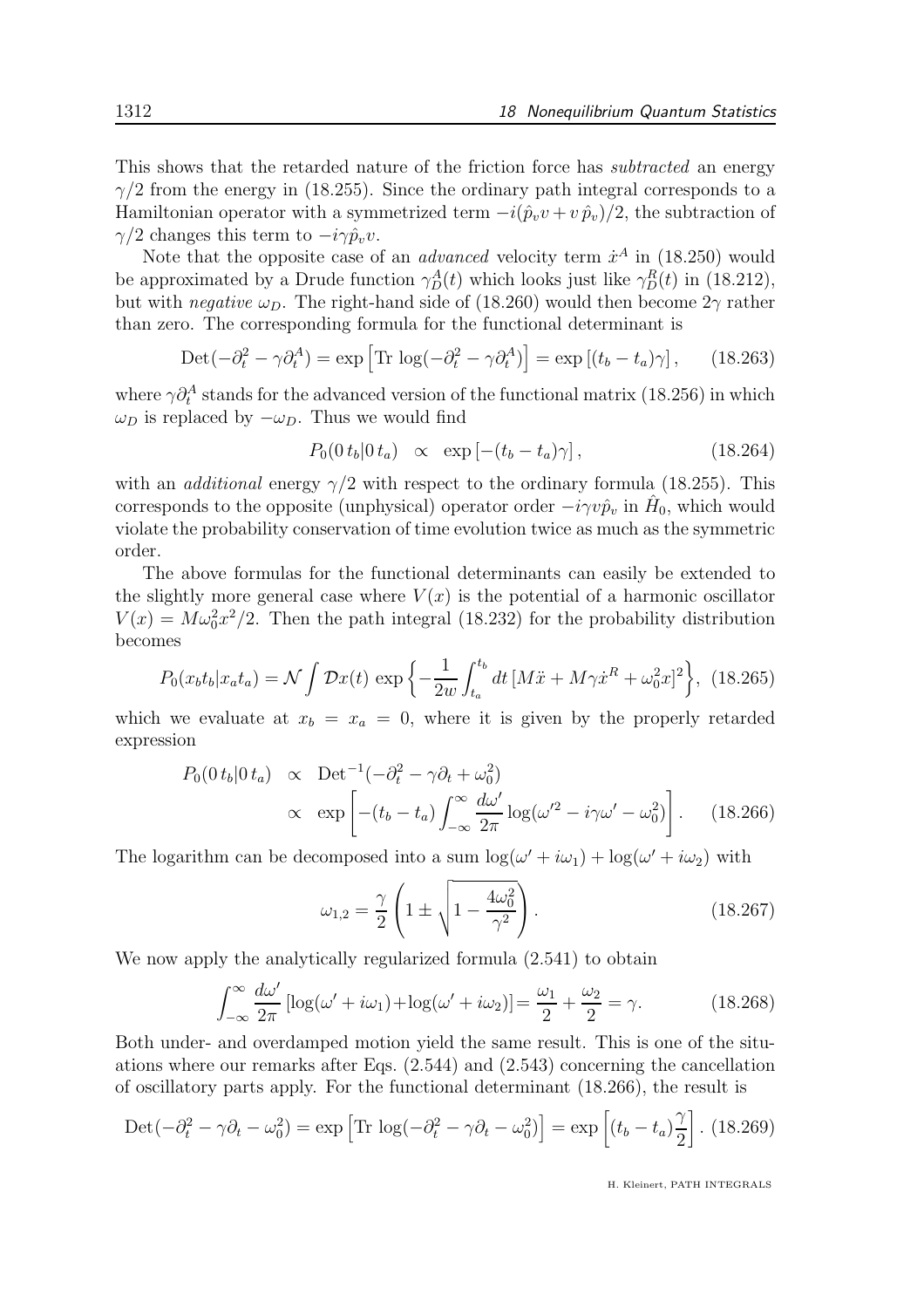Note that the result is independent of  $\omega_0$ . This can simply be understood by forming the derivative of the logarithm of the functional determinant in (18.254) with respect to  $\omega_0^2$ . Since  $\log \text{Det} M = \text{Tr} \log M$ , this yields the trace of the associated Green function:

$$
\frac{\partial}{\partial \omega_0^2} \text{Tr} \, \log(-\partial_t^2 - \gamma \partial_t - \omega_0^2) = -\int dt \, (-\partial_t^2 - \gamma \partial_t - \omega_0^2)^{-1}(t, t). \tag{18.270}
$$

In Fourier space, the right-hand side turns into the frequency integral

$$
-\int \frac{d\omega'}{2\pi} \frac{1}{(\omega' + i\omega_1)(\omega' + i\omega_1)}.
$$
\n(18.271)

Since the two poles lie below the contour of integration, we may close it in the upper half-plane and obtain zero. Closing it in the lower half plane would initially lead to two nonzero contributions from the residues of the two poles which, however, cancel each other.

The Green function (18.270) is causal, in contrast to the oscillator Green function in Section 3.3 whose left-hand pole lies in the upper half-plane (recall Fig. 3.3). Thus it carries a Heaviside function as a prefactor [recall Eq. (1.305) and the discussion of causality there]. The vanishing of the integral (18.270) may be interpreted as being caused by the Heaviside function (1.304).

The  $\gamma$ -dependence of (18.269) can be calculated likewise:

$$
\frac{\partial}{\partial \gamma} \log \text{Det} \partial_t (-\partial_t^2 - \gamma \partial_t - \omega_0^2) = -\int dt \, [\partial_t (-\partial_t^2 - \gamma \partial_t - \omega_0^2)^{-1}](t, t). \tag{18.272}
$$

We perform the trace in frequency space:

$$
i \int \frac{d\omega'}{2\pi} \frac{\omega'}{(\omega' + i\omega_1)(\omega' + i\omega_1)}.
$$
\n(18.273)

If we now close the contour of integration with an infinite semicircle in the upper half plane to obtain a vanishing integral from the residue theorem, we must subtract the integral over the semicircle  $i \int d\omega'/2\pi \omega'$  and obtain 1/2, in agreement with (18.269).

Formula (18.269) can be generalized further to time-dependent coefficients

$$
\text{Det}\left[-\partial_t^2 - \gamma(t)\partial_t - \Omega^2(t)\right] = \exp\left\{\text{Tr}\,\log\left[-\partial_t^2 - \gamma(t)\partial_t - \Omega^2(t)\right]\right\} = \exp\left[\int_{t_a}^{t_b} dt \frac{\gamma(t)}{2}\right].\tag{18.274}
$$

This follows from the factorization

$$
\text{Det}\left[-\partial_t^2 - \gamma(t)\partial_t - \Omega^2(t)\right] = \text{Det}[\partial_t + \Omega_1(t)]\,\text{Det}[\partial_t + \Omega_2(t)],\qquad(18.275)
$$

with

$$
\Omega_1(t) + \Omega_2(t) = \gamma(t), \qquad \partial_t \Omega_2(t) + \Omega_1(t) \Omega_2(t) = \Omega^2(t), \tag{18.276}
$$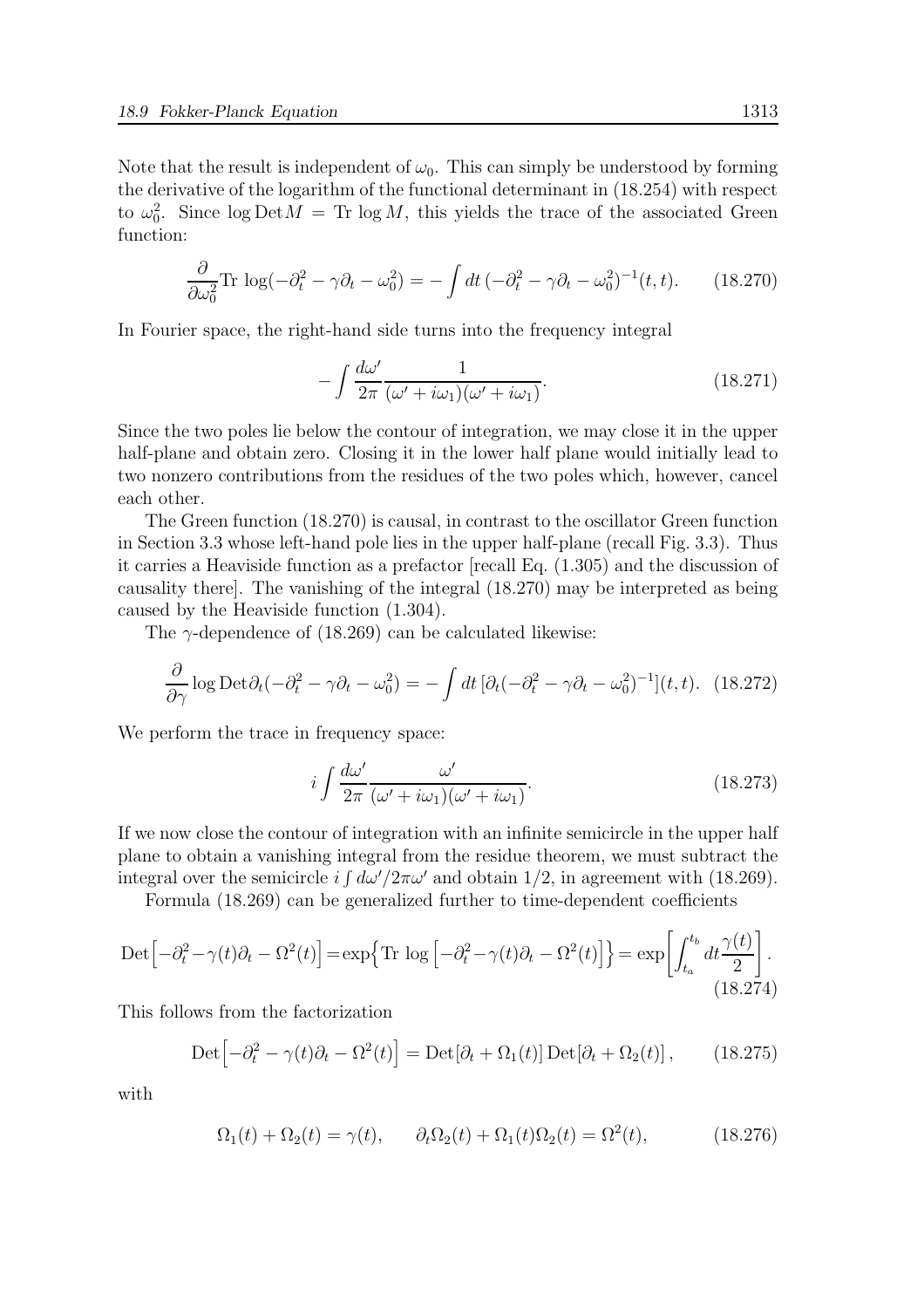and applying formula (3.134).

The probability obtained from the general path integral (18.232) without retardation of the velocity term is therefore

$$
P_0(0\,t_b|0\,t_a) \quad \propto \quad \exp\left[-(t_b - t_a)\frac{\gamma}{2}\right],\tag{18.277}
$$

as in (18.255).

Let us now introduce retardation of the velocity term by using the  $\omega'$ -dependent Drude expression (18.212) for the friction coefficient. First we consider again the harmonic path integral  $(18.265)$ , for which  $(18.266)$  becomes

$$
P_0(0\,t_b|0\,t_a) \propto \exp\left\{-(t_b-t_a)\int_{-\infty}^{\infty}\frac{d\omega'}{2\pi}\log\left[\omega'^2 - i\gamma_D^R(\omega')\omega' - \omega_0^2\right]\right\}.\tag{18.278}
$$

Rewriting the logarithm as  $-\log(\omega' + i\omega_D) + \sum_{k=1}^{3} \log(\omega' + i\omega_k)$  with

$$
\omega_{1,2} = \frac{\gamma}{2} \left( 1 \pm \sqrt{1 - \frac{4\omega_0^2}{\gamma^2}} \right), \qquad \omega_3 = \omega_D - \gamma \tag{18.279}
$$

[recall Eq. (3.454) in the equilibrium discussion of Section 3.15], we use again formula (2.541) to find

$$
\int_{-\infty}^{\infty} \frac{d\omega'}{2\pi} \left[ -\log(\omega' + i\omega_D) + \sum_{k=1}^{3} \log(\omega' + i\omega_k) \right] = -\omega_D + \sum_{k=1}^{3} \frac{\omega_k}{2} = 0. \tag{18.280}
$$

Thus  $\gamma$  and  $\omega_0$  disappear from the functional determinant, and we remain with

$$
P_0(0 \, t_b | 0 \, t_a) = \text{const.} \tag{18.281}
$$

This implies a unit functional determinant [12]

$$
Det(\partial_t^2 + i\gamma \partial_t^R + \omega_0^2) = 1,
$$
\n(18.282)

in contrast to the unretarded determinant (18.269). The  $\gamma$ -independence of this can also be seen heuristically as in (18.270) by forming the derivative with respect to  $\gamma$ :

$$
\frac{\partial}{\partial \gamma} \text{Det}(-\partial_t^2 - \gamma \partial_t^R - \omega_0^2) = -\int dt \left[\partial_t^R (\partial_t^2 - \gamma \partial_t - \omega_0^2)^{-1}(t, t)\right]. \tag{18.283}
$$

Since the retarded derivative carries a Heaviside factor  $\Theta(t-t')$  of (1.304), we find zero for  $t = t'$ .

The result 1/2 of the unretarded derivative in (18.272) can similarly be understood as a consequence of the average Heaviside function  $(1.313)$  at  $t = t'$ .

An advanced time derivative in the determinant (18.282) would, of course, have produced the result

$$
Det(\partial_t^2 + i\gamma \partial_t^A + \omega_0^2) = \gamma.
$$
\n(18.284)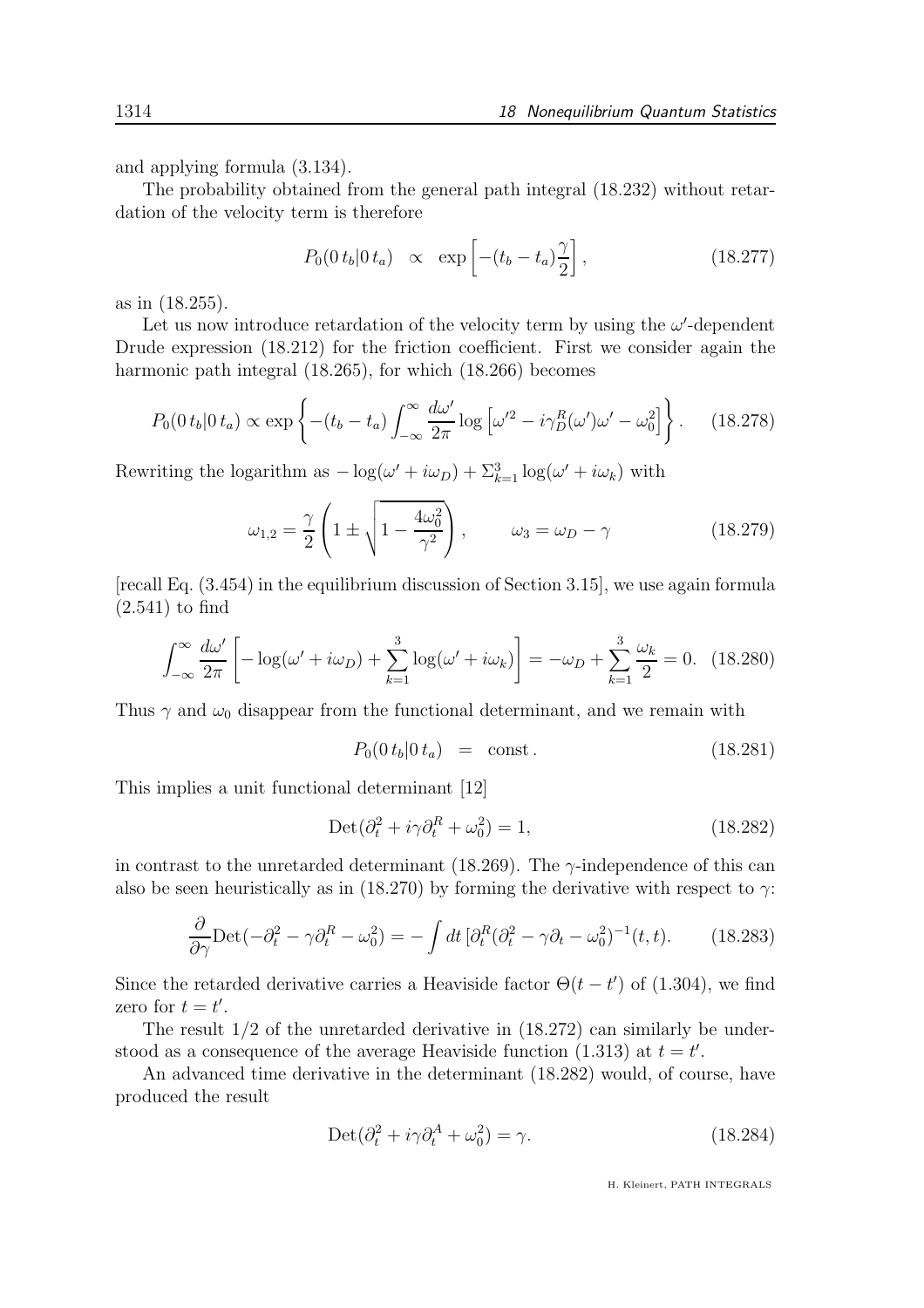By analogy with (18.275), the general retarded determinant is also independent of  $\gamma(t)$  and  $\Omega(t)$ .

$$
\text{Det}\left[-\partial_t^2 - \gamma(t)\partial_t^R - \Omega^2(t)\right] = 1. \tag{18.285}
$$

In the advanced case, we would find similarly

$$
\text{Det}\left[-\partial_t^2 - \gamma(t)\partial_t^A - \Omega^2(t)\right] = \exp\left[\int dt\,\gamma(t)\right].\tag{18.286}
$$

By comparing the functional determinants (18.269) and (18.282) we see that the retardation prescription can be avoided by a trivial additive change of the Lagrangian (18.235) to

$$
L_{\rm e}(x,\dot{x}) = \frac{1}{2w} \left[ \ddot{x} + M\gamma \dot{x} + V'(x) \right]^2 - \frac{\gamma}{2}.
$$
 (18.287)

From this, the path integral can be calculated with the usual time slicing, and the result can be deduced directly from Ref. [8].

The Hamiltonian associated with this Lagangian is only slightly modified with respect to the naive form (18.249):

$$
H_0(p, p_v, x, v) = \frac{w}{2M^2} p_v^2 - i\gamma p_v v + ipv - \frac{\gamma}{2}.
$$
\n(18.288)

The extra  $\gamma/2$  ensures that the operator version of the Hamiltonian (18.239) has  $\hat{p}_v$ to the left of  $v$ .

# 18.9.3 Strong Damping

For  $\gamma \gg V''(x)/M$ , the dynamics is dominated by dissipation, and the Lagrangian  $(18.235)$  takes a more conventional form in which only x and  $\dot{x}$  appear:

$$
L_{\rm e}(x,\dot{x}) = \frac{1}{2w} \left[ M\gamma \dot{x}^R + V'(x) \right]^2 = \frac{1}{4D} \left[ \dot{x}^R + \frac{1}{M\gamma} V'(x) \right]^2, \quad (18.289)
$$

where  $\dot{x}^R$  lies slightly *earlier*  $V'(x(t))$ . The probability distribution

$$
P(x_b t_b | x_a t_a) = \mathcal{N} \int \mathcal{D}x \, \exp\left[-\int_{t_a}^{t_b} dt \, L_e(x, \dot{x}^R)\right] \tag{18.290}
$$

looks like an ordinary Euclidean path integral for the density matrix of a particle of mass  $M = 1/2D$ . As such it obeys a differential equation of the Schrödinger type. Forgetting for a moment the subtleties of the retardation, we introduce an auxiliary momentum integration and go over to the canonical representation of (18.290):

$$
P(x_b t_b | x_a t_a) = \int \mathcal{D}x \int \frac{\mathcal{D}p}{2\pi} \exp \left\{ \int_{t_a}^{t_b} dt \left[ ip\dot{x} - 2D\frac{p^2}{2} + ip\frac{1}{M\gamma} V'(x) \right] \right\}.
$$
 (18.291)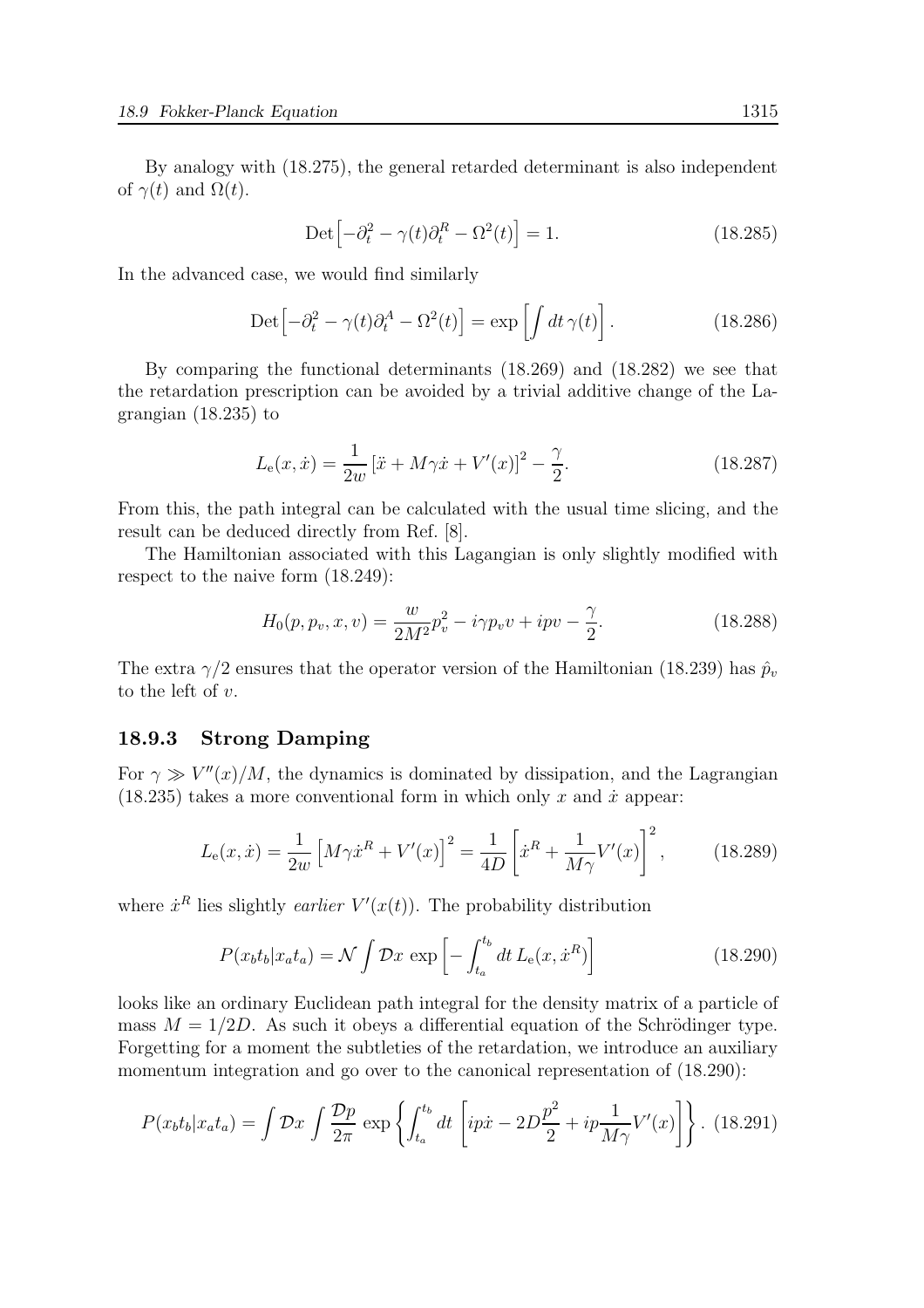This probability distribution satisfies therefore the Schrödinger type of equation

$$
H(\hat{p}_b, x_b)P(x_b t_b | x_a t_a) = -\partial_{t_b} P(x_b t_b | x_a t_a), \qquad (18.292)
$$

with the Hamiltonian operator

$$
H(\hat{p},x) \equiv 2D\frac{\hat{p}^2}{2} - i\hat{p}\frac{1}{M\gamma}V'(x) = -D\,\partial_x\bigg[\partial_x + \frac{1}{DM\gamma}V'(x)\bigg].\tag{18.293}
$$

In order to conserve probability, the momentum operator has to stand to the left of the potential term. Only then does the integral over  $x<sub>b</sub>$  of Eq. (18.292) vanish. Equation (18.292) is the overdamped Klein-Kramers equation, also called the Smoluchowski equation. It is a special case of ordinary Fokker-Planck equation.

Without the retardation on  $\dot{x}$  in (18.290), the path integral would give a symmetrized operator  $-i[\hat{p}V'(x) + V'(x)\hat{p}]/2$  in  $\hat{H}$ . This follows from the fact that the coupling  $(1/2DM\gamma)\dot{x}V'(x)$  looks precisely like the coupling of a particle to a magnetic field with a "vector potential"  $A(x) = (1/2DM\gamma)V'(x)$  [see (10.171)].

Realizing this it is not difficult to account quite explicitly for the effect of retardation of the velocity in the path integral (18.289) Let us assume, for a moment, that  $w$  is very small. Then the path integral  $(18.290)$  without the retardation,

$$
P_0(x_b t_b | x_a t_a) = \mathcal{N} \int \mathcal{D}x \, \exp\left\{-\frac{1}{2w} \int_{t_a}^{t_b} dt \, \left[M\gamma \dot{x} + V'(x)\right]^2\right\},\tag{18.294}
$$

can be performed in the Gaussian approximation resulting for  $x_b = x_a = 0$  in the inverse functional determinant

$$
P_0(0\,t_b|0\,t_a) = \text{Det}^{-1}\left[\partial_t + V''(x)/M\gamma\right],\tag{18.295}
$$

whose value is according to formula (3.134)

$$
\text{Det}\left[\partial_t + V''(x)/M\gamma\right] = \exp\left[\int dt \, V''(x)/2M\gamma\right].\tag{18.296}
$$

The retarded version of this determinant is trivial:

$$
\text{Det}\left[\partial_t^R + V''(x)/M\gamma\right] = 1,\tag{18.297}
$$

as we learned from Eq. (18.285. The advanced version would be [compare (18.286)]

$$
\text{Det}\left[\partial_t^A + V''(x)/M\gamma\right] = \exp\left[\int dt\,V''(x)/M\gamma\right].\tag{18.298}
$$

Although the determinants (18.296), (18.297), and (18.298) were discussed here only for a large time interval  $t_b - t_a$ , the formulas remain true for all time intervals, due to the trivial first-order nature of the differential operator. In a short time interval, however, the second derivative is approximately time-independent. For this reason the difference between ordinary and retarded path integrals (18.290) is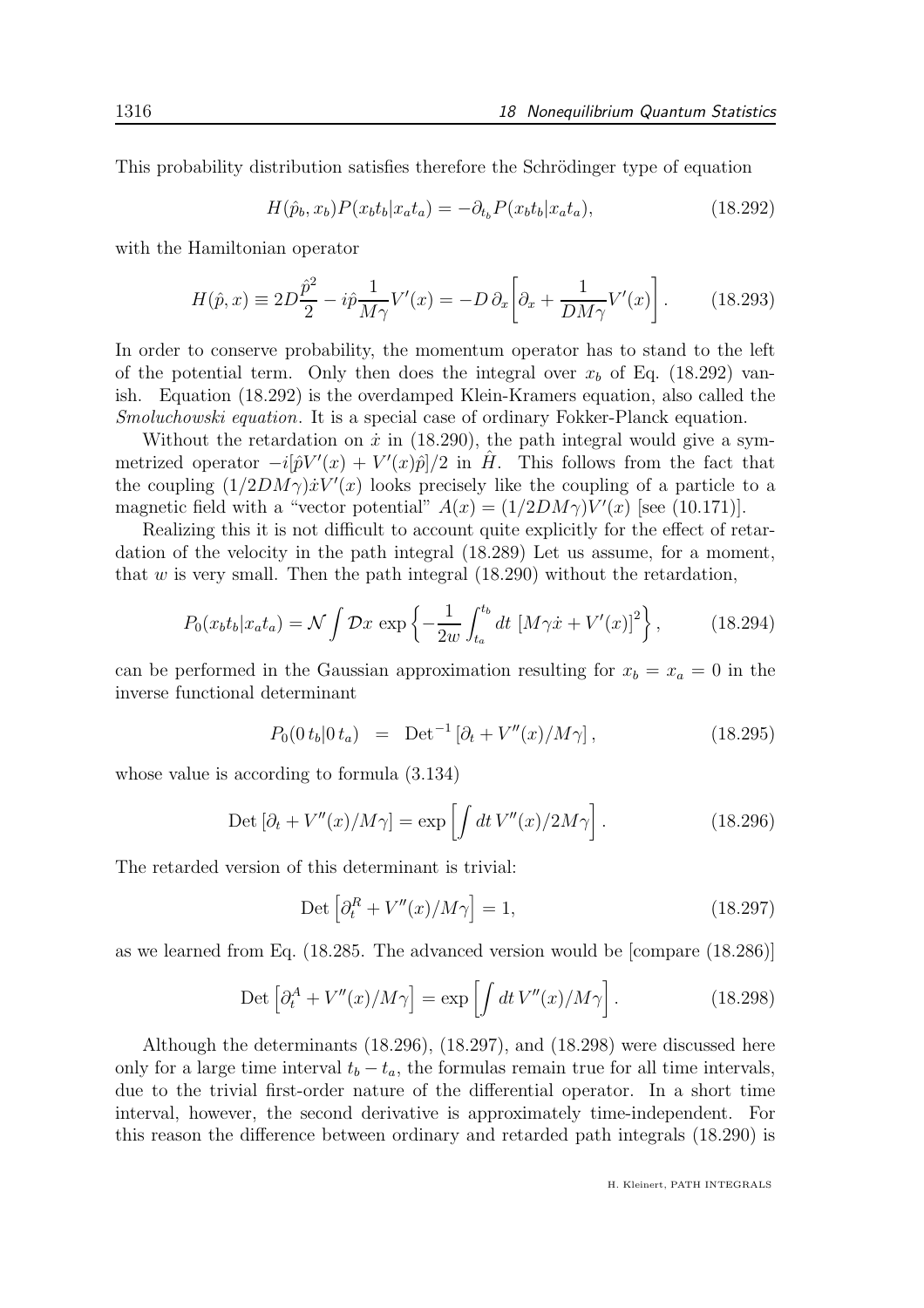given by the difference between the functional determinants (18.296) and (18.297) not only if  $w$  is very small but for all  $w$ . Thus we can avoid the retardation of the velocity as in Eq. (18.287) by adding to the Lagrangian (18.289) a term containing the second derivative of the potential:

$$
L_{\rm e}(x,\dot{x}) = \frac{1}{4D} \left[ \dot{x} + \frac{1}{M\gamma} V'(x) \right]^2 - \frac{1}{2M\gamma} V''(x). \tag{18.299}
$$

From this, the path integral can be calculated with the same slicing as for the gauge-invariant coupling in Section 10.5:

$$
P_0(x_b t_b | x_a t_a) = \mathcal{N} \int \mathcal{D}x(t) \exp\left[ -\int_{t_a}^{t_b} dt \left\{ \frac{1}{4D} \left[ \dot{x} + \frac{V'(x)}{M\gamma} \right]^2 - \frac{V''(x)}{2M\gamma} \right\} \right]. \tag{18.300}
$$

As an example consider a harmonic potential  $V(x) = M\omega_0^2 x^2/2$ , where the Lagrangian (18.299) becomes

$$
L_{\rm e}(x,\dot{x}) = \frac{1}{4D} (\dot{x} + \kappa x)^2 - \frac{\kappa}{2},\tag{18.301}
$$

with the abbreviation  $\kappa \equiv \omega_0^2/\gamma$ . The equation of motion reads

$$
-\ddot{x} + \kappa^2 x = 0,\t(18.302)
$$

and its solution connecting  $x_a, t_a$  with  $x_b, t_b$  is

$$
x(t) = \frac{1}{e^{2\kappa t_a} - e^{2\kappa t_b}} \left[ e^{\kappa(t + t_a)} x_a - e^{\kappa(-t + t_a + 2\kappa t_b)} x_a - e^{\kappa(t + t_b)} x_b + e^{\kappa(-t + 2t_a + t_b)} x_b \right].
$$
 (18.303)

This has the total Euclidean action

$$
\mathcal{A}_{e} = \frac{\kappa (e^{\kappa t_b} x_b - e^{\kappa t_a} x_a)^2}{2 D (e^{2\kappa t_b} - e^{2\kappa t_a})} - \frac{\kappa}{2}.
$$
\n(18.304)

The fluctuation determinant is from Eq. (2.171), after an appropriate substitution of variables,

$$
F_{\kappa}(t_b - t_a) = \frac{1}{\sqrt{2\pi \sinh \kappa (t_b - t_a)}}.
$$
\n(18.305)

The probability distribution is then given by

$$
P(x_b t_b | x_a t_a) = F_{\kappa}(t_b - t_a) e^{-\mathcal{A}_e} = \frac{1}{\sqrt{2\pi\sigma^2(t_b - t_a)}} \exp\left\{-\frac{[x_b - \bar{x}(t_b - t_a)]^2}{2\sigma^2(t_b - t_a)}\right\}, (18.306)
$$

where  $\bar{x}(t)$ ,  $\sigma^2(t)$  are the averages

$$
\bar{x}(t) \equiv \langle x(t) \rangle = x_a e^{-\kappa t}, \quad \sigma^2(t) \equiv \langle [x(t) - \bar{x}(t)]^2 \rangle = \frac{D}{\kappa} \left( 1 - e^{-2\kappa t} \right), \quad (18.307)
$$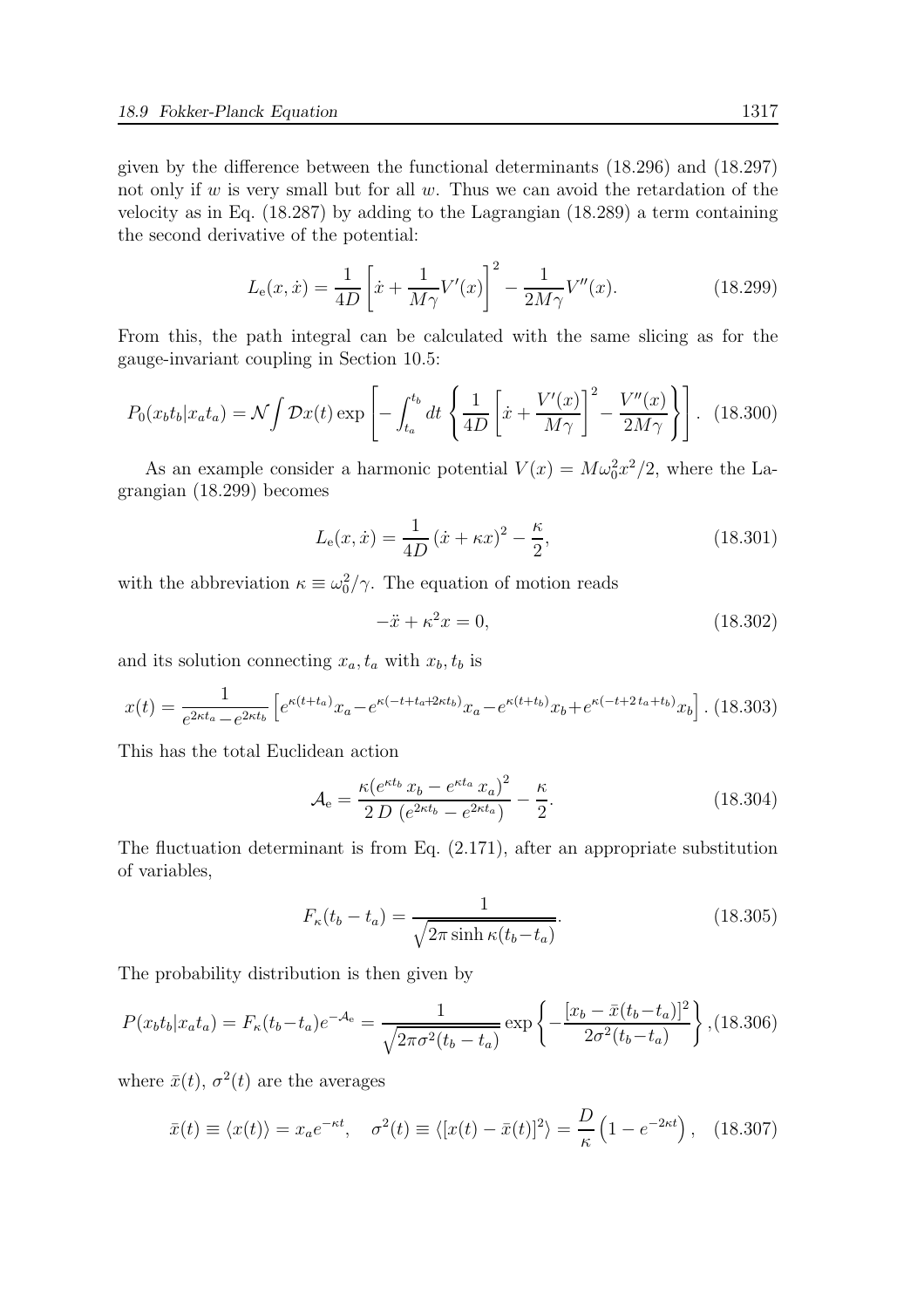obtained from the integrals $\delta$ 

$$
\bar{x}(t_b - t_a) \equiv \langle x(t_b - t_a) \rangle \equiv \int_{-\infty}^{\infty} x_b P(x_b t_b | x_a t_a), \tag{18.308}
$$

$$
\langle [x(t_b - t_a) - \bar{x}(t_b - t_a)]^2 \rangle \equiv \int_{-\infty}^{\infty} [x_b - \bar{x}(t_b - t_a)]^2 P(x_b t_b | x_a t_a). \quad (18.309)
$$

The canonical momentum associated with the Lagrangian (18.301) is  $p =$  $(\dot{x} + \kappa x)/2D$  so that the Hamiltonian operator becomes, via the Euclidean Legendre transformation (2.340), and with the operator ordering fixed as discussed after Eq. (18.247):

$$
\hat{H}(p,x) = D\hat{p}^2 + i\kappa \hat{p}x, \quad p \equiv -i\partial_x. \tag{18.310}
$$

This is the same operator as in Eq. (18.293), and the Fokker-Planck equation (18.292) reads, for the harmonic potential:

$$
\left(-D\partial_{x_b}^2 + \kappa \partial_{x_b} x_b\right) P(x_b t_b | x_a t_a) = -\partial_{t_b} P(x_b t_b | x_a t_a). \tag{18.311}
$$

For  $t_b \rightarrow t_a$ , the probability distribution (18.306) starts out as a  $\delta$ -function around the initial position  $x_a$ . In the limit of large  $t_b - t_a$ , it converges against the limiting distribution

$$
\lim_{t_b \to \infty} P(x_b t_b | x_a t_a) = \sqrt{\frac{\kappa}{2\pi D}} \exp\left\{-\kappa \frac{x_b^2}{2D}\right\}.
$$
\n(18.312)

Replacing  $\kappa$  again by  $\omega_0^2/\gamma = V''(0)/M\gamma$ , and D from (18.219), this becomes

$$
\lim_{t_b \to \infty} P(x_b t_b | x_a t_a) = \sqrt{\frac{V''(0)}{2\pi k_B T}} \exp\left\{-\frac{1}{k_B T} V(x_b)\right\}.
$$
\n(18.313)

Thus, the limiting distribution of (18.290) depends only on  $x<sub>b</sub>$ . It is given by the Boltzmann factor associated with the potential  $V(x)$ , in which the particle moves. This result can be generalized to a large class of potentials.

An interesting related result can be derived by introducing an external source term  $j_b x(t_b)$  into the Lagrangian (18.299). By repeated functional differentiation with respect to  $j_b$  we find that the expectation values

$$
\langle x^n \rangle = \lim_{t_b \to \infty} \langle x^n(t_b) \rangle = \lim_{t_b \to \infty} \frac{\int \mathcal{D}x \, x^n(t_b) e^{-\int_{t_a}^{t_b} dt \, L_e(x, \dot{x}^R)}}{\int \mathcal{D}x \, e^{-\int_{t_a}^{t_b} dt \, L_e(x, \dot{x}^R)}}
$$
(18.314)

have the large-time limit

$$
\lim_{t_b \to \infty} \langle x^n(t_b) \rangle = \langle x^n \rangle = \frac{\int dx \, x^n e^{-V(x)/k_B T}}{\int dx \, e^{-V(x)/k_B T}}.
$$
\n(18.315)

The generalization of this relation to quantum field theory forms the basis of *stochas*tic quantization in Section 18.12.

<sup>8</sup>An alternative method for calculating such expectation values will be presented in Section 18.15.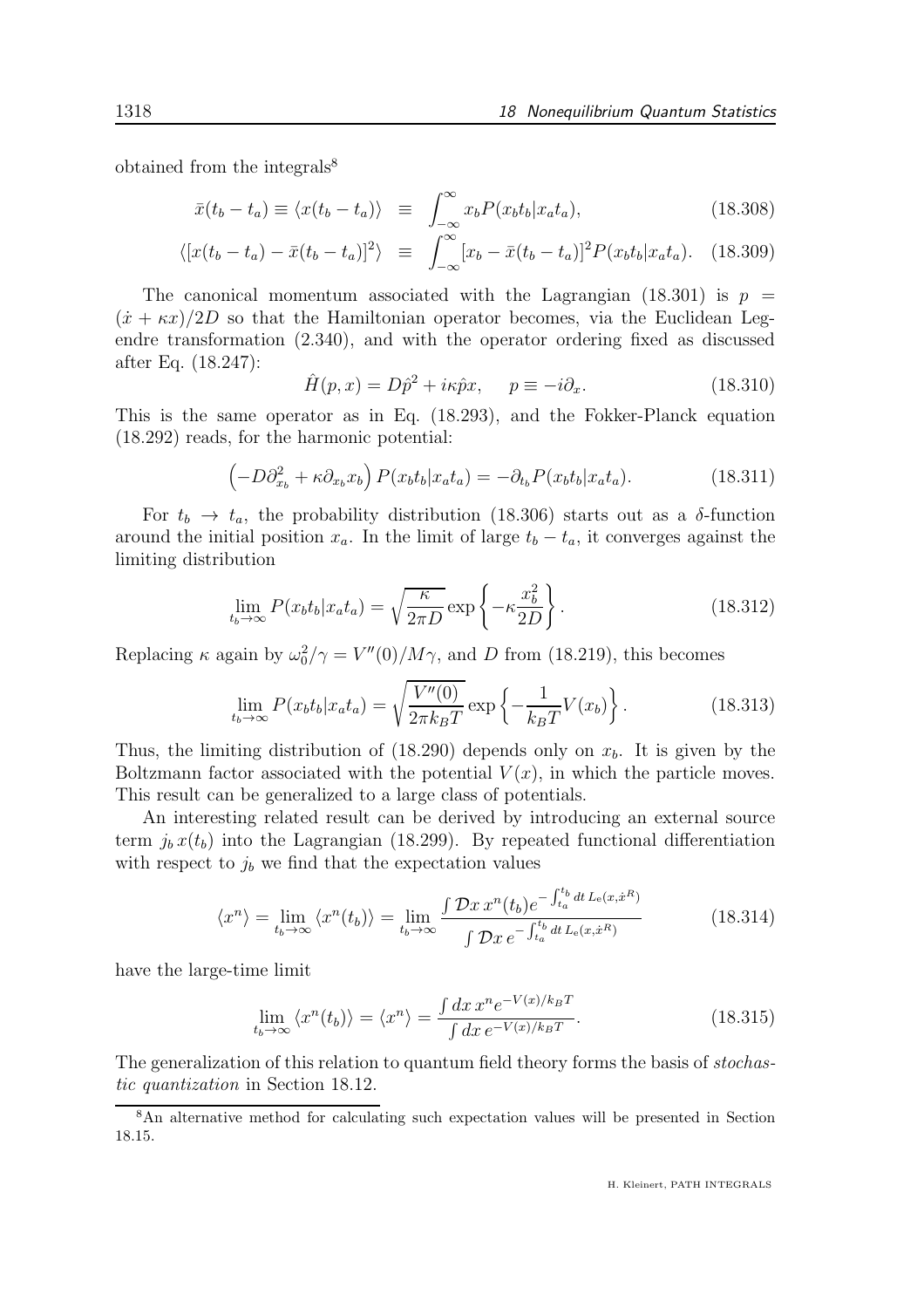### 18.10 Langevin Equations

Consider the forward–backward path integral (18.230) for high  $\gamma T$ . Then the second exponent limits the fluctuations of y to satisfy  $|y| \ll |x|$ , and  $K(t, t')$  will be assumed to take the Drude form (18.226), which becomes a  $\delta$ -function for  $\omega_D \to \infty$ . Then we can expand

$$
V\left(x+\frac{y}{2}\right) - V\left(x-\frac{y}{2}\right) \sim yV'(x) + \frac{y^3}{24}V'''(x) + \dots \,,\tag{18.316}
$$

keeping only the first term. We further introduce an auxiliary quantity  $\eta(t)$  by

$$
\eta(t) \equiv M\ddot{x}(t) + M\gamma \dot{x}^{R}(t) + V'(x(t)). \qquad (18.317)
$$

With this, the exponential function in (18.230) becomes after a partial integration of the first term using the endpoint properties  $y(t_b) = y(t_a) = 0$ :

$$
\exp\left\{-\frac{i}{\hbar}\int_{t_a}^{t_b}dt\,y\eta-\frac{w}{2\hbar^2}\int_{t_a}^{t_b}dt\,\int_{t_a}^{t_b}dt'\,y(t)K(t,t')y(t')\right\}.\tag{18.318}
$$

The variable y can obviously be integrated out and we find a probability distribution

$$
P[\eta] \propto \exp\left\{-\frac{1}{2w} \int_{t_a}^{t_b} dt \int_{t_a}^{t_b} dt' \eta(t) K^{-1}(t, t') \eta(t')\right\},\tag{18.319}
$$

where the fluctuation width w was given in (18.218), and  $K^{-1}(t,t')$  denotes the inverse functional matrix of  $K(t, t')$ .

The defining equation (18.317) for  $\eta(t)$  may be viewed as a *stochastic differential* equation to be solved for arbitrary initial positions  $x(t_a) = x_a$  and velocities  $\dot{x}(t_a) =$  $v_a$ . The differential equation is driven by a Gaussian random noise variable  $\eta(t)$ with a correlation function

$$
\langle \eta(t) \rangle_{\eta} = 0, \qquad \langle \eta(t) \eta(t') \rangle_{\eta} = w K(t - t'), \qquad (18.320)
$$

where the expectation value of an arbitrary functional of  $F[x]$  is defined by the path integral

$$
\langle F[x] \rangle_{\eta} \equiv \mathcal{N} \int_{x(t_a) = x_a} \mathcal{D}x \, P[\eta] F[x]. \tag{18.321}
$$

The normalization factor N is fixed by the condition  $\mathcal{N}\int \mathcal{D}\eta P[\eta] = 1$ , so that  $\langle 1 \rangle_n = 1$ . In the sequel, this factor will always be absorbed in the measure  $\mathcal{D}\eta$ .

For each noise function  $\eta(t)$ , the solution of the differential equation yields a path  $x_{\eta}(x_a, x_b, t_a)$  with a final position  $x_b = x_{\eta}(x_a, x_b, t_b)$  and velocity  $v_b =$  $\dot{x}_n(x_a, x_b, t_b)$ , all being functionals of  $\eta(t)$ . From this we can calculate the distribution  $P(x_bv_b t_b|x_a v_a t_a)$  of the final  $x_b$  and  $v_b$  by summing over all paths resulting from the noise functions  $\eta(t)$  with the probability distribution (18.319). The result is of course the same as the distribution (18.242) obtained previously from the canonical path integral.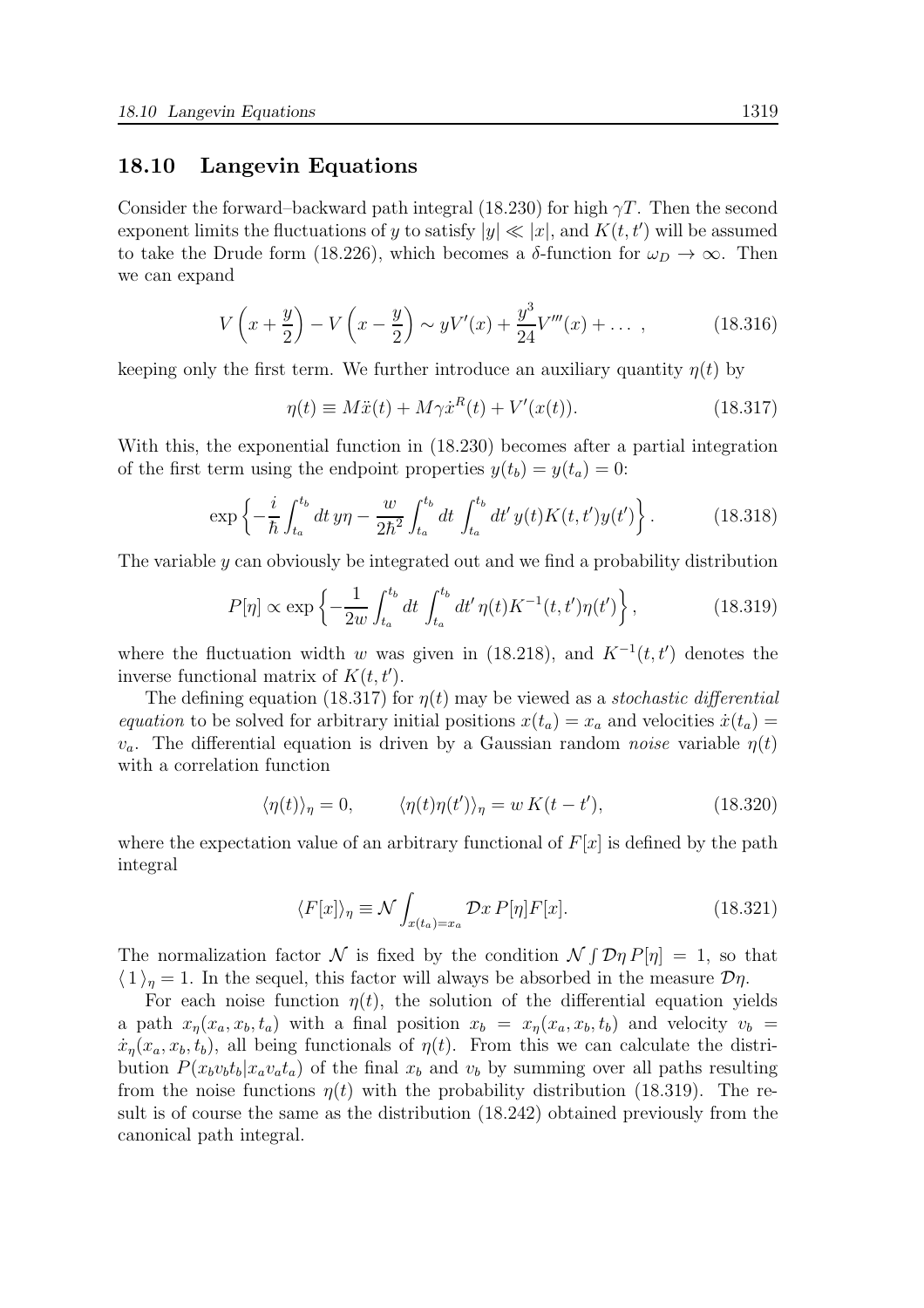It is useful to exhibit clearly the dependence on initial and final velocities by separating the stochastic differential equation (18.317) into two first-order equations

$$
M\dot{v}(t) + M\gamma v^{R}(t) + V'(x(t)) = \eta(t), \qquad (18.322)
$$

$$
\dot{x}(t) = v(t), \t(18.323)
$$

to be solved for initial values  $x(t_a) = x_a$  and  $\dot{x}(t_a) = v_a$ . For a given noise function  $\eta(t)$ , the final positions and velocities have the probability distribution

$$
P_{\eta}(x_b v_b t_b | x_a v_a t_a) = \delta(x_{\eta}(t) - x_b) \delta(\dot{x}_{\eta}(t) - v_b). \tag{18.324}
$$

Given these distributions for all possible noise functions  $\eta(t)$ , we find the final probability distribution  $P(x_b v_b t_b | x_a v_a t_a)$  from the path integral over all  $\eta(t)$  calculated with the noise distribution  $(18.319)$ . We shall write this in the form

$$
P(x_b v_b t_b | x_a v_a t_a) = \langle P_\eta(x_b v_b t_b | x_a v_a t_a) \rangle_\eta. \tag{18.325}
$$

Let us change of integration variable from  $x(t)$  to  $\eta(t)$ . This produces a Jacobian

$$
J[x] \equiv \text{Det}[\delta \eta(t) / \delta x(t')] = \det [M \partial_t^2 + M \gamma \partial_t^R + V''(x(t))]. \tag{18.326}
$$

In Eq. (18.285) we have seen that due to the retardation of  $\partial_t^R$ , this Jacobian is unity. Hence we can rewrite the expectation value (18.321) as a functional integral

$$
\langle F[x] \rangle_{\eta} \equiv \int \mathcal{D}\eta \, P[\eta] \, F[x] \Big|_{x(t_a) = x_a}.
$$
\n(18.327)

From the probability distribution  $P(x_b v_b t_b | x_a v_a t_a)$  we find the pure position probability  $P(x_b t_b | x_a t_a)$  by integrating over all initial and final velocities as in Eq. (18.241). Thus we have shown that a solution of the forward–backward path integral at high temperature (18.232) can be obtained from a solution of the stochastic differential equations (18.317), or more specifically, from the pair of stochastic differential equations (18.322) and (18.323).

The stochastic differential equation (18.317) together with the correlation function  $(18.320)$  is called *semiclassical Langevin equation*. The fluctuation width w in (18.320) was given in (18.218). The attribute semiclassical emphasizes the truncation of the expansion (18.316) after the first term, which can be justified only for nearly harmonic potentials. For a discussion of the range of applicability of the truncation see the literature [14]. The untruncated path integral is equivalent to an operator form of the Langevin equation, the so-called quantum Langevin equation [15]. This equivalence will be discussed further in Subsection 18.19.

The physical interpretation of Eq. (18.320) goes as follows. For  $T \to 0$  and  $\hbar \to 0$  at  $\hbar/T = \text{const}$ , the random variable  $\eta(t)$  does not fluctuate at all and  $(18.317)$  reduces to the classical equation of motion of a particle in a potential  $V(x)$ , with an additional friction term proportional to  $\gamma$ . For T and  $\hbar$  both finite, the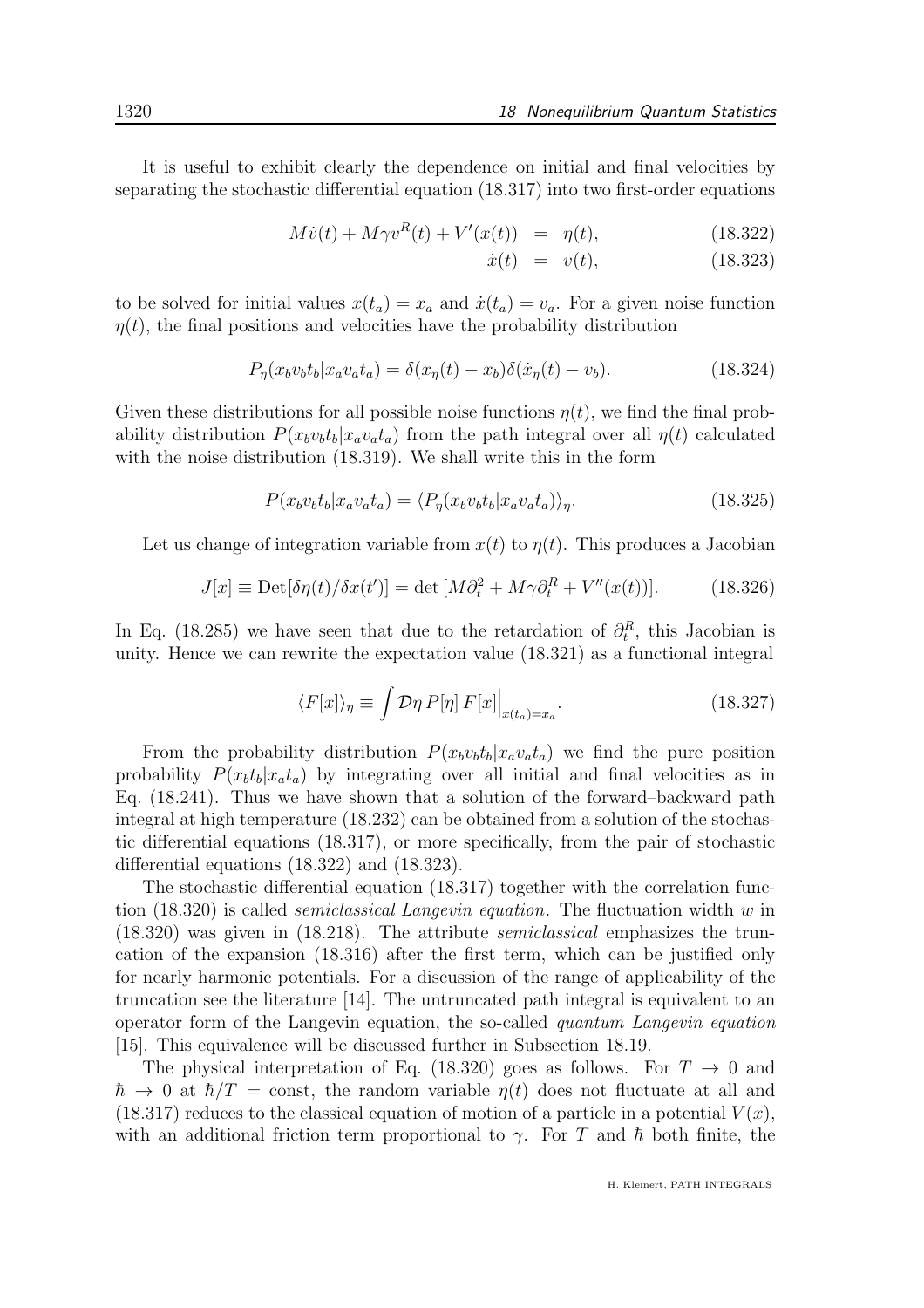particle is shaken around its classical path by thermal and quantum fluctuations. At high temperatures (at fixed  $\hbar$ ),  $K(\omega')$  reduces to

$$
\lim_{T \to \infty} K(\omega') \equiv 1. \tag{18.328}
$$

Then  $\eta(t)$  is an instantaneous random variable with zero average and a nonzero pair correlation function:

$$
\langle \eta(t) \rangle_{\eta} = 0, \qquad \langle \eta(t) \eta(t') \rangle_{\eta} = w \, \delta(t - t'), \tag{18.329}
$$

All higher correlation functions vanish. A random variable with these characteristics is referred to as white noise. The stochastic differential equation (18.317) with the white noise (18.329) reduces to the *classical Langevin equation with inertia* [16].

In the opposite limit of small temperatures,  $K(\omega')$  diverges like

$$
K(\omega') \xrightarrow[T \to 0]{} \frac{\hbar |\omega'|}{2k_B T},\tag{18.330}
$$

so that  $w K(\omega')$  has the finite limit

$$
\lim_{T \to 0} wK(\omega') = M\gamma \hbar |\omega'|.
$$
\n(18.331)

To find the Fourier transformation of this, we use the Fourier decomposition of the Heaviside function (1.306)

$$
\Theta(\omega') = \frac{1}{2\pi} \int_{-\infty}^{\infty} dt \, e^{-i\omega' t} \frac{i}{t + i\eta} \tag{18.332}
$$

to form the antisymmetric combination

$$
\Theta(\omega') - \Theta(-\omega') = \frac{1}{2\pi} \int_{-\infty}^{\infty} dt \, e^{-i\omega' t} \left( \frac{i}{t + i\eta} + \frac{i}{t - i\eta} \right)
$$

$$
\equiv \frac{i}{\pi} \int_{-\infty}^{\infty} dt \, e^{-i\omega' t} \frac{\mathcal{P}}{t}.
$$
(18.333)

A multiplication by  $\omega'$  yields

$$
|\omega'| = \omega'[\Theta(\omega') - \Theta(-\omega')] = -\frac{1}{\pi} \int_{-\infty}^{\infty} dt \, \partial_t e^{-i\omega' t} \frac{\mathcal{P}}{t} = \frac{1}{\pi} \int_{-\infty}^{\infty} dt \, e^{-i\omega' t} \partial_t \frac{\mathcal{P}}{t}
$$

$$
= -\frac{1}{\pi} \int_{-\infty}^{\infty} dt \, e^{-i\omega' t} \frac{\mathcal{P}}{t^2}.
$$
(18.334)

By comparison with (18.331) we see that the pure quantum limit of  $K(t-t')$  can be written as

$$
wK(t - t') = -\frac{M\gamma\hbar}{\pi} \frac{\mathcal{P}}{(t - t')^2}.
$$
 (18.335)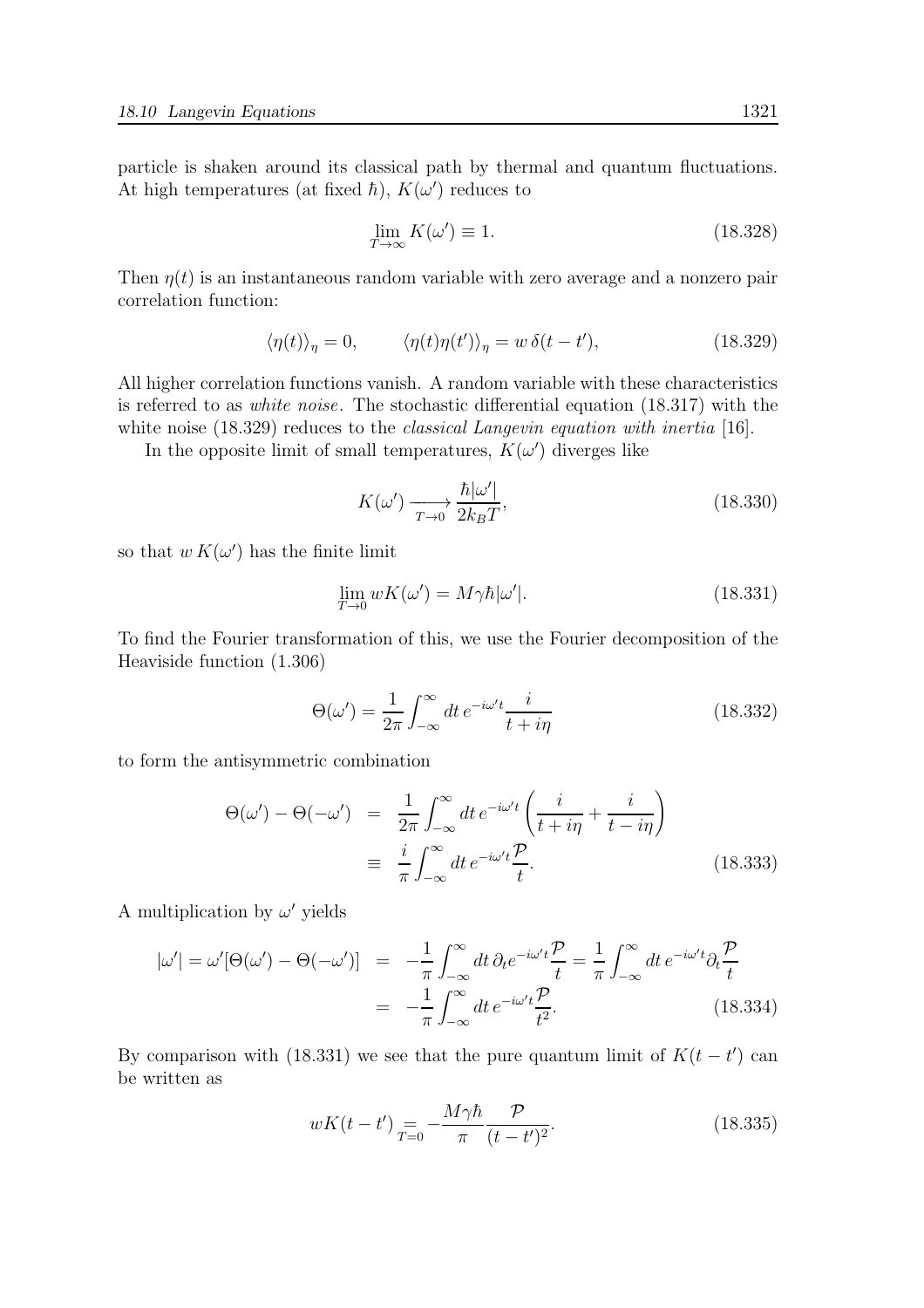Hence the quantum-mechanical motion in contact with a thermal reservoir looks just like a classical motion, but disturbed by a random source with temporally long-range correlations

$$
\langle \eta(t)\eta(t')\rangle_{\eta} = -\frac{M\gamma\hbar}{\pi} \frac{\mathcal{P}}{(t-t')^2}.
$$
 (18.336)

The temporal range is found from the temporal average

$$
\langle (\Delta t)^2 \rangle_t \equiv \int_{-\infty}^{\infty} d\Delta t \, (\Delta t)^2 K(\Delta t) = -\frac{\partial^2}{\partial \omega'^2} K(\omega') \Big|_{\omega'=0} = -\frac{1}{6} \left( \frac{\hbar}{k_B T} \right)^2. \tag{18.337}
$$

Apart from the negative sign (which would be positive for Euclidean times), the random variable acquires more and more memory as the temperature decreases and the system moves deeper into the quantum regime. Note that no extra normalization factor is required to form the temporal average (18.337), due to the unit normalization of  $K(t-t')$  in (18.224).

In the overdamped limit, the classical Langevin equation with inertia (18.317) reduced to the overdamped Langevin equation:

$$
\dot{x}(t) = -V'(x(t))/M\gamma + \eta(t)/M\gamma.
$$
\n(18.338)

At high temperature, the noise variable  $\eta(t)$  has the correlation functions (18.329). Then the stochastic differential equation (18.338) is said to describe a Wiener process. The first term on the right-hand side  $r_x(x(t)) \equiv -V'(x(t))/M\gamma$  is called the drift of the process.

The probability distribution of  $x(t)$  resulting from this process is calculated as in Eqs. (18.325), (18.321) from the path integral

$$
P(x_b t_a | x_a t_a) = \int \mathcal{D}\eta \, P[\eta] \, \delta(x_\eta(t) - x_b), \tag{18.339}
$$

and  $\mathcal{D}\eta$  is normalized so that  $\int \mathcal{D}\eta P[\eta] = 1$ .

A path integral representation closely related to this is obtained by using the identity

$$
\int_{x(t_b)=x_a}^{x(t_b)=x_b} \mathcal{D}x \,\delta[\dot{x}-\eta] = \delta(x_\eta(t_b)-x_b),\tag{18.340}
$$

which can easily be proved by time-slicing the Fourier representation of the  $\delta$ functional

$$
\delta[\dot{x} - \eta] = \int \mathcal{D}p \, e^{i \int dt \, p(\dot{x} - \eta)} \tag{18.341}
$$

and performing all the momentum integrals. This brings the path integral (18.339) to the form

$$
P(x_b t_b | x_a t_a) = \int_{x(t_a) = x_a}^{x(t_b) = x_b} \mathcal{D}x \int \mathcal{D}\eta \, P[\eta] \, \delta[\dot{x} - \eta]. \tag{18.342}
$$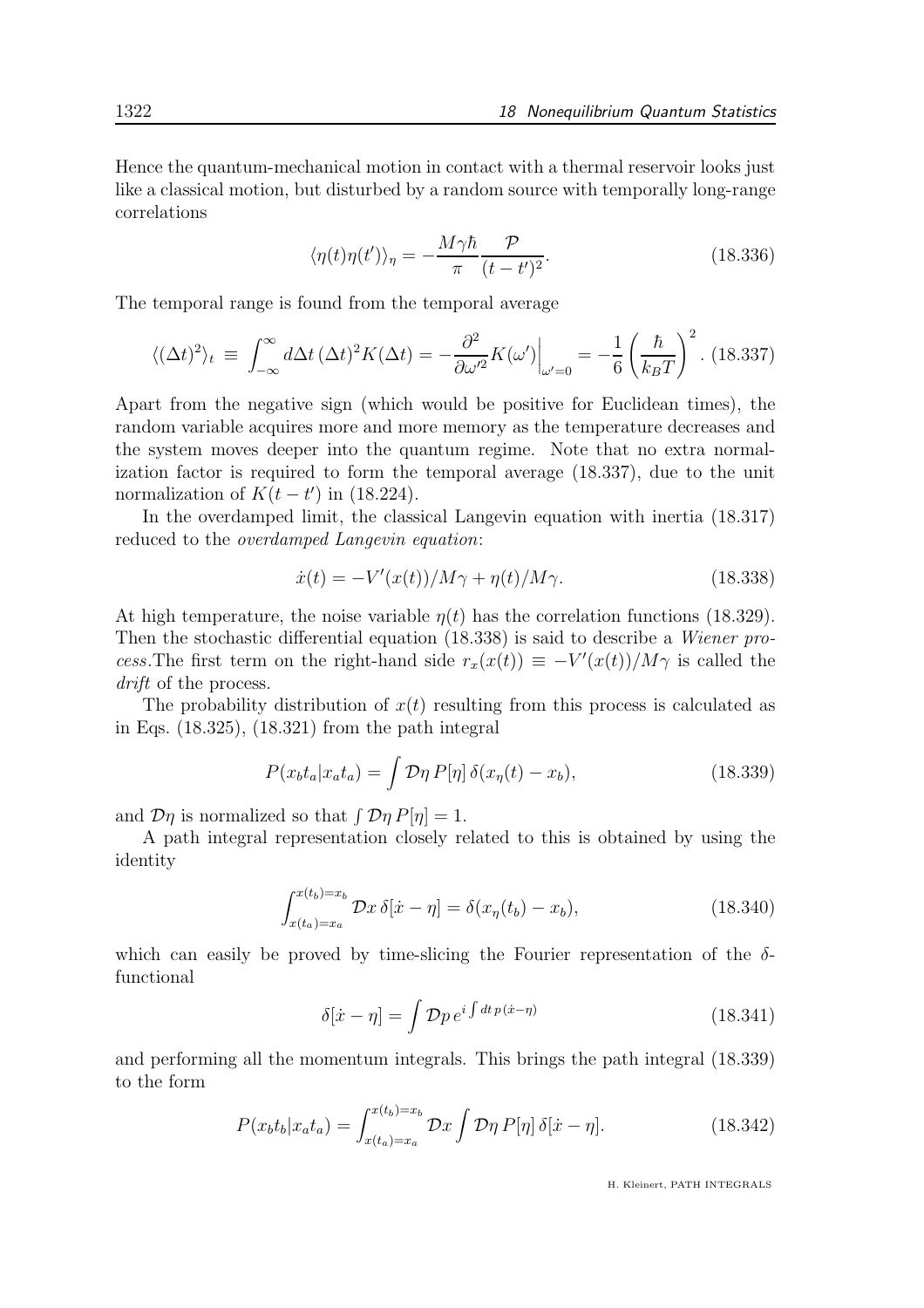For a harmonic potential  $V(x) = M\omega_0^2 x^2/2$ , where the overdamped Langevin equation reads

$$
\dot{x}(t) = -\omega_0^2 x(t)/M\gamma + \eta(t)/M\gamma = -\kappa x(t)/M\gamma + \bar{\eta}(t),\tag{18.343}
$$

where the noise variable  $\bar{\eta}(t) \equiv \eta(t)/M\gamma$  has the correlation functions

$$
\langle \bar{\eta}(t) \rangle = 0, \quad \langle \bar{\eta}(t) \bar{\eta}(t') \rangle_{\eta} = \frac{w}{M^2 \gamma^2} \delta(t - t') = 2D\delta(t - t'), \tag{18.344}
$$

the calculation of the stochastic path integral yields, of course, once more the probability (18.306).

## 18.11 Path Integral Solution of Klein-Kramers Equation

For a free particle at finite temperature, there exists another way of representing the solution (18.440). Consider the original path integral for the probability in Eq. (18.240) with the Hamiltonian (18.288). Let us introduce the thermal velocity  $v_T \equiv \sqrt{k_B T/M}$  and write the action as [compare (2.340)]

$$
\mathcal{A}_{e} = \int_{t_a}^{t_b} dt \left[ -i(p\dot{x} + p_v \dot{v}) + H(p, p_v, v, x) \right],
$$
\n(18.345)

with

$$
H(p, p_v, v, x) = \gamma v_T^2 \left( p_v - i \frac{v}{2v_T^2} \right)^2 + \frac{\gamma}{4v_T^2} \left( v + 2i \frac{v_T^2}{\gamma} p \right)^2 + \frac{v_T^2}{\gamma} p^2 + \frac{\gamma}{2} \ . \tag{18.346}
$$

In the path integral  $(18.240)$ , we may integrate out  $x(t)$ , which converts the path integral over  $p(t)$  into an ordinary integral, so that we obtain the integral representation

$$
P(x_b v_b t_b | x_a v_a t_a) = \int \frac{dp}{2\pi} P(v_b t_b | v_a p_a)_{p} e^{ip(x_b - x_a) - v_T^2 p^2(t_b - t_a)/\gamma}, \tag{18.347}
$$

where

$$
P_p(v_b t_b | v_a t_a) = \int \mathcal{D}v \int \frac{\mathcal{D}p_v}{2\pi} \exp\left\{ \int_{t_a}^{t_b} dt \left[ ip_v \dot{v} - H_p(p_v, v) \right] \right\}, \tag{18.348}
$$

with the p-dependent Hamiltonian governing  $p_v$  and v:

$$
H_p(p_v, v) \equiv \gamma v_T^2 \left( p_v - i \frac{v}{2v_T^2} \right)^2 + \frac{\gamma}{4v_T^2} \left( v + 2i \frac{v_T^2}{\gamma} p \right)^2 - \frac{\gamma}{2}.
$$
 (18.349)

In the associated Hamiltonian operator, the shift of  $p_v$  by  $-i\upsilon/2v_T^2$  can be removed by a similarity transformation to

$$
\tilde{H}_p(p_v, v) \equiv e^{v^2/4v_T^2} \hat{H}_p e^{-v^2/4v_T^2} = \gamma v_T^2 p_v^2 + \frac{\gamma}{4v_T^2} \left(v + 2i\frac{v_T^2}{\gamma}p\right)^2 - \frac{\gamma}{2}.
$$
\n(18.350)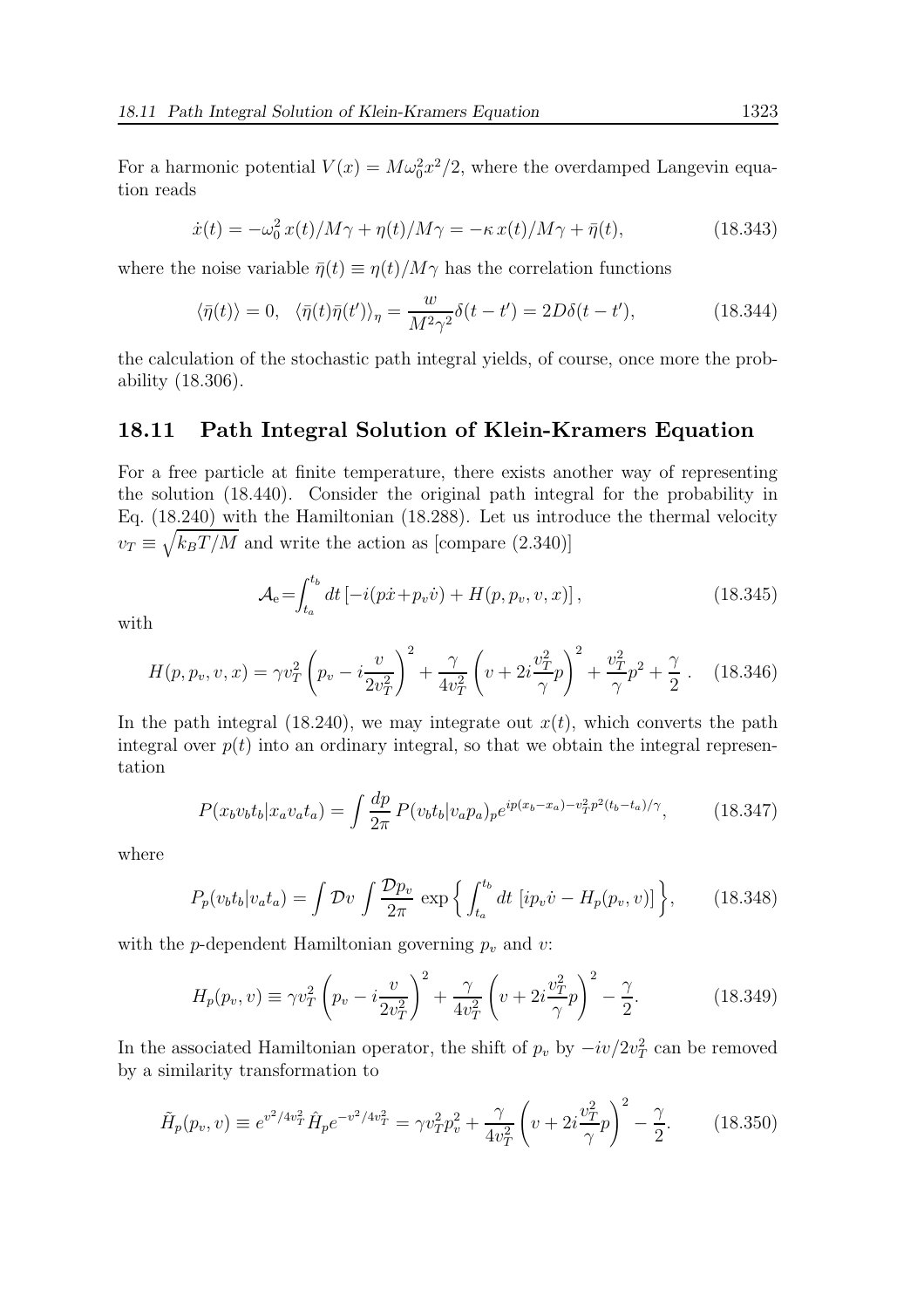Thus we can rewrite  $P_p(v_b t_b|v_a t_a)$  as

$$
P_p(v_b t_b | v_a t_a) = e^{-v_b^2 / 4v_T^2} \tilde{P}_p(v_b t_b | v_a t_a) e^{v_a^2 / 4v_T^2}
$$
\n(18.351)

where  $\tilde{P}_p(v_b t_b | v_a t_a)$  is the probability associated with the Hamiltonian  $\tilde{H}_p(p_v, v)$ . This describes a harmonic oscillator with frequency  $\gamma$  around the p-dependent center at  $v_p = -2iv_T^2 p/\gamma$ . If we denote the mass of this oscillator by  $m = 1/2\gamma v_T^2$ , we can immediately write down the wave eigenfunctions as  $\psi_n(v - v_p)$  with  $\psi(x)$  of Eq. (2.302). The energies are  $n\gamma$ . Thus we may express the probability distribution of  $x$  and  $v$  as a spectral representation

$$
P(x_b v_b t_b | x_a v_a t_a) = e^{-(v_b^2 - v_a^2)/4v_T^2} \int \frac{dp}{2\pi} \sum_{n=0}^{\infty} \psi_n (v_b - v_p) \psi_n (v_a - v_p) e^{-n\gamma(t_b - t_a)}
$$
  
 
$$
\times e^{ip(x_b - x_a) - v_T^2 p^2(t_b - t_a)/\gamma},
$$
 (18.352)

where

$$
\psi_n(v) = \frac{1}{(2^n n! \sqrt{\pi})^{1/2} (\sqrt{2}v_T)^{1/2}} e^{-v^2/4v_T^2} H_n(v/\sqrt{2}v_T).
$$
 (18.353)

In the limit of strong damping, only  $n = 0$  contributes to the sum, and we find

$$
P(x_b v_b t_b | x_a v_a t_a) = \frac{e^{-(v_b^2 - v_a^2)/4v_T^2}}{\sqrt{2\pi}v_T} \int \frac{dp}{2\pi} e^{-[(v_b - v_p)^2 + (v_a - v_p)^2]/4v_T^2} e^{ip(x_b - x_a) - v_T^2 p^2(t_b - t_a)/\gamma}.
$$

Integrating this over  $v_b$  leads to

$$
P(x_b t_b | x_a v_a t_a) = \int \frac{dp}{2\pi} e^{ip(x_b - x_a - v_a/\gamma) - v_T^2 p^2(t_b - t_a)/\gamma} = \frac{1}{\sqrt{4\pi v_T^2/\gamma}} e^{-\frac{\gamma(x_b - x_a - v_a/\gamma)^2}{4v_T^2(t_b - t_a)}}, (18.354)
$$

where we have neglected terms of order  $\gamma^{-2}$  in the exponent. A compact expression for the general solution will be derived in (18.440) by stochastic calculus.

### 18.12 Stochastic Quantization

In Eq. (18.314) we observed that the expectation value of powers of a classical variable x in a potential  $V(x)$  can be recovered as a result of a path integral associated with the Lagrangian (18.299). From Eq. (18.339) we know that the path integral (18.314) can be replaced by the stochastic path integral:

$$
\langle x^n \rangle = \lim_{s \to \infty} \langle x^n(s) \rangle = \lim_{s \to \infty} \int \mathcal{D}\eta \, x^n_{\eta}(s) P[\eta] \,, \tag{18.355}
$$

where

$$
P[\eta] \equiv \int \mathcal{D}\eta e^{-(1/4k_B T) \int_{s_a}^s ds' \eta^2(s')} , \qquad (18.356)
$$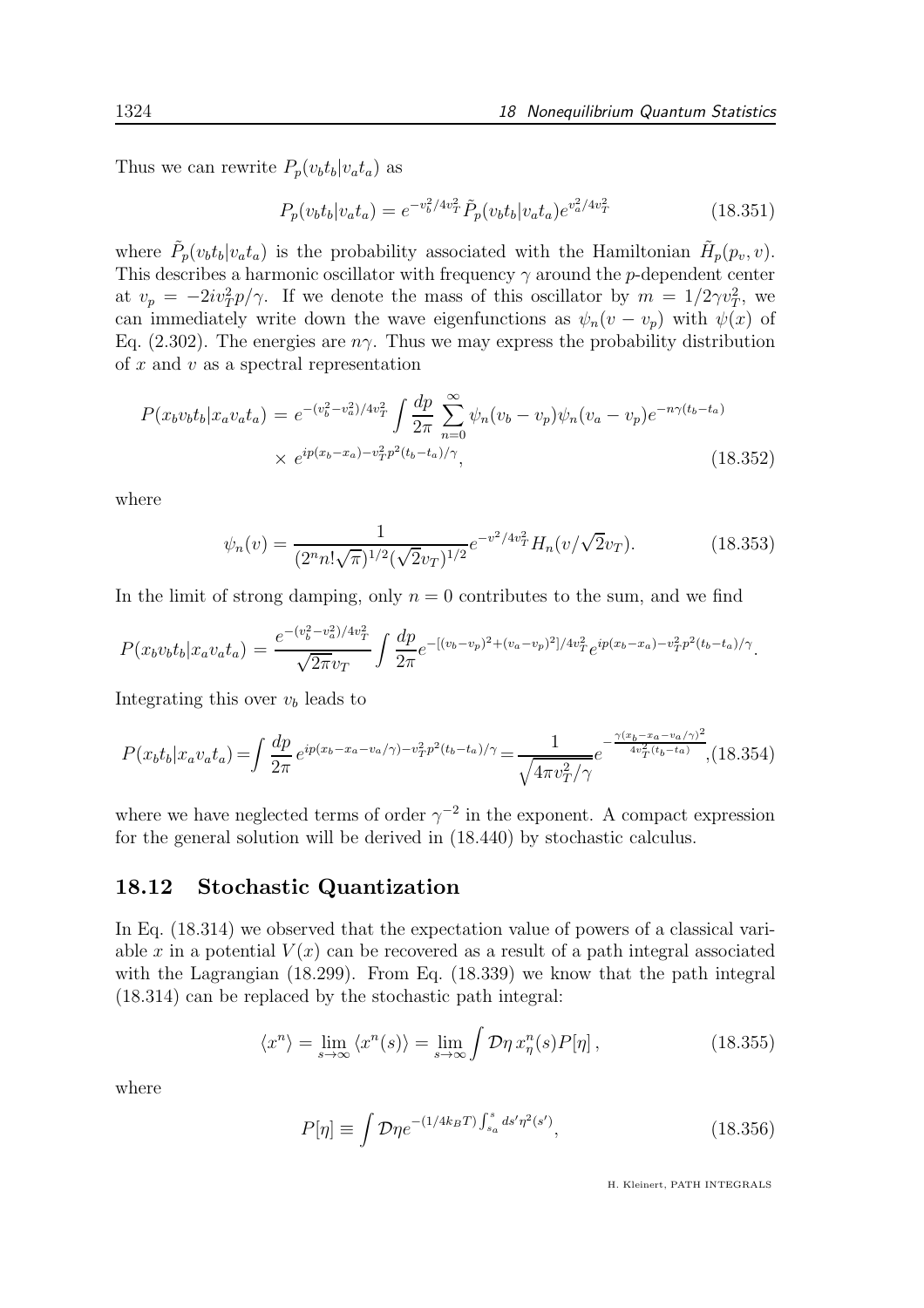To simplify the equations, we have replaced the physical time by a rescaled parameter  $s = t/M\gamma$ .

Equivalently we may say that we obtain the expectation values (18.355) by solving the stochastic differential equation of the Wiener process

$$
x'(s) = -V'(x) + \eta(s),\tag{18.357}
$$

where  $\eta(s)$  is a white noise with the pair correlation functions

$$
\langle \eta(s) \rangle_T = 0, \qquad \langle \eta(s) \eta(s') \rangle_T = 2k_B T \delta(s - s'), \qquad (18.358)
$$

and going to the large-s limit of the expectation values  $\langle x^n(s) \rangle$ .

This can easily be generalized to Euclidean quantum mechanics. Suppose we want to calculate the correlation functions (3.298)

$$
\langle x(\tau_1)x(\tau_2)\cdots x(\tau_n)\rangle \equiv Z^{-1}\int \mathcal{D}x\,x(\tau_1)x(\tau_2)\cdots x(\tau_n)\exp\left(-\frac{1}{\hbar}\mathcal{A}_e\right). \tag{18.359}
$$

We introduce an additional auxiliary time variable s and set up a stochastic differential equation

$$
\partial_s x(\tau;s) = -\frac{\delta \mathcal{A}_e}{\delta x(\tau;s)} + \eta(\tau;s),\tag{18.360}
$$

where  $\eta(\tau; s)$  has correlation functions

$$
\langle \eta(\tau;s) \rangle = 0, \quad \langle \eta(\tau;s) \eta(\tau';s') \rangle = 2\hbar \delta(\tau - \tau')\delta(s - s'). \tag{18.361}
$$

The role of the thermal fluctuation width  $2k_BT$  in (18.358) is now played by 2 $\hbar$ . The correlation functions (18.359) can now be calculated from the auxiliary correlation functions of  $x(\tau, s)$  in the large-s limit:

$$
\langle x(\tau_1)x(\tau_2)\cdots x(\tau_n)\rangle = \lim_{s\to\infty} \langle x(\tau_1,s)x(\tau_2,s)\cdots x(\tau_n,s)\rangle.
$$
 (18.362)

Due to the extra time variable of stochastic variable  $x(\tau; s)$  with respect to (18.357), the probability distribution associated with the stochastic differential equation (18.379) is a functional  $P[x_b(\tau), s_b; x_a(\tau), s_a]$  given by the functional generalization of the path integral (18.300):

$$
P[x_b(\tau_b), s; x_a(\tau), s_a] = \mathcal{N} \int \mathcal{D}x(\tau; s)
$$
  
 
$$
\times e^{-\int_{s_a}^{s_b} ds \left\{ \frac{1}{4\hbar} \int_{-\infty}^{\infty} d\tau \left[ \partial_s x(\tau; s) + \frac{\delta}{\delta x(\tau; s)} \mathcal{A}_e \right] - \frac{1}{2\hbar} \frac{\delta^2}{\delta x(\tau; s)^2} \mathcal{A}_e \right\}}.
$$
 (18.363)

This satisfies the functional generalization of the Fokker-Planck equation (18.292):

$$
H[\hat{p}(\tau), x(\tau)]P(x(\tau)s|x_a(\tau); s_a) = -\partial_s P(x(\tau)s|x_a(\tau); s_a), \qquad (18.364)
$$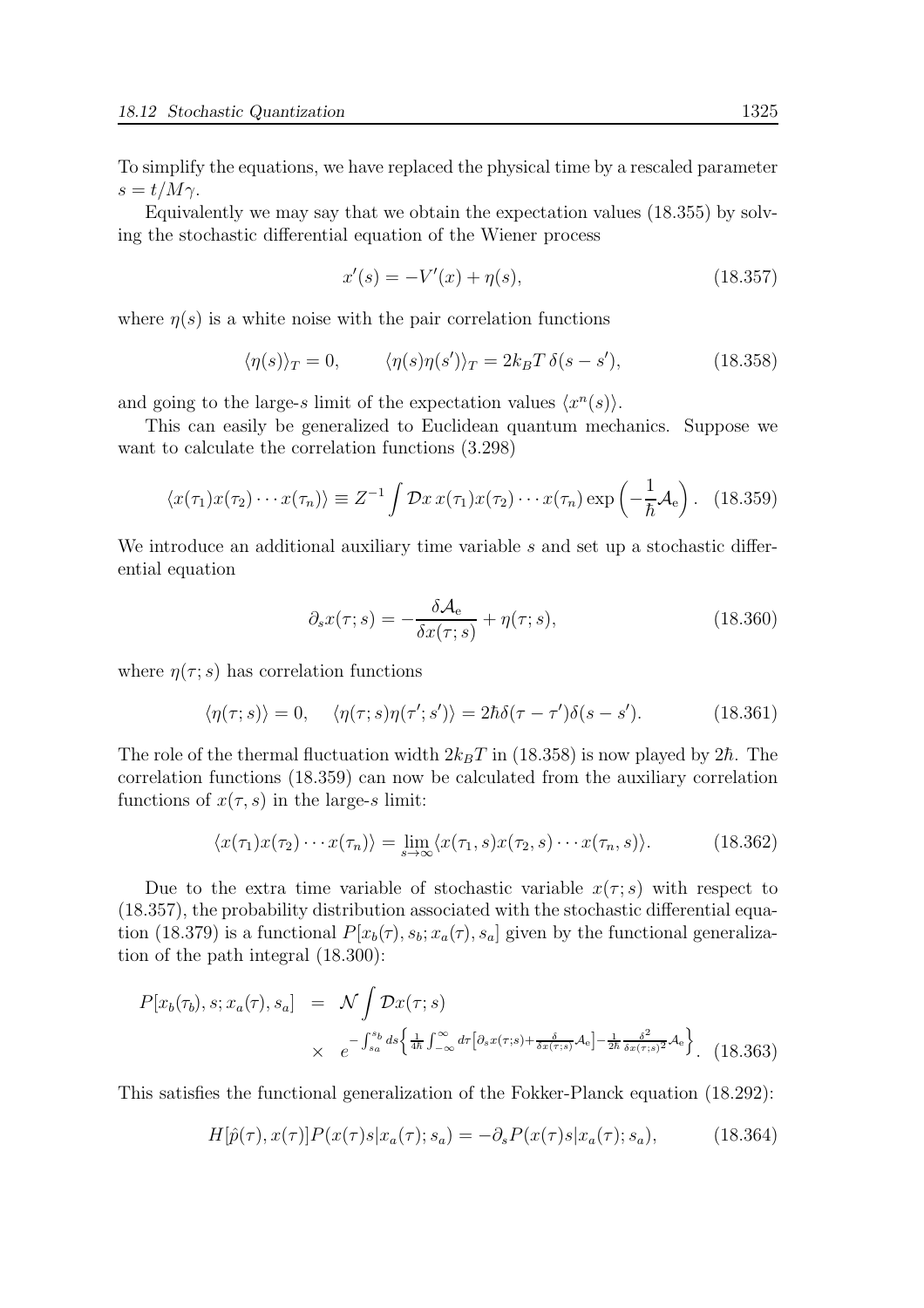with the Hamiltonian

$$
H[\hat{p}(\tau), x(\tau)] = \int_{-\infty}^{\infty} d\tau \left[ \hbar \hat{p}^2(\tau) - i \hat{p}(\tau) \frac{\delta}{\delta x(\tau)} \mathcal{A}_e \right],
$$
 (18.365)

where  $\hat{p}(\tau) \equiv \delta/\delta x(\tau)$ . We have dropped the subscript b of the final state, for brevity. Explicitly, the Fokker-Planck equation (18.364) reads

$$
-\int_{-\infty}^{\infty} d\tau \frac{\hbar \delta}{\delta x(\tau)} \left[ \frac{\hbar \delta}{\delta x(\tau)} + \frac{\delta \mathcal{A}_e}{\delta x(\tau)} \right] P[x(\tau), s; x_a(\tau), s_a] = -\hbar \partial_s P[x(\tau), s; x_a(\tau), s_a]. \tag{18.366}
$$

For  $s \to \infty$ , the distribution becomes independent of the initial path  $x_a(\tau)$ , and has the limit [compare  $(18.314)$ ]

$$
\lim_{s \to \infty} P[x(\tau), s; x_a(\tau), s_a] = \frac{e^{-\mathcal{A}_e[x]/\hbar}}{\int \mathcal{D}x(\tau) e^{-\mathcal{A}_e[x]/\hbar}},
$$
\n(18.367)

and the correlation functions (18.378) are given by the usual path integral, apart from the normalization which is here such that  $\langle 1 \rangle = 1$ .

As an example, consider a harmonic oscillator where Eq. (18.360) reads

$$
\partial_s x(\tau; s) = -M(-\partial_\tau^2 + \omega^2)x(\tau; s) + \eta(\tau; s).
$$
 (18.368)

This is solved by

$$
x(\tau;s) = \int_0^s ds' e^{-M(-\partial_\tau^2 + \omega^2)(s'-s)} \eta(\tau;s'). \tag{18.369}
$$

The correlation function reads, therefore,

$$
\langle x(\tau_1;s_1)x(\tau_2;s_2)\rangle = \int_0^{s_1} ds'_1 \int_0^{s_2} ds'_2 e^{M(-\partial_\tau^2 + \omega^2)(s'_1 + s'_2 - s_1 - s_2)} \langle \eta(\tau_1;s'_1)\eta(\tau_2;s'_2)\rangle. \tag{18.370}
$$

Inserting (18.361), this becomes

$$
\langle x(\tau_1;s_1)x(\tau_2;s_2)\rangle = \hbar \int_0^\infty ds \left[ e^{-M(-\partial_\tau^2 + \omega^2)(s+|s_1-s_2|)} - e^{-M(-\partial_\tau^2 + \omega^2)(s+s_1+s_2)} \right], (18.371)
$$

or

$$
\langle x(\tau_1; s_1)x(\tau_2; s_2) \rangle = \frac{\hbar}{M} \frac{1}{-\partial_\tau^2 + \omega^2} \left[ e^{-M(-\partial_\tau^2 + \omega^2)|s_1 - s_2|} - e^{-M(-\partial_\tau^2 + \omega^2)(s_1 + s_2)} \right].
$$
 (18.372)

For Dirichlet boundary conditions  $(x_b = x_a = 0)$  where operator  $(-\partial^2/\tau + \omega^2)$  has the sinusoidal eigenfunctions of the form  $(3.63)$  with eigenfrequencies  $(3.64)$ , this has the spectral representation

$$
\langle x(\tau_1; s_1) x(\tau_2; s_2) \rangle = \frac{\hbar}{M} \frac{2}{t_b - t_a} \sum_{n=1}^{\infty} \frac{1}{\nu_n^2 + \omega^2} \sin \nu_n (\tau_1 - \tau_a) \sin \nu_n (\tau_2 - \tau_a)
$$
  
 
$$
\times \left[ e^{-M(\nu_n^2 + \omega^2)|s_1 - s_2|} - e^{-M(-\nu_n^2 + \omega^2)(s_1 + s_2)} \right].
$$
 (18.373)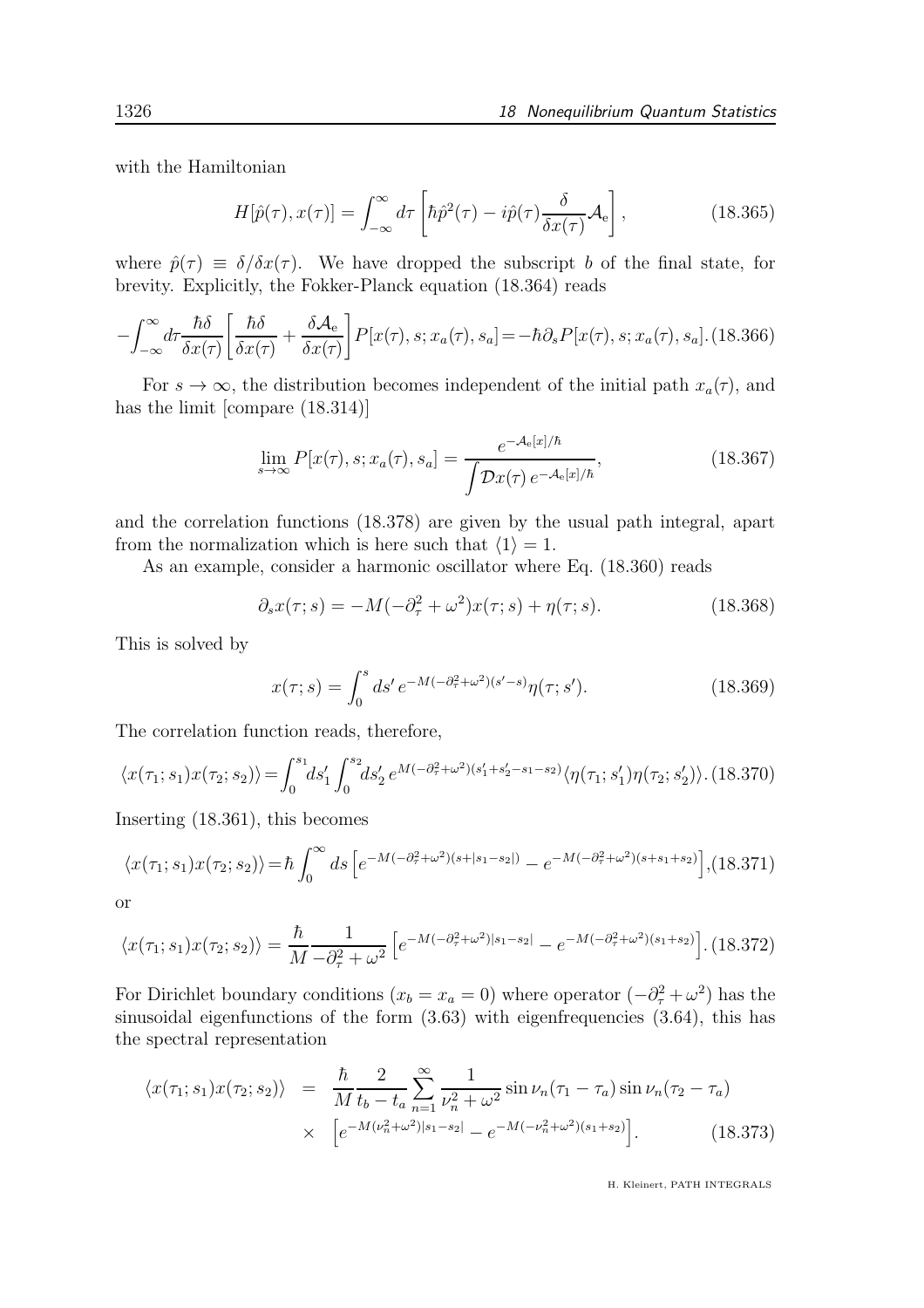For large  $s_1, s_2$ , the second term can be omitted. If, in addition,  $s_1 = s_2$ , we obtain the imaginary-time correlation function [compare (3.69), (3.304), and (3.36)]:

$$
\lim_{s_1 = s_2 \to \infty} \langle x(\tau_1; s) x(\tau_2; s) \rangle = \langle x(\tau_1) x(\tau_2) \rangle = \frac{\hbar}{M} \frac{1}{-\partial_{\tau}^2 + \omega^2} (\tau_1, \tau_2)
$$
\n
$$
= \frac{\hbar}{M} \frac{\sinh \omega(\tau_b - \tau_s) \sinh \omega(\tau_c - \tau_a)}{\omega \sinh \omega(\tau_b - \tau_a)}.
$$
\n(18.374)

We can use these results to calculate the time evolution amplitude according to an imaginary-time version of Eq. (3.318):

$$
(\mathbf{x}_b \tau_b | \mathbf{x}_a \tau_a) = C(\mathbf{x}_b, \mathbf{x}_a) e^{-A_e(\mathbf{x}_b, \mathbf{x}_a; \tau_b - \tau_a)/\hbar} e^{-\int_{\tau_a}^{\tau_b} \frac{M}{2} d\tau_b'} \langle L_{e, \text{fl}}(\mathbf{x}_b, \mathbf{x}_b) \rangle / \hbar}, \tag{18.375}
$$

where  $A_e(\mathbf{x}_b, \mathbf{x}_a; \tau_b - \tau_a)$  is the Euclidean version of the classical action (4.87). If the Lagrangian has the standard form, then

$$
\langle L_{\text{e},\text{fl}}(\mathbf{x}_b, \dot{\mathbf{x}}_b) \rangle = \frac{M}{2} \langle \delta \dot{\mathbf{x}}_b^2 \rangle, \tag{18.376}
$$

and we obtain the imaginary-time evolution amplitude in an expression like (3.318). The constant of integration is determined by solving the differential equation (3.319), and a similar equation for  $x_a$ . From this we find as before that  $C(x_b, x_a)$  is independent of  $x_b$  and  $x_a$ .

For the harmonic oscillator with Dirichlet boundary conditions we calculate from this

$$
\frac{M}{2}\langle \delta \dot{\mathbf{x}}_b^2 \rangle = \frac{\hbar \omega}{2} D \coth \omega (\tau_b - \tau_a). \tag{18.377}
$$

Integrating this over  $\tau_b$  yields  $\hbar(D/2) \log[2 \sinh \omega(\tau_b - \tau_a)]$ , so that the second exponential in (18.375) reduces to the correct fluctuation factor in the D-dimensional imaginary-time amplitude [compare (2.411)].

The formalism can easily be carried over to real-time quantum mechanics. We replace  $t \to -i\tau$  and  $\mathcal{A}_{e} \to -i\mathcal{A}$ , and find that the real-time correlation functions are obtained from the large-s limit

$$
\langle x(t_1)x(t_2)\cdots x(\tau_n)\rangle = \lim_{s\to\infty} \langle x(t_1,s)x(t_2,s)\cdots x(t_n,s)\rangle,
$$
 (18.378)

where  $x(t; s)$  satisfies the stochastic differential equation

$$
\hbar \partial_s x(t;s) = i \frac{\delta \mathcal{A}}{\partial x(t;s)} + \eta(t;s), \qquad (18.379)
$$

where the noise  $\eta(t; s)$  has the same correlation functions as in (18.361), if we replace  $\tau$  by t. This procedure of calculating quantum-mechanical correlation functions is called stochastic quantization [17].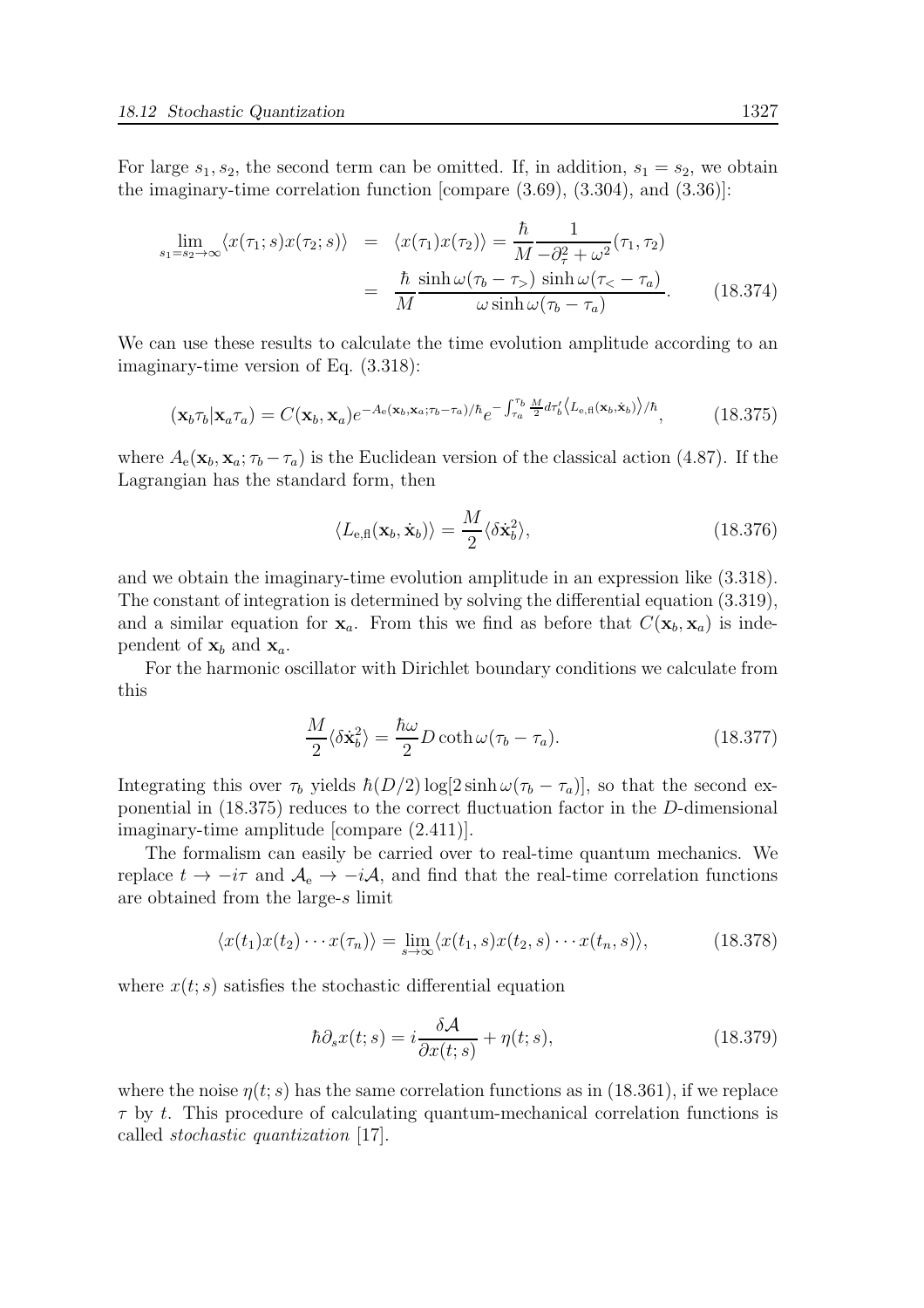## 18.13 Stochastic Calculus

The relation between Langevin and Fokker-Planck equations is a major subject of the so-called stochastic calculus. Given a Langevin equation, the time order of the potential  $V(x)$  with respect to  $\dot{x}$  and  $\ddot{x}$  is a matter of choice. Different choices form the basis of the  $It\bar{\sigma}$  or the *Stratonovich calculus*. The retarded position which appears naturally in the derivation from the forward–backward path integral favors the use of the It $\bar{o}$  calculus. A midpoint ordering as in the gauge-invariant path integrals in Section 10.5 corresponds to the Stratonovich calculus.

### 18.13.1 Kubo's stochastic Liouville equation

It is worthwhile to trace how the retarded operator order of the friction term enters the framework of stochastic calculus. Thus we assume that the stochastic differential equations (18.322) and (18.323) have been solved for a specific noise function  $\eta(t)$ such that we know the probability distribution  $P_{\eta}(x \, v \, t | x_a v_a t_a)$  in (18.324). Now we observe that the time dependence of this distribution is governed by a simple differential equation known as Kubo's stochastic Liouville equation [18], which is derived as follows [19]. A time derivative of (18.324) yields

$$
\partial_t P_\eta(x \, v \, t | x_a v_a t_a) = \dot{x}_\eta(t) \delta'(x_\eta(t) - x) \delta(\dot{x}_\eta(t) - v) + \ddot{x}_\eta(t) \delta(x_\eta(t) - x) \delta'(\dot{x}_\eta(t) - v). \tag{18.380}
$$

The derivatives of the  $\delta$ -functions are initially with respect to the arguments  $x_n(t)$ and  $\dot{x}_n(t)$ . These can, however, be expressed in terms of derivatives with respect to  $-x$  and  $-v$ . However, since  $\ddot{x}_n(t)$  depends on  $\dot{x}_n(t)$  we have to be careful where to put the derivative  $-\partial_v$ . The general formula for such an operation may be expressed as follows: Given an arbitrary dynamical variable  $z(t)$  which may be any local function (local in the temporal sense) of  $x(t)$  and  $\dot{x}(t)$ , and whose derivative is some function of  $z(t)$ , i.e.,  $\dot{z}(t) = F(z(t))$ , then

$$
\frac{d}{dt}\delta(z(t)-z) = \dot{z}(t)\frac{\partial}{\partial z(t)}\delta(z(t)-z) = -\frac{\partial}{\partial z}[\dot{z}(t)\delta(z(t)-z)] = -\frac{\partial}{\partial z}[F(z)\delta(z(t)-z)].
$$
\n(18.381)

To prove this formula, we multiply each expression by an arbitrary smooth test function  $g(z)$  and integrate over z. Each integral yields indeed the same result  $\dot{g}(z(t)) = \dot{z}(t)g'(z(t)) = F(z)g'(z(t)).$  Applying the identity (18.381) to (18.380), we obtain an equation for  $P_n(x v t | x_a v_a t_a)$ :

$$
\partial_t P_\eta(x \, v \, t | x_a v_a t_a) = -[\partial_x \dot{x}_\eta(t) + \partial_v \ddot{x}_\eta(t)] P_\eta(x \, v \, t | x_a v_a t_a). \tag{18.382}
$$

We now express  $\ddot{x}_n(t)$  with the help of the Langevin equation (18.317) in terms of the friction force  $-M\gamma\dot{x}_\eta(t)$ , the force  $-V'(x_\eta(t))$ , and the noise  $\eta(t)$ . In the presence of the δ-function  $\delta(\dot{x}_n(t)-v)$ , the velocity  $\dot{x}_n(t)$  can everywhere be replaced by v, and Eq. (18.382) becomes

$$
\partial_t P_\eta(x \, vt | x_a v_a t_a) = -\left\{ v \partial_x + \frac{1}{M} \left[ \eta(t) + f(x, v) \right] \right\} P_\eta(x \, vt | x_a v_a t_a), \tag{18.383}
$$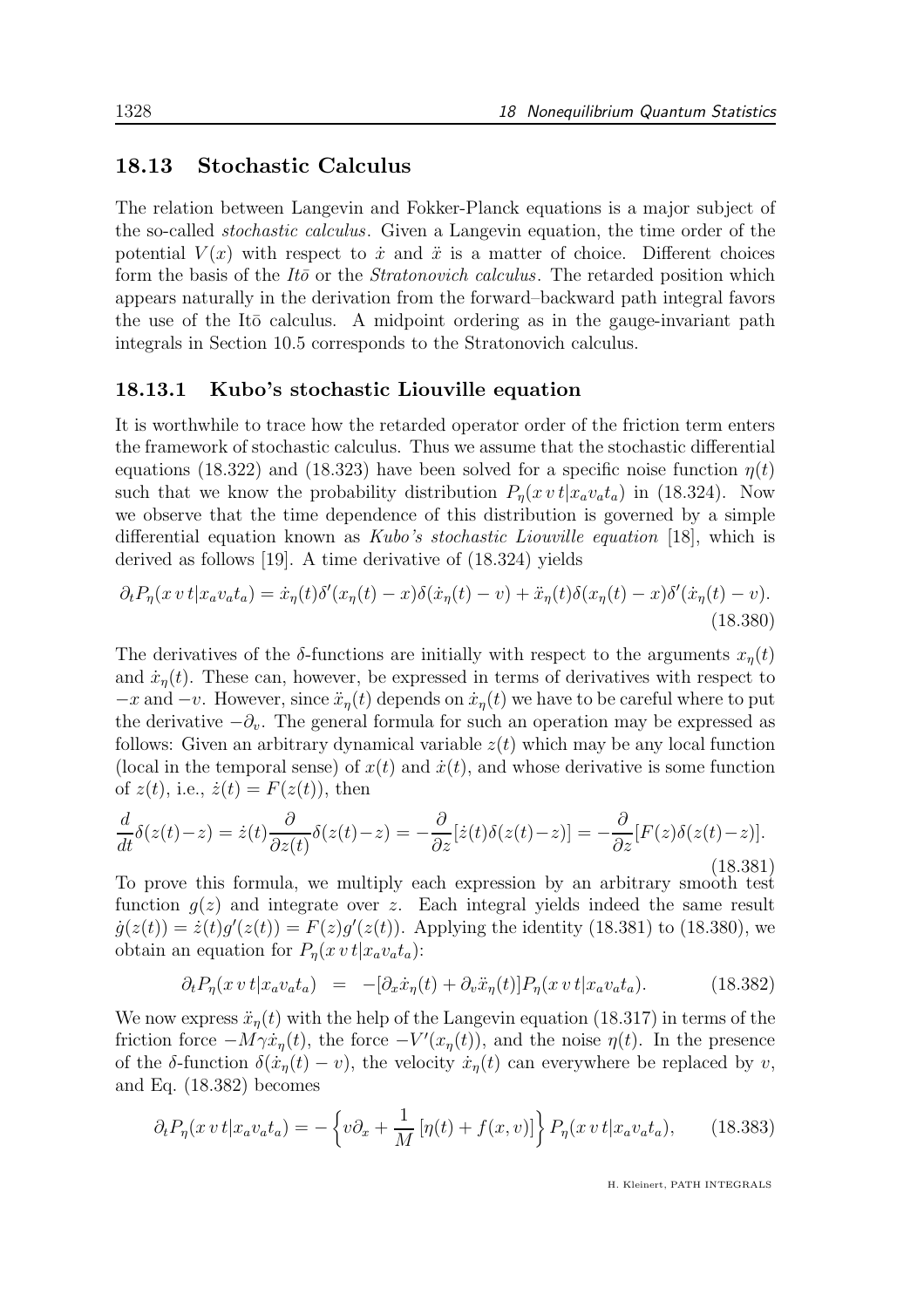where

$$
f(x,v) \equiv -M\gamma v - V'(x) \tag{18.384}
$$

is the sum of potential and friction forces. This is Kubo's stochastic Liouville equation which, together with the correlation function (18.218) of the noise variable and the prescription (18.325) of forming expectation values, determines the temporal behavior of the probability distribution  $P(x \, v \, t | x_a v_a t_a)$ .

#### 18.13.2 From Kubo's to Fokker-Planck Equations

Let us calculate the expectation value of  $P_n(x \, v \, t | x_a v_a t_a)$  with respect to noise fluctuations and show that  $P(x \, v \, t | x_a v_a t_a)$  of Eq. (18.325) satisfies the Fokker-Planck equation with inertia (18.243). First we observe that in a Gaussian expectation value (18.321), the multiplication of a functional  $F[\eta]$  by  $\eta$  produces the same result as the functional differentiation with respect to  $\eta$  with a subsequent functional multiplication by the correlation function  $\langle \eta(t)\eta(t')\rangle$ :

$$
\langle \eta(t) F[\eta] \rangle_{\eta} = \int dt' \langle \eta(t) \eta(t') \rangle_{\eta} \left\langle \frac{\delta \eta(t)}{\delta \eta(t')} F[\eta] \right\rangle_{\eta}.
$$
 (18.385)

This follows from the fact that  $\eta(t)$  can be obtained from a functional derivative of the Gaussian distribution in (18.321) as:

$$
\eta(t)e^{-\frac{1}{2w}\int dt dt' \eta(t)K^{-1}(t,t')\eta(t')} = -w \int dt' K(t,t') \frac{\delta}{\delta \eta(t')} e^{-\frac{1}{2w}\int dt dt' \eta(t)K^{-1}(t,t')\eta(t')}.
$$
(18.386)

Inside the functional integral (18.321) over  $\eta(t)$ , an integration by parts moves the functional derivative  $-\delta/\delta \eta(t')$  in front of  $F[\eta]$  with a sign change. The surface terms can be discarded since the integrand decrease exponentially fast for large noises  $\eta(t)$ . Thus we obtain indeed the useful formula (18.385).

With the goal of a Gaussian average (18.321) in mind, we can therefore replace Eq. (18.383) by

$$
\partial_t P_\eta(x \, v \, t | x_a v_a t_a) = -\left\{ v \partial_x + \frac{1}{M} \partial_v \left[ w \int dt' K(t, t') \frac{\delta}{\delta \eta(t')} + f(x, v) \right] \right\} P_\eta(x \, v \, t | x_a v_a t_a).
$$
\n(18.387)

After this, we observe that

$$
\frac{\delta}{\delta \eta(t')} \delta(x_{\eta}(t) - x) \delta(\dot{x}_{\eta}(t) - v) = -\left[ \frac{\delta x_{\eta}(t)}{\delta \eta(t')} \partial_x + \frac{\delta \dot{x}_{\eta}(t)}{\delta \eta(t')} \partial_v \right] \delta(x_{\eta}(t) - x) \delta(\dot{x}_{\eta}(t) - v).
$$
\n(18.388)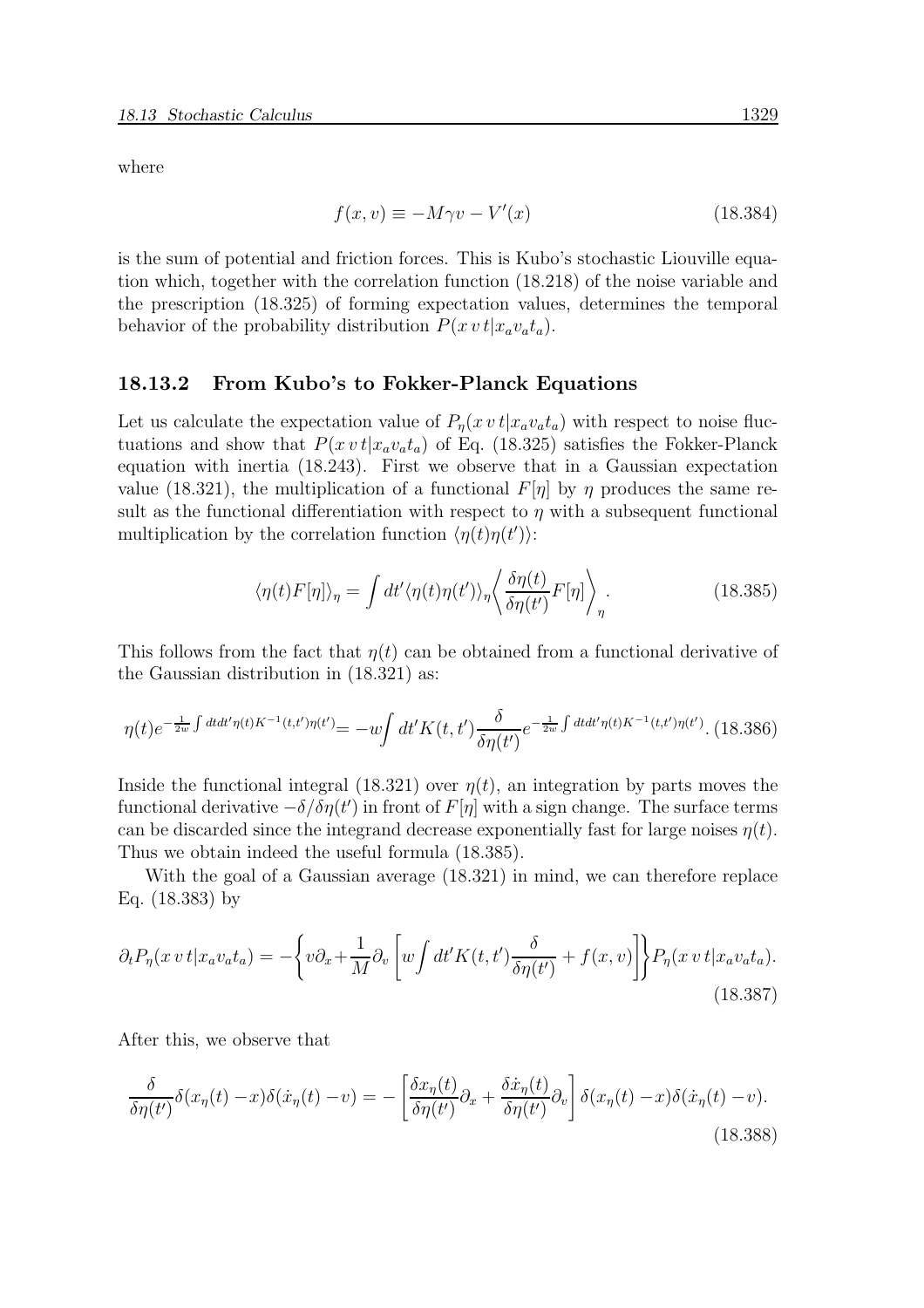From the stochastic differential equation (18.317) we deduce the following behavior of the functional derivatives:

$$
\frac{\delta \ddot{x}_{\eta}(t)}{\delta \eta(t')} = \frac{1}{M} \delta(t - t') - \gamma \Theta(t - t') + \text{smooth function of } t - t', \quad (18.389)
$$

$$
\frac{\delta \dot{x}_{\eta}(t)}{\delta \eta(t')} = \frac{1}{M} \Theta(t - t') + \mathcal{O}(t - t'), \qquad (18.390)
$$

$$
\frac{\delta x_{\eta}(t)}{\delta \eta(t')} = \mathcal{O}((t-t')^2). \tag{18.391}
$$

Inserting (18.380) with (18.390) and (18.391) into (18.387), the functional derivatives (18.390) and (18.391) are multiplied by  $K(t, t')$  and integrated over  $t'$ .

Consider now the regime of large temperatures. There the function  $K(t, t')$  is narrowly peaked around  $t = t'$ , forming almost a  $\delta$ -function [recall the unit normalization (18.328)]. We shall emphasize this by writing  $K(t, t') \equiv \delta_{\epsilon}(t - t')$ , with the subscript indicating the width  $\epsilon$  of  $K(t, t')$  which goes to zero like  $\hbar/k_BT$  for large T [recall (18.337)]. In this limit, the contribution of the derivative (18.391) vanishes, whereas (18.390) contributes to (18.387) a term

$$
\int dt' K(t, t') \frac{\delta}{\delta \eta(t')} \delta(x_{\eta}(t) - x) \delta(\dot{x}_{\eta}(t) - v) \qquad (18.392)
$$
\n
$$
= -\int dt' \delta_{\epsilon}(t - t') \frac{\delta \dot{x}_{\eta}(t)}{\delta \eta(t')} \partial_{v} \delta(x_{\eta}(t) - x) \delta(\dot{x}_{\eta}(t) - v) = -\frac{1}{2M} \partial_{v} \delta(x_{\eta}(t) - x) \delta(\dot{x}_{\eta}(t) - v).
$$

The factor  $1/2$  on the right-hand side arises from the fact that the would-be  $\delta$ function  $\delta_{\epsilon}(t-t')$  is symmetric in  $t-t'$ , so that its convolution with the Heaviside function  $\Theta(t-t')$  is nonzero only over half the peak. Taking the noise average (18.325), we obtain from (18.387) the Fokker-Planck equation with inertia (18.243):

$$
\partial_t P(x \, vt | x_a v_a t_a) = \left\{ -v \partial_x + \frac{1}{M} \partial_v \left[ \frac{w}{2M} \partial_v - f(x, v) \right] \right\} P(x \, vt | x_a v_a t_a). \tag{18.393}
$$

Note that the differential operators have precisely the same order as in Eq. (18.239) as a consequence of formula, here (18.381).

In the overdamped limit, the derivation of the Fokker-Planck equation becomes simple. Then we have to consider only the pure  $x$ -space distribution

$$
P_{\eta}(x \, t | x_a t_a) = \int dv \, P_{\eta}(x \, v \, t | x_a v_a t_a) = \delta(x_{\eta}(t) - x), \tag{18.394}
$$

whose time derivative is given by

$$
\partial_t P_\eta(x \, t | x_a v_a t_a) = -\partial_x \dot{x}_\eta(t) P_\eta(x \, t | x_a v_a t_a)
$$
\n
$$
= -\frac{1}{M\gamma} \partial_x [\eta(t) - V'(x)] P_\eta(x \, t | x_a v_a t_a). \tag{18.395}
$$

After treating the noise term  $\eta(t)$  according to the rule (18.385),

$$
\eta(t) \to w \int dt' \delta_{\epsilon}(t - t') \frac{\delta}{\delta \eta(t')},\tag{18.396}
$$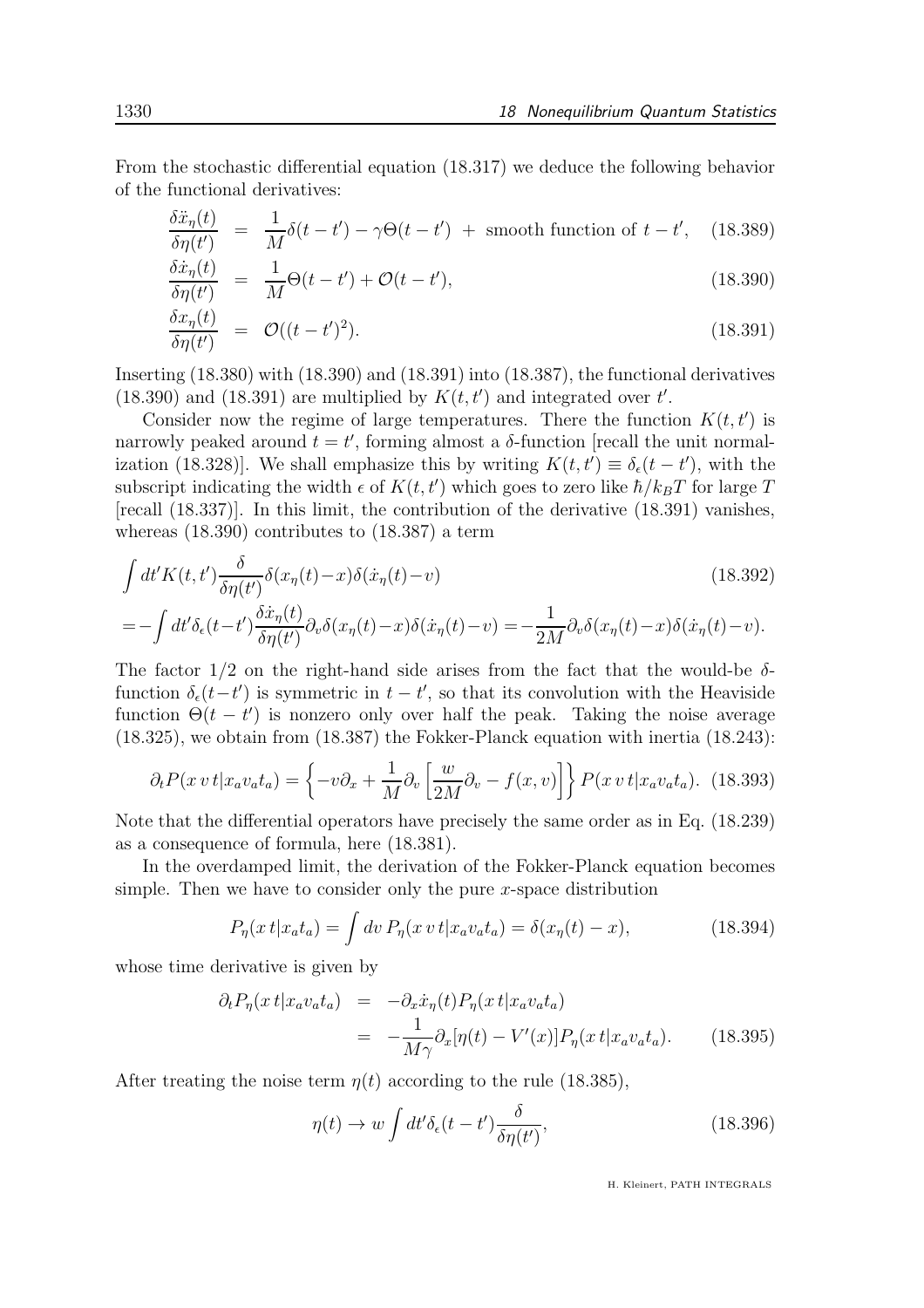we use

$$
\frac{\delta}{\delta \eta(t')} \delta(x_{\eta}(t) - x) = -\frac{\delta x_{\eta}(t)}{\delta \eta(t')} \delta(x_{\eta}(t) - x)
$$
\n(18.397)

and

$$
\frac{\delta \dot{x}_{\eta}(t)}{\delta \eta(t')} = \frac{1}{M\gamma} \delta(t - t') + \text{smooth function of } t - t',
$$
\n
$$
\frac{\delta x_{\eta}(t)}{\delta \eta(t')} = \frac{1}{M\gamma} \Theta(t - t') + \mathcal{O}(t - t'), \tag{18.398}
$$

to find the overdamped Fokker-Planck equation (18.292):

$$
\partial_t P(x \, t | x_a t_a) = \left[ D \partial^2 + \frac{1}{M \gamma} V'(x) \right] P(x \, t | x_a t_a). \tag{18.399}
$$

The distributions  $P(x t|x_a t_a)$  and  $P(x v t|x_a v_a t_a)$  develop from initial  $\delta$ -function distributions  $P(x t_a | x_a t_a) = \delta(x - x_a)$  and  $P(x v t_a | x_a t_a) = \delta(x - x_a)\delta(v - x_a)$ .

Let us multiply these  $\delta$ -functions with arbitrary initial probabilities  $P(x, t_a)$  and  $P(x v, t_a)$  and integrate over x and v. Then we obtain the stochastic path integrals

$$
P(x,t) = \int \mathcal{D}\eta \, e^{-(1/2w) \int dt dt' \, \eta(t) K^{-1}(t,t') \eta(t')} P(x_{a\eta}(t), t_a), \tag{18.400}
$$

$$
P(x v, t) = \int \mathcal{D}\eta \, e^{-(1/2w) \int dt dt' \, \eta(t) K^{-1}(t, t') \eta(t')} P(x_{a\eta}(t), v_{a\eta}, t), \qquad (18.401)
$$

where  $x_{a\eta}$  and  $v_{a\eta}$  are initial positions and velocities of paths which arrive at the final x and v following the equation of motion with a fixed noise  $\eta(t)$ :

$$
x_{a\eta}(t) = x - \int_{t_a}^t dt' \dot{x}(t'), \qquad v_{a\eta}(t) = x - \int_{t_a}^t dt' \dot{v}(t'). \tag{18.402}
$$

At high temperatures, the overdamped equation can be written with (18.338) as

$$
P(x,t) = \int \mathcal{D}\eta \, e^{-(1/2w)\int dt \, \eta^2(t)} P\left(x - \frac{1}{M\gamma} \int_{t_a}^t dt' \, \left[\eta(t') - V'(x(t'))\right], t\right). \tag{18.403}
$$

The time evolution equation (18.399) follows from this by calculating for a short time increment  $\epsilon$ :

$$
P(x, t + \epsilon) = \int \mathcal{D}\eta \, e^{-(1/2w)\int dt \, \eta^2(t)} \left\{ -\frac{\epsilon}{M\gamma} \int_t^{t+\epsilon} dt' \left[ \eta(t') - V'(x(t')) \right] \partial_x \right.+ \frac{1}{2M^2\gamma^2} \int_t^{t+\epsilon} dt' \int_t^{t+\epsilon} dt'' \left[ \eta(t') - V'(x(t')) \right] \left[ \eta(t'') - V'(x(t'')) \right] \partial_x^2 + \dots \right\}\times P\left(x - \frac{1}{M\gamma} \int_{t_a}^t dt' \left[ \eta(t') - V'(x(t')) \right], t \right). \tag{18.404}
$$

We now use the correlation functions  $(18.329)$ , ignore all powers higher than linear in  $\epsilon$ , and find in the limit  $\epsilon \to 0$  directly the equation (18.399).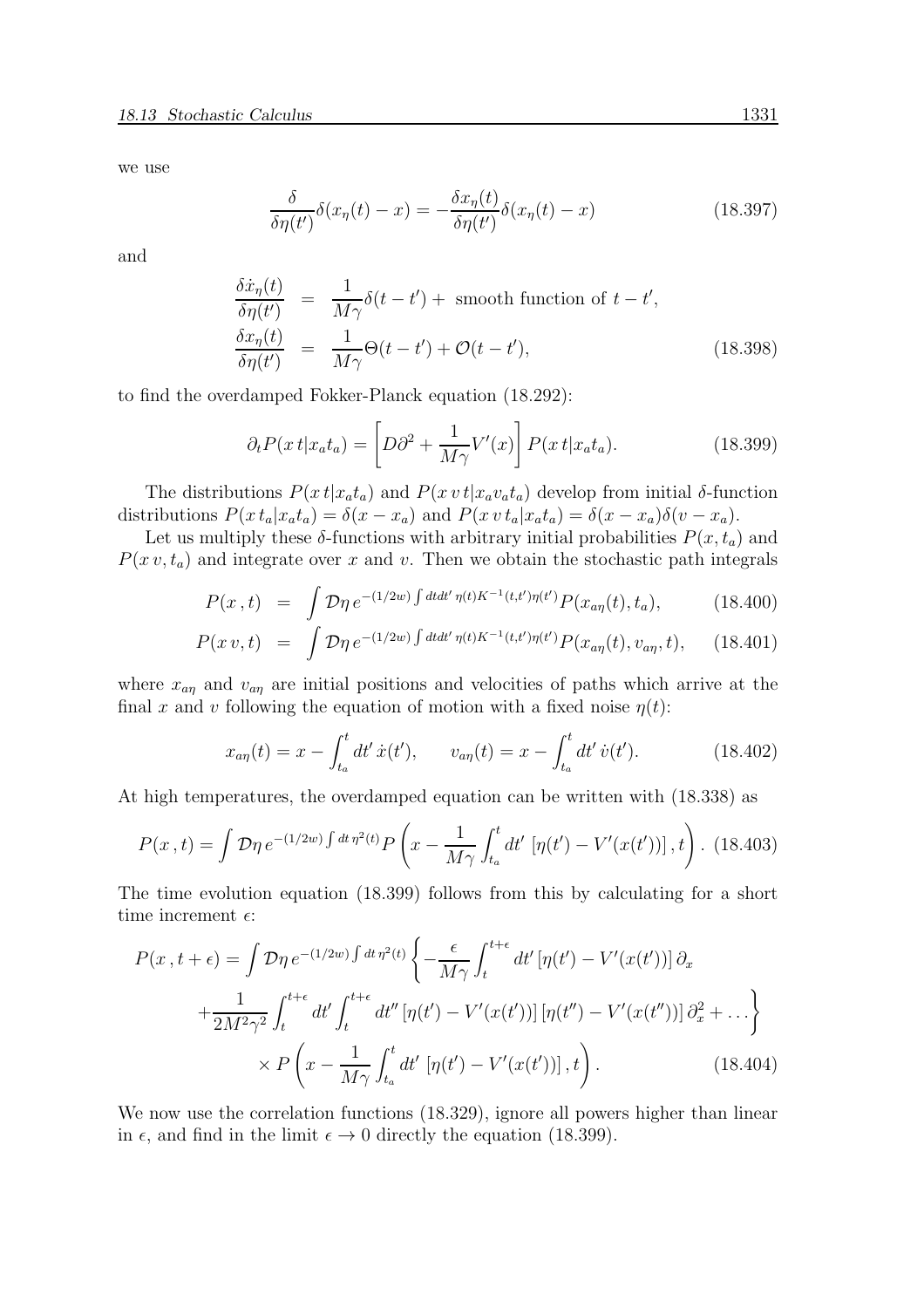## $18.13.3$  Itō's Lemma

An important tool for dealing with stochastic variables is suplied by  $It\ddot{o}$ 's lemma. Let  $x(t)$  be a stochastic variable following a Wiener process with a drift  $r_x(x(t), t)$ which is supposed to be a smooth function of  $x(t)$  and t [compare (18.338)], i.e.,  $\dot{x}(t)$  fluctuates harmonically with a white noise around its average  $\langle \dot{x}(t) \rangle = r_x(x(t), t)$ according to a stochastic differential equation

$$
\dot{x}(t) = \langle \dot{x}(t) \rangle + \eta(t) = r_x + \eta(t). \tag{18.405}
$$

We shall omit the smooth dependence of  $r_x$  on its arguments since this will be irrelevant for the subsequent arguments. The white noise has zero average  $\langle \eta(t) \rangle = 0$ , and its only nonzero correlation function is

$$
\langle \eta(t)\eta(t')\rangle = \sigma^2 \delta(t - t'). \tag{18.406}
$$

The value of  $x(t)$  at a slightly later time  $t + \epsilon$  is  $x(t + \epsilon) = x(t) + \Delta x(t)$ , where

$$
\Delta x(t) \equiv \int_{t}^{t+\epsilon} dt' \dot{x}(t') = \epsilon r_x + \int_{t}^{t+\epsilon} dt' \eta(t'). \qquad (18.407)
$$

Consider now an arbitrary function  $f(x(t))$ . Its value at the time  $t+\epsilon$  has the Taylor expansion

$$
f(x(t+\epsilon)) = f(x(t)) + f'(x(t))\Delta x(t)
$$
  
+  $\frac{1}{2}f''(x(t))[\Delta x(t)]^2 + \frac{1}{3!}f^{(3)}[\Delta x(t)]^3 + ...$  (18.408)

The linear term in  $\Delta x(t)$  on the right-hand side of (18.408) has the average

$$
\langle \Delta x(t) \rangle = \int_{t}^{t+\epsilon} dt' \langle \dot{x}(t') + \eta(t') \rangle = \int_{t}^{t+\epsilon} dt' \langle \dot{x}(t') \rangle \approx \epsilon r_x, \qquad (18.409)
$$

where we have omitted the arguments  $x(t)$  and t of  $r_x(x(t), t)$ , since the variation of  $r_x(x(t), t)$  in the small interval  $(t, t + \epsilon)$  can be neglected to lowest order in  $\epsilon$ .

The average of the quadratic term  $\langle [\Delta x(t)]^2 \rangle$  is

$$
\langle [\Delta x(t)]^2 \rangle = \int_t^{t+\epsilon} dt_1 \int_t^{t+\epsilon} dt_2 \langle [\langle \dot{x}(t_1) \rangle + \eta(t_1)] [\langle \dot{x}(t_2) \rangle + \eta(t_2)] \rangle
$$
  
 
$$
\approx \epsilon^2 r_x^2 + \langle \eta(t_1) \eta(t_2) \rangle.
$$

The second term is of the order  $\epsilon$  due to the  $\delta$ -function in the correlation function (18.406). Thus we find

$$
\langle [\Delta x(t)]^2 \rangle = \epsilon \sigma^2 + \mathcal{O}(\epsilon^2). \tag{18.410}
$$

The average of the cubic term  $\langle [\Delta x(t)]^3 \rangle$  is given by the integral

$$
\int_{t}^{t+\epsilon} dt_{1} \int_{t}^{t+\epsilon} dt_{2} \int_{t}^{t+\epsilon} dt_{3} \langle [\langle \dot{x}(t_{1}) \rangle + \eta(t_{1})] [\langle \dot{x}(t_{2}) \rangle + \eta(t_{2})] [\langle \dot{x}(t_{3}) \rangle + \eta(t_{2})] \rangle
$$
\n
$$
= \int_{t}^{t+\epsilon} dt_{1} \int_{t}^{t+\epsilon} dt_{2} \int_{t}^{t+\epsilon} dt_{3} [\langle \dot{x}(t_{1}) \rangle \langle \dot{x}(t_{2}) \rangle \langle \dot{x}(t_{3}) \rangle + \langle \dot{x}(t_{1}) \rangle \langle \eta(t_{2}) \eta(t_{3}) \rangle
$$
\n
$$
+ \langle \dot{x}(t_{2}) \rangle \langle \eta(t_{1}) \eta(t_{3}) \rangle + \langle \dot{x}(t_{3}) \rangle \langle \eta(t_{1}) \eta(t_{2}) \rangle ]
$$
\n
$$
= \epsilon^{3} r_{x}^{3} + 3\epsilon^{2} r_{x} \sigma^{2} = \mathcal{O}(\epsilon^{2}). \qquad (18.411)
$$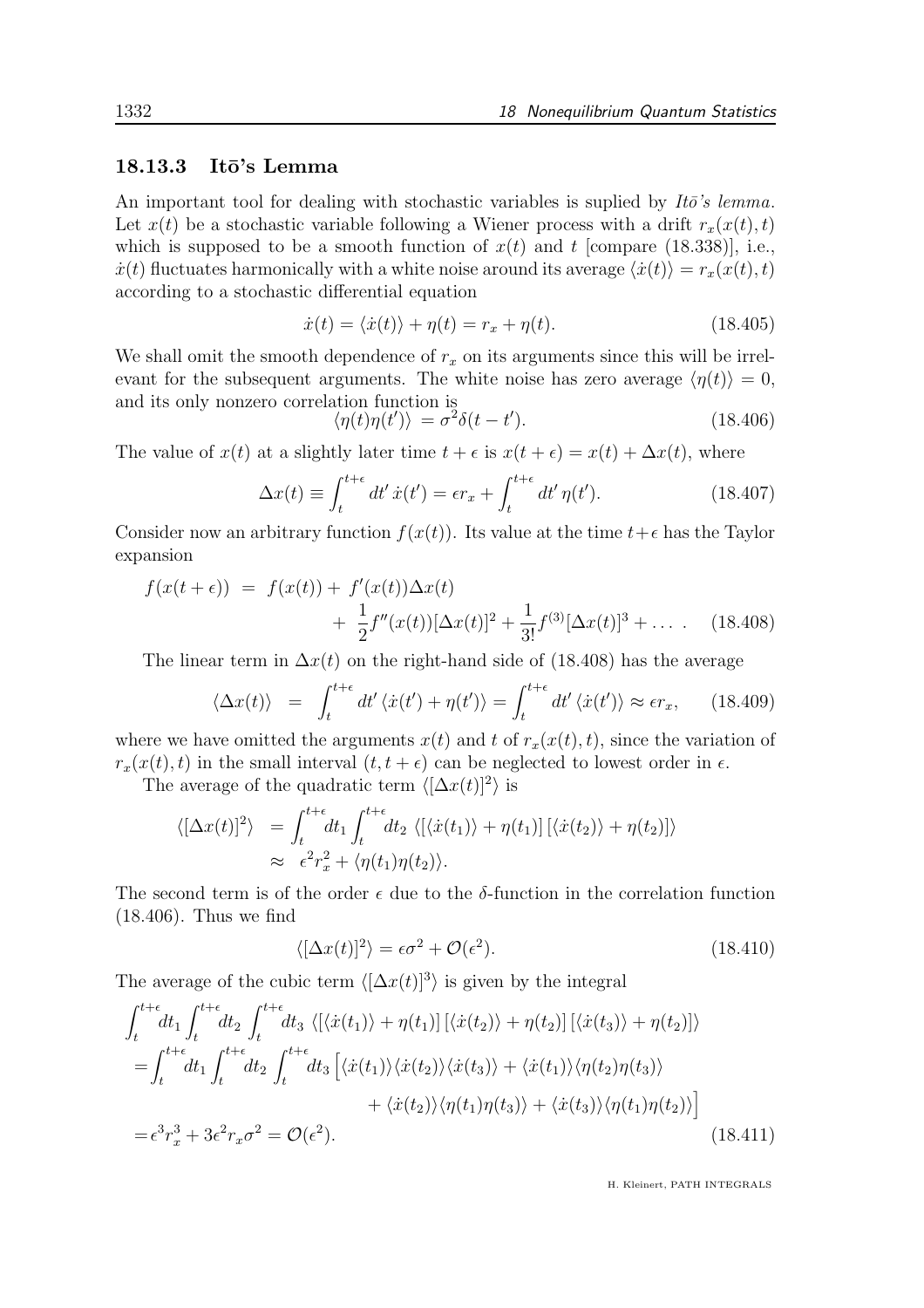The averages of the higher powers  $[\Delta x(t)]^n$  are obviously at least of order  $\epsilon^{n/2}$ . Thus we find in the limit  $\epsilon \to 0$  the simple formula

$$
\langle \dot{f}(x(t)) \rangle = \langle f'(x(t)) \rangle \langle \dot{x}(t) \rangle + \frac{\sigma^2}{2} \langle f''(x(t)) \rangle. \tag{18.412}
$$

Note that in a time-sliced formulation,  $f(x(t))\dot{x}(t)$  has the form  $f(x_n)(x_{n+1} - x_n)/\epsilon$ , with independently fluctuating  $x_n$  and  $x_{n+1}$ , so that we may treat  $x_n$  and  $(x_{n+1}$  $x_n$ / $\epsilon$  as independent fluctuating variables. In the continuum limit  $x(t)$  and  $\dot{x}(t)$ become independent.

The important point noted by It $\bar{o}$  is now that this result is not only true for the averages but also for the derivative  $\hat{f}(x(t))$  itself, i.e.,  $f(x(t))$  obeys the stochastic differential equation

$$
\dot{f}(x(t)) = f'(x(t))\,\dot{x}(t) + \frac{\sigma^2}{2}f''(x(t)),\tag{18.413}
$$

which is known as Itō's lemma.

In order to prove this we must show that the omitted fluctuations in the higher powers  $[\Delta x(t)]^n$  for  $n \geq 2$  are of higher order in  $\epsilon$  than the leading fluctuation of  $\Delta x(t)$  which is of order  $\epsilon$ . Indeed, let us denote the fluctuating part of  $[\Delta x(t)]^n$  by  $z_n(t)$ . For  $n = 1, 2$ , these are

$$
z_1(t) = \int_t^{t+\epsilon} dt \,\eta(t), \qquad z_2(t) \equiv [z_{2,1}(t) + z_{2,2}(t)], \qquad (18.414)
$$

where the two parts of  $z_2(t)$  are

$$
z_{2,1}(t) = 2 \int_{t}^{t+\epsilon} dt_1 \langle \dot{x}(t_1) \rangle z_1(t) \approx 2\epsilon r_x z_1(t), \quad z_{2,2}(t) = [z_1(t)]^2. \tag{18.415}
$$

The fluctuations of  $z_{2,1}(t)$  are smaller than the leading ones of  $z_1(t)$  by a factor  $\epsilon$ . They can therefore be ignored in the limit  $\epsilon \to 0$ .

The size of the fluctuations  $z_{2,2}(t)$  are estimated by calculating its variance  $\langle [z_{2,2}(t)]^2 \rangle - \langle z_{2,2}(t) \rangle^2$ . The first of the two expectation values is

$$
\left\langle [z_{2,2}(t)]^2 \right\rangle = \int_t^{t+\epsilon} dt_1 \int_t^{t+\epsilon} dt_2 \int_t^{t+\epsilon} dt_3 \int_t^{t+\epsilon} dt_4 \left\langle \eta(t_1) \eta(t_2) \eta(t_3) \eta(t_4) \right\rangle. \tag{18.416}
$$

According to Wick's rule (3.305) for harmonic fluctuations, the expectation value on the right-hand sid is equal to the sum of three pair contractions

$$
\langle \eta(t_1)\eta(t_2)\rangle \langle \eta(t_3)\eta(t_4)\rangle + \langle \eta(t_1)\eta(t_3)\rangle \langle \eta(t_2)\eta(t_4)\rangle \langle \eta(t_1)\eta(t_4)\rangle \langle \eta(t_2)\eta(t_3)\rangle. \tag{18.417}
$$

Inserting (18.406) and performing the integrals yields

$$
\langle [z_{2,2}(t)]^2 \rangle = 3\epsilon^2 \sigma^4. \tag{18.418}
$$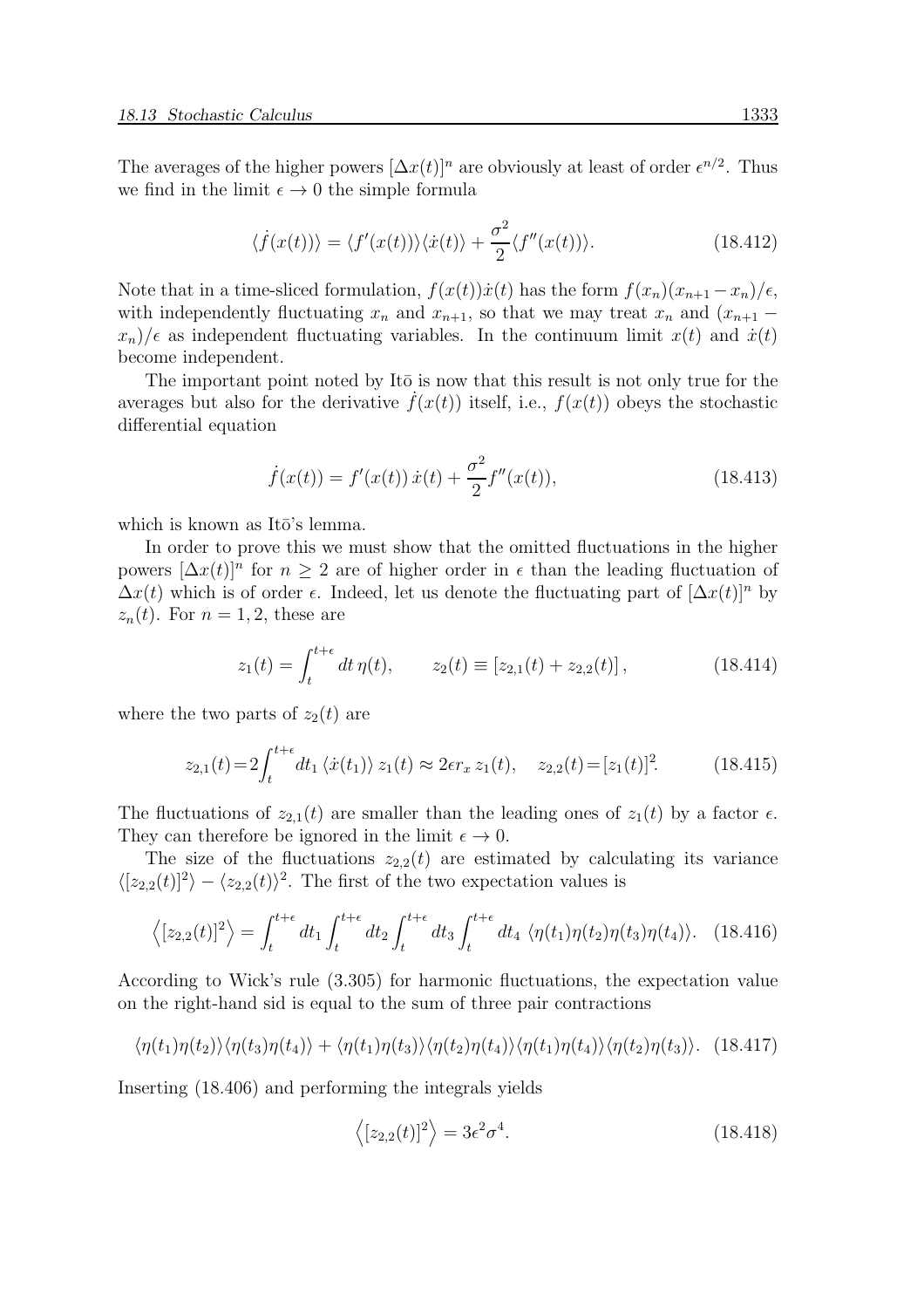The second term in the variance of  $z_{2,2}(t)$  is

$$
\langle z_{2,2}(t)\rangle^2 = \langle z_1^2(t)\rangle^2 = \left[\int_t^{t+\epsilon} dt_1 \int_t^{t+\epsilon} dt_2 \langle \eta(t_1)\eta(t_2)\rangle\right]^2 = \epsilon^2 \sigma^4. \tag{18.419}
$$

Hence we obtain for the variance of  $z_{2,2}(t)$ :

$$
\langle [z_{2,2}(t)]^2 \rangle - \langle z_{2,2}(t) \rangle^2 = 2\sigma^4 \epsilon^2. \tag{18.420}
$$

This must be compared with the variance of the leading fluctuations  $z_1(t)$  in (18.413):

$$
\langle [z_1(t)]^2 \rangle - \langle z_1(t) \rangle^2 = \int_t^{t+\epsilon} dt_1 \int_t^{t+\epsilon} dt_2 \langle \eta(t_1) \eta(t_2) \rangle = \epsilon \sigma^2,
$$
\n(18.421)

which implies that  $z_1(t)$  is of the order of  $\sigma\sqrt{\epsilon}$ . Thus the fluctuating part of  $[\Delta x(t)]^2$ is by a factor  $\sqrt{\epsilon}$  smaller than that of  $\Delta x(t)$ , so that it can be ignored in the continuum limit  $\epsilon \to 0$ .

Thus we have proved that not only the expectation value  $\langle [\Delta x(t)]^2 \rangle$  becomes equal to  $\epsilon \sigma^2$  as stated in Eq. (18.410), but also the fluctuating quantity  $[\Delta x(t)]^2$ itself:

$$
[\Delta x(t)]^2 = \epsilon \sigma^2 + \mathcal{O}(\epsilon^2). \tag{18.422}
$$

In a similar way we can derive the estimates  $[\Delta x(t)]^n = \mathcal{O}((\sigma\sqrt{\epsilon})^n)$  for all higher fluctuations  $z_n(t)$  in the Taylor expansion (18.408). These can all be neglected compared to  $z_1(t)$ , thus proving Itō's lemma (18.413).

For an exponential function, It $\bar{o}$ 's lemma yields

$$
\frac{d}{dt}e^{Px} = \left(P\dot{x} + \frac{\sigma^2 P^2}{2}\right)e^{Px}.\tag{18.423}
$$

This can be integrated to

$$
e^{Px} = e^{\int_0^t dt' P\dot{x}} e^{P^2 \sigma^2 t/2}.
$$
 (18.424)

The expectation value of this can also be formulated as a rule for calculating the expectation value of an exponential of an integral over a Gaussian noise variable with zero average:

$$
\left\langle e^{P \int_0^t dt' \eta(t')} \right\rangle = e^{P^2 \int_0^t dt' \int_0^t dt'' \langle \eta(t') \eta(t'') \rangle} = e^{P^2 \sigma^2 t/2}.
$$
 (18.425)

This rule can also be derived directly from Wick's rule (3.310). The right-hand side corresponds to the Debye-Waller factor introduced in solid-state physics to describe the reduction of the intensities of Bragg peaks by thermal fluctuations of the atomic positions [see Eq. (3.311)].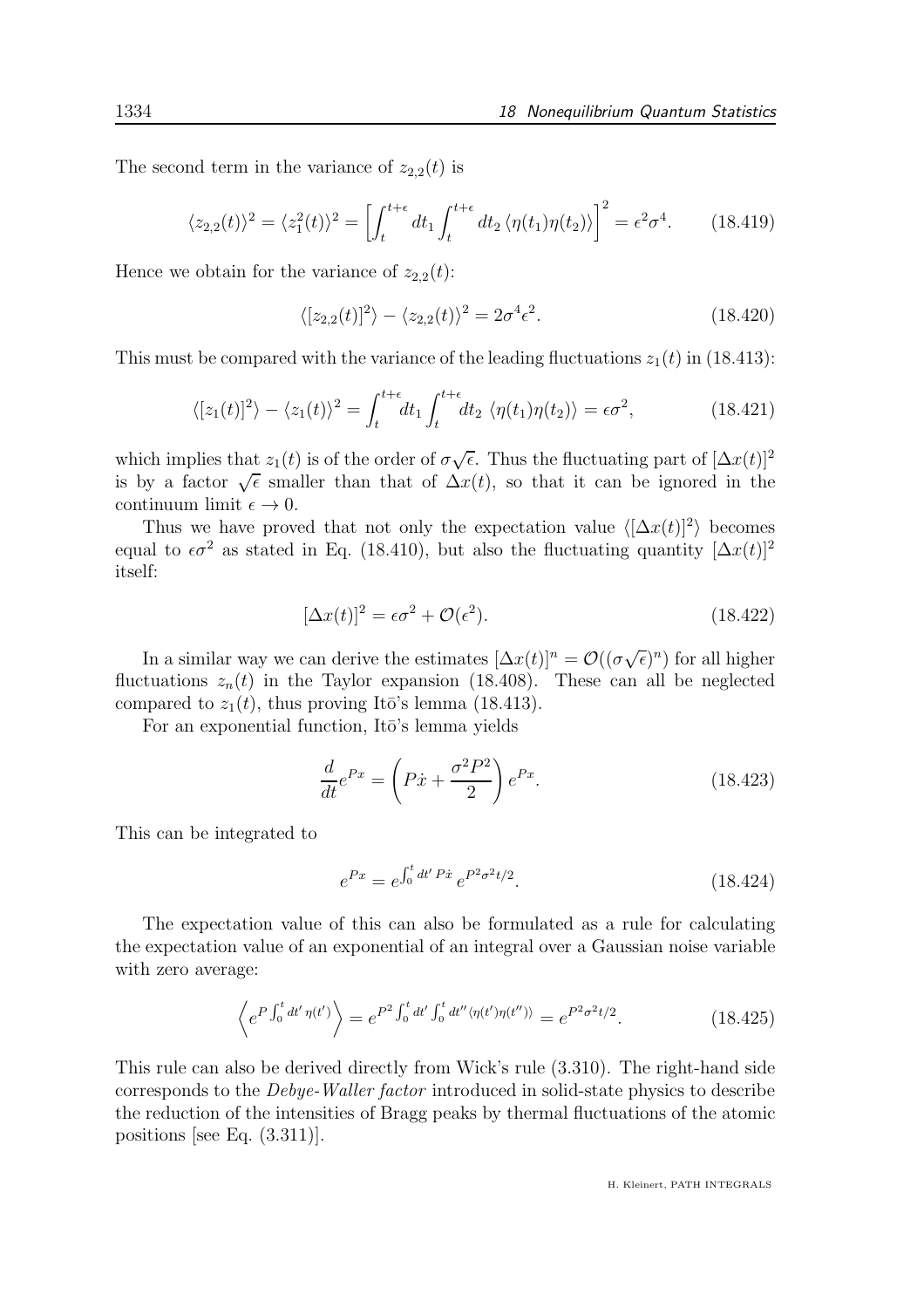There is a simple mnemonic way of formalizing this derivation of Eq. (18.413) in a sloppy differential notation. We expand

$$
f(x(t+dt)) = f(x(t) + \dot{x}dt) = f(x(t)) + f'(x(t))\dot{x}(t)dt + \frac{1}{2}f''(x(t))\dot{x}^{2}(t)dt^{2} + \dots,
$$
\n(18.426)

and insert in the higher-order expansion terms  $\dot{x} = \langle \dot{x} \rangle + \eta(t)$  where  $\langle \eta(t) \rangle = 0$  and the expectation

$$
\langle \eta^2(t) \rangle dt = \sigma^2, \tag{18.427}
$$

which expresses infinitesimally the correct equation

$$
\int_{t}^{t+\epsilon} dt' \langle \eta(t')\eta(t) \rangle = \int_{t}^{t+\epsilon} dt' \sigma^2 \delta(t'-t) = \sigma^2.
$$
 (18.428)

The variable  $\dot{x}^2(t)dt^2$  has an expectation value  $\sigma^2 dt$  and a variance  $\langle [\dot{x}^2(t)dt^2]^2 \langle \dot{x}^2(t)dt \rangle^2$  =  $2\sigma^2 dt^2$ , so that  $\dot{x}^2(t)dt^2$  in (18.426) can be replaced as follows:

$$
\dot{x}^2(t)dt^2 \to \sigma^2 dt/2. \tag{18.429}
$$

A corresponding estimate holds for all higher powers:

$$
z_n \approx \mathcal{O}((\sigma\sqrt{\epsilon})^n). \tag{18.430}
$$

or

$$
\dot{x}^n(t)dt^n \approx \mathcal{O}((\sigma\sqrt{dt})^n). \tag{18.431}
$$

These can all be omitted in the expansion  $(18.426)$ , thus leading back to It $\bar{o}$ 's rule (18.412).

It must be realized that Itō's lemma is valid only in the limit  $\epsilon \to 0$ . For a discrete time axis with small but finite time intervals  $\Delta t = \epsilon$ , the fluctuations of  $z_n(t)$  cannot strictly be ignored but are only suppressed by a small factor  $\sigma\sqrt{\Delta T}$ . The discrete version of Itō's lemma expands the fluctuating difference  $\Delta f(x(t_n)) \equiv$  $f(x(t_{n+1})) - f(x(t_n))$  as follows:

$$
\frac{\Delta f(x(t_n))}{\Delta t} = f'(x(t_n))\frac{\Delta x(t_n)}{\Delta t} + \frac{\sigma^2}{2}f''(x(t_n)) + \mathcal{O}(\sigma\sqrt{\Delta t}).\tag{18.432}
$$

### 18.14 Solving the Langevin Equation

In Eq. (18.306) we have found the probability distribution for the motion of a particle with large dissipation by solving the path integral (18.300) for the harmonic oscillator potential  $V(x) = \omega_0^2 x^2/2$ . For completeness, let us calculated the same result within stochastic calculus. The stochastic differential equation associated with the Lagrangian (18.301) is

$$
\dot{x}(t) = -\kappa x(t) + \bar{\eta}(t),\tag{18.433}
$$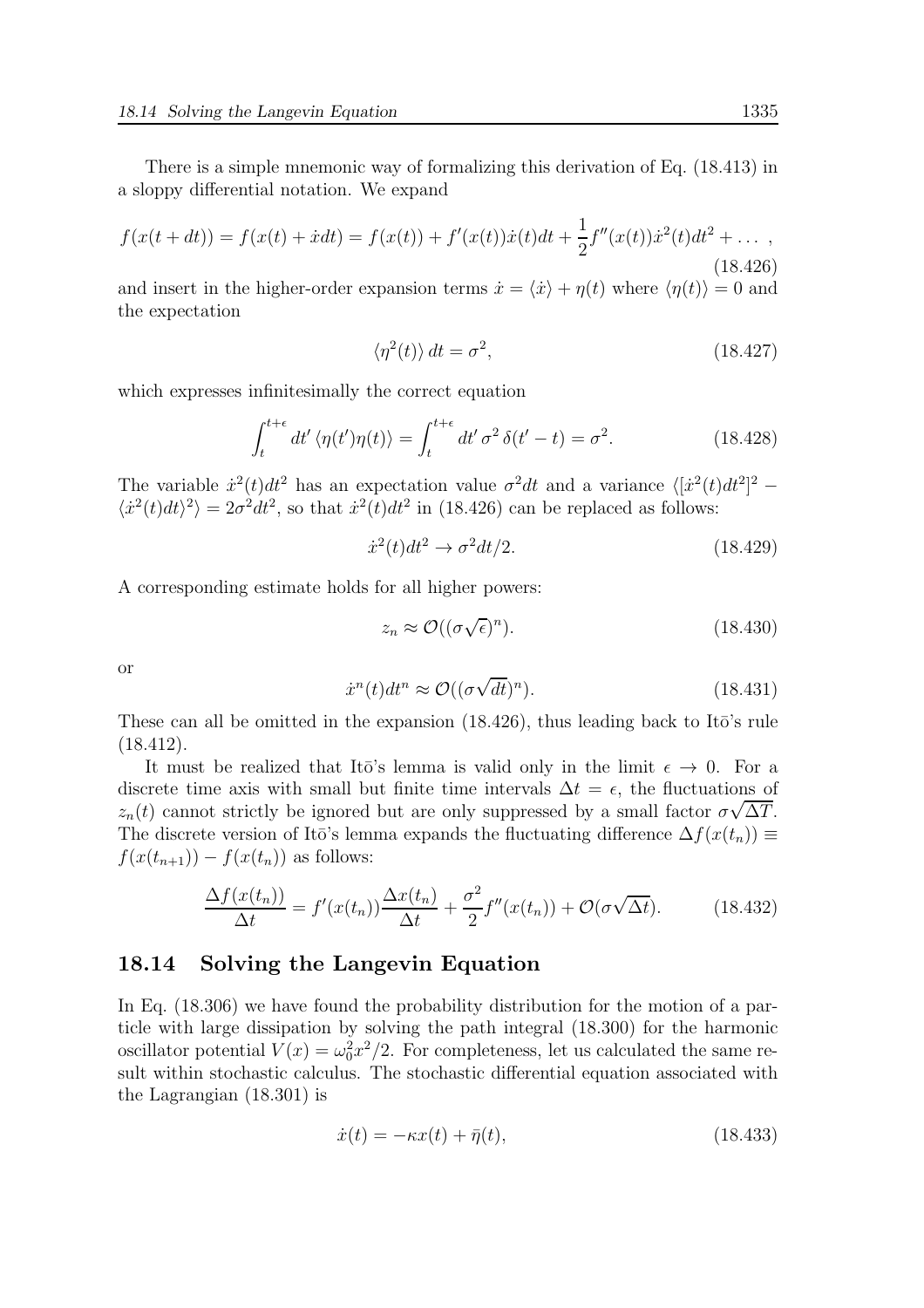where

$$
\langle \bar{\eta}(t) \rangle_{\eta}, \quad \langle \bar{\eta}(t) \bar{\eta}(t') \rangle_{\eta} = 2D\delta(t - t'). \tag{18.434}
$$

This equation is solved by

$$
x(t) = x_0 e^{-\kappa t} + \int_0^t dt_1 e^{-\kappa (t - t_1)} \bar{\eta}(t_1),
$$
\n(18.435)

so that we obtain  $\langle x(t) \rangle_{\eta} = x_0 e^{-\gamma t}$  and

$$
\langle x(t)x(t')\rangle_{\eta} = x_0^2 e^{-\kappa(t+t')} + 2D \int_0^t dt_1 e^{-\kappa(t-t_1)} \int_0^{t'} dt_2 e^{-(t'-t_2)} \delta(t_1 - t_2)
$$
  
=  $x_0^2 e^{-\kappa(t+t')} + \kappa^{-1} D \left( e^{-\kappa|t-t'|} - e^{-\kappa(t+t')} \right),$  (18.436)

and the mean-square deviation

$$
\langle [x(t) - \langle x(t) \rangle]^2 \rangle_{\eta} = \kappa^{-1} D \left( 1 - e^{-2\kappa t} \right). \tag{18.437}
$$

From these expectation values we recover immediately the previous distribution function (18.306).

This result can easily be generalized to a D-component Langevin equation

$$
\dot{\mathbf{x}}(t) = -\kappa \mathbf{x}(t) + \bar{\mathbf{\eta}}(t), \qquad (18.438)
$$

where  $\kappa$  is a matrix, and  $\bar{\eta}(t)$  a noise vector. Its correlation functions may be expressed in terms of a diffusion matrix D as

$$
\langle \bar{\mathbf{\eta}}(t) \rangle = 0, \quad \langle \bar{\mathbf{\eta}}(t) \bar{\mathbf{\eta}}^T(t') \rangle_{\mathbf{\eta}} = 2\mathbf{D}\delta(t - t'), \tag{18.439}
$$

to be compared with the one-dimensional expressions (18.329).

Then the probability (18.306) becomes

$$
P(\mathbf{x}_b t_b | \mathbf{x}_a t_a) = \frac{1}{\sqrt{2\pi}} \frac{1}{\sqrt{\det\left[\sigma^2(t_b - t_a)\right]^D}}
$$
  
 
$$
\times \exp\left\{-\frac{1}{2} [x_b - \bar{x}(t_b - t_a)]^i [\sigma_{ij}^2(t_b - t_a)]^{-1} [x_b - \bar{x}(t_b - t_a)]^j\right\}, (18.440)
$$

where

$$
\bar{\mathbf{x}}(t) = e^{-\kappa t} \mathbf{x}_a, \qquad (18.441)
$$

and

$$
\sigma_{ij}^2(t) \equiv \langle [x(t) - \bar{x}(t)]^i [x(t) - \bar{x}(t)]^j \rangle_{\mathbf{\eta}}.
$$
\n(18.442)

The probability (18.440) solves the Fokker-Planck equation (18.245)

$$
\partial_t P(\mathbf{x} t | t_a \mathbf{x}_a) = (-\kappa_{ij}\partial_i x_j + D_{ij}\partial_i \partial_j) P(\mathbf{x} t | t_a \mathbf{x}_a).
$$
 (18.443)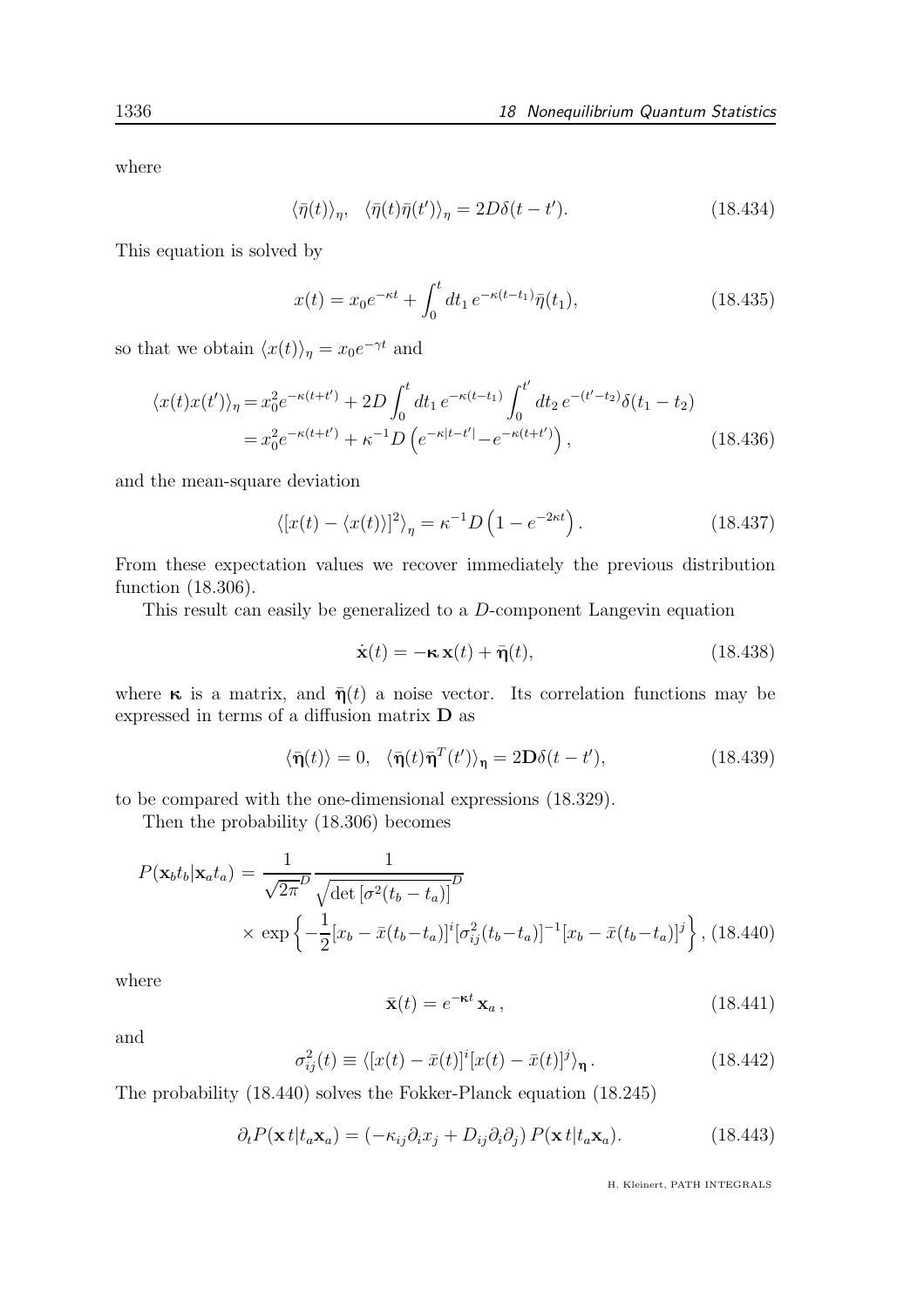The D-component result (18.440) allows us to solve the Langevin equation with inertia in Eq. (18.317). We simply rewrite the equivalent pair of equations (18.322) and (18.323) in the matrix form (18.438) with  $x_1 = x$  and  $x_2 = v$ , and identify

$$
\kappa = \begin{pmatrix} 0 & -1 \\ \omega_0^2 & \gamma \end{pmatrix}, \quad \bar{\eta}(t) = \frac{1}{M} \begin{pmatrix} 0 \\ \eta(t) \end{pmatrix}, \quad (18.444)
$$

so that the diffusion matrix takes the form (18.246).

The eigenvalues of the nonhermitian matrix  $\kappa$  in (18.441) are  $\kappa_{1,2} = \frac{1}{2}$  $\frac{1}{2}(\gamma \pm$  $\sqrt{\gamma^2 - 4\omega_0^2}$ ). The associated eigenvectors  $\mathbf{u}^{(1,2)}$  satisfying  $\kappa \mathbf{u}^{(1,2)} = \kappa_{1,2} \mathbf{u}^{(1,2)}$  are  $(-1, \kappa_1)$  and  $(1, -\kappa_2)$ , respectively, while those to the left satisfying  $\mathbf{v}^{(1,2)}\kappa =$  $\kappa_{(1,2)}\mathbf{v}^{(1,2)}$  are  $(\kappa_2, 1)/(\kappa_1 - \kappa_2)$  and  $(\kappa_1, 1)/(\kappa_1 - \kappa_2)$ , respectively. The two sets of eigenvectors are mutually orthonormal and complete:  $\mathbf{u}^{(i)} \cdot \mathbf{v}^{(j)} = \delta^{ij}$ ,  $\sum_k v_i^{(k)} u_j^{(k)} =$  $\delta_{ij}$ . The matrix  $\kappa$  has then the spectral representation  $\kappa_{ij} = \sum_k \kappa_k u_i^{(k)} v_j^{(k)}$  $j^{(\kappa)}$ , and an exponential  $(e^{-\kappa t})_{ij} = \sum_k e^{-\kappa_k t} u_i^{(k)} v_j^{(k)}$  $j^{(k)}$ . which reads explicitly

$$
e^{-\kappa t} = \frac{1}{\kappa_1 - \kappa_2} \begin{pmatrix} \kappa_1 e^{-\kappa_2 t} - \kappa_2 e^{-\kappa_1 t} & e^{-\kappa_2 t} - e^{-\kappa_1 t} \\ \omega_0^2 (e^{-\kappa_1 t} - e^{-\kappa_2 t}) & \kappa_1 e^{-\kappa_1 t} - \kappa_2 e^{-\kappa_2 t} \end{pmatrix} . \tag{18.445}
$$

The inverse matrix  $[\sigma_{ij}^2(t_b-t_a)]^{-1}$  is given by

$$
[\sigma_{ij}^2(t)]^{-1} = \left[ \det \sigma_{ij}^2(t) \right]^{-1} \begin{pmatrix} \sigma_{vv}^2(t) & -\sigma_{xv}^2(t) \\ -\sigma_{xv}^2(t) & \sigma_{xx}^2(t) \end{pmatrix}
$$
 (18.446)

where the matrix elements  $\sigma_{ij}^2(t_b - t_a)$  are calculated from the expectation values (18.442). This is done by expressing the solution of (18.438) as in (18.435) in the form

$$
\mathbf{x}(t) = e^{-\kappa t} \mathbf{x}_a + \int_{t_a}^t dt \,\bar{\mathbf{\eta}}(t),\tag{18.447}
$$

and using the correlation functions (18.439) to find

$$
\sigma_{xx}^2(t) = \frac{\gamma^2 D}{(\kappa_1 - \kappa_2)^2} \left[ \frac{1}{\kappa_1} \left( 1 - e^{-2\kappa_1 t} \right) + \frac{1}{\kappa_2} \left( 1 - e^{-2\kappa_2 t} \right) - \frac{4}{\kappa_1 + \kappa_2} \left( 1 - e^{-\kappa_1 + \kappa_2 t} \right) \right],
$$
  
\n
$$
\sigma_{xv}^2(t) = \frac{\gamma^2 D}{(\kappa_1 - \kappa_2)^2} \left( e^{-\kappa_1 t} - e^{-\kappa_2 t} \right)^2,
$$
\n(18.448)

$$
\sigma_{vv}^2(t) = \frac{\gamma^2 D}{(\kappa_1 - \kappa_2)^2} \left[ \kappa_1 \left( 1 - e^{-2\kappa_1 t} \right) + \kappa_2 \left( 1 - e^{-2\kappa_2 t} \right) - \frac{4}{\kappa_1^{-1} + \kappa_2^{-1}} \left( 1 - e^{-\kappa_1 + \kappa_2 t} \right) \right].
$$

After a long time, these converge to

$$
\sigma_{xx}^2(t) \to \frac{\gamma D}{\kappa_1 \kappa_2} = \frac{\gamma D}{\omega_0^2}, \qquad \sigma_{xy}^2(t) \to 0, \qquad \sigma_{vv}^2(t) \to \gamma D,\tag{18.449}
$$

so that the determinant det  $\sigma_{ij}^2(t)$  becomes  $\gamma^2 D^2/\omega_0^2$ , and the distribution (18.440) turns into the Boltzmann distribution

$$
\lim_{t_b \to \infty} P(x_b v_b t_b | x_a v_a t_a) = \frac{\omega_0}{2\pi \gamma D} e^{-(v_b^2 + \omega_0^2 x_b^2)/2\gamma D} = \frac{M\omega_0}{2\pi k_B T} e^{-M(v_b^2 + \omega_0^2 x_b^2)/2k_B T}.
$$
(18.450)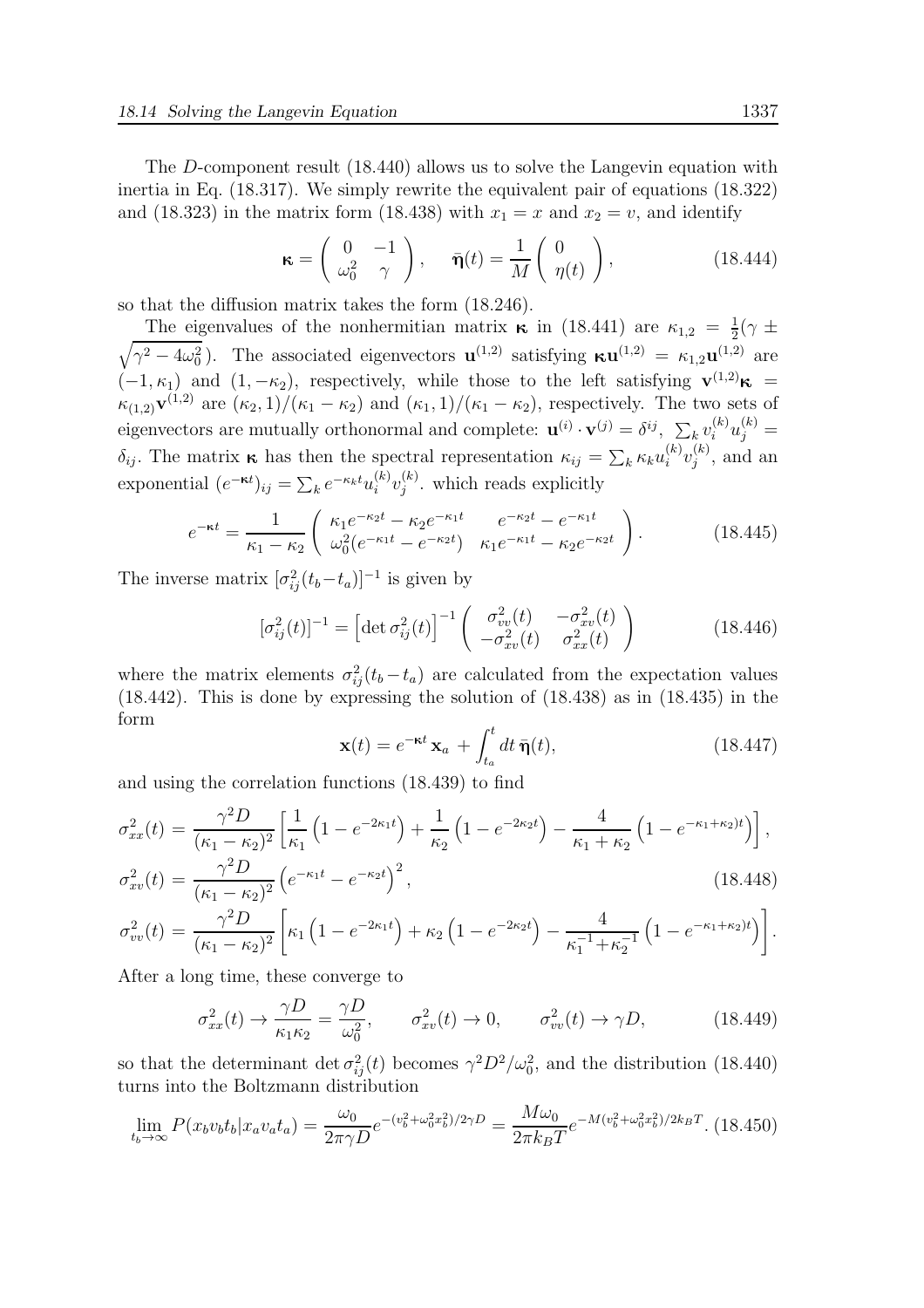The velocity shows the well-known Maxwell distribution:

$$
P(v_b) = \frac{1}{\sqrt{2\pi\gamma D}}e^{-v_b^2/2\gamma D} = \frac{1}{\sqrt{2\pi k_B T/M}}e^{-Mv_b^2/2k_B T} = \frac{1}{\sqrt{2\pi v_T}}e^{-v_b^2/2v_T^2},
$$
(18.451)

which exhibits an average thermal velocity

$$
v_T \equiv \sqrt{k_B T / M}.\tag{18.452}
$$

If we integrate the two-dimensional result  $P(x_b v_b t_b | x_a v_a t_a)$  over all final velocities, we obtain

$$
P(x_b t_b | x_a v_a t_a) = \int dv_b P(x_b v_b t_b | x_a v_a t_a) = \frac{1}{\sqrt{2\pi \sigma_{xx}^2(t_b - t_a)}} \exp\left\{-\frac{1}{2} \frac{[x_b - \bar{x}(t_b - t_a)]^2}{\sigma_{xx}^2(t_b - t_a)}\right\}.
$$
\n(18.453)

Note that this depends on  $v_a$  via  $\bar{x}(t_b-t_a) = x_a + \gamma^{-1}(1 - e^{-\gamma(t_b-t_a)})v_a$ .

In the absence of an external potential, i.e. for  $\omega_0 = 0$ , the eigenvalues  $\kappa_{1,2}$  are  $\gamma$  and 0, respectively, and the matrix  $e^{-\kappa t}$  reduces to

$$
e^{-\kappa t} = \begin{pmatrix} 1 & \gamma^{-1}(1 - e^{-\gamma t}) \\ 0 & e^{-\gamma t} \end{pmatrix}.
$$
 (18.454)

The matrix elements  $\sigma_{ij}^2(t)$  are simply<sup>9</sup>

$$
\sigma_{xx}^2(t) = \gamma^{-1} D(2\gamma t - 3 + 4e^{-\gamma t} - e^{-2\gamma t}), \ \sigma_{xy}^2(t) = D(1 - e^{-\gamma t})^2, \ \sigma_{vv}^2(t) = \gamma D(1 - e^{-2\gamma t}), \tag{18.455}
$$

whose determinant is

$$
\det \sigma_{ij}^2(t) = D^2 \left[ 2\gamma t (1 - e^{-2\gamma t}) + (1 - e^{-\gamma t})^2 (-4 - 2e^{-\gamma t} + e^{-3\gamma t}) \right]. \tag{18.456}
$$

In the large-time limit, these become

$$
\sigma_{xx}^2(t) \to 2Dt, \quad \sigma_{xy}^2(t) \to D, \quad \sigma_{vv}^2(t) \to \gamma D, \quad \det \sigma_{ij}^2(t) \to 2\gamma t D^2. \tag{18.457}
$$

The last result can, of course, be derived by integrating the pair of Langevin equations with inertia (18.322) and (18.323) for zero potential  $V(x)$  successively. First the equation for  $v(t)$  which reads  $v(t) = v_0 e^{-\gamma t} + \int_0^t dt_1 e^{-\gamma(t-t_1)} \eta(t_1)/M$ , and yields  $\langle v(t)v(t')\rangle_{\eta} = v_0^2 e^{-\gamma(t+t')} + \gamma D\left(e^{-\gamma|t-t'|} - e^{-\gamma(t+t')}\right)$ , using the white noise correlation functions (18.329). The equations for  $x(t)$  are obtained from these by integration over t.

<sup>&</sup>lt;sup>9</sup>See Section 18.15 for an alternative method of calculating the expectation values (18.442).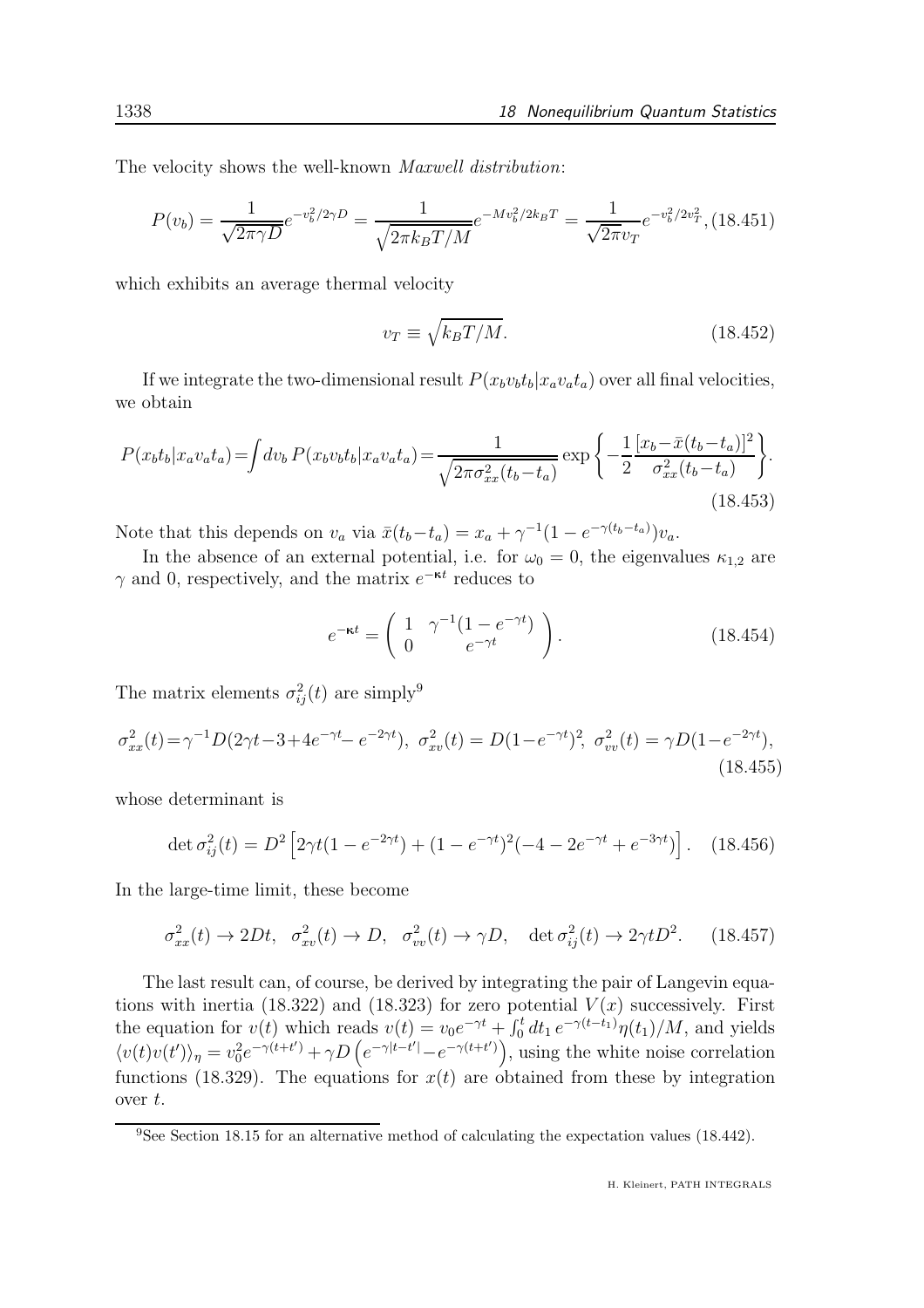# 18.15 Heisenberg Picture for Probability Evolution

It is possible to develop a Heisenberg operator description of the time dependence of thermal expectations. This goes by complete analogy with the development in Section 2.23 for the quantummechanical time evolution amplitude. Consider the thermal expectations of x and  $x^2$  for a particle which sits at the initial time  $t = t_a$  at  $x_a$ . They are given by the integrals

$$
\langle x \rangle \equiv \int_{-\infty}^{\infty} dx_b x_b P(x_b t_b | x_a t_a), \qquad (18.458)
$$

$$
\langle x^2 \rangle \equiv \int_{-\infty}^{\infty} dx_b x_b^2 P(x_b t_b | x_a t_a). \tag{18.459}
$$

For simplicity, let us first look at the case of a dominant friction term. As in quantum mechanics, it is useful to introduce a bra-ket notation, but for the probabilities rather than the amplitudes,

$$
\langle x_b t_b | x_a t_a \rangle \equiv |(x_b t_b | x_a t_a)|^2. \tag{18.460}
$$

The fact that this probability satisfies the Fokker-Planck equation implies that we can write it as

$$
\langle x_b t_b | x_a t_a \rangle = e^{-(t_b - t_a)H(\hat{p}_b, x_b)} \delta(x_b - x_a). \tag{18.461}
$$

Thus we may introduce time-independent basis vectors  $|x_a\rangle$  satisfying

$$
\langle x_b | x_a \rangle = \delta(x_b - x_a). \tag{18.462}
$$

On this basis, the operators  $\hat{p}$ ,  $\hat{x}$  are defined in the usual way. They satisfy

$$
\langle x_b|\hat{x} = x_b \langle x_b|, \qquad \langle x_b|\hat{p} = -i\frac{\partial}{\partial x_b} \langle x_b|.
$$
\n(18.463)

Then we may rewrite (18.461) in bra-ket notation as

$$
\langle x_b t_b | x_a t_a \rangle = \langle x_b | e^{-H(\hat{p}, \hat{x}) (t_b - t_a)} | x_a \rangle. \tag{18.464}
$$

The expectation value of any function  $f(x)$  is calculated as follows

$$
\langle f(x) \rangle = \int_{-\infty}^{\infty} dx_b f(x_b) \langle x_b | e^{-(t_b - t_a)H(\hat{p}, \hat{x})} | x_a \rangle
$$
  
\n
$$
= \int_{-\infty}^{\infty} dx_b \langle x_b | f(\hat{x}) e^{-(t_b - t_a)H(\hat{p}, \hat{x})} | x_a \rangle
$$
  
\n
$$
= \int_{-\infty}^{\infty} dx_b \int_{-\infty}^{\infty} dx \langle x_b | e^{-(t_b - t_a)H(\hat{p}, \hat{x})} | x \rangle \langle x | f(\hat{x}(t_b - t_a)) | x_a \rangle.
$$
\n(18.465)

In the last term we have introduced the time-dependent Heisenberg type of operator

$$
\hat{x}(t) \equiv e^{tH(\hat{p}, \hat{x})} \hat{x} e^{-tH(\hat{p}, \hat{x})}.
$$
\n(18.466)

The probability  $P(x_b t_b | x_a t_a)$  satisfies the normalization condition

$$
\int_{-\infty}^{\infty} dx_b P(x_b t_b | x_a t_a) = \int_{-\infty}^{\infty} dx_b \langle x_b t_b | x_a t_a \rangle
$$
\n
$$
= \int_{-\infty}^{\infty} dx_b \langle x_b | e^{-(t_b - t_a)H(\hat{p}, \hat{x})} | x_a \rangle = 1.
$$
\n(18.467)

Appliying this to the last line of (18.465), we arrive at the simple formula

$$
\langle f(x) \rangle = \int_{-\infty}^{\infty} dx_b \, \langle x_b | f(\hat{x}(t_b - t_a)) | x_a \rangle. \tag{18.468}
$$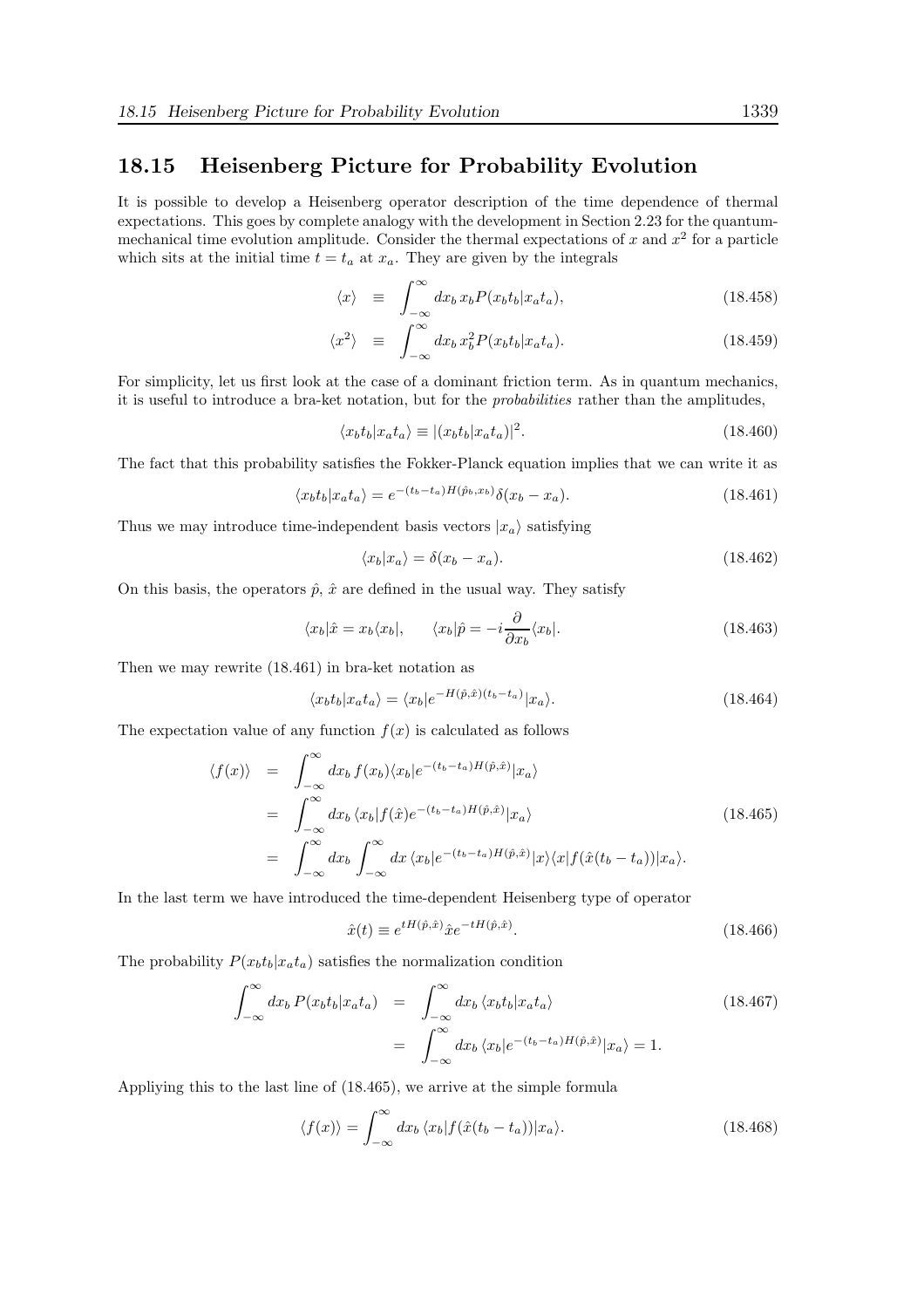For the Brownian motion of a point particle where

$$
L_{\rm e} = \frac{\dot{x}^2}{4D}, \qquad H = Dp^2,\tag{18.469}
$$

the Heisenberg operators are

$$
\hat{p}(t) = \hat{p}, \qquad \hat{x}(t) = e^{\hat{H}t}\hat{x}e^{-\hat{H}t} = \hat{x} - i2D\hat{p}t,
$$
\n(18.470)

and

$$
\begin{aligned}\n\hat{x}^2(t) &= \hat{x}^2 - i2D \cdot (\hat{p}\hat{x} + \hat{x}\hat{p})t - 4D^2\hat{p}^2t^2, \\
&= \hat{x}^2 + 2Dt - i2D \cdot 2\hat{x}\hat{p} - 4D^2\hat{p}^2t.\n\end{aligned} \tag{18.471}
$$

It is easy to calculate the following matrix elements:

$$
\int_{-\infty}^{\infty} dx_b \langle x_b | \hat{x} | x_a \rangle = x_a,
$$
\n
$$
\int_{-\infty}^{\infty} dx_b \langle x_b | \hat{p} | x_a \rangle = -i \int_{-\infty}^{\infty} dx_b \frac{\partial}{\partial x_b} \delta(x_b - x_a) = 0,
$$
\n
$$
\int_{-\infty}^{\infty} dx_b \langle x_b | \hat{x}^2 | x_a \rangle = \int_{-\infty}^{\infty} dx_b x_b^2 \delta(x_b - x_a) = x_a^2,
$$
\n
$$
\int_{-\infty}^{\infty} dx_b \langle x_b | \hat{p}^2 | x_a \rangle = -\int_{-\infty}^{\infty} dx_b \frac{\partial^2}{\partial x_b^2} \delta(x_b - x_a) = 0,
$$
\n
$$
\int_{-\infty}^{\infty} dx_b \langle x_b | \hat{p} \hat{x} | x_a \rangle = -i \int_{-\infty}^{\infty} dx_b \frac{\partial}{\partial x_b} \delta(x_b - x_a) x_a = 0.
$$
\n(18.472)

The vanishing integrals reflect the translational invariance of the integrated bra state  $\int_{-\infty}^{\infty} dx_b \langle x_b |$ , which is therefore annihilated by a translational operator  $\hat{p}_b$  on its right:

$$
\int_{-\infty}^{\infty} dx_b \langle x_b | \hat{p} = 0. \tag{18.473}
$$

With the help of Eqs. (18.472), we obtain

$$
\langle x \rangle = x_a, \qquad \langle x^2 \rangle = x_a^2 + 2D(t_b - t_a), \tag{18.474}
$$

and

$$
\langle (x - x_a)^2 \rangle = 2D(t_b - t_a). \tag{18.475}
$$

Clearly, a similar formalism can be developed for the general case with the Lagrangian containing  $\ddot{x}$ -terms. All we have to do is define time-dependent Heisenberg operators for both sets of canonical coordinates x, p, v,  $p_v$ . For instance, consider the case of a free particle, where  $V(x) = 0$ and the Hamiltonian (18.239) reduces to

$$
H = \frac{w}{2M^2} p_v^2 - i\gamma p_v v + ipv.
$$
\n(18.476)

If we want to calculate expectations  $\langle f(x, v) \rangle$  for a particle initially at  $x_a$  with an initial velocity  $\dot{x}_a = v_a$ , we now have to evaluate integrals of the form

$$
\langle f(x,v) \rangle = \int_{-\infty}^{\infty} dx_b \int_{-\infty}^{\infty} dv_b f(x_b, v_b) P(x_b v_b t_b | x_a v_a t_a)
$$
  
= 
$$
\int_{-\infty}^{\infty} dx_b \int_{-\infty}^{\infty} dv_b \langle x_b v_b | f(\hat{x}(t_b - t_a), \hat{v}(t_b - t_a)) | x_a v_a \rangle.
$$
 (18.477)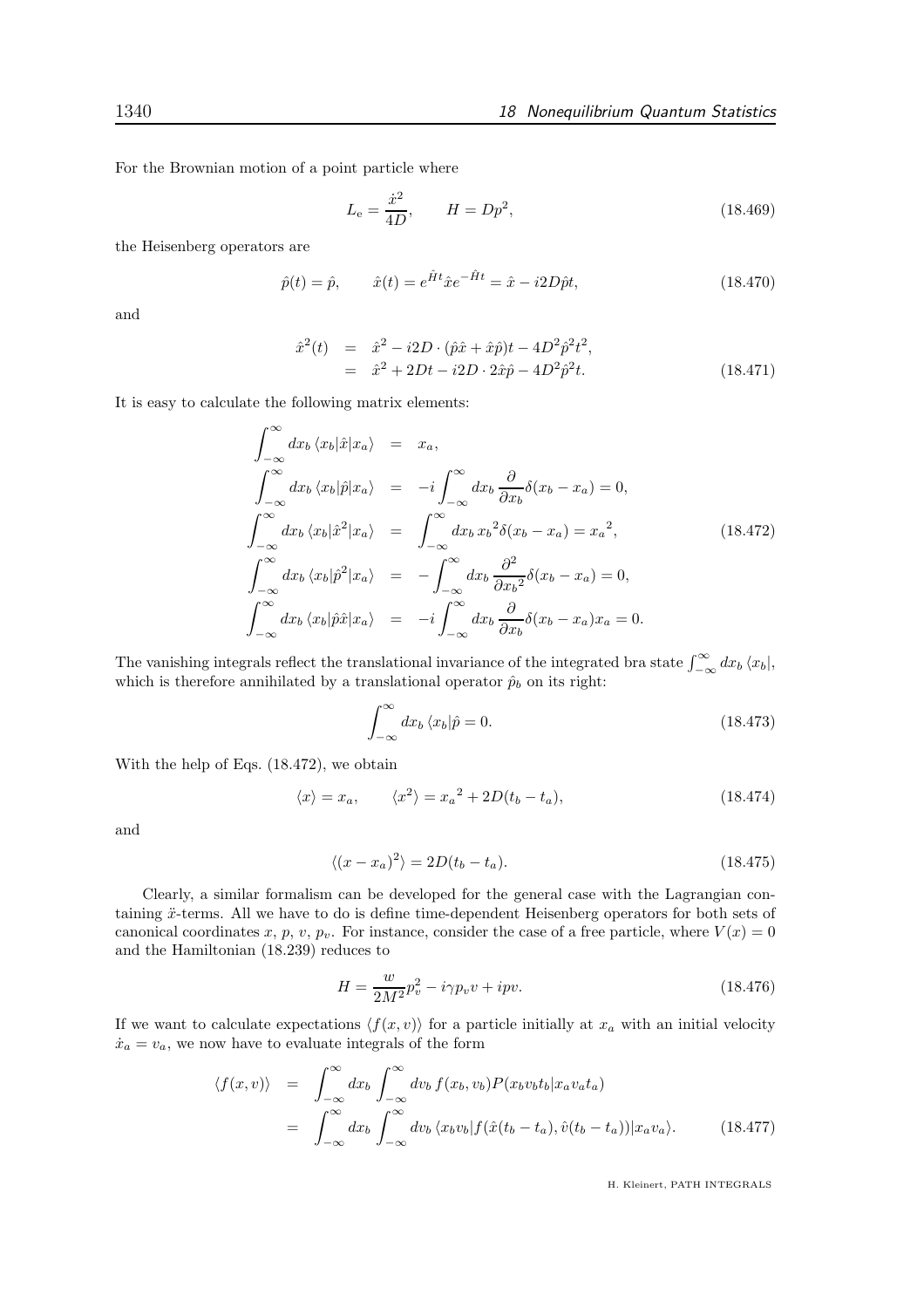Here we introduce basis vectors  $|xv\rangle$  which diagonalize the operators  $\hat{x}$ ,  $\hat{v}$ . The momentum operators satisfy

$$
\langle xv|\hat{p} = -\frac{\partial}{\partial x}\langle xv|, \qquad \langle xv|\hat{p}_v = -\frac{\partial}{\partial v}\langle xv|.
$$
 (18.478)

Then we can write

$$
\langle x^2 \rangle = \int_{-\infty}^{\infty} dx_b \int_{-\infty}^{\infty} dv_b \, \langle x_b v_b | \hat{x}^2 (t_b - t_a) | x_a v_a \rangle, \tag{18.479}
$$

where  $\hat{x}(t)$  is the Heisenberg operator defined by

$$
\hat{x}(t) = e^{tH(\hat{p}, \hat{p}_v, \hat{x}, \hat{v})} \hat{x} e^{-tH(\hat{p}, \hat{p}_v, \hat{x}, \hat{v})}.
$$
\n(18.480)

The Heisenberg equations of motions are

$$
\dot{p}(t) = [\hat{H}, \hat{p}(t)] = 0,\n\dot{p}_v(t) = [\hat{H}, \hat{p}_v(t)] = \gamma \hat{p}_v(t) - \hat{p}(t),\n\dot{\hat{x}}(t) = [\hat{H}, \hat{x}(t)] = \hat{v}(t),\n\dot{\hat{v}}(t) = [\hat{H}, \hat{v}(t)] = -i \frac{w}{M^2} \hat{p}_v(t) - \gamma \hat{v}(t).
$$
\n(18.481)

According to the first equation,  $\hat{p}(t)$  is a constant operator:

$$
\hat{p}(t) \equiv \hat{p} = \text{const.}
$$

The second equation is solved by

$$
\hat{p}_v(t) = \hat{p}_v e^{\gamma t} - \frac{1}{\gamma} \hat{p}(e^{\gamma t} - 1),
$$
\n(18.482)

where  $\hat{p}_v$  is the initial value of  $\hat{p}_v(t)$  at  $t = 0$ . With this, the fourth equation in (18.481) can be integrated to give

$$
\hat{v}(t) = \hat{v}e^{-\gamma t} - i\frac{w}{M^2} \int_0^t dt' e^{-\gamma(t-t')} \hat{p}_v(t')
$$
\n
$$
= \hat{v}e^{-\gamma t} - i\frac{w}{\gamma M^2} \left[ \hat{p}_v \sinh \gamma t - \frac{1}{\gamma} \hat{p}(\cosh \gamma t - 1) \right].
$$
\n(18.483)

Inserting this into the third equation in (18.481) we obtain immediately

$$
\hat{x}(t) = \hat{x} + \hat{v}\frac{1}{\gamma}(1 - e^{-\gamma t}) - i\frac{w}{\gamma M^2} \left[ p_v \cosh \gamma t - \frac{1}{\gamma} p(\sinh \gamma t - \gamma t) \right].
$$
 (18.484)

Using now the relations extending (18.473):

$$
\int_{-\infty}^{\infty} dx_b \int_{-\infty}^{\infty} dx_{2b} \langle x_b x_{2b} | \begin{Bmatrix} \hat{p} \\ \hat{p}_v \end{Bmatrix} \rangle = 0
$$
 (18.485)

to express the translational invariance of the integrated bra state, we find directly

$$
\langle x \rangle = x_a + \dot{x}_a \frac{1}{\gamma} \left( 1 - e^{-\gamma(t_b - t_a)} \right), \quad \langle v \rangle = v_a e^{-\gamma(t_b - t_a)}, \tag{18.486}
$$

in agreement with (18.441) and (18.454). The expectations values of the quadratic cumulants  $\langle (x - \langle x \rangle)^2 \rangle$ ,  $\langle (x - \langle x \rangle)(v - \langle v \rangle) \rangle$ ,  $\langle (v - \langle v \rangle)^2 \rangle$  are found to be the same as in (18.457).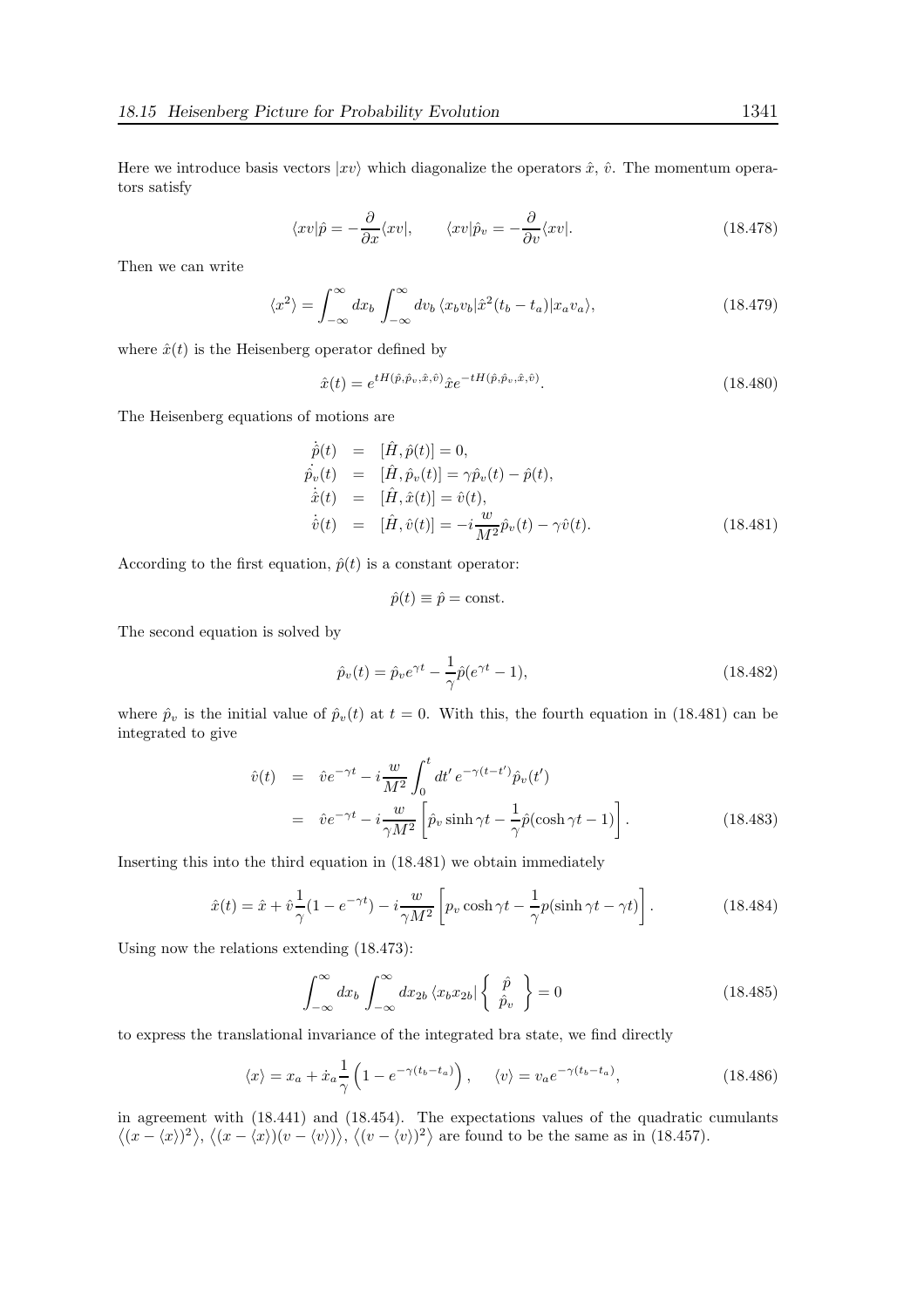## 18.16 Supersymmetry

An interesting new symmetry can be derived from the functional determinant (18.296) which causes the extra last term in the exponent of the path integral (18.300). Let us rewriting this implicitly as

$$
P_0(x_b t_b | x_a t_a) \propto \int \mathcal{D}x(t) \operatorname{Det} \left[ \partial_t + \frac{V''(x)}{M\gamma} \right] \exp \left\{ - \int_{t_a}^{t_b} dt \, \frac{1}{4D} \left[ \dot{x} + \frac{V'(x)}{M\gamma} \right]^2 \right\}.
$$
\n(18.487)

In this expression, the time ordering of the velocity  $\dot{x}$  with respect to  $V'(x)/M\gamma$  is arbitrary. It may be quantum-mechanical (Stratonovich-like), but equally well retarded (It $\bar{o}$ -like), or advanced, as long as the same ordering is used in both the Lagrangian and the determinant.

The new symmetry arises if one generates the determinant with the help of an auxiliary fermion field  $c(t)$  from a path integral over  $c(t)$ :

$$
\det\left[\partial_t + V''(x(t))/M\gamma\right] \propto \int \mathcal{D}c \mathcal{D}\bar{c} \, e^{-\int dt \bar{c}(t) \left[M\gamma \partial_t + V''(x(t))\right]c(t)}.\tag{18.488}
$$

In quantum field theory, such auxiliary fermionic fields are referred to as ghost fields. With these we can rewrite the path integral (18.290) for the probability distribution as an ordinary path integral

$$
P(x_b t_b | x_a t_a) = \int \mathcal{D}x \int \mathcal{D}c \mathcal{D}\bar{c} \exp\{-\mathcal{A}_{\rm PS}[x, c, \bar{c}]\},\qquad(18.489)
$$

where  $A_{PS}$  is the Euclidean action

$$
\mathcal{A}_{\rm PS} = \frac{1}{2DM^2 \gamma^2} \int_{t_a}^{t_b} dt \left\{ \frac{1}{2} \left[ M \gamma \dot{x} + V'(x) \right]^2 + \bar{c}(t) \left[ M \gamma \partial_t + V''(x(t)) \right] c(t) \right\},\tag{18.490}
$$

first written down by Parisi and Sourlas [20] and by McKane [21]. This action has a particular property. If we denote the expression in the first brackets by

$$
U_x \equiv M\gamma \partial_t x + V'(x),\tag{18.491}
$$

the operator between the Grassmann variables in (18.490) is simply the functional derivative of  $U_x$ :

$$
U_{xy} \equiv \frac{\delta U_x}{\delta y} = M\gamma \partial_t + V''(x). \tag{18.492}
$$

Thus we may write

$$
\mathcal{A}_{\rm PS} = \frac{1}{2D} \int_{t_a}^{t_b} dt \left[ \frac{1}{2} U_x^2 + \bar{c}(t) \, U_{xy} \, c(t) \right],\tag{18.493}
$$

where  $U_{xy}(t)$  is the usual short notation for the functional matrix multiplication  $\int dt'U_{xy}(t,t')c(t')$ . The relation between the two terms makes this action supersymmetric. It is invariant under transformations which mix the Fermi and Bose degrees of freedom. Denoting by  $\varepsilon$  and  $\bar{\varepsilon}$  a small anticommuting Grassmann variable and its conjugate (see Section 7.10), the action is invariant under the field transformations

$$
\delta x(t) = \bar{\varepsilon}c(t) + \bar{c}(t)\varepsilon, \tag{18.494}
$$

$$
\delta \bar{c}(t) = -\bar{\varepsilon} U_x, \tag{18.495}
$$

$$
\delta c(t) = U_x \varepsilon. \tag{18.496}
$$

The invariance follows immediately after observing that

$$
\delta U_x = \bar{\varepsilon} U_{xy} c(t) + \bar{c}(t) U_{xy} \varepsilon. \tag{18.497}
$$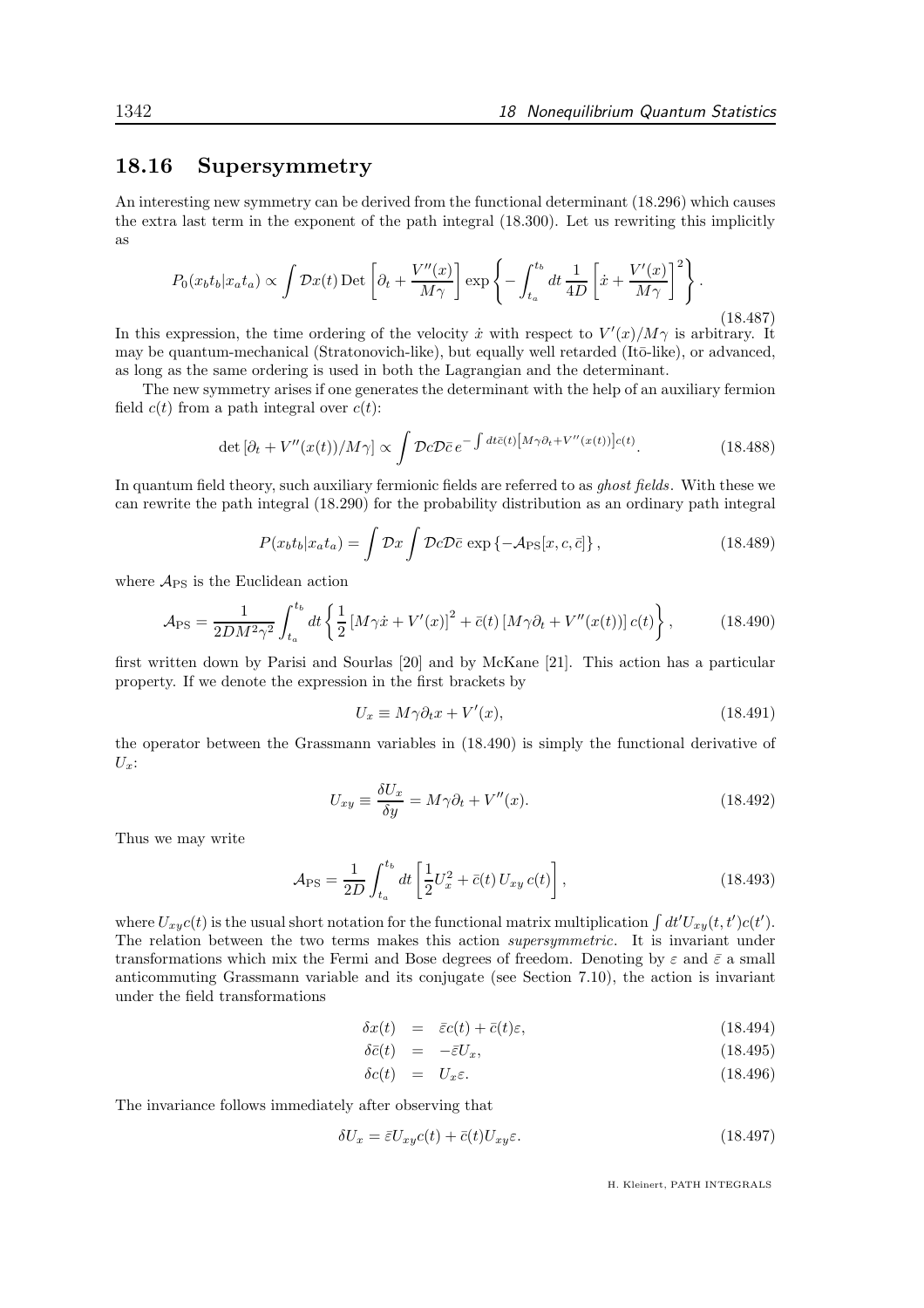Formally, a similar construction is also possible for a particle with inertia in the path integral (18.232), which is an ordinary path integral involving the Lagrangian (18.287). Here we can write

$$
P(x_b t_b | x_a t_a) = \mathcal{N} \int \mathcal{D}x J[x] \exp \left\{ -\frac{1}{2w} \int_{t_a}^{t_b} dt \, [M\ddot{x} + M\gamma \dot{x} + V'(x)]^2 \right\},\tag{18.498}
$$

where  $J[x]$  abbreviates the determinant

$$
J[x] = \det\left[M\partial_t^2 + M\gamma\partial_t + V''(x(t))\right],\tag{18.499}
$$

which is known from formula  $(18.274)$ . The path integral  $(18.498)$  is valid for any ordering of the velocity term, as long as it is the same in the exponent and the functional determinant.

We may now express the functional determinant as a path integral over fermionic ghost fields

$$
J[x] = \det\left[M\partial_t^2 + M\gamma\partial_t + V''(x(t))\right] \propto \int \mathcal{D}c\mathcal{D}\bar{c} \, e^{-\int dt \, \bar{c}(t) \left[M\partial_t^2 + M\gamma\partial_t + V''(x(t))\right]c(t)},\tag{18.500}
$$

and rewrite the probability distribution  $P(x_b t_b|x_a t_a)$  as an ordinary path integral

$$
P(x_b t_b | x_a t_a) \propto \int \mathcal{D}x \int \mathcal{D}c \mathcal{D}\bar{c} \exp\{-\mathcal{A}^{\rm KS}[x, \bar{c}]\},\tag{18.501}
$$

where  $\mathcal{A}[x, \overline{c}]$  is the Euclidean action

$$
\mathcal{A}^{\text{KS}}[x,\bar{c}] \equiv \int_{t_a}^{t_b} dt \left\{ \frac{1}{2w} [M\ddot{x} + M\gamma \dot{x} + V'(x)]^2 + \bar{c}(t) \left[ M\partial_t^2 + M\gamma \partial_t + V''(x(t)) \right] c(t) \right\}.
$$
\n(18.502)

This formal expression contains subtleties arising from the boundary conditions when calculating the Jacobian (18.500) from the functional integral on the right-hand side. It is necessary to factorize the second-order operator in the functional determinant and express the determinant of each firstorder factor as a functional integral over Grassmann variables as in (18.488). At the end, the action is again supersymmetric, but there are twice as many auxiliary Fermi fields [22].

As a check of this formula, we may let the coupling to the thermal reservoir go to zero,  $\gamma \to 0$ . Then the first factor in (18.501),

$$
\exp\left(-\int_{t_a}^{t_b} dt \bigg\{\frac{1}{2w} [M\ddot{x} + M\gamma \dot{x} + V'(x)]^2\bigg\}\right)
$$

becomes proportional to a  $\delta$ -functional  $\delta[M\ddot{x}+V'(x)]$ . The argument is simply the functional derivative of the original action of the quantum system in (18.191), so that we obtain in the limit δ[δA/δx]. The functional matrix between the Grassmann fields in (18.501), on the other hand, reduces to  $\delta^2 A/\delta x(t) \delta x(t')$ , and we arrive at the path integral

$$
P(x_b t_b | x_a t_a) \underset{\gamma \to 0}{\propto} \int \mathcal{D}x \, \delta[\delta \mathcal{A}/\delta x] \times \int \mathcal{D}c \mathcal{D}\bar{c} \exp\left\{-\int_{t_a}^{t_b} dt \int_{t_a}^{t_b} dt' \, \bar{c}(t) \delta^2 \mathcal{A}/\partial x(t) \partial x(t') c(t')\right\}.
$$
 (18.503)

Performing the integral over the Grassmann variables yields

$$
P(x_b t_b | x_a t_a) \quad \underset{\gamma \to 0}{\propto} \quad \int \mathcal{D}x \, \delta[\delta \mathcal{A}/\delta x] \, \text{Det} \left[ \delta^2 \mathcal{A}/\partial x(t) \partial x(t') \right]. \tag{18.504}
$$

The  $\delta$ -functional selects from all paths only those which obey the Euler-Lagrange equations of motion. With the help of the functional identity

$$
\delta[M\ddot{x} + V'(x)] = \delta[x - x_{\text{cl}}] \times \text{Det}^{-1}[M\ddot{x} + V''(x)],\tag{18.505}
$$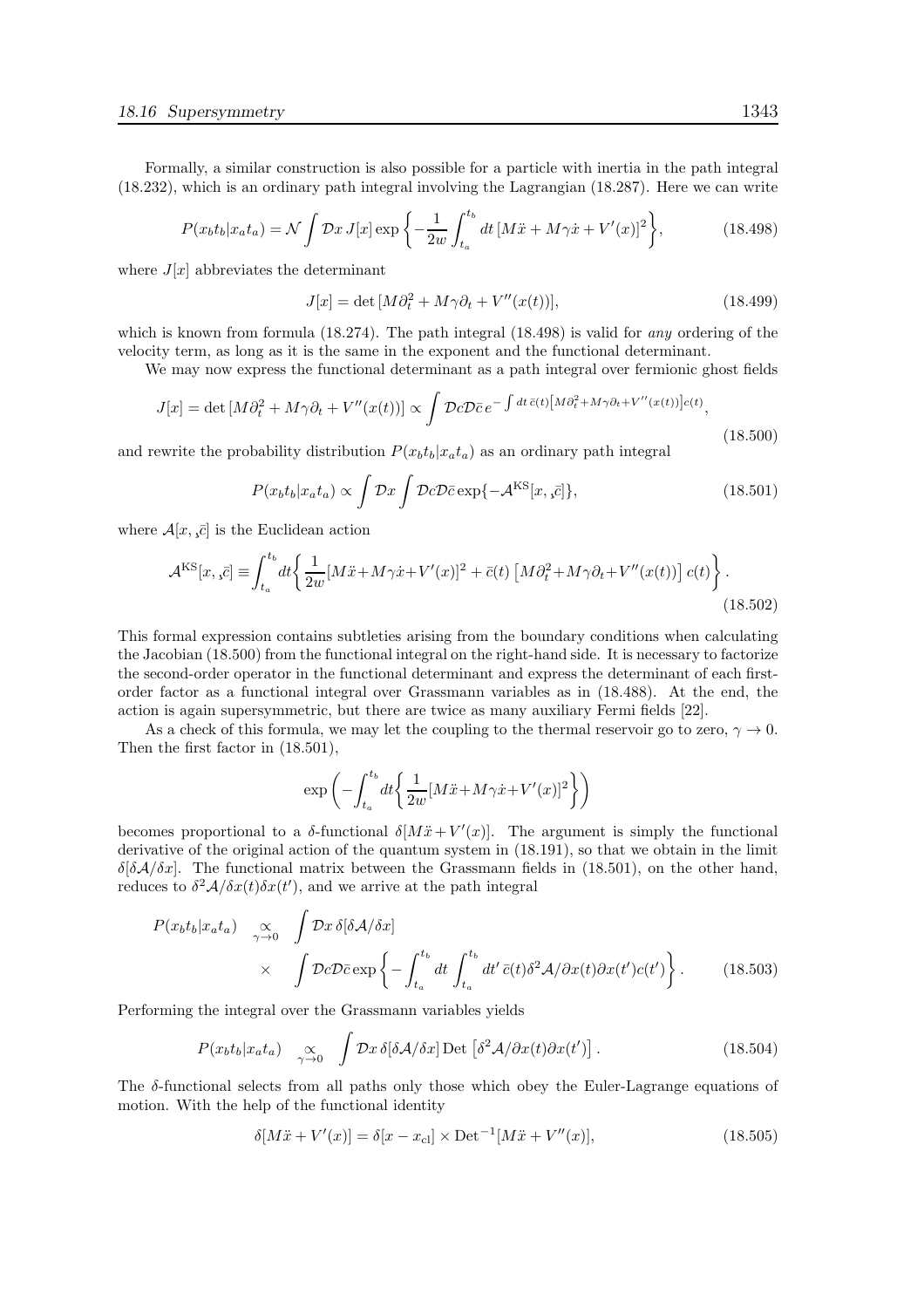which generalizes identity  $\delta(f(x)) = \delta(x)/f'(x)$  if  $f(0) = 0$ , the above path integral becomes simply

$$
P(x_b t_b | x_a t_a) \quad \underset{\gamma \to 0}{\propto} \quad \int \mathcal{D}x \, \delta[x - x_{\text{cl}}], \tag{18.506}
$$

which is the correct probability distribution of classical physics. Note the important difference with respect to the classical amplitude in Eq. (4.96), where the concentration of the path integral on the classical path is enforced by a strongly oscillating complex expression requiring the semiclassical fluctuation factor in Eq. (4.97) for proper normalization. In the probability (18.506) this is achieved by a real  $\delta$ -functional.

Note that by a Fourier decomposition of the  $\delta$ -functional (18.503) we obtain the alternative path integral representation of classical physics

$$
P(x_b t_b | x_a t_a) \underset{\gamma \to 0}{\propto} \int \mathcal{D}x \mathcal{D}\lambda \mathcal{D}c \mathcal{D}\bar{c} e^{-\int_{t_a}^{t_b} dt \delta \mathcal{A}/\delta x(t)\lambda(t) - \int_{t_a}^{t_b} dt \int_{t_a}^{t_b} dt' \bar{c}(t) \delta^2 \mathcal{A}/\delta x(t) \delta x(t') c(t')}.
$$
(18.507)

This is supersymmetric under the transformations

$$
\delta x = \bar{\varepsilon}c, \quad \delta c = 0, \quad \delta \bar{c} = -\bar{\varepsilon}\lambda, \quad \delta \lambda = 0,
$$
\n(18.508)

as observed by Gozzi [23].

There exists a compact way of rewriting the action using *superfields*. We define a threedimensional superspace consisting of time and two auxiliary Grassmann variables  $\theta$  and  $\bar{\theta}$ . Then we define a superfield

$$
X(t) \equiv x(t) + i\bar{\theta}c(t) - i\bar{\theta}c(t) - \bar{\theta}\lambda(t). \tag{18.509}
$$

We now consider the superaction

$$
\mathcal{A}^{\text{super}} \equiv \int d\bar{\theta} d\theta \mathcal{A}[X] \equiv \int d\bar{\theta} d\theta \mathcal{A}[x + i\bar{\theta}c - i\theta\bar{c} - \bar{\theta}\theta\lambda]
$$
(18.510)

and expand the action into a functional Taylor series:

$$
\int d\bar{\theta} d\theta \left\{ \mathcal{A}[x] + \frac{\delta \mathcal{A}}{\delta x} (i \bar{\theta} c - i \theta \bar{c} - \bar{\theta} \theta \lambda) + \frac{1}{2} (i \bar{\theta} c - i \theta \bar{c} - \bar{\theta} \theta \lambda) \frac{\partial^2 \mathcal{A}}{\delta x \delta x} (i \bar{\theta} c - i \theta \bar{c} c - \bar{\theta} \theta \lambda) \right\}.
$$

Due to the nilpotency (7.375) of the Grassmann variables, the expansion stops after the second term. Recalling now the integration rules (7.378) and (7.379), this becomes

$$
\frac{\delta \mathcal{A}}{\delta x} \lambda + \frac{1}{2} \bar{c} \frac{\partial^2 \mathcal{A}}{\delta x \delta x} c,
$$

which is precisely the short-hand functional notation for the negative exponent in the path integral (18.507).

## 18.17 Stochastic Quantum Liouville Equation

At lower temperatures, where quantum fluctuations become important, the forward–backward path integral (18.230) does not allow us to derive a Schrödinger-like differential equation for the probability distribution  $P(x v t | x_a v_a t_t)$ . To see the obstacle, we go over to the canonical representation of (18.230):

$$
|(x_b t_b | x_a t_a)|^2 = \int \mathcal{D}x \, \mathcal{D}y \int \frac{\mathcal{D}p}{2\pi} \frac{\mathcal{D}p_y}{2\pi} \, \exp\left\{\frac{i}{\hbar} \int_{t_a}^{t_b} dt \, \left[p\dot{x} + p_y \dot{y} - H_T\right]\right\},\tag{18.511}
$$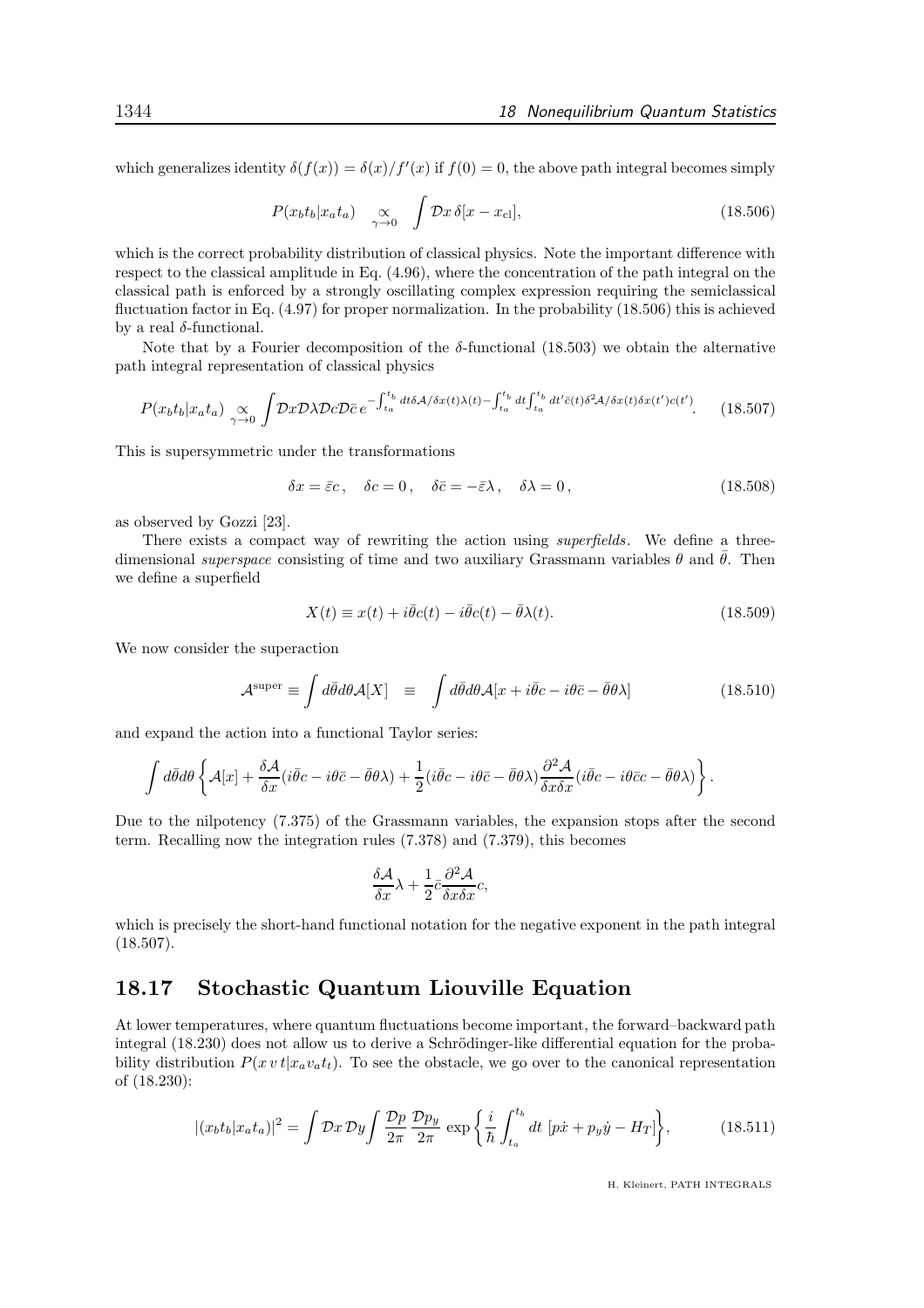where

$$
H_T = \frac{1}{M} p_y p_x + \gamma p_y y + V(x + y/2) - V(x - y/2) - i \frac{w}{2\hbar} y \hat{K}^{\text{Ohm}} y \tag{18.512}
$$

plays the role of a temperature-dependent quasi-Hamiltonian for an Ohmic system associated with the Lagrangian of the forward–backward path integral (18.230). The notation  $\hat{K}^{Ohm}y(t)$ abbreviates the product of the functional matrix  $K^{\text{Ohm}}(t, t')$  with the functional vector  $y(t')$  defined by  $\hat{K}^{Ohm}y(t) \equiv \int dt' K^{Ohm}(t, t')y(t')$ . Hence is  $H_T$  a nonlocal object (in the temporal sense), and this is the reason for calling it quasi-Hamiltonian.

It is useful to omit y-integrations at the endpoints in the path integral (18.511), and set up a path integral representation for the product of amplitudes

$$
U(x_b y_b t_b | x_a y_a t_a) \equiv (x_b + y_b/2 \ t_b | x_a + y_a/2 \ t_a) (x_b - y_b/2 \ t_b | x_a - y_a/2 \ t_a)^*.
$$
 (18.513)

Given some initial density matrix  $\rho(x_+, x_-; t) = \rho(x + y/2, x - y/2; t)$  at time  $t = t_a$ , which may actually be in equilibrium and time-independent, as in Eq. (2.367), the functional matrix  $U(x_by_b t_b|x_a y_a t_a)$  allows us to calculate  $\rho(x_+, x_-;t)$  at any time by the time evolution equation

$$
\rho(x+y/2, x-y/2; t) = \int dx_a \, dy_a \, U(x \, y \, t | x_a y_a t_a) \, \rho(x_a + y_a/2, x_a - y_a/2; t_a). \tag{18.514}
$$

Recall that the Fourier transform of  $\rho(x+y/2, x-y/2; t)$  with respect to y is the Wigner function (1.224).

When considering the change of  $U(x y t | x_a y_a t_a)$  over a small time interval  $\epsilon$ , the momentum variables p and  $p_y$  have the same effect as differential operators  $-i\partial_{x_b}$  and  $-i\partial_{y_b}$ , respectively. The last term in  $H_T$ , however, is nonlocal in time, thus preventing a derivation of a Schrödinger-like differential equation.

The locality problem can be removed by introducing a noise variable  $\eta(t)$  with the correlation function determined by (18.321):

$$
\langle \eta(t)\eta(t')\rangle_T = \frac{w}{2} [K^{\text{Ohm}}]^{-1}(t, t'). \qquad (18.515)
$$

Then we can define a temporally local η-dependent Hamiltonian operator

$$
\hat{H}_{\eta} \equiv \frac{1}{M} (\hat{p}_x + \gamma y) \hat{p}_y + V(x + y/2) - V(x - y/2) - y\eta,
$$
\n(18.516)

which governs the evolution of  $\eta$ -dependent versions of the amplitude products (18.513) via the stochastic Schrödinger equation

$$
i\hbar \partial_t U_\eta(x\, y\, t | x_a y_a t_a) = \hat{H}_\eta U_\eta(x\, y\, t | x_a y_a t_a). \tag{18.517}
$$

The same equation is obeyed by the noise-dependent density matrix  $\rho_n(x, y; t)$ .

Averaging these equation over  $\eta$  with the distribution (18.321) yields for  $y_a = y_b = 0$  the same probability distribution as the forward–backward path integral (18.230):

$$
|(x_b t_b | x_a t_a)|^2 = U(x_b 0 t_b | x_a 0 t_a) \equiv \langle U(x_b 0 t_b | x_a y_a t_a) \rangle_{\eta}.
$$
 (18.518)

At high temperatures, the noise averaged stochastic Schrödinger equation  $(18.517)$  takes the form

$$
i\hbar \partial_t U(x\, y\, t|x_a\, y_a\, t_a) = \hat{H}_T U(x\, y\, t|x_a\, y_a\, t_a),\tag{18.519}
$$

where  $\hat{H}$  is now a local (in the temporal sense)

$$
\hat{H}_T \equiv \frac{1}{M} \hat{p}_y \hat{p}_x + \gamma y \hat{p}_y + V(x + y/2) - V(x - y/2) - i \frac{w}{2\hbar} y^2,\tag{18.520}
$$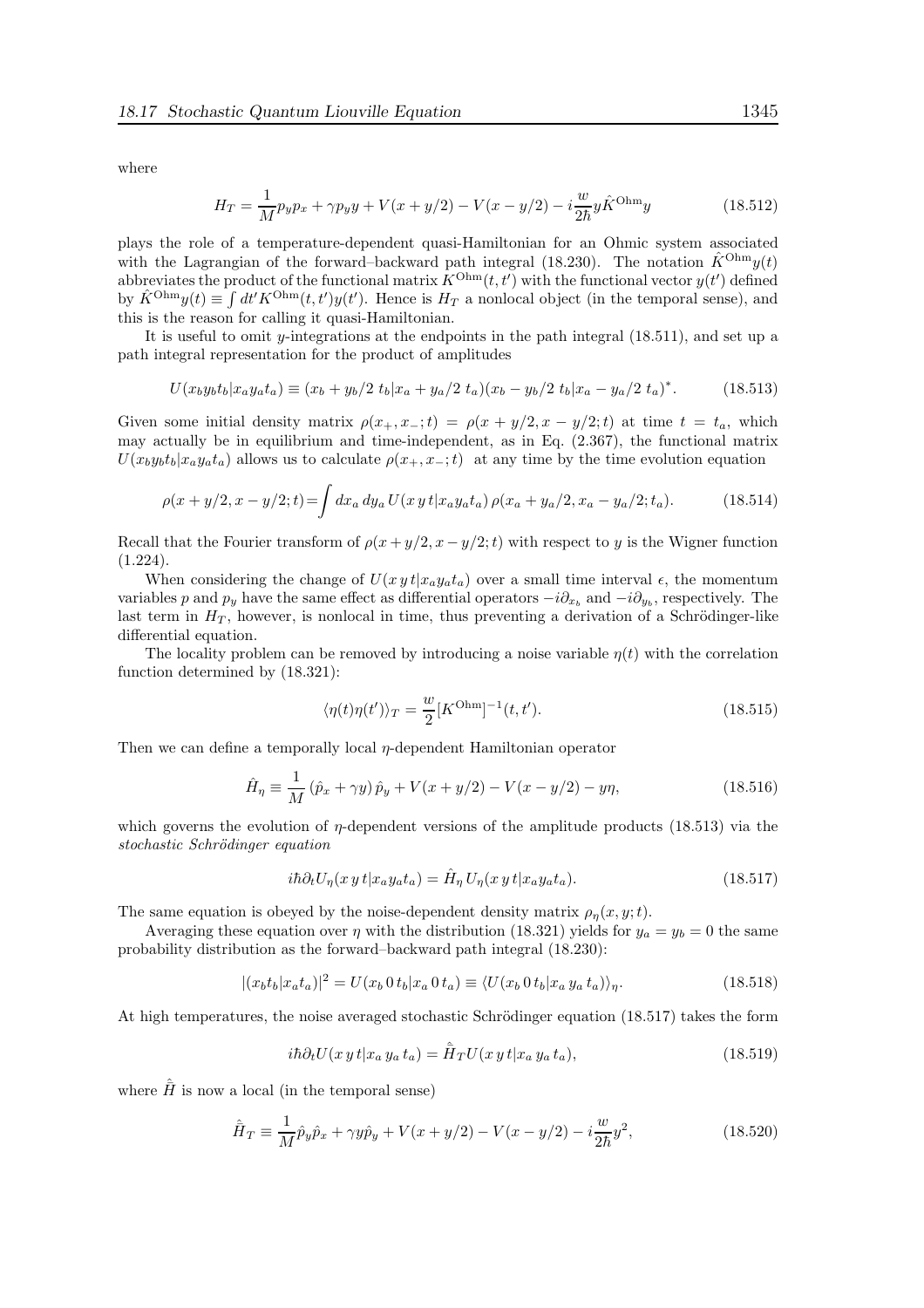arising from the Hamiltonian (18.512) in the high-temperature limit  $K^{\text{Ohm}} \to 1$  [recall (18.223)]. In terms of the separate path positions  $x_{\pm} = x \pm y/2$  where  $p_x = \partial_+ + \partial_-$  and  $p_y = (\partial_+ - \partial_-)/2$ , this takes the more familiar form [24]

$$
\hat{H}_T \equiv \frac{1}{2M} \left( \hat{p}_+^2 - \hat{p}_-^2 \right) + V(x_+) - V(x_-) + \frac{\gamma}{2} (x_+ - x_-) (\hat{p}_+ - \hat{p}_-) - i \frac{w}{2\hbar} (x_+ - x_-)^2.
$$
\n(18.521)

The last term is often written as  $-i\hbar\Lambda(x_+ - x_-)^2$ , where  $\Lambda$  is the so-called *decoherence* rate per square distance

$$
\Lambda \equiv \frac{w}{2\hbar^2} = \frac{M\gamma k_B T}{\hbar^2}.
$$
\n(18.522)

It is composed of the damping rate  $\gamma$  and the squared thermal length (2.353):

$$
\Lambda = \frac{2\pi\gamma}{l_e^2(\hbar\beta)},\tag{18.523}
$$

and controls the decay of interference peaks [25].

Note that the order of the operators in the mixed term of the form  $y\hat{p}_y$  in Eq. (18.520) is opposite to the mixed term  $-i\hat{p}_v v$  in the differential operator (18.239) of the Fokker-Planck equation. This order is necessary to guarantee the conservation of probability. Indeed, multiplying the time evolution equation (18.519) by  $\delta(y)$ , and integrating both sides over x and y, the left-hand side vanishes.

The correctness of this order can be verified by calculating the fluctuation determinant of the path integral for the product of amplitudes (18.513) in the Lagrangian form, which looks just like (18.230), except that the difference between forward and backward trajectories  $y(t) = x_+(t)-x_-(t)$ is nonzero at the endpoints. For the fluctuation which vanish at the endpoints, this is irrelevant. As explained before, the order is a short-time issue, and we can take  $t_b - t_a \rightarrow \infty$ . Moreover, since the order is independent of the potential, we may consider only the free case  $V(x \pm y/2) \equiv 0$ . The relevant fluctuation determinant was calculated in formula (18.254). In the Hamiltonian operator (18.520), this implies an additional energy  $-i\gamma/2$  with respect to the symmetrically ordered term  $\gamma \{y, \hat{p}_y\}/2$ , which brings it to  $\gamma y \hat{p}_y$ , and thus the order in (18.521).

## 18.18 Master Equation for Time Evolution

In the high-temperature limit, the Hamiltonian (18.521) becomes local. Then the evolution equation (18.514) for the density matrix  $\rho(x_{+a}, x_{-a}; t_a)$  can be converted into an operator equation

$$
i\hbar \partial_t \rho(x_+, x_-; t_a) = \hat{H}_T \rho(x_+, x_-; t_a), \tag{18.524}
$$

where  $\hat{H}_T$  is the operator version of the temperature-dependent Hamiltonian (18.521). Such an equation does not exist at low temperatures, due to the nonlocality of the last term in (18.512). Then one cannot avoid solving the stochastic Schrödinger equation (18.517) with the subsequent averaging (18.518). For moderately high temperatures, however, a Hamiltonian formalism can still be set up, although it requires solving a recursion relation. For this purpose we write down the quasi-Hamiltonian in D dimensions

$$
\hat{H}_T \equiv \frac{1}{2M} \left( \hat{\mathbf{p}}_+^2 - \hat{\mathbf{p}}_-^2 \right) + V(\mathbf{x}_+) - V(\mathbf{x}_-) + \frac{M\gamma}{2} (\hat{\mathbf{x}}_+ - \hat{\mathbf{x}}_-) (\hat{\mathbf{x}}_+ + \hat{\mathbf{x}}_-)^R \n- i \frac{w}{2\hbar} (\hat{\mathbf{x}}_+ - \hat{\mathbf{x}}_-) \hat{K}^{\text{Ohm}} (\hat{\mathbf{x}}_+ - \hat{\mathbf{x}}_-),
$$
\n(18.525)

where the Fourier transform of  $K^{\text{Ohm}}(t, t')$  is expanded in powers of  $\omega'$  [recall (18.223)]

$$
K^{\text{Ohm}}(\omega') = 1 + \frac{1}{3} \left( \frac{\hbar \omega'}{2k_B T} \right)^2 + \dots \tag{18.526}
$$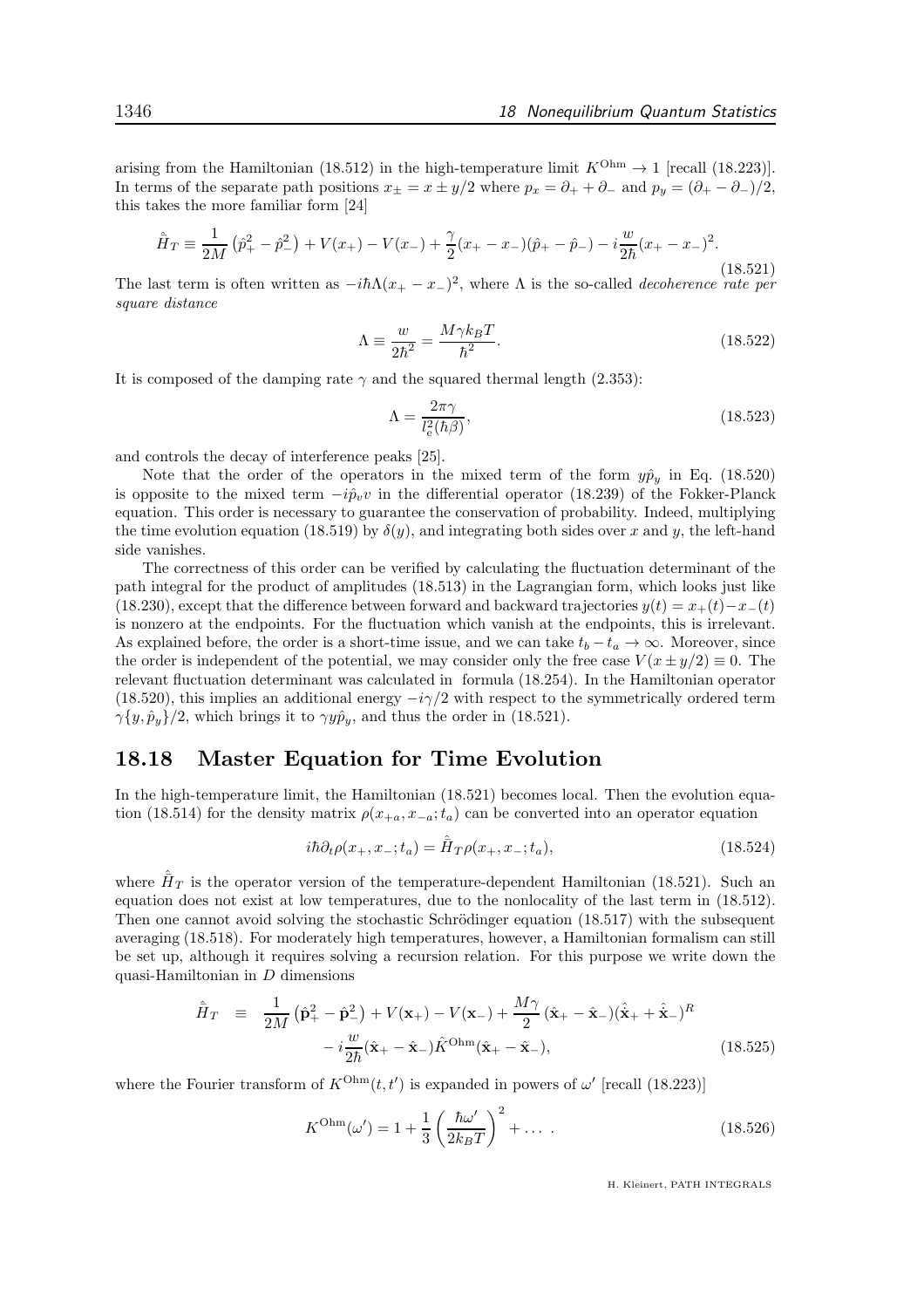Each power of  $\omega'^2$  stands for the operator  $-\overleftarrow{\partial_t}\partial_t$ . In this way we find for the last term the locally looking high-temperature expansion

$$
-i(\hat{\mathbf{x}}_{+}-\hat{\mathbf{x}}_{-})\hat{K}^{\text{Ohm}}(\hat{\mathbf{x}}_{+}-\hat{\mathbf{x}}_{-})=-i(\hat{\mathbf{x}}_{+}-\hat{\mathbf{x}}_{-})^{2}+i\frac{w\hbar}{24(k_{B}T)^{2}}(\hat{\mathbf{x}}_{+}-\hat{\mathbf{x}}_{-})^{2}+\dots
$$
 (18.527)

The expression is not really local, since the operator  $\hat{\dot{x}}$  is defined implicitly as an abbreviations for the commutator

$$
\hat{\dot{\mathbf{x}}} \equiv \frac{i}{\hbar} [\hat{H}_T, \hat{\mathbf{x}}]. \tag{18.528}
$$

If the expansion  $(18.527)$  is carried further, higher derivatives of x arise, which are all defined recursively:

$$
\hat{\mathbf{x}} \equiv \frac{i}{\hbar} [\hat{H}_T, \hat{\mathbf{x}}], \quad \hat{\mathbf{x}} \equiv \frac{i}{\hbar} [\hat{H}_T, \hat{\mathbf{x}}], \quad \dots \tag{18.529}
$$

Thus Eq. (18.525) with the expansion (18.527) is a recursive equation for the Hamiltonian operator  $\hat{H}_T$ . For small  $\gamma$  (and thus  $w = 2M\gamma k_BT$ ), the recursion can be solved iteratively, in the first step by inserting  $\hat{\mathbf{x}} \approx \hat{\mathbf{p}}/M$  into Eq. (18.530).

It is useful to re-express (18.524) in the Dirac operator form where the density matrix has a bra–ket representation  $\hat{\rho}(t) = \sum_{mn} \rho_{mn}(t) |m\rangle\langle n|$ . Denoting  $\hat{\mathbf{p}}^2/2M + \hat{V}$  in (18.525) by  $\hat{H}$ , we obtain with the expansion (18.527) the local master equation:

$$
i\hbar \partial_t \hat{\rho} = \hat{H}_T \hat{\rho} \equiv [\hat{H}, \hat{\rho}] + \frac{M\gamma}{2} \left( \hat{\mathbf{x}} \hat{\mathbf{x}} \hat{\rho} - \hat{\rho} \hat{\mathbf{x}} \hat{\mathbf{x}} + \hat{\mathbf{x}} \hat{\rho} \hat{\mathbf{x}} - \hat{\mathbf{x}} \hat{\rho} \hat{\mathbf{x}} \right)
$$

$$
- \frac{i w}{2\hbar} [\hat{\mathbf{x}}, [\hat{\mathbf{x}}, \hat{\rho}]] - \frac{i w \hbar^2}{24(k_B T)^2} [\hat{\mathbf{x}}, [\hat{\mathbf{x}}, \hat{\rho}]] + \dots \, . \tag{18.530}
$$

The validity of the above iterative procedure is most easily proved in the time-sliced path integral. The final slice of infinitesimal width  $\epsilon$  reads

$$
U(\mathbf{x}_{+b}, \mathbf{x}_{-b}, t_b | \mathbf{x}_{+a}, \mathbf{x}_{-a}, t_b - \epsilon)
$$
  
= 
$$
\int \frac{d\mathbf{p}_+(t_b)}{(2\pi)^3} \int \frac{d\mathbf{p}_-(t_b)}{(2\pi)^3} e^{\frac{i}{\hbar} \left\{ \mathbf{p}_+(t_b) [\mathbf{x}_+(t_b) - \mathbf{x}_+(t_b - \epsilon)] - \mathbf{p}_-\dot{\mathbf{x}}_--\bar{H}_T(t_b) \right\}}.
$$
 (18.531)

Consider now a term of the generic form  $\dot{F}_+({\bf x}_+(t))F_-({\bf x}_-(t))$  in  $\bar{H}_T(t)$ . When differentiating  $U(\mathbf{x}_{+b}, \mathbf{x}_{-b}, t_b|\mathbf{x}_{+a}, \mathbf{x}_{-a}, t_b - \epsilon)$  with respect to the final time  $t_b$ , the integrand receives a factor  $-\bar{H}_T(t_b)$ . At  $t_b$ , the term  $\dot{F}_+(\mathbf{x}_+(t))F_-(\mathbf{x}_-(t))$  in  $\bar{H}_T(t)$  has the explicit form  $\epsilon^{-1}[F_+(\mathbf{x}_+(t_b)) - F_+(\mathbf{x}_+(t_b-\epsilon))] F_-(\mathbf{x}_-(t_b))$ . It can be taken out of the integral, yielding

$$
\epsilon^{-1} \left[ F_+(\mathbf{x}_+(t_b)) U - U F_+(\mathbf{x}_+(t_b - \epsilon)) \right] F_-(\mathbf{x}_-(t_b)). \tag{18.532}
$$

In operator language, the amplitude U is associated with  $\hat{U} \approx 1 - i\epsilon \hat{H}_T/\hbar$ , such the term  $\dot{F}_+({\bf x}_+(t))F_-({\bf x}_-(t))$  in  $\hat{\bar{H}}_T$  yields a Schrödinger operator

$$
\frac{i}{\hbar} \left[ \hat{H}_T, \hat{F}_+ (\mathbf{x}_+) \right] F_- (\mathbf{x}_-) \tag{18.533}
$$

in the time evolution equation (18.530).

For functions of the second derivative  $\ddot{x}$  we have to split off the last two time slices in (18.531) and convert the two intermediate integrals over x into operator expressions, which obviously leads to the repeated commutator of  $\hat{H}_T$  with  $\hat{\mathbf{x}}$ , and so on.

The operator order in the terms in the parentheses of Eq. (18.530) is fixed by the retardation of  $\dot{\mathbf{x}}_{\pm}$  with respect to  $\mathbf{x}_{\pm}$  in (18.521). This implies that the associated operator  $\dot{\mathbf{x}}(t)$  has a time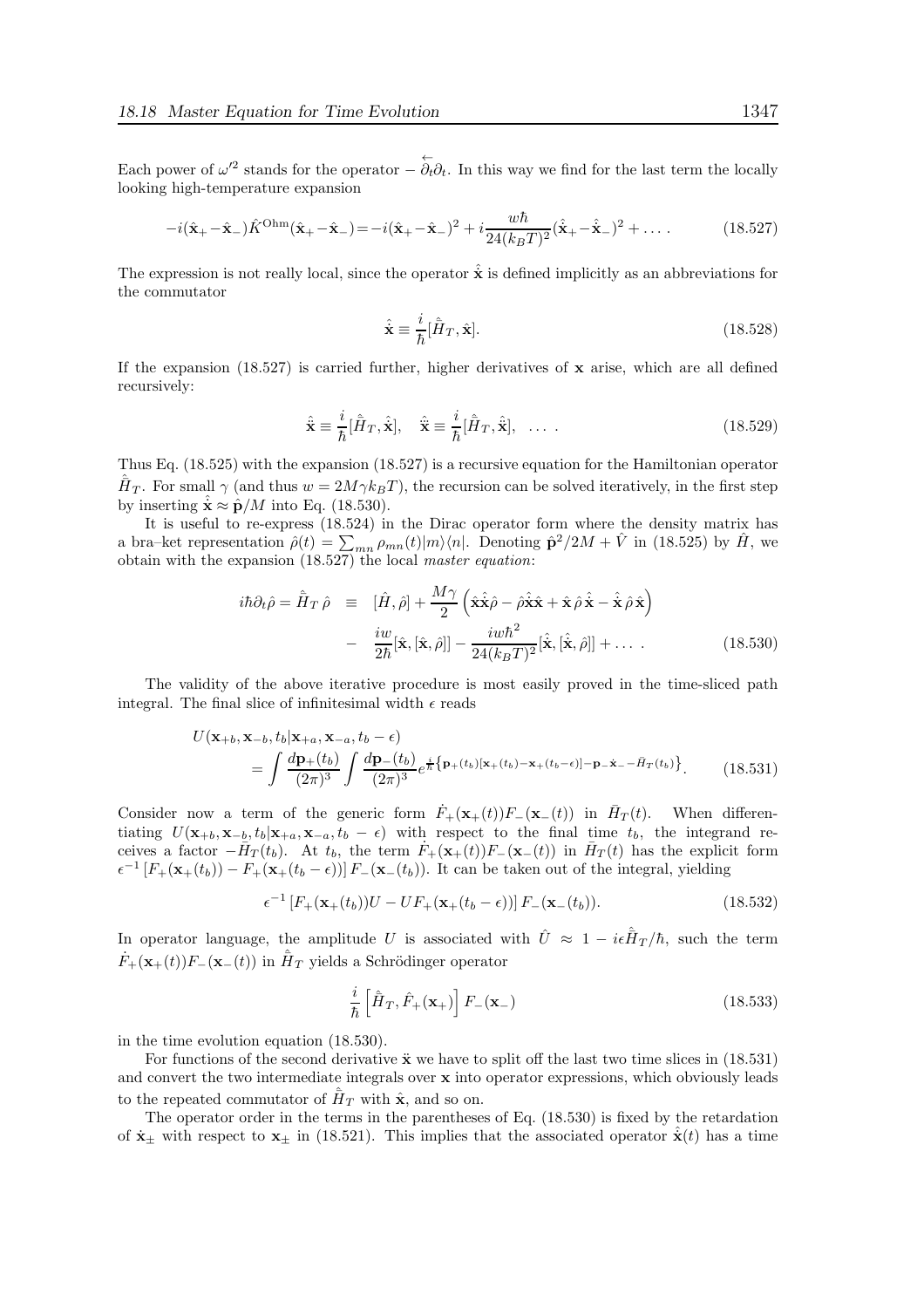argument which lies slightly before that of  $\hat{\mathbf{x}}_+$ , thus acting upon  $\hat{\rho}$  before  $\hat{\mathbf{x}}$ . This puts  $\hat{\mathbf{x}}(t)$  to the right of  $\hat{\mathbf{x}}$ , i.e., next to  $\hat{\rho}$ . On the right-hand side of  $\hat{\rho}$ , the time runs in the opposite direction such that  $\dot{\mathbf{x}}$  must lie to the left of  $\hat{\mathbf{x}}$ , again next to  $\hat{\rho}$ . In this way we obtain an operator order which ensures that Eq. (18.530) conserves the total probability.

This property and the positivity of  $\hat{\rho}$  are actually guaranteed by the observation, that the master equation (18.530) can be written in the Lindblad form [26]

$$
\partial_t \hat{\rho} = -\frac{i}{\hbar} [\hat{H}, \hat{\rho}] - \sum_{n=1}^2 \left( \frac{1}{2} \hat{L}_n \hat{L}_n^{\dagger} \hat{\rho} + \frac{1}{2} \hat{\rho} \hat{L}_n \hat{L}_n^{\dagger} - \hat{L}_n^{\dagger} \hat{\rho} \hat{L}_n \right), \tag{18.534}
$$

with the two Lindblad operators [27]

$$
\hat{L}_1 \equiv \frac{\sqrt{w}}{2\hbar}\hat{\mathbf{x}}, \qquad \hat{L}_2 \equiv \frac{\sqrt{3w}}{2\hbar} \left(\hat{\mathbf{x}} - i\frac{\hbar}{3k_B T}\hat{\mathbf{x}}\right). \tag{18.535}
$$

Note that the operator order in Eq. (18.530) prevents the term  $\hat{\mathbf{x}}\hat{\mathbf{z}}\hat{\rho}$  from being a pure divergence. If we rewrite it as a sum of a commutator and an anticommutator,  $[\hat{\mathbf{x}}, \hat{\mathbf{x}}]/2 + {\hat{\mathbf{x}}, \hat{\mathbf{x}}}/2$ , then the latter term is a pure divergence, and we can think of the first two  $\gamma$ -terms in (18.530) as being due to an additional anti-Hermitian term in the Hamiltonian operator  $\hat{H}$ , the dissipation operator

$$
\hat{H}_{\gamma} = \gamma M \frac{1}{4} [\hat{\mathbf{x}}, \hat{\dot{\mathbf{x}}}]. \tag{18.536}
$$

## 18.19 Relation to Quantum Langevin Equation

The stochastic Liouville equation (18.517) can also be derived from an operator version of the Langevin equation (18.317), the so-called Quantum Langevin equation

$$
M\ddot{\hat{x}}(t) + M\gamma \dot{\hat{x}}(t) + V'(\hat{x}(t)) = \hat{\eta}(t),
$$
\n(18.537)

where  $\hat{\eta}(t)$  is an operator noise variable with the commutation rule

$$
[\hat{\eta}_t, \hat{\eta}_{t'}] = w \frac{i\hbar}{k_B T} \partial_t \delta(t - t'),\tag{18.538}
$$

and the correlation function [28]

$$
\frac{1}{2}\langle[\hat{\eta}_t, \hat{\eta}_{t'}]_+\rangle_{\hat{\eta}} = w K(t, t'). \qquad (18.539)
$$

The commutator (18.538) and the correlation function (18.539) are related to each other as required by the fluctuation-dissipation theorem: By omitting the factor  $\coth(\hbar\omega/2k_BT)$  in Eq. (18.223), the Fourier integral (18.221) for  $K(t,t')$  reduces to  $(\hbar/2k_BT)\partial_t\delta(t-t')$ . A comparison with the general spectral representation (18.53) shows that the expectation value (18.539) has the spectral function

$$
\rho_{\rm b}(\omega') = 2M\gamma\hbar\omega'.\tag{18.540}
$$

By inserting this into the spectral representation (18.53) we obtain the right-hand side of the commutator equation (18.538).

A noise variable with the properties (18.538) and (18.539) can be constructed explicitly by superimposing quantized oscillator velocities of frequencies  $\omega$  as follows:

$$
\hat{\eta}(t) = -i\sqrt{\frac{M\hbar\gamma}{\pi}} \int_0^\infty d\Omega' \sqrt{\Omega'} [a_{\Omega'} e^{-i\omega' t} - a_{\omega'}^\dagger e^{i\omega' t}]. \tag{18.541}
$$

It is worth pointing out that there exists a direct derivation of the quantum Langevin equation (18.537), whose noise operator  $\hat{\eta}(t)$  satisfies the commutator and fluctuation properties (18.538) and (18.539), from Kubo's stochastic Liouville equation, and thus from the forward–backward path integral (18.230) [29].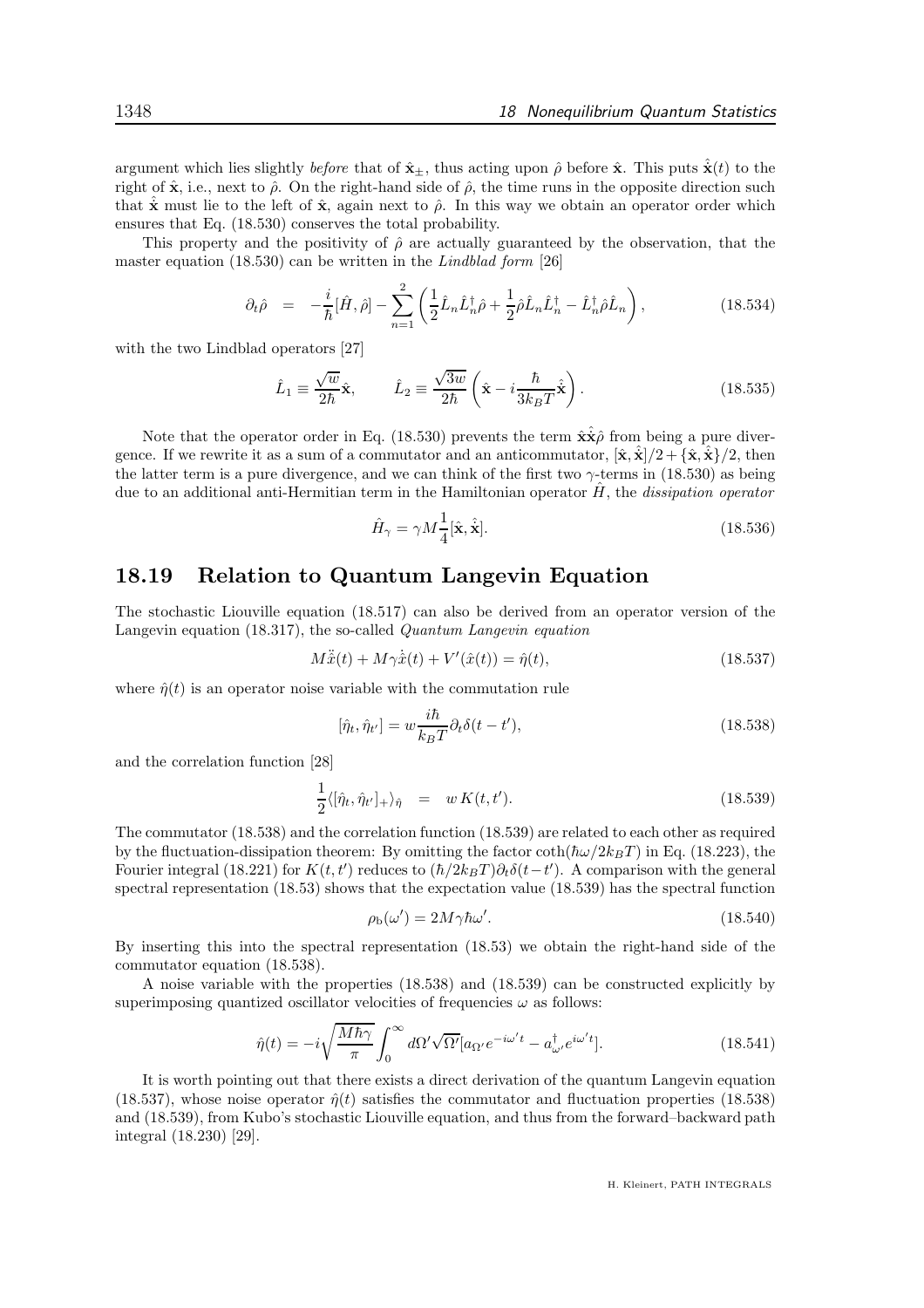### 18.20 Electromagnetic Dissipation and Decoherence

There exists a thermal bath of particular importance: atoms are usually observed at a finite temperature where they interact with a grand-canonical ensemble of photons in thermal equilibrium. This interaction will broaden the natural line width of atomic levels even if all major mechanisms for the broadening are removed. To study this situation, let us set up a forward–backward path integral description for a bath of photons, and derive from it a master equation for the density matrix which describes electromagnetic dissipation and decoherence. As an application, we shall calculate the Wigner-Weisskopf formula for the natural line width of an atomic state at zero temperature, find the finite-temperature effects, and calculate the Lamb shift between atomic s- and p-wave states of principal quantum number  $n = 2$  with the term notation  $2S_{1/2}$  and  $2P_{1/2}$ . The master equation may eventually have applications to dilute interstellar gases or to few-particle systems in cavities.

#### 18.20.1 Forward–Backward Path Integral

With the application to atomic physics in mind, we shall consider a three-dimensional quantum system described by a time-dependent quantum-mechanical density matrix  $\rho(\mathbf{x}_{+}, \mathbf{x}_{-};t)$ . In contrast to Eq. (18.514), we use here the forward and backward variables as arguments, and write the time evolution equation as

$$
\rho(\mathbf{x}_{+b}, \mathbf{x}_{-a}; t_b) = \int d\mathbf{x}_{+a} d\mathbf{x}_{-a} U(\mathbf{x}_{+b}, \mathbf{x}_{-b}, t_b | \mathbf{x}_{+a}, \mathbf{x}_{-a}, t_a) \rho(\mathbf{x}_{+a}, \mathbf{x}_{-a}; t_a).
$$
(18.542)

In an external electromagnetic vector potential  $\mathbf{A}(\mathbf{x}, t)$ , the time-evolution kernel is determined by a forward–backward path integral of the type (18.192), in which the forward and backward paths start at different initial and final points  $x_{+a}$ ,  $x_{-a}$  and  $x_{+b}$ ,  $x_{-b}$ , respectively:

$$
U(\mathbf{x}_{+b}, \mathbf{x}_{-b}, t_b | \mathbf{x}_{+a}, \mathbf{x}_{-a}, t_a) \equiv (\mathbf{x}_{+b}, t_b | \mathbf{x}_{+a}, t_a) (\mathbf{x}_{-b}, t_b | \mathbf{x}_{-a}, t_a)^* = \int \mathcal{D}\mathbf{x}_+ \mathcal{D}\mathbf{x}_-
$$

$$
\times \exp\left\{\frac{i}{\hbar} \int_{t_a}^{t_b} \left[ \frac{M}{2} \left( \mathbf{x}_+^2 - \mathbf{x}_-^2 \right) - V(\mathbf{x}_+) + V(\mathbf{x}_-) - \frac{e}{c} \dot{\mathbf{x}}_+ \mathbf{A}(\mathbf{x}_+, t) + \frac{e}{c} \dot{\mathbf{x}}_- \mathbf{A}(\mathbf{x}_-, t) \right] \right\}.
$$
(18.543)

The vector potential  $\mathbf{A}(\mathbf{x}, t)$  is a superposition of oscillators  $\mathbf{X}_{\mathbf{k}}(t)$  of frequency  $\Omega_{\mathbf{k}} = c|\mathbf{k}|$  in a volume  $V$ :

$$
\mathbf{A}(\mathbf{x},t) = \sum_{\mathbf{k}} c_{\mathbf{k}}(\mathbf{x}) \mathbf{X}_{\mathbf{k}}(t), \quad c_{\mathbf{k}} = \frac{e^{i\mathbf{k}\mathbf{x}}}{\sqrt{2\Omega_{\mathbf{k}}V}}, \quad \sum_{\mathbf{k}} = \int \frac{d^3kV}{(2\pi)^3}.
$$
 (18.544)

At a finite temperature  $T$ , these oscillators are assumed to be in equilibrium, where we shall write their time-ordered correlation functions as

$$
G_{\mathbf{k}\mathbf{k}'}^{ij}(t,t') = \langle \hat{T}\hat{X}_{\mathbf{k}}^{i}(t), \hat{X}_{-\mathbf{k}'}^{j}(t')\rangle = \delta_{\mathbf{k}\mathbf{k}'}^{ij} G_{\Omega_{\mathbf{k}}}(t,t') \equiv \delta_{\mathbf{k}\mathbf{k}'} P_{\mathbf{k}}^{\perp ij} G_{\Omega_{\mathbf{k}}}(t,t'). \tag{18.545}
$$

The transverse projection matrix is the result of the sum over the transverse polarization vectors of the photons:

$$
P_{\mathbf{k}}^{\perp ij} = \sum_{h=\pm} \epsilon^i(\mathbf{k}, h) \epsilon^{j*}(\mathbf{k}, h) = (\delta^{ij} - k^i k^j / \mathbf{k}^2). \tag{18.546}
$$

The function  $G_{\Omega_{\mathbf{k}}}(t, t')$  on the right-hand side of (18.545) is the Green function (18.185) of a single oscillator of frequency  $\Omega_{\mathbf{k}}$ . It is decomposed into real and imaginary parts, defining  $A_{\Omega_{\mathbf{k}}}(t,t')$  and  $C_{\Omega_{\mathbf{k}}}(t, t')$  as in (18.185), which are commutator and anticommutator functions of the oscillator at temperature  $T: C_{\Omega_{\mathbf{k}}}(t, t') \equiv \langle [\hat{X}(t), \hat{X}(t')] \rangle_T$  and  $A_{\Omega_{\mathbf{k}}}(t, t') \equiv \langle [\hat{X}(t), \hat{X}(t')] \rangle_T$ , respectively.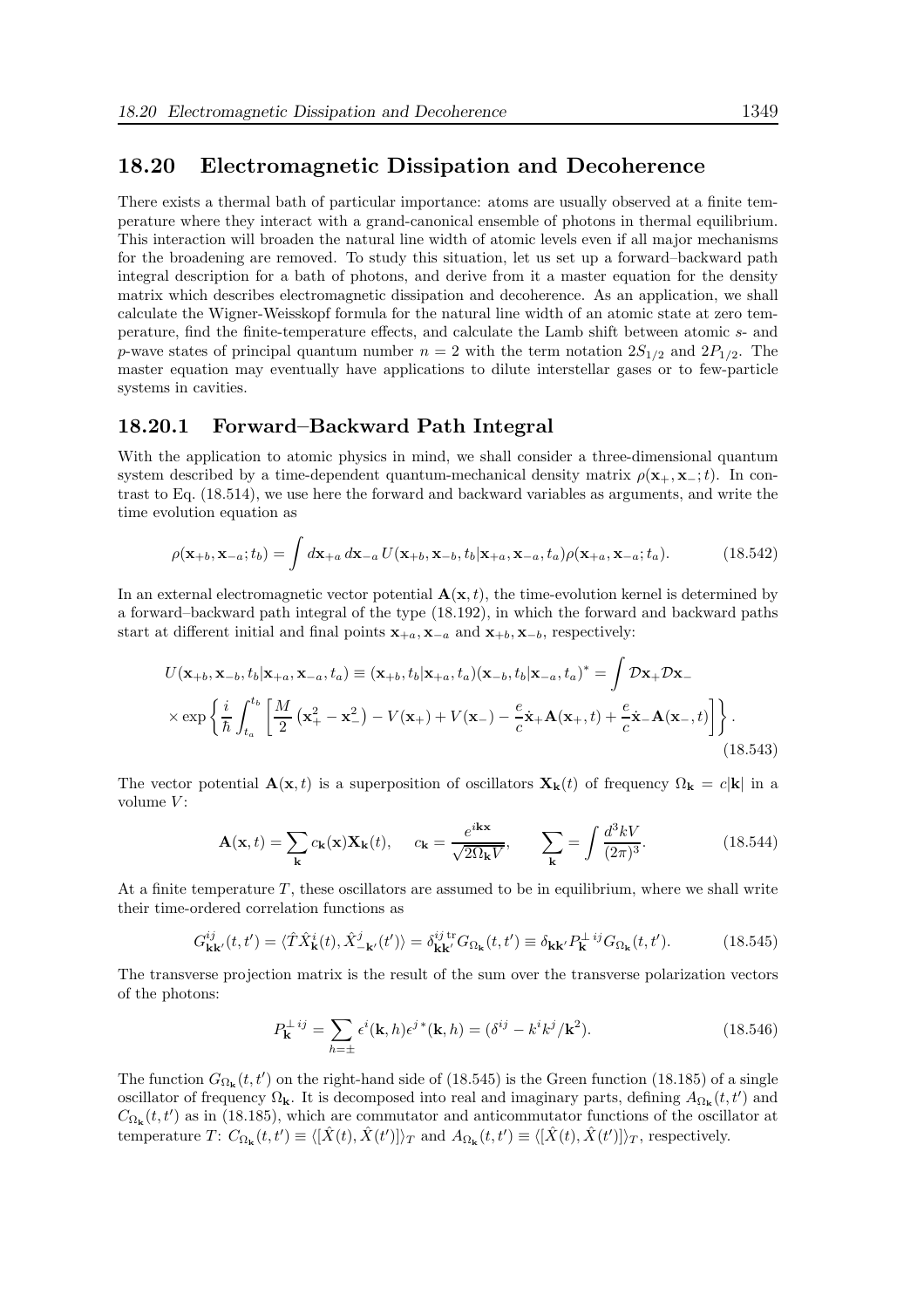The thermal average of the evolution kernel (18.543) is then given by the forward–backward path integral

$$
U(\mathbf{x}_{+b}, \mathbf{x}_{-b}, t_b | \mathbf{x}_{+a}, \mathbf{x}_{-a}, t_a) = \int \mathcal{D}\mathbf{x}_{+}(t) \int \mathcal{D}\mathbf{x}_{-}(t)
$$

$$
\times \exp\left\{\frac{i}{\hbar} \int_{t_a}^{t_b} dt \left[\frac{M}{2}(\dot{\mathbf{x}}_{+}^2 - \dot{\mathbf{x}}_{-}^2) - (V(\mathbf{x}_{+}) - V(\mathbf{x}_{-}))\right] + \frac{i}{\hbar} \mathcal{A}^{\text{FV}}[\mathbf{x}_{+}, \mathbf{x}_{-}]\right\},
$$
(18.547)

where  $\exp\{i\mathcal{A}^{\text{FV}}[\mathbf{x}_{+}, \mathbf{x}_{-}]/\hbar\}$  is the Feynman-Vernon influence functional defined in Eq. (18.200). The influence action  $\mathcal{A}^{\text{FV}}[{\bf x}_+,{\bf x}_-]$  is the sum of a dissipative and a fluctuating part  $\mathcal{A}_D^{\text{FV}}[{\bf x}_+,{\bf x}_-]$ and  $\mathcal{A}_F^{\text{FV}}[\mathbf{x}_+, \mathbf{x}_-],$  whose explicit forms are now

$$
\mathcal{A}_D^{\text{FV}}[\mathbf{x}_+, \mathbf{x}_-] = \frac{ie^2}{2\hbar c^2} \int dt \int dt' \Theta(t - t')
$$
  
 
$$
\times \left[ \dot{\mathbf{x}}_+(t) \mathbf{C}_b(\mathbf{x}_+ t, \mathbf{x}_+' t') \dot{\mathbf{x}}_+(t') - \dot{\mathbf{x}}_+(t) \mathbf{C}_b(\mathbf{x}_+ t, \mathbf{x}_-' t') \dot{\mathbf{x}}_-(t') - \dot{\mathbf{x}}_-(t) \mathbf{C}_b(\mathbf{x}_- t, \mathbf{x}_+' t') \dot{\mathbf{x}}_-(t') - \dot{\mathbf{x}}_-(t) \mathbf{C}_b(\mathbf{x}_- t, \mathbf{x}_-' t') \dot{\mathbf{x}}_-(t') \right], \qquad (18.548)
$$

and

$$
\mathbf{A}_F^{\text{FV}}[\mathbf{x}_+,\mathbf{x}_-] = \frac{ie^2}{2\hbar c^2} \int dt \int dt' \Theta(t-t')
$$
  
 
$$
\times \left[ \dot{\mathbf{x}}_+(t) \mathbf{A}_b(\mathbf{x}_+t,\mathbf{x}_+'t') \dot{\mathbf{x}}_+(t') + \dot{\mathbf{x}}_+(t) \mathbf{A}_b(\mathbf{x}_+t,\mathbf{x}_-'t') \dot{\mathbf{x}}_-(t') \right. \\ \left. + \dot{\mathbf{x}}_-(t) \mathbf{A}_b(\mathbf{x}_-t,\mathbf{x}_+'t') \dot{\mathbf{x}}_+(t') + \dot{\mathbf{x}}_-(t) \mathbf{A}_b(\mathbf{x}_-t,\mathbf{x}_-'t') \dot{\mathbf{x}}_-(t') \right], \tag{18.549}
$$

with  $\mathbf{C}_{\mathbf{b}}(\mathbf{x}_- t, \mathbf{x}'_- t')$  and  $\mathbf{A}_{\mathbf{b}}(\mathbf{x}_- t, \mathbf{x}'_- t')$  collecting the 3 × 3 commutator and anticommutator functions of the bath of photons. They are sums of correlation functions over the bath of the oscillators of frequency  $\Omega_{\mathbf{k}}$ , each contributing with a weight  $c_{\mathbf{k}}(\mathbf{x})c_{-\mathbf{k}}(\mathbf{x}') = e^{i\mathbf{k}(\mathbf{x}-\mathbf{x}')}/2\Omega_{\mathbf{k}}V$ . Thus we may write, generalizing (18.197) and (18.198),

$$
C_{\mathbf{b}}^{ij}(\mathbf{x}t, \mathbf{x}'t') = \sum_{\mathbf{k}} c_{-\mathbf{k}}(\mathbf{x}) c_{\mathbf{k}}(\mathbf{x}') \left\langle \left[ \hat{X}_{-\mathbf{k}}^{i}(t), \hat{X}_{\mathbf{k}}^{j}(t') \right] \right\rangle_{T}
$$
  
\n
$$
= -i\hbar \int \frac{d\omega' d^{3}k}{(2\pi)^{4}} \rho_{\mathbf{k}}(\omega') P_{\mathbf{k}}^{\perp}{}^{ij} e^{i\mathbf{k}(\mathbf{x} - \mathbf{x}')} \sin \omega'(t - t'),
$$
  
\n
$$
A_{\mathbf{b}}^{ij}(\mathbf{x}t, \mathbf{x}'t') = \sum_{\mathbf{k}} c_{-\mathbf{k}}(\mathbf{x}) c_{\mathbf{k}}(\mathbf{x}') \left\langle \left\{ \hat{X}_{-\mathbf{k}}^{i}(t), \hat{X}_{\mathbf{k}}^{j}(t') \right\} \right\rangle_{T}
$$
\n(18.550)

$$
= \hbar \int \frac{d\omega' d^3k}{(2\pi)^4} \rho_{\mathbf{k}}(\omega') P_{\mathbf{k}}^{\perp ij} \coth \frac{\hbar \omega'}{2k_B T} e^{i\mathbf{k}(\mathbf{x} - \mathbf{x}')} \cos \omega'(t - t'), \quad (18.551)
$$

where  $\rho_{\mathbf{k}}(\omega')$  is the spectral density contributed by the oscillator of momentum **k**:

$$
\rho_{\mathbf{k}}(\omega') \equiv \frac{2\pi}{2\Omega_{\mathbf{k}}} [\delta(\omega' - \Omega_{\mathbf{k}}) - \delta(\omega' + \Omega_{\mathbf{k}})].
$$
\n(18.552)

At zero temperature, we recognize in (18.550) and (18.551) twice the imaginary and real parts of the Feynman propagator of a massless particle for  $t > t'$ , which in four-vector notation with  $k = (\omega/c, \mathbf{k})$  and  $x = (ct, \mathbf{x})$  reads

$$
G(x, x') = \frac{1}{2} [A(x, x') + C(x, x')] = \int \frac{d^4k}{(2\pi)^4} e^{ik(x - x')} \frac{i\hbar}{k^2 + i\eta}
$$
  

$$
= \int \frac{d\omega \, d^3k}{(2\pi)^4} \frac{i c\hbar}{\omega^2 - \Omega_{\mathbf{k}}^2 + i\eta} e^{-i[\omega(t - t') - \mathbf{k}(\mathbf{x} - \mathbf{x}')]}, \tag{18.553}
$$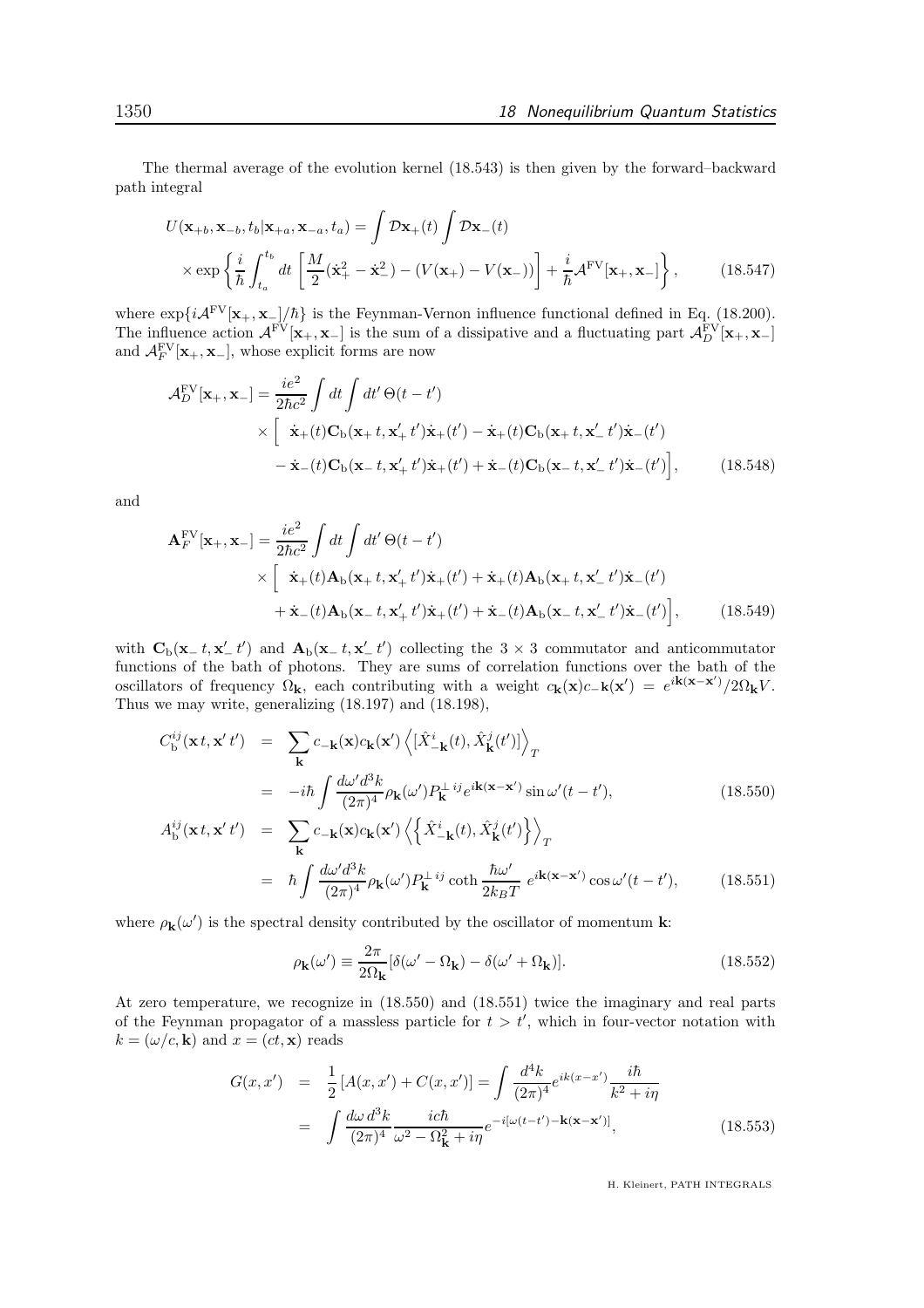where  $\eta$  is an infinitesimally small number  $> 0$ .

We shall now focus attention upon systems which are so small that the effects of retardation can be neglected. Then we can ignore the x-dependence in (18.551) and (18.552) and find

$$
C_{\mathrm{b}}^{ij}(\mathbf{x}t, \mathbf{x}'t') \approx C_{\mathrm{b}}^{ij}(t, t') = i\frac{\hbar}{2\pi c} \frac{2}{3} \delta^{ij} \partial_t \delta(t - t'). \tag{18.554}
$$

Inserting this into (18.548) and integrating by parts, we obtain two contributions. The first is a diverging term

$$
\Delta \mathcal{A}_{\text{loc}}[\mathbf{x}_{+}, \mathbf{x}_{-}] = \frac{\Delta M}{2} \int_{t_a}^{t_b} dt \, (\dot{\mathbf{x}}_{+}^2 - \dot{\mathbf{x}}_{-}^2)(t), \tag{18.555}
$$

where

$$
\Delta M \equiv -\frac{e^2}{c^2} \int \frac{d\omega' d^3k}{(2\pi)^4} \frac{\sigma_\mathbf{k}(\omega')}{\omega'} \delta_{\mathbf{k}\mathbf{k}}^{ij \text{ tr}} = -\frac{e^2}{3\pi^2 c^3} \int_0^\infty dk
$$
\n(18.556)

diverges linearly. This simply renormalizes the kinetic terms in the path integral (18.547), renormalizing them to

$$
\frac{i}{\hbar} \int_{t_a}^{t_b} dt \, \frac{M_{\rm ren}}{2} \left( \dot{\mathbf{x}}_+^2 - \dot{\mathbf{x}}_-^2 \right).
$$
 (18.557)

By identifying  $M$  with  $M_{\text{ren}}$  this renormalization may be ignored.

The second term has the form [compare (18.205)]

$$
\mathcal{A}_D^{\text{FV}}[\mathbf{x}_+,\mathbf{x}_-] = -\gamma \frac{M}{2} \int_{t_a}^{t_b} dt \, (\dot{\mathbf{x}}_+ - \dot{\mathbf{x}}_-)(t) (\ddot{\mathbf{x}}_+ + \ddot{\mathbf{x}}_-)^R(t), \tag{18.558}
$$

with the friction constant of the photon bath encountered before in Eq.  $(3.444)$ :

$$
\gamma \equiv \frac{e^2}{6\pi c^3 M} = \frac{2}{3} \frac{\alpha}{\omega_M},\tag{18.559}
$$

where  $\alpha \equiv e^2/\hbar c \approx 1/137$  is the fine-structure constant  $(1.505)$  and  $\omega_M \equiv Mc^2/\hbar$  the Compton frequency associated with the mass  $M$ . Note once more that in contrast to the usual friction constant  $\gamma$  in Section 3.13, this has the dimension 1/frequency.

As discussed in Section 18.8, the retardation enforced by the Heaviside function in the exponent of (18.548) removes the left-hand half of the  $\delta$ -function [see (18.214)]. It ensures the *causality* of the dissipation forces, which has been shown in Section 18.9.2 to be crucial for producing a probability conserving time evolution of the probability distribution [13]. The superscript R in  $(18.558)$  shifts the acceleration  $(\ddot{\mathbf{x}}_+ + \ddot{\mathbf{x}}_-)(t)$  slightly towards an earlier time with respect to the velocity factor  $(\dot{\mathbf{x}}_{+} - \dot{\mathbf{x}}_{-})(t).$ 

We now turn to the anticommutator function. Inserting (18.552) and the friction constant  $\gamma$ from (18.559), it becomes

$$
\frac{e^2}{c^2}A_{\rm b}(\mathbf{x}t,\mathbf{x}'t') \approx 2\gamma k_B T K^{\rm Ohm}(t,t'),\tag{18.560}
$$

as in Eq. (18.216), with the same function  $K^{\text{Ohm}}(t, t')$  as in Eq. (18.223), whose high-temperature expansion starts out as in Eq. (18.526).

In terms of the function  $K^{\text{Ohm}}(t, t')$ , the fluctuation part of the influence functional in (18.549), (18.548), (18.547) becomes [compare (18.227)]

$$
\mathcal{A}_F^{\text{FV}}[\mathbf{x}_+, \mathbf{x}_-] = i \frac{w}{2\hbar} \int_{t_a}^{t_b} dt \int_{t_a}^{t_b} dt' (\dot{\mathbf{x}}_+ - \dot{\mathbf{x}}_-)(t) K^{\text{Ohm}}(t, t') (\dot{\mathbf{x}}_+ - \dot{\mathbf{x}}_-)(t'). \tag{18.561}
$$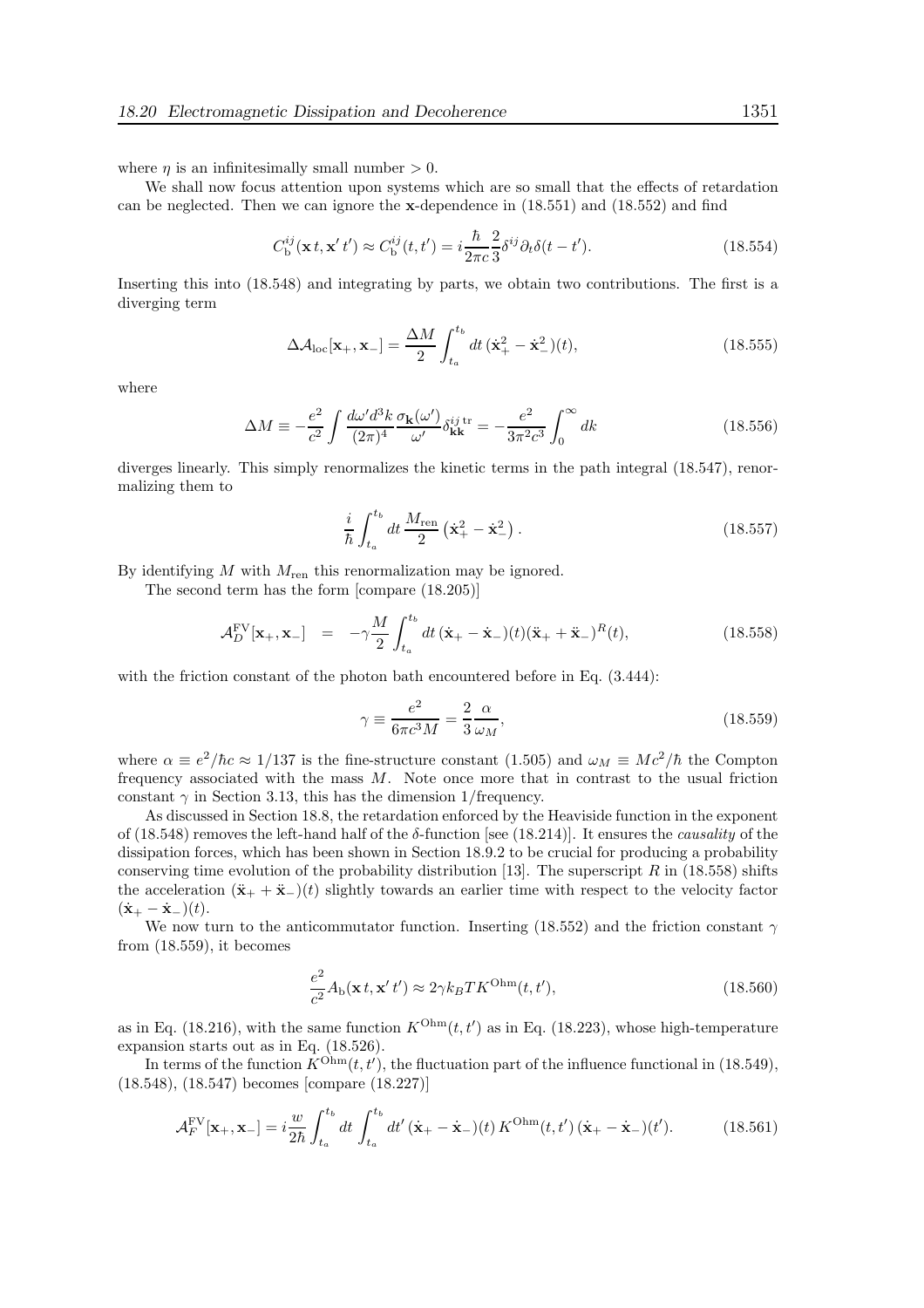Here we have used the symmetry of the function  $K^{\text{Ohm}}(t, t')$  to remove the Heaviside function  $\Theta(t-t')$  from the integrand, extending the range of t'-integration to the entire interval  $(t_a, t_b)$ . We also have introduced the constant

$$
w \equiv 2Mk_B T \gamma, \tag{18.562}
$$

for brevity.

In the high-temperature limit, the time evolution amplitude for the density matrix is given by the path integral

$$
U(\mathbf{x}_{+b}, \mathbf{x}_{-b}, t_b | \mathbf{x}_{+a}, \mathbf{x}_{-a}, t_a) = \int \mathcal{D}\mathbf{x}_{+}(t) \int \mathcal{D}\mathbf{x}_{-}(t)
$$
  
\n
$$
\times \exp\left\{\frac{i}{\hbar} \int_{t_a}^{t_b} dt \left[\frac{M}{2}(\dot{\mathbf{x}}_{+}^2 - \dot{\mathbf{x}}_{-}^2) - (V(\mathbf{x}_{+}) - V(\mathbf{x}_{-}))\right]\right\}
$$
  
\n
$$
\times \exp\left\{-\frac{i}{2\hbar}M\gamma \int_{t_a}^{t_b} dt (\dot{\mathbf{x}}_{+} - \dot{\mathbf{x}}_{-})(\ddot{\mathbf{x}}_{+} + \ddot{\mathbf{x}}_{-})^R - \frac{w}{2\hbar^2} \int_{t_a}^{t_b} dt (\dot{\mathbf{x}}_{+} - \dot{\mathbf{x}}_{-})^2\right\},
$$
\n(18.563)

where the last term is now local since  $K^{\text{Ohm}}(t, t') \to \delta(t-t')$ . In this limit (as in the classical limit  $\hbar \to 0$ ), this term squeezes the forward and backward paths together. The density matrix (18.563) becomes diagonal. The  $\gamma$ -term, however, remains and describes classical radiation damping.

At moderately high temperature, we should include also the first correction term in (18.526) which adds to the exponent an additional term

$$
-\frac{w}{24(k_BT)^2} \int_{t_a}^{t_b} dt \, (\ddot{\mathbf{x}}_+ - \ddot{\mathbf{x}}_-)^2. \tag{18.564}
$$

The extended expression is the desired closed-time path integral of a particle in contact with a thermal reservoir.

## 18.20.2 Master Equation for Time Evolution in Photon Bath

It is possible to derive a master equation for the evolution of the density matrix  $\rho(\mathbf{x}_{+a}, \mathbf{x}_{-a}; t_a)$ analogous to Eq. (18.530) for a quantum particle in a photon bath. Since the dissipative and fluctuating parts of the influence functional in Eq. (18.555) and (18.561) coincide with the corresponding terms in (18.230), except for an extra dot on top of the coordinates, the associated temperaturedependent Hamiltonian operator is directly obtained from (18.525) with the expansion (18.527) by adding the extra dots: In the high-temperature limit we obtain

$$
\hat{\mathcal{H}} \equiv \frac{1}{2M} (\hat{\mathbf{p}}_+^2 - \hat{\mathbf{p}}_-^2) + V(\mathbf{x}_+) - V(\mathbf{x}_-) + \frac{M\gamma}{2} (\hat{\mathbf{x}}_+ - \hat{\mathbf{x}}_-) (\hat{\mathbf{x}}_+ + \hat{\mathbf{x}}_-)^R - i \frac{w}{2\hbar} (\hat{\mathbf{x}}_+ - \hat{\mathbf{x}}_-)^2,
$$
\n(18.565)

extended at moderately high temperatures by the Hamiltonian corresponding to (18.564):

$$
\Delta \hat{H}_T \equiv i \frac{w \hbar}{24(k_B T)^2} (\hat{\ddot{\mathbf{x}}}_+ - \hat{\ddot{\mathbf{x}}}_-)^2. \tag{18.566}
$$

The master equation corresponding to the Ohmic equation (18.530) reads now

$$
i\hbar\partial_t\hat{\rho} = \hat{\bar{H}}_T\hat{\rho} \equiv [\hat{H}, \hat{\rho}] + \frac{M\gamma}{2} \left( \hat{\dot{\mathbf{x}}} \hat{\dot{\mathbf{x}}} \hat{\rho} - \hat{\rho} \hat{\dot{\mathbf{x}}} \hat{\dot{\mathbf{x}}} + \hat{\dot{\mathbf{x}}} \hat{\rho} \hat{\dot{\mathbf{x}}} - \hat{\dot{\mathbf{x}}} \hat{\rho} \hat{\dot{\mathbf{x}}} \right) - \frac{i w}{2\hbar} [\hat{\dot{\mathbf{x}}}, [\hat{\dot{\mathbf{x}}}, \hat{\rho}]] - \frac{i w \hbar^2}{24(k_B T)^2} [\hat{\ddot{\mathbf{x}}}, [\hat{\ddot{\mathbf{x}}}, \hat{\rho}]].
$$
\n(18.567)

The conservation of total probability and the positivity of  $\hat{\rho}$  are ensured by the observation, that Eq. (18.567) can be written in the Lindblad form

$$
\partial_t \hat{\rho} = -\frac{i}{\hbar} [\hat{H}, \hat{\rho}] - \sum_{n=1}^2 \left( \frac{1}{2} \hat{L}_n \hat{L}_n^\dagger \hat{\rho} + \frac{1}{2} \hat{\rho} \hat{L}_n \hat{L}_n^\dagger - \hat{L}_n^\dagger \hat{\rho} \hat{L}_n \right), \tag{18.568}
$$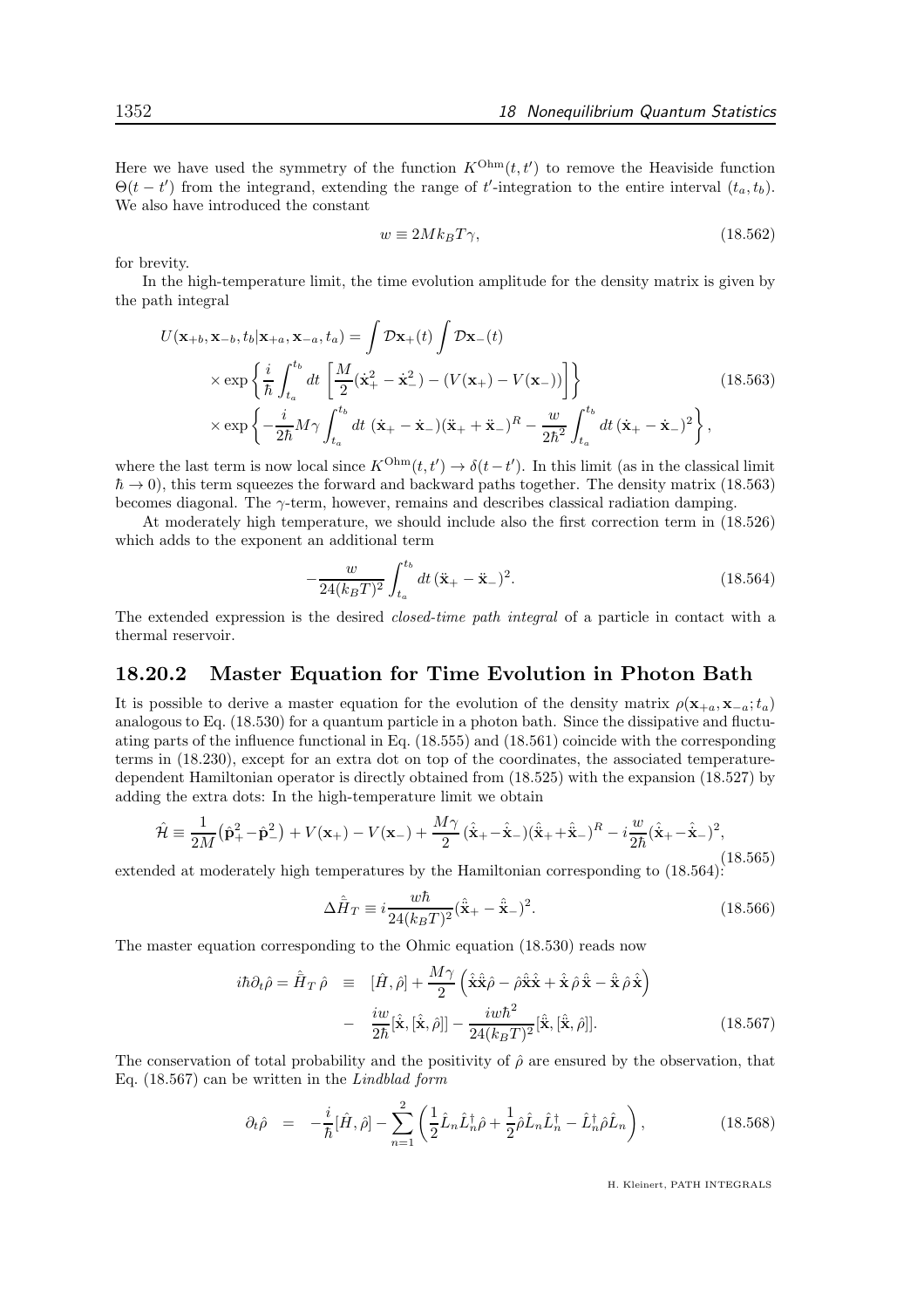with the two Lindblad operators

$$
\hat{L}_1 \equiv \frac{\sqrt{w}}{2\hbar} \hat{\mathbf{x}}, \qquad \hat{L}_2 \equiv \frac{\sqrt{3w}}{2\hbar} \left( \hat{\mathbf{x}} - i \frac{\hbar}{3k_B T} \hat{\mathbf{x}} \right). \tag{18.569}
$$

As noted in the discussion of Eq. (18.530), the operator order in (18.567) prevents the term  $\hat{\hat{\mathbf{x}}}\hat{\hat{\mathbf{z}}}\hat{\hat{\mathbf{z}}}$ from being a pure divergence. By rewriting it as a sum of a commutator and an anticommutator,  $[\hat{\mathbf{x}}, \hat{\mathbf{x}}]/2 + {\hat{\mathbf{x}}}, \hat{\mathbf{x}}/2$ , the latter term is a pure divergence, and we can think of the first two  $\gamma$ -terms in (18.567) as being due to an additional anti-Hermitian dissipation operator

$$
\hat{H}_{\gamma} = \gamma M \frac{1}{4} [\hat{\mathbf{x}}, \hat{\mathbf{x}}]. \tag{18.570}
$$

For a free particle with  $V(\mathbf{x}) \equiv 0$  and  $[\hat{H}, \hat{\mathbf{p}}] = 0$ , one has  $\hat{\mathbf{x}}_{\pm} = \hat{\mathbf{p}}_{\pm}/M$  to all orders in  $\gamma$ , such that the time evolution equation (18.567) becomes

$$
i\hbar \partial_t \hat{\rho} = [\hat{H}, \hat{\rho}] - \frac{i w}{2M^2 \hbar} [\hat{\mathbf{p}}, [\hat{\mathbf{p}}, \hat{\rho}]]. \qquad (18.571)
$$

In the momentum representation of the density matrix  $\hat{\rho} = \sum_{\mathbf{pp'}} \rho_{\mathbf{pp'}} |\mathbf{p}\rangle \langle \mathbf{p'}|$ , the last term simplifies to  $-i\Gamma \equiv -iw(\mathbf{p} - \mathbf{p}')^2/2M^2\hbar^2$  multiplying  $\hat{\rho}$ , which shows that a free particle does not dissipate energy by radiation, and that the off-diagonal matrix elements decay with the rate Γ.

For small  $e^2$ , the implicit equation Eq. (18.565) with the expansion term (18.566) can be solved approximately in a single iteration step, inserting  $\hat{\mathbf{x}} \approx \hat{\mathbf{p}}/M$  and  $\hat{\mathbf{x}} \approx -\nabla V/M$ .

### 18.20.3 Line Width

Let us apply the master equation (18.567) to atoms, where  $V(\mathbf{x})$  is the Coulomb potential, assuming it to be initially in an eigenstate  $|i\rangle$  of H, with a density matrix  $\hat{\rho}(0) = |i\rangle\langle i|$ . Since atoms decay rather slowly, we may treat the  $\gamma$ -term in (18.567) perturbatively. It leads to a time derivative of the density matrix

$$
\partial_t \langle i|\hat{\rho}(t)|i\rangle = -\frac{\gamma}{\hbar M} \langle i|[\hat{H}, \hat{\mathbf{p}}] \hat{\mathbf{p}} \hat{\rho}(0)|i\rangle = \frac{\gamma}{M} \sum_{f \neq i} \omega_{if} \langle i|\mathbf{p}|f\rangle \langle f|\mathbf{p}|i\rangle
$$
  

$$
= -M\gamma \sum_f \omega_{if}^3 |\mathbf{x}_{fi}|^2,
$$
 (18.572)

where  $\hbar\omega_{if} \equiv E_i - E_f$ , and  $\mathbf{x}_{fi} \equiv \langle f|\mathbf{x}|i\rangle$  are the matrix elements of the dipole operator.

An extra width comes from the last two terms in (18.567):

$$
\partial_t \langle i|\hat{\rho}(t)|i\rangle = -\frac{w}{M^2\hbar^2} \langle i|\mathbf{p}^2|i\rangle - \frac{w}{12M^2(k_BT)^2} \langle i|\dot{\mathbf{p}}^2|i\rangle
$$
  

$$
= -w \sum_n \omega_{if}^2 \left[1 + \frac{\hbar^2 \omega_{if}^2}{12(k_BT)^2}\right] |\mathbf{x}_{fi}|^2.
$$
 (18.573)

This time dependence is caused by spontaneous emission and induced emission and absorption. To identify the different contributions, we rewrite the spectral decompositions (18.550) and (18.551) in the x-independent approximation as

$$
C_b(t, t') + A_b(t, t') \tag{18.574}
$$
\n
$$
= \frac{4\pi}{3}\hbar \int \frac{d\omega' d^3k}{(2\pi)^4} \frac{\pi}{2M\Omega_{\mathbf{k}}} \left\{ 1 + \coth \frac{\hbar \omega'}{2k_B T} \right\} \left[ \delta(\omega' - \Omega_{\mathbf{k}}) - \delta(\omega' + \Omega_{\mathbf{k}}) \right] e^{-i\omega'(t - t')}, \tag{18.574}
$$

or

$$
C_b(t, t') + A_b(t, t') \tag{18.575}
$$
\n
$$
= \frac{4\pi}{3} \hbar \int \frac{d\omega' d^3k}{(2\pi)^4} \frac{\pi}{2M\Omega_{\mathbf{k}}} \left\{ 2\delta(\omega' - \Omega_{\mathbf{k}}) + \frac{2}{e^{\hbar\Omega_{\mathbf{k}}/k_B T} - 1} [\delta(\omega' - \Omega_{\mathbf{k}}) + \delta(\omega' + \Omega_{\mathbf{k}})] \right\} e^{-i\omega'(t - t')} .
$$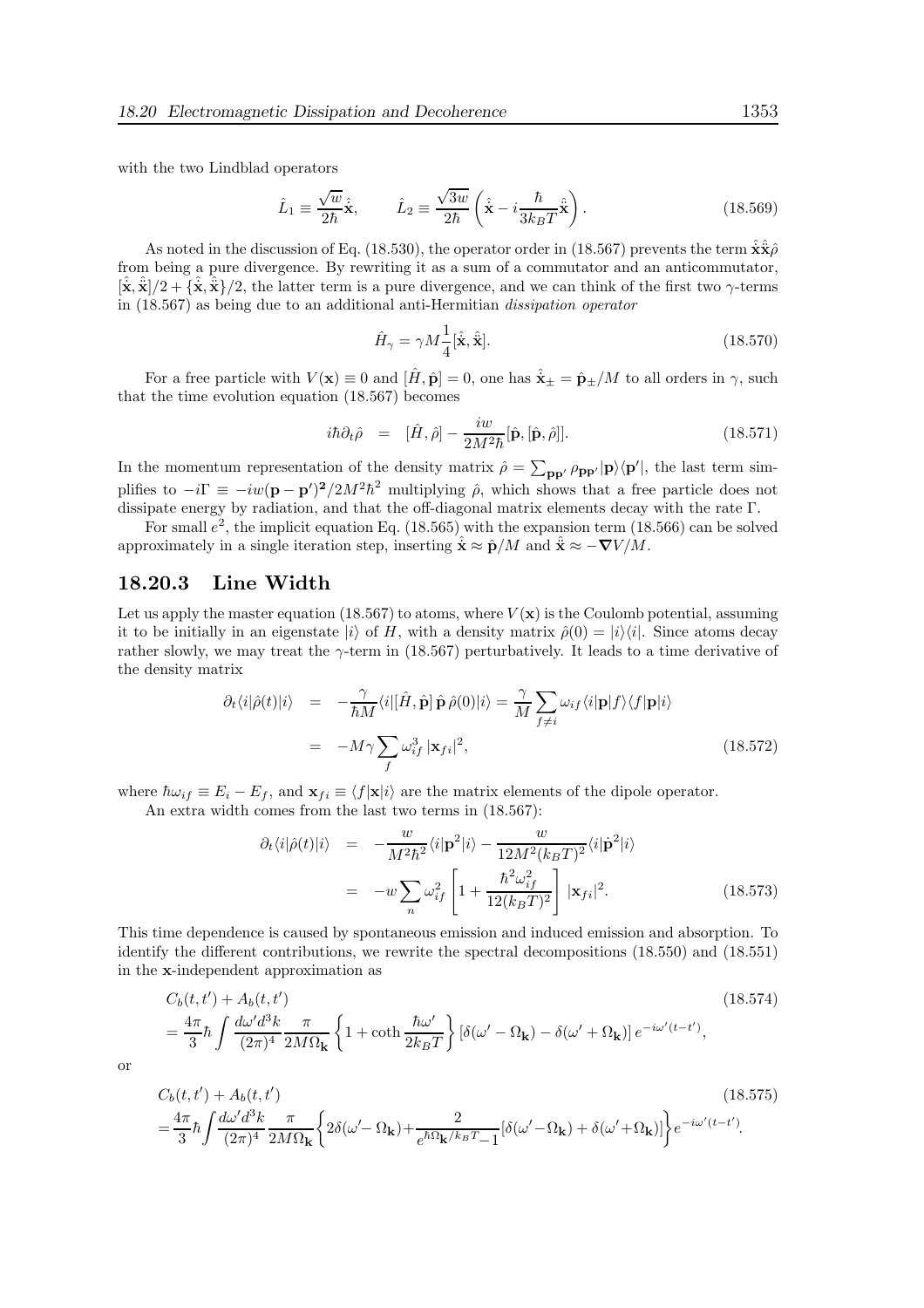Following Einstein's intuitive interpretation, the first term in curly brackets is due to spontaneous emission, the other two terms accompanied by the Bose occupation function account for induced emission and absorption. For high and intermediate temperatures, (18.575) has the expansion

$$
\frac{4\pi}{3}\hbar \int \frac{d\omega' d^3k}{(2\pi)^4} \frac{\pi}{2M\Omega_{\mathbf{k}}} \left\{ 2\delta(\omega' - \Omega_{\mathbf{k}}) + \left( \frac{2k_B T}{\hbar \Omega_{\mathbf{k}}} - 1 + \frac{1}{6} \frac{\hbar \Omega_{\mathbf{k}}}{k_B T} \right) \left[ \delta(\omega' - \Omega_{\mathbf{k}}) + \delta(\omega' + \Omega_{\mathbf{k}}) \right] \right\} e^{-i\omega'(t-t')}.
$$
\n(18.576)

The first term in curly brackets corresponds to the spontaneous emission. It contributes to the rate of change  $\partial_t \langle i|\hat{\rho}(t)|i\rangle$  a term  $-2M\gamma \sum_{f\leq i} \omega_{if}^3 |\mathbf{x}_{fi}|^2$ . This differs from the right-hand side of Eq. (18.572) in two important respects. First, the sum is restricted to the lower states  $f < i$  with  $\omega_{if} > 0$ , since the δ-function allows only for decays. Second, there is an extra factor 2. Indeed, by comparing (18.574) with (18.576) we see that the spontaneous emission receives equal contributions from the 1 and the  $\coth(\hbar\omega'/2k_BT)$  in the curly brackets of (18.574), i.e., from dissipation and fluctuation terms  $C_{\rm b}(t,t')$  and  $A_{\rm b}(t,t')$ .

Thus our master equation yields for the natural line width of atomic levels the equation

$$
\Gamma = 2M\gamma \sum_{f < i} \omega_{if}^3 |\mathbf{x}_{fi}|^2,\tag{18.577}
$$

in agreement with the historic Wigner-Weisskopf formula.

In terms of  $\Gamma$ , the rate (18.572) can therefore be written as

$$
\partial_t \langle i|\hat{\rho}(t)|i\rangle = -\Gamma + M\gamma \sum_{fi} |\omega_{if}|^3 |\mathbf{x}_{fi}|^2. \tag{18.578}
$$

The second and third terms do not contribute to the total rate of change of  $\langle i|\hat{\rho}(t)|i\rangle$  since they are canceled by the induced emission and absorption terms associated with the −1 in the big parentheses of the fluctuation part of (18.576). The finite lifetime changes the time dependence of the state  $|i, t\rangle$  from  $|i, t\rangle = |i, 0\rangle e^{-iEt}$  to  $|i, 0\rangle e^{-iEt - \Gamma t/2}$ .

Note that due to the restriction to  $f < i$  in (18.577), there is no operator local in time whose expectation value is Γ. Only the combination of spontaneous and induced emissions and absorptions in (18.578) can be obtained from a local operator, which is in fact the dissipation operator (18.570).

For all temperatures, the spontaneous and induced transitions together lead to the rate of change of  $\langle i|\hat{\rho}(t)|i\rangle$ :

$$
\partial_t \langle i|\hat{\rho}(t)|i\rangle = -2M\gamma \left(\sum_{f
$$

For a state with principal quantum number  $n$  the temperature effects become detectable only if T becomes larger than  $-1/(n+1)^2 + 1/n^2 \approx 2/n^3$  times the Rydberg temperature  $T_{\rm Ry}$  = 157886.601K. Thus we have to go to  $n \gtrsim 20$  to have observable effects at room temperature.

#### 18.20.4 Lamb shift

For atoms, the Feynman influence functional (18.547) allows us to calculate the celebrated Lamb shift. Being interested in the time behavior of the pure-state density matrix  $\rho = |i\rangle\langle i|$ , we may calculate the effect of the actions (18.548) and (18.549) perturbatively. For this, consider the dissipative part of the influence action (18.548), and in it the first term involving  $\mathbf{x}_+(t)$  and  $\mathbf{x}_+(t')$ ,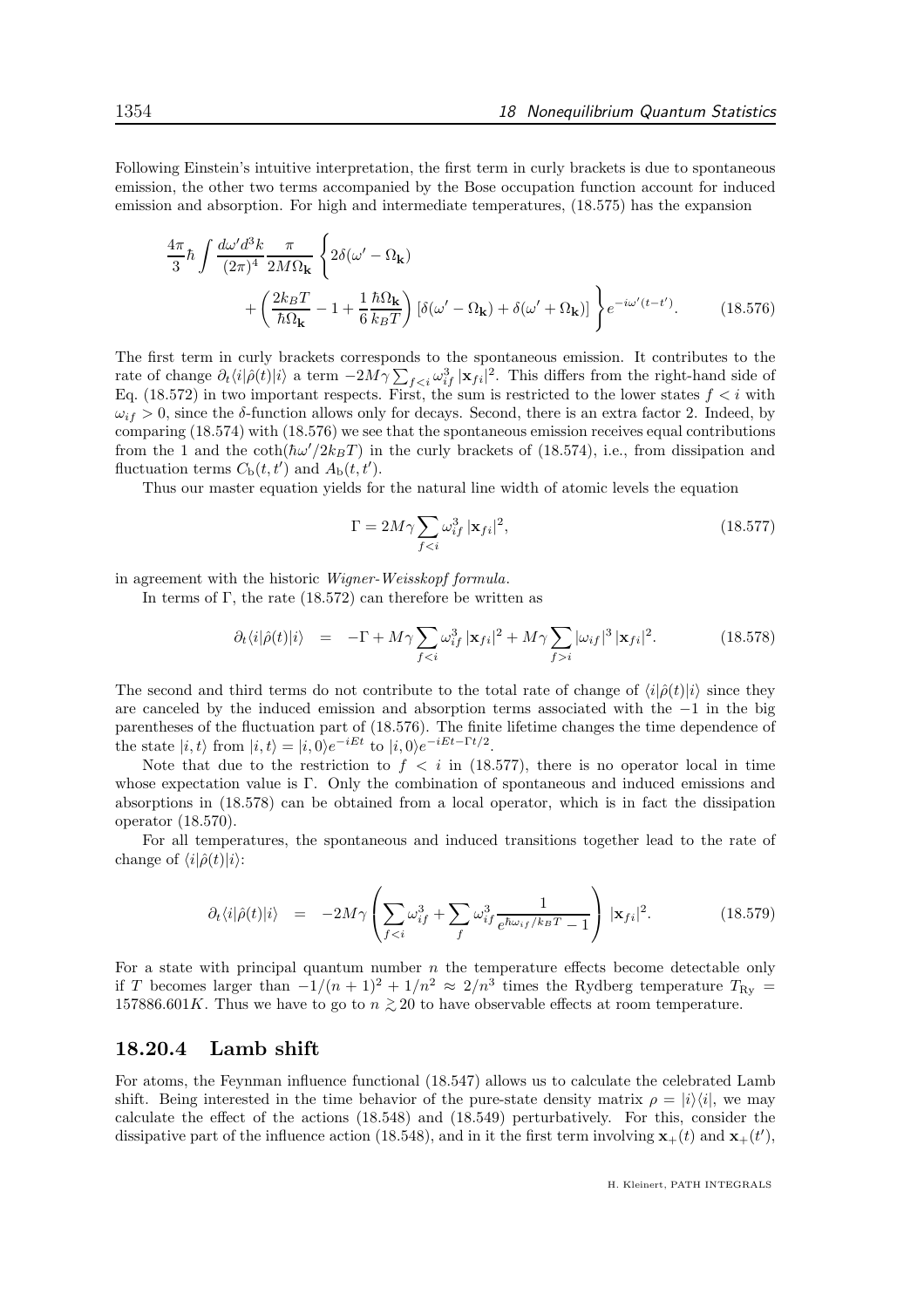and integrate the external positions in the path integral (18.547) over the initial wave functions, forming

$$
U_{ii,t_b;ii,t_a} = \int d\mathbf{x}_{+b} d\mathbf{x}_{-b} \int d\mathbf{x}_{+a} d\mathbf{x}_{-a} \langle i|\mathbf{x}_{+b}\rangle \langle i|\mathbf{x}_{-b}\rangle
$$
  
 
$$
\times U(\mathbf{x}_{+b}, \mathbf{x}_{-b}, t_b|\mathbf{x}_{+a}, \mathbf{x}_{-a}, t_a) \langle \mathbf{x}_{+b}|i\rangle \langle \mathbf{x}_{-b}|i\rangle.
$$
 (18.580)

To lowest order in  $\gamma$ , the effect of the C<sub>b</sub>-term in (18.548) can be evaluated in the local approximation (18.554) as follows. We take the linear approximation to the exponential  $\exp[\int dt dt' \mathcal{O}(t, t')] \approx$  $1 + \int dt dt' \mathcal{O}(t, t')$  and propagate the initial state with the help of the amplitude  $U_{ii, t';ii,t_a}$  to the first time t', then with  $U_{fi,t;fi,t'}$  to the later time t, and finally with  $U_{ii,t_a;ii,t}$  to the final time  $t_b$ . The intermediate state between the times  $t$  and  $t'$  are arbitrary and must be summed. Details how to do such a perturbation expansion are given in Section 3.17. Thus we find

$$
\Delta_C U_{ii,t_b;ii,t_a} = i \frac{e^2}{2\hbar^2 c^2} \int_{t_a}^{t_b} dt dt' \sum_{f} \int d\mathbf{x}_+ \int d\mathbf{x}'_+ U_{ii,t_a;ii,t} \langle i|\mathbf{x}_+ \rangle \mathbf{x}_+ \langle \mathbf{x}_+|f \rangle \times [\partial_t \partial_{t'} \mathbf{C}_{\mathrm{b}}(t,t')] U_{fi,t;fi,t'} \langle f|\mathbf{x}'_+ \rangle \mathbf{x}'_+ \langle \mathbf{x}'_+|i\rangle U_{ii,t';ii,t_a}.
$$
\n(18.581)

Inserting  $U_{ii,t_a;ii,t} = e^{-iE_i(t_a-t)/\hbar}$  etc., this becomes

$$
\Delta_C U_{ii,t_b;ii,t_a} = -\frac{e^2}{2\hbar^2 c^2} \int_{t_a}^{t_b} dt dt' \langle i|\hat{\mathbf{x}}(t) [\partial_t \partial_{t'} \mathbf{C}_{\mathbf{b}}(t, t')] \hat{\mathbf{x}}(t') | i \rangle
$$
  
\n
$$
= -\frac{e^2}{2\hbar^2 c^2} \sum_{f} \int_{t_a}^{t_b} dt dt' e^{i\omega_{if}(t-t')} \langle i|\hat{\mathbf{x}}|f \rangle \mathbf{C}_{\mathbf{b}}(t, t') \langle f|\hat{\mathbf{x}}|i \rangle. \tag{18.582}
$$

Expressing  $C_{\rm b}^{ij}(t,t')$  of Eq. (18.554) in the form

$$
C_{\rm b}^{ij}(t, t') = \frac{\hbar}{2\pi c} \frac{2}{3} \delta^{ij} \int \frac{d\omega}{2\pi} \,\omega \, e^{-i\omega(t - t')},\tag{18.583}
$$

the integration over  $t$  and  $t'$  yields

$$
\Delta_C U_{ii,t_b;ii,t_a} = -i\frac{e^2}{4\pi\hbar c^3} \frac{2}{3} \int_{t_a}^{t_b} dt \int \frac{d\omega}{2\pi} \sum_f \frac{\omega}{\omega - \omega_{if} - i\eta} |\hat{\dot{\mathbf{x}}}_{fi}|^2.
$$
 (18.584)

The same treatment is applied to the  $A<sub>b</sub>$  in the action (18.549), where the first term involving  $\mathbf{x}_{+}(t)$  and  $\mathbf{x}_{+}(t')$  changes (18.585) to

$$
\Delta U_{ii,t_b;ii,t_a} = -i\frac{e^2}{4\pi\hbar c^3} \frac{2}{3} \int_{t_a}^{t_b} dt \int \frac{d\omega}{2\pi} \sum_f \frac{\omega}{\omega - \omega_{if} + i\eta} \left(1 + \coth\frac{\hbar\omega}{2k_B T}\right) |\hat{\dot{\mathbf{x}}}_{fi}|^2. \tag{18.585}
$$

The  $\omega$ -integral is conveniently split into a zero-temperature part

$$
I(\omega_{if}, 0) \equiv \int_0^\infty \frac{d\omega}{\pi} \sum_f \frac{\omega}{\omega - \omega_{if} + i\eta},\tag{18.586}
$$

and a finite-temperature correction

$$
\Delta I_T(\omega_{if}, T) \equiv 2 \int_0^\infty \frac{d\omega}{\pi} \sum_f \frac{\omega}{\omega - \omega_{if} + i\eta} \frac{1}{e^{\hbar \omega / k_B T} - 1}.
$$
\n(18.587)

Decomposing  $1/(\omega_{if} - \omega + i\eta) = \mathcal{P}/(\omega - \omega_{if}) - i\pi\delta(\omega_{if} - \omega)$ , the imaginary part of the  $\omega$ -integral yields half of the natural line width in (18.572). The other half comes from the part of the integral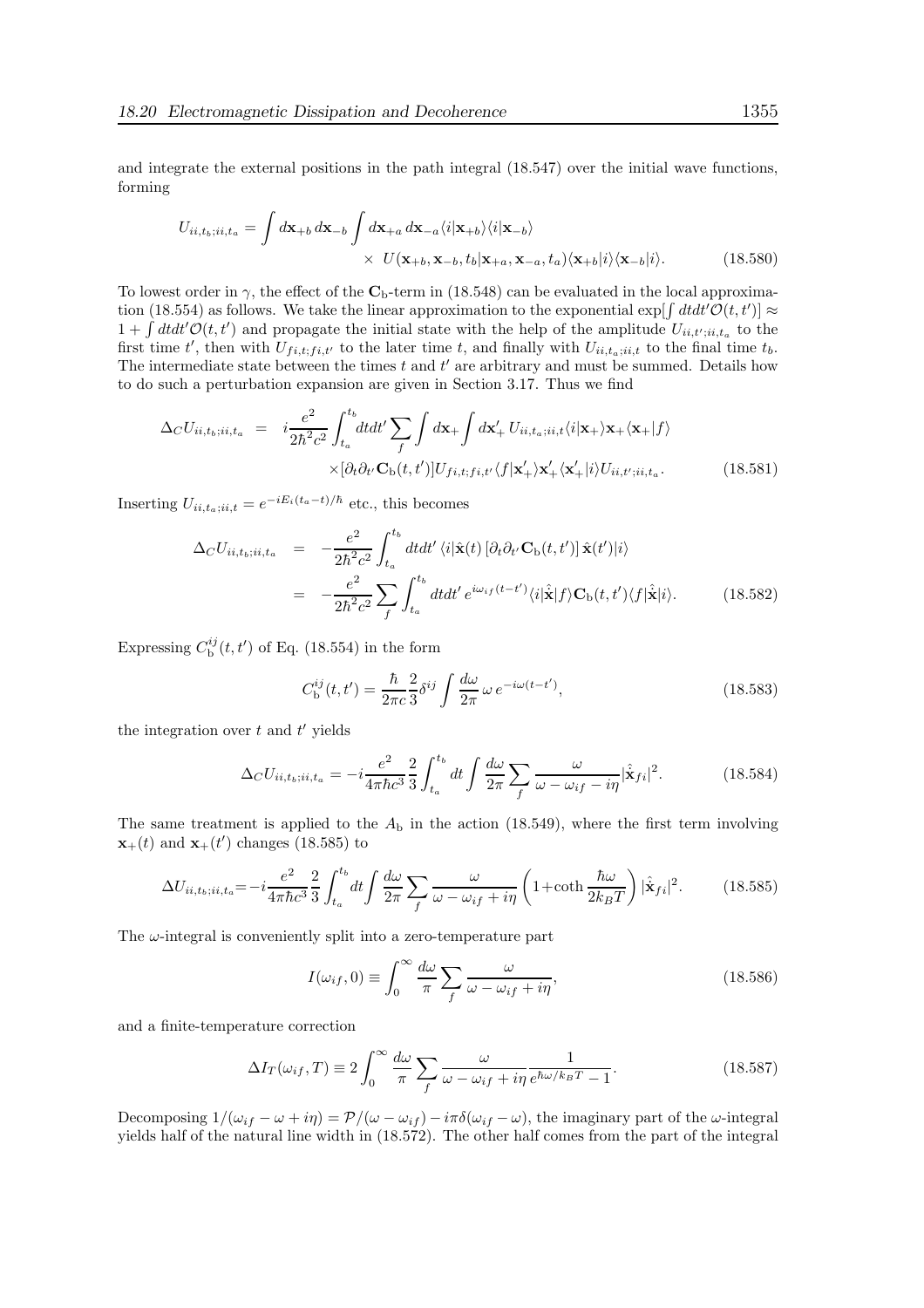(18.548) involving  $\mathbf{x}_-(t)$  and  $\mathbf{x}_-(t')$ . The principal-value part of the zero-temperature integral diverges linearly, the divergence yielding again the mass renormalization (18.556). Subtracting this divergence from  $I(\omega_{if}, 0)$ , the remaining integral has the same form as  $I(\omega_{if}, 0)$ , but with  $\omega$ in the numerator replaced by  $\omega_{if} = 0$ . This integral diverges logarithmically like  $(\omega_{if}/\pi) \log[(\Lambda \omega_{if}$  /| $\omega_{if}$ ||, where  $\Lambda$  is Bethe's cutoff [30]. For  $\Lambda \gg |\omega_{if}|$ , the result (18.585) implies an energy shift of the atomic level  $|i\rangle$ :

$$
\Delta E_i = \frac{e^2}{4\pi c^3} \frac{2}{3\pi} \sum_f \omega_{if}^3 |\hat{\mathbf{x}}_{fi}|^2 \log \frac{\Lambda}{|\omega_{if}|},\tag{18.588}
$$

which is the *Lamb shift*.

Usually, the weakly varying logarithm is approximated by a weighted average  $L = \log(\Lambda/|\omega_{if}|)$ over energy levels and taken out of the integral. Then contribution of the term (18.585) can be attributed to an extra term

$$
\hat{H}_{\rm LS} \approx -i\frac{L}{\pi} \gamma M \frac{1}{4} [\hat{\mathbf{x}}, \hat{\mathbf{x}}]
$$
\n(18.589)

in the Hamiltonian (18.567). In this form, the Lamb shift appears as a Hermitian logarithmically divergent correction to the operator (18.570) governing the spontaneous emission of photons.

To lowest order in  $\gamma$ , the commutator is for a Coulomb potential  $V(\mathbf{x}) = -e^2/r$  equal to

$$
-\frac{i}{M^2}[\hat{\mathbf{p}}, \hat{\dot{\mathbf{p}}}] = \frac{\hbar}{M^2} \nabla^2 V(\mathbf{x}) = \frac{\hbar^2 c \alpha}{M^2} 4\pi \delta^{(3)}(\mathbf{x}),\tag{18.590}
$$

leading to

$$
\Delta E_i = \frac{4\alpha^2 \hbar^3}{3M^2 c} \langle i|\delta^{(3)}(\mathbf{x})|i\rangle.
$$
\n(18.591)

For an atomic state of principal quantum number n with a wave function  $\psi_n(\mathbf{x})$ , this becomes

$$
\Delta E_n = \frac{4\alpha\hbar^3}{3M^2c^2}\alpha L |\psi_n(\mathbf{0})|^2.
$$
\n(18.592)

Only atomic s-states can contribute, since the wave functions of all other angular momenta vanish at the origin. Explicitly, the s-states of the hydrogen atom (13.219) have the value at the origin

$$
\psi_n(\mathbf{0}) = \frac{1}{\sqrt{n^3 \pi}} \left(\frac{1}{a_H}\right)^{3/2},\tag{18.593}
$$

where  $a_H = \hbar/M c \alpha$  is the Bohr radius (4.376). If the nuclear charge is Z, then  $a_B$ , is diminished by this factor. Thus we obtain the energy shift

$$
\Delta E_n = \frac{4\alpha^2 \hbar^3}{3M^2 c} \left(\frac{M c \alpha}{\hbar}\right)^3 \frac{L}{n^3 \pi}.
$$
\n(18.594)

For a hydrogen atom with  $n = 2$ , this becomes

$$
\Delta E_2 = \frac{\alpha^3}{6\pi} \alpha^2 Mc^2 L. \tag{18.595}
$$

The quantity  $Mc^2\alpha^2$  is the unit energy of atomic physics determining the hydrogen spectrum to be  $E_n = -Mc^2\alpha^2/2n^2$ . Thus

$$
M\alpha^2 = 4.36 \times 10^{-11} \text{erg} = 27.21 \text{eV} = 2 \text{Ry} = 2 \cdot 3.288 \times 10^{15} \text{Hz}.
$$
 (18.596)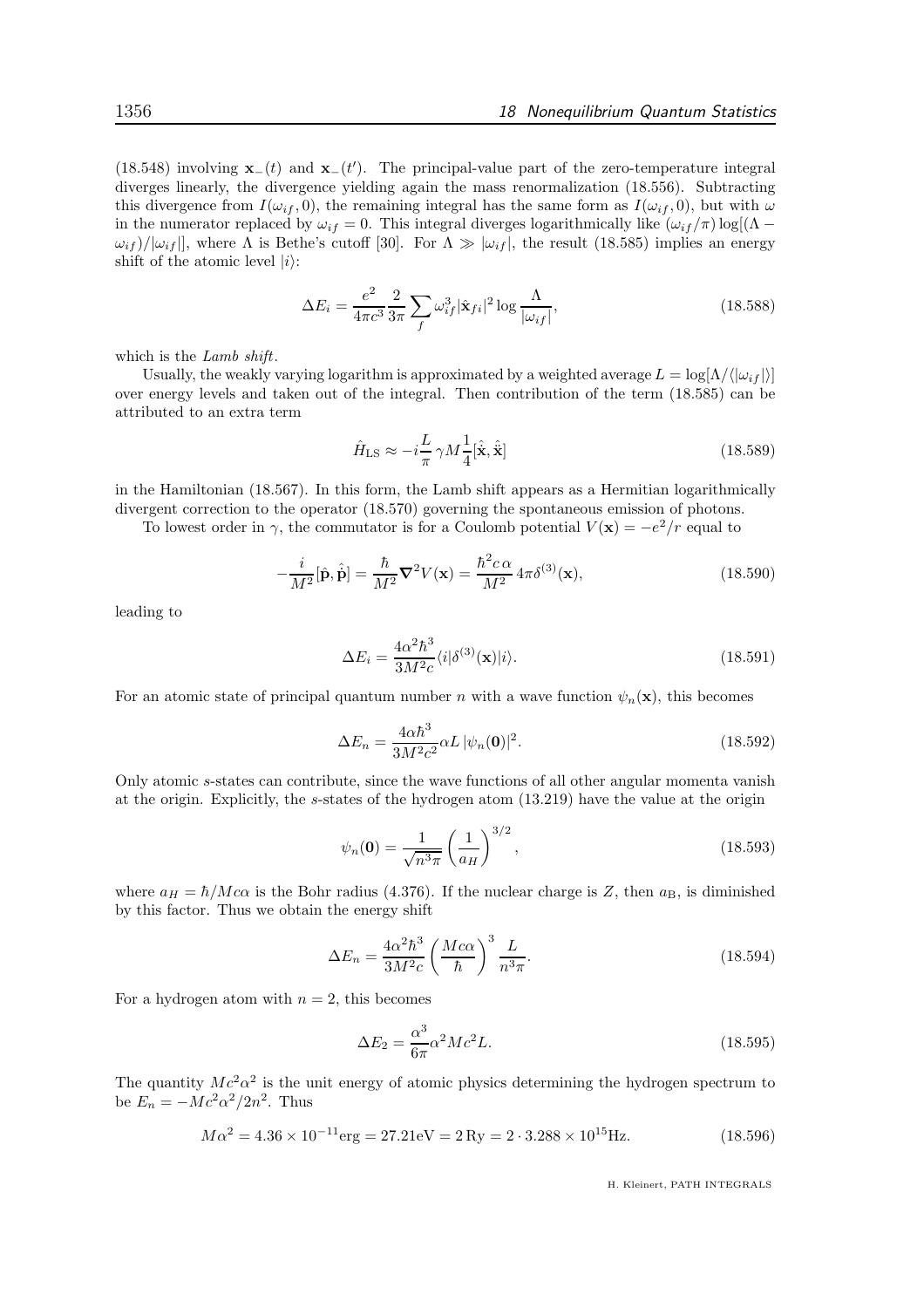Inserting this together with  $\alpha \approx 1/137.036$  into (18.595) yields<sup>10</sup>

$$
\Delta E_2 \approx 135.6 \text{MHz} \times L. \tag{18.597}
$$

The constant  $L$  can be calculated approximately as

$$
L \approx 9.3,\tag{18.598}
$$

leading to the estimate

$$
\Delta E_2 \approx 1261 \text{MHz.} \tag{18.599}
$$

The experimental Lamb shift

$$
\Delta E_{\text{Lamb shift}} \approx 1057 \text{ MHz} \tag{18.600}
$$

is indeed contained in this range. In this calculation, two effects have been ignored: the vacuum polarization of the photon and the form factor of the electron caused by radiative corrections. They reduce the frequency  $(18.599)$  by  $(27.3 + 51)$  MHz bringing the theoretical number closer to experiment. The vacuum polarization will be discussed in detail in Section 19.4.

At finite temperature, (18.588) changes to

$$
\Delta E_i = \frac{e^2}{4\pi c^3} \frac{2}{3\pi} \sum_f \omega_{if}^3 |\hat{\mathbf{x}}_{fi}|^2 \left[ \log \frac{\Lambda}{|\omega_{if}|} + \left(\frac{k_B T}{\hbar \omega_{ij}}\right)^2 J \left(\frac{\hbar \omega_{if}}{k_B T}\right) \right],\tag{18.601}
$$

where  $J(z)$  denotes the integral

$$
J(z) \equiv z \int_0^\infty dz \, \frac{\mathcal{P}}{z'-z} \frac{z'}{e^{z'}-1},\tag{18.602}
$$

which has the low-temperature (large-z) expansion  $J(z) = -\pi^2/6 - 2\zeta(3)/z + \dots$ , and goes to zero for high temperature (small z) like  $-z \log z$ , as shown in Fig. 18.2.





The above equations may have applications to dilute interstellar gases or, after a reformulation in a finite volume, to few-particle systems contained in cavities. So far, a master equation has been set up only for a finite number of modes [31].

<sup>&</sup>lt;sup>10</sup>The precise value of the Lamb constant  $\alpha^4 M/6\pi$  is 135.641 $\pm$  0.004 MHz.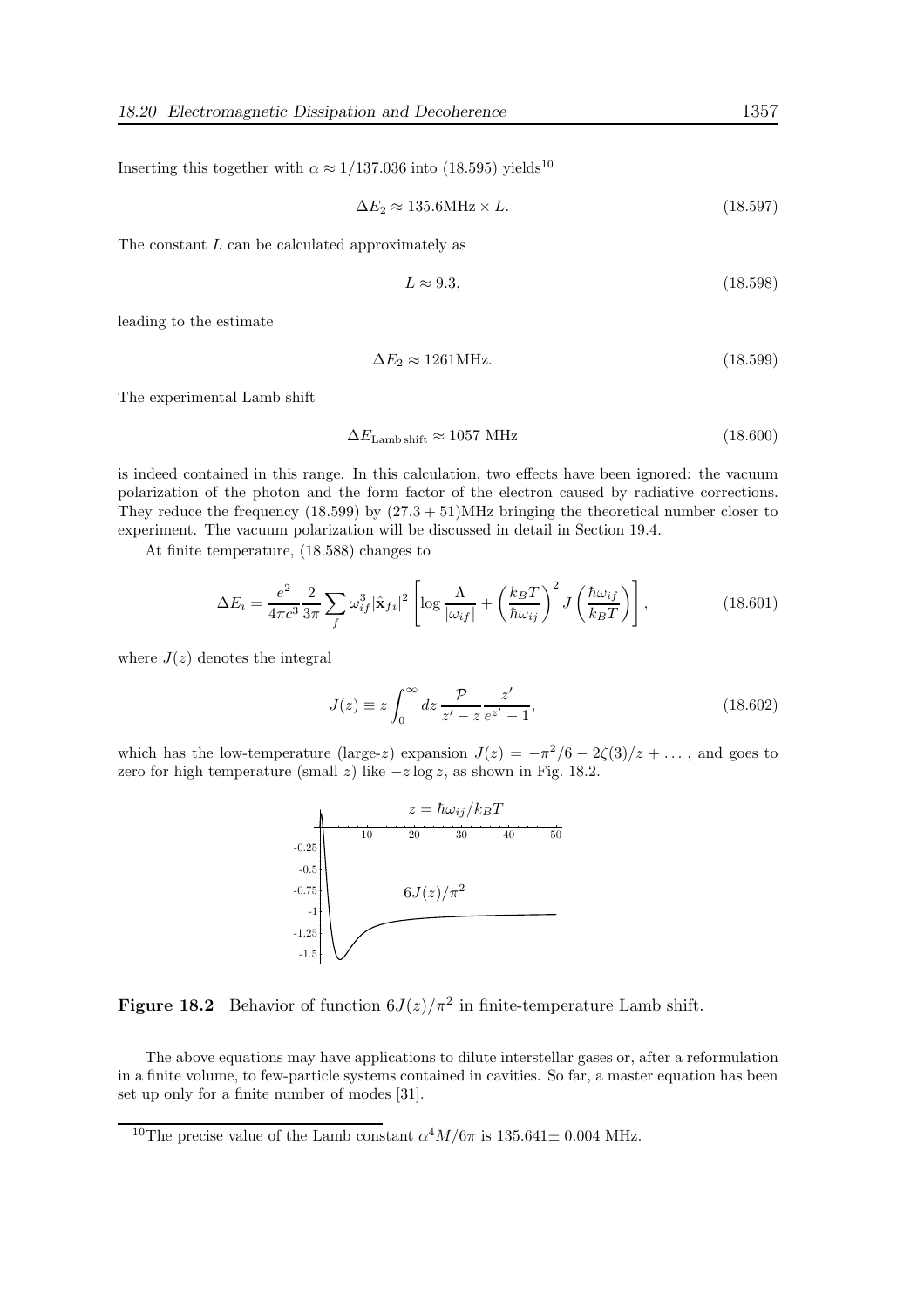### 18.20.5 Langevin Equations

For high  $\gamma T$ , the last term in the forward–backward path integral (18.563) makes the size of the fluctuations in the difference between the paths  $y(t) \equiv x_+(t) - x_-(t)$  very small. It is then convenient to introduce the average of the two paths as  $\mathbf{x}(t) \equiv [\mathbf{x}_+(t) + \mathbf{x}_-(t)]/2$ , and expand

$$
V\left(\mathbf{x} + \frac{\mathbf{y}}{2}\right) - V\left(\mathbf{x} - \frac{\mathbf{y}}{2}\right) \sim \mathbf{y} \cdot \nabla V(\mathbf{x}) + \mathcal{O}(\mathbf{y}^3) \dots \,,\tag{18.603}
$$

keeping only the first term. We further introduce an auxiliary quantity  $\eta(t)$  by

$$
\dot{\mathbf{\eta}}(t) \equiv M\ddot{\mathbf{x}}(t) - M\gamma \ddot{\mathbf{x}}(t) + \nabla V(\mathbf{x}(t)).
$$
\n(18.604)

With this, the exponential function in (18.563) becomes

$$
\exp\left[-\frac{i}{\hbar}\int_{t_a}^{t_b} dt\,\dot{\mathbf{y}}\eta - \frac{w}{2\hbar^2}\int_{t_a}^{t_b} dt\,\dot{\mathbf{y}}^2(t)\right],\tag{18.605}
$$

where  $w$  is the constant  $(18.562)$ .

Consider now the diagonal part of the amplitude (18.603) with  $\mathbf{x}_{+b} = \mathbf{x}_{-b} \equiv \mathbf{x}_b$  and  $\mathbf{x}_{+a} =$  $\mathbf{x}_{-a} \equiv \mathbf{x}_a$ , implying that  $\mathbf{y}_b = \mathbf{y}_a = 0$ . It represents a probability distribution

$$
P(\mathbf{x}_b t_b | \mathbf{x}_a t_a) \equiv |(\mathbf{x}_b, t_b | \mathbf{x}_a, t_a)|^2 \equiv U(\mathbf{x}_b, \mathbf{x}_b, t_b | \mathbf{x}_a, \mathbf{x}_a, t_a).
$$
 (18.606)

Now the variable y can simply be integrated out in (18.605), and we find the probability distribution

$$
P[\eta] \propto \exp\left[-\frac{1}{2w} \int_{t_a}^{t_b} dt \,\eta^2(t)\right].\tag{18.607}
$$

The expectation value of an arbitrary functional of  $F[x]$  can be calculated from the path integral

$$
\langle F[\mathbf{x}] \rangle_{\eta} \equiv \mathcal{N} \int \mathcal{D}\mathbf{x} \, P[\eta] F[\mathbf{x}], \tag{18.608}
$$

where the normalization factor N is fixed by the condition  $\langle 1 \rangle = 1$ . By a change of integration variables from  $x(t)$  to  $\eta(t)$ , the expectation value (18.608) can be rewritten as a functional integral

$$
\langle F[\mathbf{x}] \rangle_{\eta} \equiv \mathcal{N} \int \mathcal{D}\eta \, P[\eta] \, F[\mathbf{x}]. \tag{18.609}
$$

Note that the probability distribution (18.607) is  $\hbar$ -independent. Hence in the approximation (18.603) we obtain the classical Langevin equation. In principle, the integrand contains a factor  $J^{-1}[x]$ , where  $J[x]$  is the functional Jacobian

$$
J[\mathbf{x}] \equiv \mathrm{Det}[\delta \eta^{i}(t) / \delta x^{j}(t')] = \det \left[ \left( M \partial_{t}^{2} - M \gamma \partial_{t}^{3R} \right) \delta_{ij} + \nabla_{i} \nabla_{j} V(\mathbf{x}(t)) \right]. \tag{18.610}
$$

By the same procedure as in Section 18.9.2 it can be shown that the determinant is unity, due to the retardation of the friction term, thus justifying its omission in (18.609).

The path integral (18.609) may be interpreted as an expectation value with respect to the solutions of a *stochastic differential equation* (18.604) driven by a Gaussian random *noise* variable  $\eta(t)$  with a correlation function

$$
\langle \eta^i(t)\eta^j(t')\rangle_T = \delta^{ij} w \,\delta(t - t'). \tag{18.611}
$$

Since the dissipation carries a third time derivative, the treatment of the initial conditions is nontrivial and will be discussed elsewhere. In most physical applications  $\gamma$  leads to slow decay rates. In this case the simplest procedure to solve (18.604) is to write the stochastic equation as

$$
M\ddot{\mathbf{x}}(t) + \nabla V(\mathbf{x}(t)) = \dot{\mathbf{\eta}}(t) + M\gamma \ddot{\mathbf{x}}(t),
$$
\n(18.612)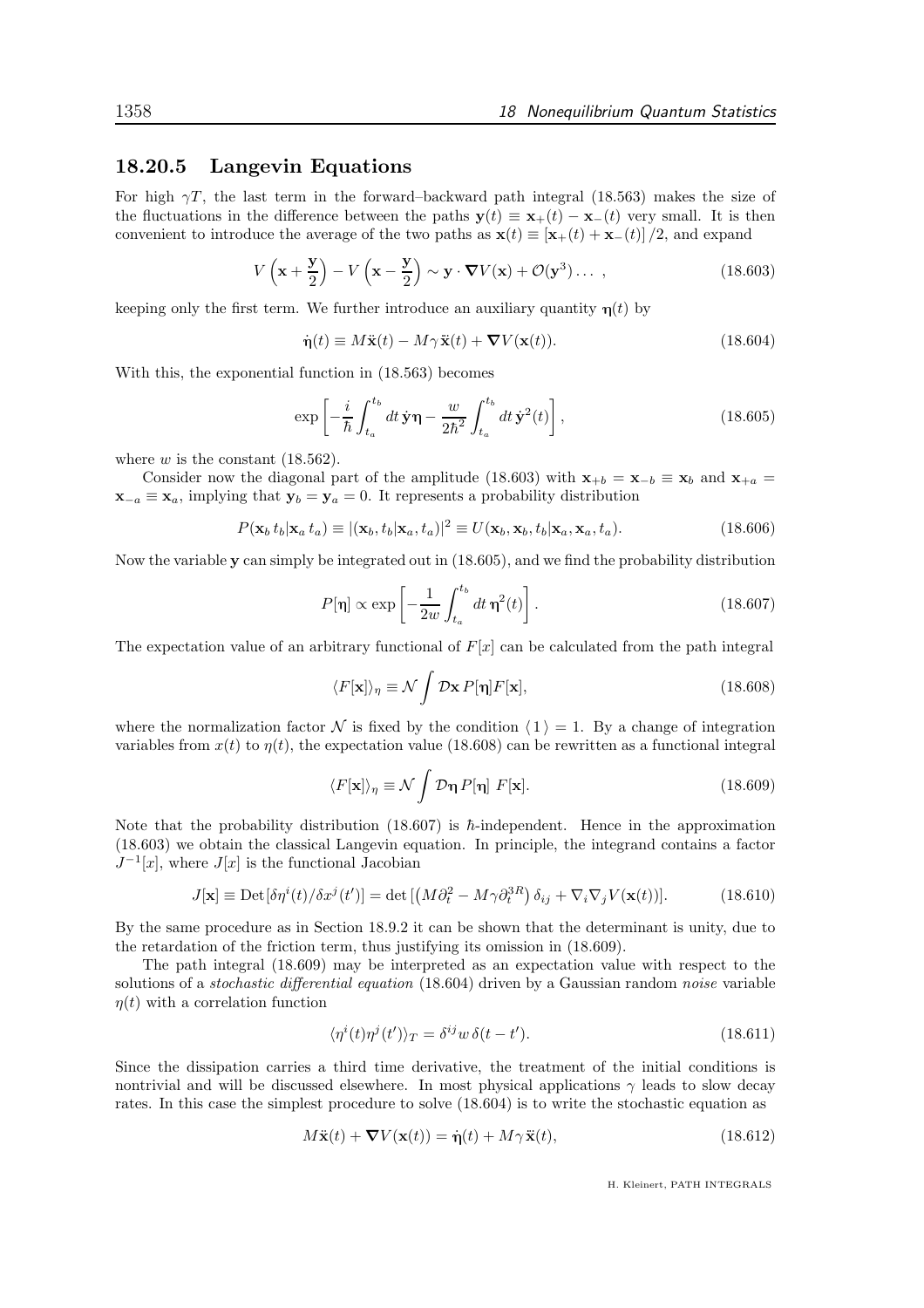and solve it iteratively, first without the  $\gamma$ -term, inserting the solution on the right-hand side, and such a procedure is equivalent to a perturbative expansion in  $\gamma$  in Eq. (18.563).

Note that the lowest iteration of Eq. (18.612) with  $\eta \equiv 0$  can be multiplied by  $\dot{\mathbf{x}}$  and leads to the equation for the energy change of the particle

$$
\frac{d}{dt}\left[\frac{M}{2}\dot{\mathbf{x}}^2 + V(\mathbf{x}) - M\gamma\dot{\mathbf{x}}\dot{\mathbf{x}}\right] = -M\gamma\ddot{\mathbf{x}}^2.
$$
\n(18.613)

The right-hand side is the classical electromagnetic power radiated by an accelerated particle. The extra term in the brackets is known as Schott term [32].

# 18.21 Fokker-Planck Equation in Spaces with Curvature and Torsion

According to the new equivalence principle found in Chapter 10, equations of motion can be transformed by a nonholonomic transformation  $dx^{i} = e^{i}{}_{\mu}(q)dq^{\mu}$  into spaces with curvature and torsion, where they are applicable to the diffusion of atoms in crystals with defects [33]. If we denote  $g_{\mu\nu}\dot{q}^{\nu}$  by  $v_{\mu}$ , the Langevin equation (18.317) goes over into

$$
\dot{v}_{\mu} = F_{\mu}(q, v) + e^{i}{}_{\mu}(q)\eta_{i}
$$
\n(18.614)

where  $F_{\mu}(q, v)$  is the sum of all forces after the nonholonomic transformation:

$$
F_{\mu}(q,v) \equiv M \left[ \Gamma_{\nu\lambda\mu}(q)v^{\nu}v^{\lambda} - \gamma v_{\mu} \right] - \partial_{\mu}V(q). \tag{18.615}
$$

In addition to the transformed force (18.384),  $F_{\mu}(q, v)$  contains the apparent forces resulting from the coordinate transformation. For a distribution

$$
P_{\eta}(qvt|q_a v_a t_a) = \delta(q_{\eta}(t) - q)\delta(\dot{q}_{\eta} - v_{\mu})
$$
\n(18.616)

one obtains, instead of (18.383), the Kubo equation

$$
\partial_t P_\eta(q \, vt | q_a v_a t_a) = \left\{ -\partial_\mu g^{\mu\nu}(q) v_\nu - \frac{1}{M} \partial_\mu^\nu \left[ e^i{}_\mu(q) \eta_i + F_\mu(q, v) \right] \right\} P_\eta(q \, vt | q_a v_a t_a),\tag{18.617}
$$

and from this the generalization of the Fokker-Planck equation (18.393) to spaces with curvature and torsion:

$$
\partial_t P(x \, v \, t | x_a v_a t_a) = \left\{ -\partial_\mu g^{\mu\nu} v_\nu + \frac{1}{M} \partial_\mu^\nu \left[ \frac{w}{2M} \partial_\mu^\nu - F_\mu(q, v) \right] \right\} P(x \, v \, t | x_a v_a t_a). \tag{18.618}
$$

In the overdamped limit, the integrated probability distributions

$$
P(q t | q_a t_a) \equiv \int d^D v P(q v t | q_a v_a t_a)
$$
\n(18.619)

satisfies the equation [generalizing (18.399)]

$$
\partial_t P(qt|q_a t) = \left[ D \partial_\mu e_i{}^\mu \partial_\nu e_i{}^\nu + \frac{1}{M\gamma} \partial_\nu g^{\mu\nu} V_\nu(q) \right] P(qt|q_a t), \tag{18.620}
$$

where  $V_{\nu}(q) \equiv \partial_{\nu} V(q)$ .

In the Fokker-Planck equations (18.617) and (18.620), the probability distributions  $P(q v t | q_a v_a t_a)$  and  $P(q t | q_a t)$  have the unit normalizations

$$
\int d^D q d^D v \, P(q \, v \, t | q_a v_a t_a) = 1, \qquad \int d^D q \, P(q \, t | q_a t_a) = 1,\tag{18.621}
$$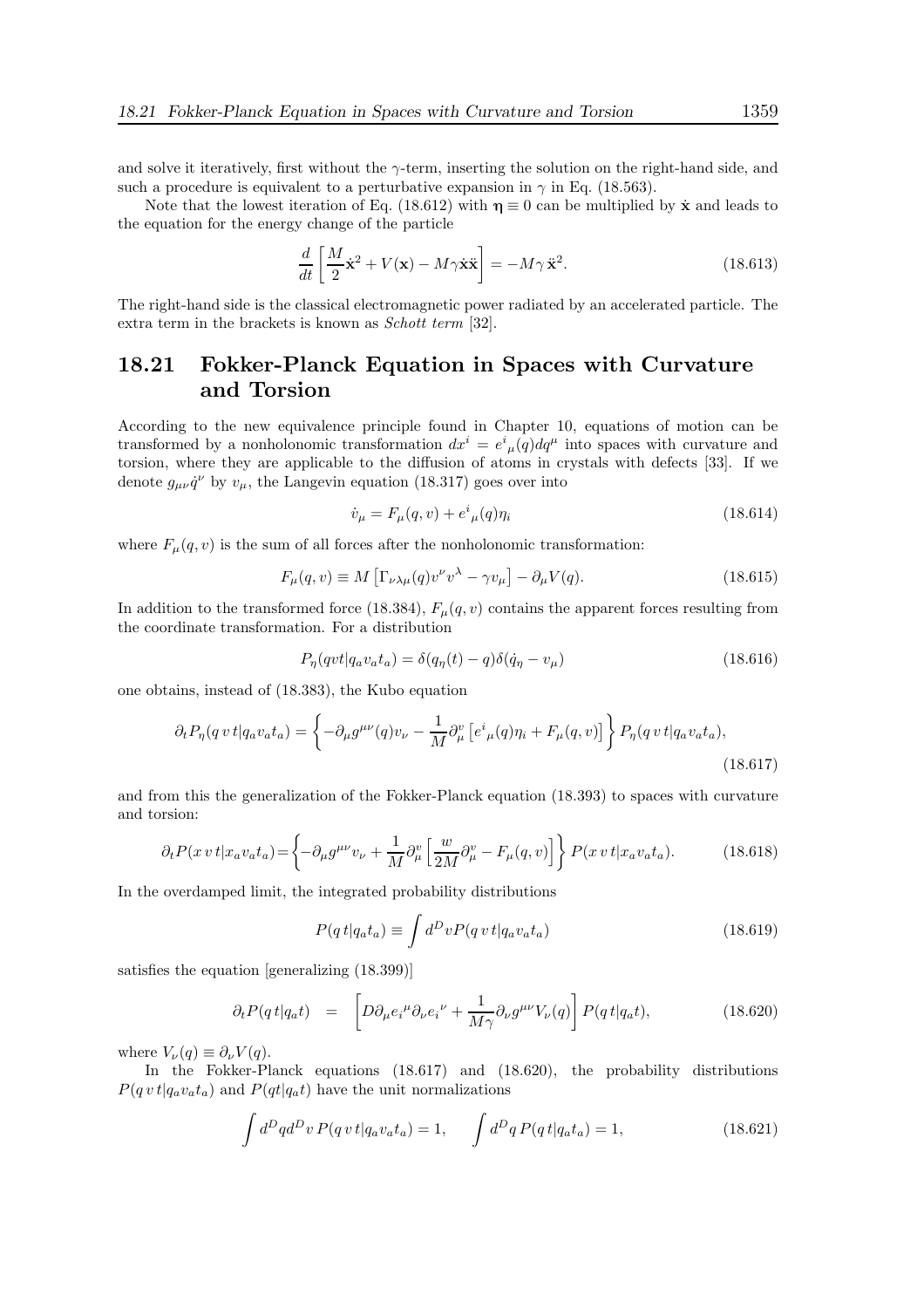as can be seen from the definitions (18.616) and (18.619). For distributions normalized with the invariant volume integral  $\int d^D q \sqrt{g}$ , to be denoted by  $P^{\text{inv}}(qt|q_a t_a) \equiv \sqrt{g}^{-1} P(qt|q_a t)$ , we obtain from (18.620) the following invariant Fokker-Planck equation:

$$
\partial_t P^{\text{inv}}(q \, t | q_a t_a) = \left\{ \frac{D}{\sqrt{g}} \partial_\mu g^{\mu\nu} \sqrt{g} \left[ \partial_\nu + 2S_\nu + \frac{1}{k_B T} V_\nu(x) \right] \right\} P^{\text{inv}}(q \, t | q_a t_a). \tag{18.622}
$$

The first term on the right-hand side contains the Laplace-Beltrami operator (11.13).

With the help of the covariant derivative  $D^*_{\mu}$  defined in Eq. (11.96), which arises from  $D_{\mu}$  by a partial integration, this equation can also be written as

$$
\partial_t P^{\text{inv}}(q t | q_a t_a) = \left[ D g^{\mu \nu} D^*_{\mu} D^*_{\nu} + \frac{1}{M \gamma} \bar{D}_{\mu} V^{\mu}(x) \right] P^{\text{inv}}(q t | q_a t_a), \tag{18.623}
$$

where  $\bar{D}_{\mu}$  is the covariant derivative (10.37) associated with the Christoffel symbol.

# 18.22 Stochastic Interpretation of Quantum-Mechanical Amplitudes

In the last section we have seen that the probability distribution  $|(x_b, t_b|x_a, t_a)|^2$  is the result of a stochastic differential equation describing a classical path disturbed by a noise term  $\eta(t)$  with the correlation function (18.320). It is interesting to observe that the quantum-mechanical amplitude  $(x_b, t_b|x_a, t_a)$  possesses quite a similar stochastic interpretation, albeit with some imaginary factors  $i$  and an unsatisfactory aspect as we shall see. Recall the path integral representation of the time evolution amplitude in Eq. (2.712). It involves the action  $A(x, t; x_a, t_a)$  from the initial point  $x_a$ to the actual particle position x. Recalling the definition of the fluctuation factor  $F(x_b, x_a; t_b - t_a)$ in Eq. (4.97), we see that this factor is given by the path integral

$$
F(x_b, x_a; t_b - t_a) = \int_{(x_a, t_a) \sim (x_b, t_b)} \mathcal{D}x \exp\left[\frac{i}{\hbar} \int_{t_a}^{t_b} dt \frac{M}{2} (x - v)^2\right],
$$
 (18.624)

where  $v(x, t) = (1/M)\partial_x A(x, x_a; t_b - t_a)$  is the classical particle velocity. Up to a factor i and the absence of the retardation symbol, this path integral has the same form as the one for the probability (18.290) at large damping. As in (2.713) we introduce the momentum variable  $p(t)$ and obtain the canonical path integral

$$
F(x_b, x_a; t_b - t_a) = \int_{(x_a, t_a) \sim (x_b, t_b)} \mathcal{D}' x \frac{\mathcal{D}p}{2\pi\hbar} e^{(i/\hbar) \int_{t_a}^{t_b} dt \left\{ p(t) [\dot{x}(t) - v(x(t), t)] - p^2(t)/2M \right\}},\tag{18.625}
$$

which looks similar to the stochastic path integral (18.290). The role of the diffusion constant  $D = k_B T / M \gamma$  is now played by  $\hbar/2$ . By analogy with the path integral of a particle in a magnetic field in  $(2.654)$ , the fluctuation factor satisfies a Schrödinger-like equation

$$
\left(\frac{\hat{p}_b^2}{2M} + \frac{1}{2}\{\hat{p}_b, v_b\}\right) F(x_b, x_a; t_b - t_a) = i\hbar F(x_b, x_a; t_b - t_a). \tag{18.626}
$$

This can easily be verified for the free particle, where  $v_b = (x_b - x_a)/(t_b - t_a)$ , and the fluctuation factor is from (2.130)  $F(x_b, x_a; t_b - t_a) = \sqrt{2\pi i\hbar (t_b - t_a)}$ . Note the symmetric operator order of the product  $\hat{p}v$  in accordance with the time slicing in Section 10.5, and the ensuing operator order observed in Eq. (11.88). By reordering the Hamiltonian operator on the left-hand side of (18.626) to position  $\hat{p}$  to the left of the velocity,

$$
\hat{H} \rightarrow \frac{\hat{p}^2}{2M} + \hat{p}v + \frac{i}{2}\nabla v.
$$
\n(18.627)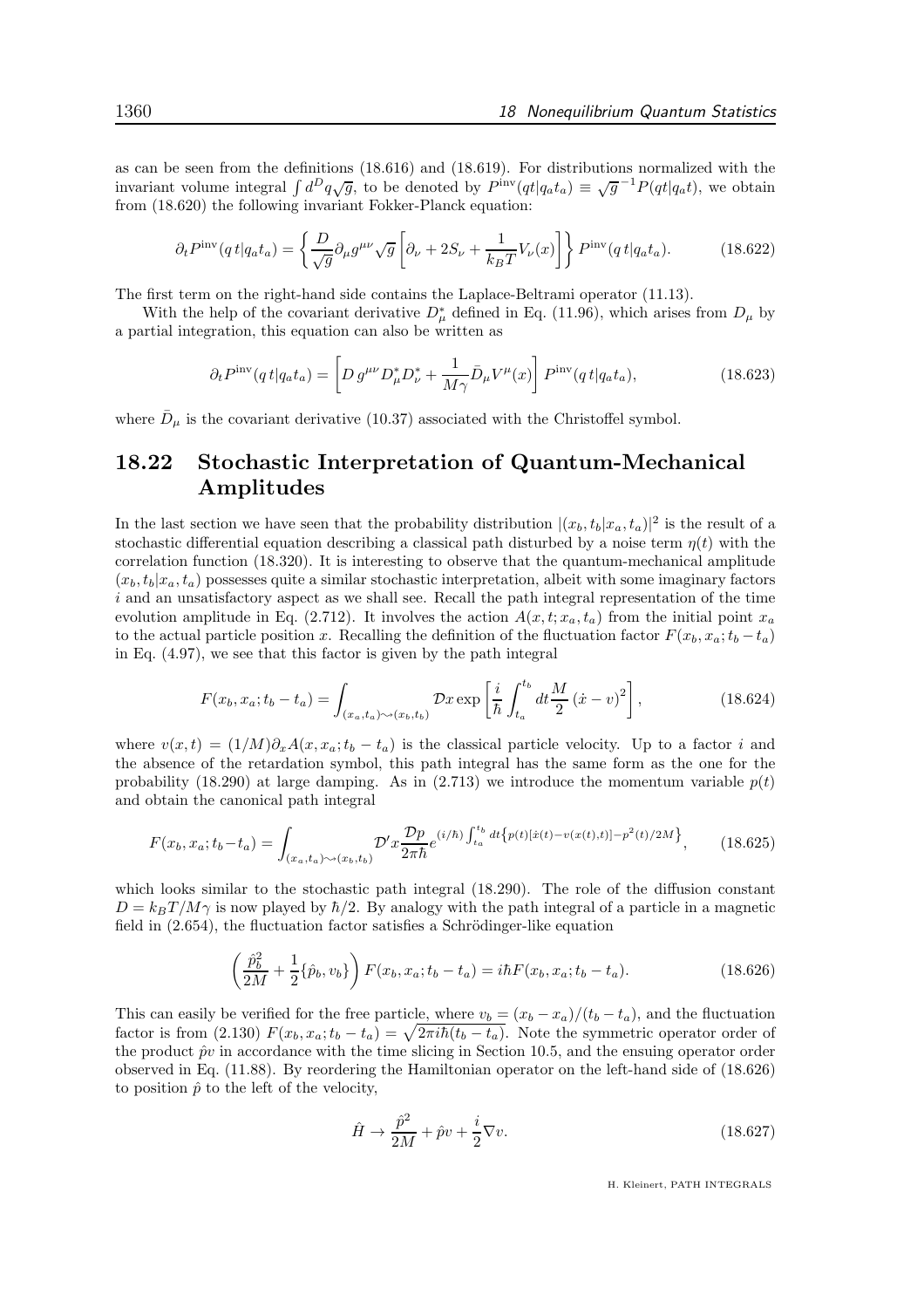Without the last term, the path integral (18.625) would describe fluctuating paths obeying the stochastic differential equation analogous to the classical Langevin equation (18.338) [34]:

$$
\dot{x}(t) - v(x(t), t) = p(t)/M.
$$
\n(18.628)

The momentum variable  $p(t)$  plays the role of the noise variable  $\eta(t)$ . Up to a factor i, this quantum noise has the same correlation functions as a white-noise variable:

$$
\langle p(t)p(t')\rangle = -iM\hbar\delta(t-t').\tag{18.629}
$$

The "Fokker-Planck equation" associated with this "process" would be the ordinary Schrödinger equation for the amplitude  $(x_b t_b | x_a t_a)$ .

For a free particle, the ordering problem can be solved by noting that in the path integral  $(18.624)$ , the constant v can be removed from the path integral leaving

$$
F(x_b, x_a; t_b - t_a) = e^{-iA(x_b, x_a; t_b - t_a)/\hbar} \int_{(x_a, t_a) \sim (x_b, t_b)} \mathcal{D}x \exp\left(\frac{i}{\hbar} \int_{t_a}^{t_b} dt \frac{M}{2} \dot{x}^2\right),\tag{18.630}
$$

the right-hand factor being the path integral for the amplitude  $(x_b t_b | x_a t_a)$  itself. This is identical with the path integral for the probability distribution of Brownian motion, and quantummechanical fluctuations are determined by the process

$$
\dot{x}(t) = p(t)/M,\t(18.631)
$$

with the quantum noise  $(18.629)$ .

But also in the presence of a potential, it is possible to specify a process which properly represents quantum-mechanical fluctuations, although the situation is more involved [35]. To find it we rewrite the action in (18.624) as

$$
\mathcal{A} = \int_{t_a}^{t_b} dt \frac{M}{2} (\dot{x} - v)^2 = \int_{t_a}^{t_b} dt \frac{M}{2} \left[ (\dot{x} - s)^2 - \frac{i\hbar}{2} s'^2 \right],
$$
 (18.632)

with some as yet unknown function  $s(x)$ . The associated Hamiltonian is now

$$
\hat{H} \to \frac{\hat{p}^2}{2M} + \frac{1}{2} \{\hat{p}, s\} + i\hbar s'^2 = \frac{\hat{p}^2}{2M} + \hat{p}s,
$$
\n(18.633)

with the proper operator order. In order for  $(18.632)$  to hold, the function  $s(x)$  must satisfy the equations

$$
v = s', \quad -i\hbar s'^2 + s^2 = v^2. \tag{18.634}
$$

Recalling Eqs. (4.12) and (4.5) we see that the equations in (18.634) can be satisfied with the help of the full eikonal  $S(x)$ :

$$
s(x) = S(x)/M.
$$
\n
$$
(18.635)
$$

The process which describes the quantum-mechanical fluctuations is therefore

$$
\dot{x}(t) - S(x)/M = p(t)/M.
$$
\n(18.636)

The analogy is, however, not really satisfactory, since the full eikonal contains information on all fluctuations. Indeed, by the definition (4.4), it is given by the logarithm of the amplitude  $(x t|x_a t_a)$ , or any superposition  $\psi(x,t) = \int dx_a (x \, t | x_a t_a) \psi(x_a t_a)$  of it:

$$
S(x) = -i\hbar \log(x \, t | x_a t_a). \tag{18.637}
$$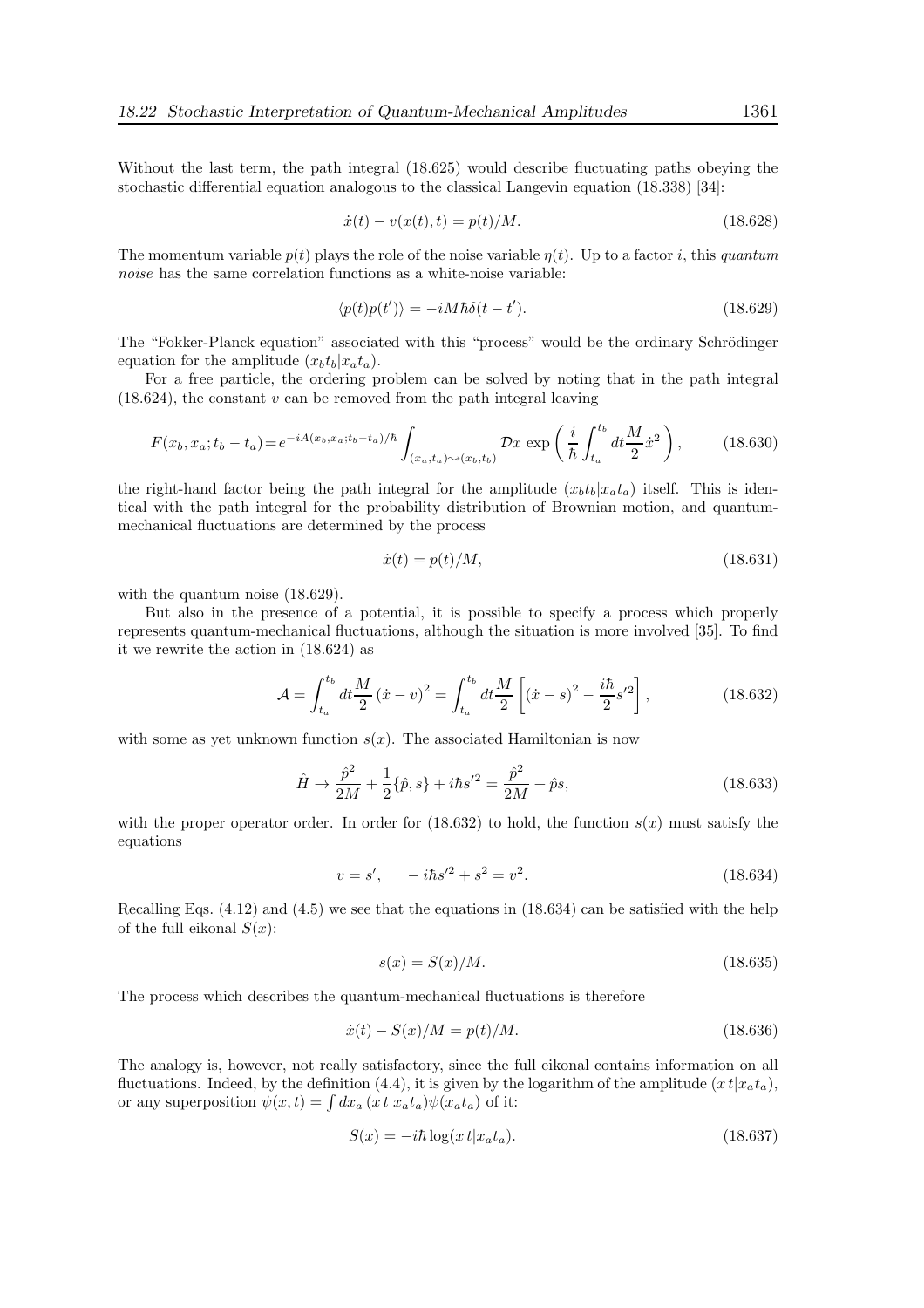For the fluctuation factor this implies

$$
s(x) - v(x) = \delta v(x) \equiv -\frac{i}{M} \hbar F(x t | x_a t_a).
$$
 (18.638)

The path integral representation (18.624) for the fluctuation factor which has maximal analogy with the stochastic path integral (18.300) is therefore

$$
F(x_b t_b, x_a t_a) = \int_{(x_a, t_a) \sim (x_b, t_b)} \mathcal{D}x \exp\left\{\frac{i}{\hbar} \int_{t_a}^{t_b} dt \frac{M}{2} \left[\dot{x}^R - v + \frac{i}{M} \hbar \log F(x_b t_b, x_a t_a)\right]^2\right\}.
$$
\n(18.639)

Since we have to know  $F(x_b t_b, x_a t_a)$  to describe quantum-mechanical fluctuations as a process, this representation is of little practical use. The initial representation (18.624) which does not correspond to a proper process can, however, be used to solve quantum-mechanical problems.

### 18.23 Stochastic Equation for Schrödinger Wave Function

It is possible to write a stochastic type of path integral for the Schrödinger wave function  $\psi(\mathbf{x},t)$ in  $D$  dimensions. By close analogy with Eq.  $(18.403)$ , it reads

$$
\psi(\mathbf{x}_b, t_b) = \int \mathcal{D}\mathbf{v} \, e^{(i/\hbar) \int_{t_a}^{t_b} dt \left[ (M/2) \mathbf{v}^2(t) - V(\mathbf{x}_\mathbf{v}(t_b, t)) \right]} \psi(\mathbf{x}_\mathbf{v}(t_b, t_a), t_a), \tag{18.640}
$$

where

$$
\mathbf{x}_{\mathbf{v}}(t_b, t) \equiv \mathbf{x}(t_b) - \int_{t}^{t_b} dt' \mathbf{v}(t')
$$
\n(18.641)

is a functional of  $\mathbf{v}(t')$  parameterizing all possible fluctuating paths arriving at the fixed final point  $\mathbf{x}(t_b)$  after having started from an arbitrary initial point  $\mathbf{x}(t)$ . They are *Brownian bridges* between the two points. The variables  $\mathbf{v}(t)$  are the independently fluctuating velocities of the particle. The natural appearance of the velocities in the measure of the stochastic path integral (18.640) is in agreement with our observation in Eq. (10.141) that the time-sliced measure should contain the coordinate differences  $\Delta \mathbf{x}_n$  as the integration variables rather than the coordinates themselves, which was the starting point for the nonholonomic coordinate transformations to spaces with curvature and torsion.

We easily verify that  $(18.640)$  satisfies the Schrödinger equation by calculating the wave function at a slightly later time  $t_b + \epsilon$ , and expanding the right-hand side in powers of  $\epsilon$ . Using the correlation functions

$$
\langle v^{i}(t)\rangle = 0, \qquad \langle v^{i}(t)v^{j}(t')\rangle = i\hbar\delta^{ij}\,\delta(t-t'), \qquad (18.642)
$$

we find, via a similar intermediate step as in (18.404), the desired result:

$$
i\partial_t \psi(\mathbf{x}, t) = \left[ -\frac{\hbar^2}{2M} \partial_{\mathbf{x}}^2 + V(\mathbf{x}) \right] \psi(\mathbf{x}, t).
$$
 (18.643)

One may also write down a corresponding path integral for the time evolution amplitude

$$
(\mathbf{x}_b t_b | \mathbf{x}_a t_a) = \int \mathcal{D}\mathbf{v} \, e^{(i/\hbar) \int_{t_a}^{t_b} dt \left[ (M/2)\mathbf{v}^2(t) - V(\mathbf{x}_\mathbf{v}(t_b, t)) \right]} \delta^{(D)}(\mathbf{x}_a - \mathbf{x}_b + \int_{t_a}^{t_b} dt \, \mathbf{v}(t)),\tag{18.644}
$$

which returns the Schrödinger amplitude (18.640) after convolution with  $\psi(\mathbf{x}_a, t_a)$  (and reduces to  $\delta^{(D)}(\mathbf{x}_a - \mathbf{x}_b)$  for  $t_b \to t_a$ , as it should).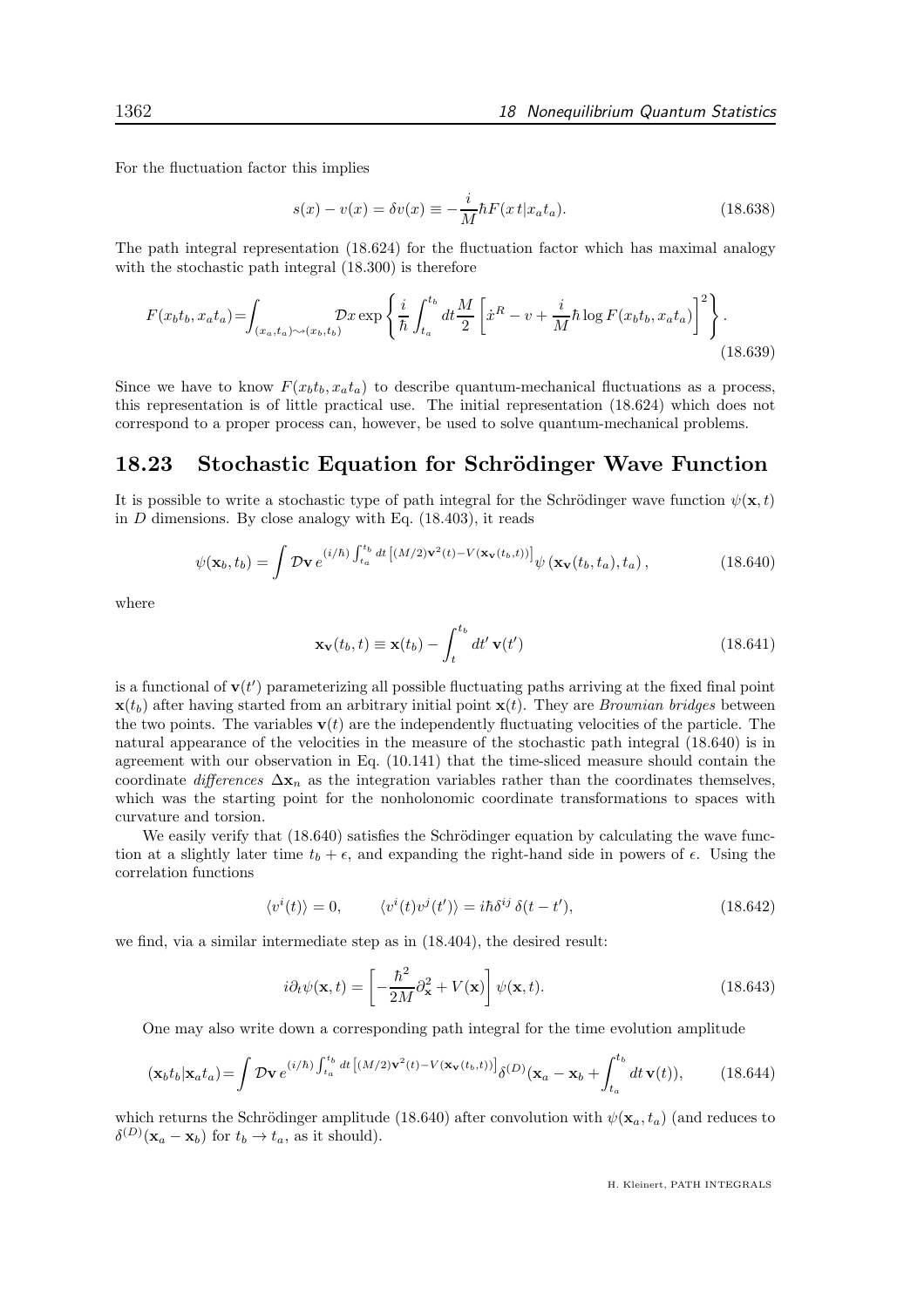The addition of an interaction with a vector potential is nontrivial. The electromagnetic interaction in (10.168)

$$
\mathcal{A}_{em} = \int_{t_a}^t dt \, \mathbf{A}(\mathbf{x}(t)) \cdot \dot{\mathbf{x}} \tag{18.645}
$$

cannot be simply inserted into the exponent of the path integral (18.640) since in the evaluation via the correlation functions (18.642) assumes the independence of the noise variables  $\mathbf{v}(t)$ . This, however, is not true in the interaction (18.645). Recall the discussion in Section 10.6 which showed that the time-sliced version of the interaction (18.645) must contain the midpoint ordering of the vector potential with respect to the intervals  $\Delta x$  to be compatible with the classical field equation. In Section 11.3 we have furthermore seen that this guaranteed gauge invariance. For the time-sliced short-time action, this implies that (18.645) has the form [see (10.179)]

$$
\mathcal{A}_{em}^{\epsilon} = \mathbf{A}(\bar{\mathbf{x}}) \cdot \Delta \mathbf{x}.\tag{18.646}
$$

In this expression, a variation of  $\Delta x$  changes also  $\bar{x}$ , implying that in the sum over all sliced actions, the  $\Delta x$  are not independent. This is only achieved by the re-expanded postpoint interaction [see 10.178]. In the continuum, we shall indicate the postpoint product as before in (18.231) by a retardation symbol  $R$ , and rewrite  $(18.645)$  as

$$
\mathcal{A}_{em} = \int_{t_a}^t dt \left[ \mathbf{A}(\mathbf{x}(t)) \dot{\mathbf{x}}^R(t) - i\epsilon \frac{\hbar}{2M} \mathbf{\nabla} \cdot \mathbf{A}(\mathbf{x}(t)) \right].
$$
 (18.647)

In the theory of stochastic differential equations, this postpoint expression is called an It $\bar{\sigma}$  integral. The ordinary midpoint integral (18.645) is referred to as Stratonovich integral.

The Itō integral can now be added to the action in (18.644) with  $\dot{\mathbf{x}}(t)$  replaced by  $\mathbf{v}(t)$ , and we obtain

$$
(\mathbf{x}_b t_b | \mathbf{x}_a t_a) = \int \mathcal{D} \mathbf{v} \exp \left\{ \frac{i}{\hbar} \int_{t_a}^{t_b} dt \left[ \frac{M}{2} \mathbf{v}^2(t) + \mathbf{A} (\mathbf{x}_\mathbf{v}(t_b, t)) \mathbf{v}^R(t) - V(\mathbf{x}_\mathbf{v}(t_b, t)) \right] \right\}
$$

$$
\times \exp \left\{ \frac{i}{\hbar} \int_{t_a}^{t_b} dt \left[ -i\epsilon \frac{\hbar}{2M} \nabla \cdot \mathbf{A} (\mathbf{x}_\mathbf{v}(t_b, t)) \right] \right\} \delta^{(D)} (\mathbf{x}_a - \mathbf{x}_b + \int_{t_a}^{t_b} dt \, \mathbf{v}(t)). \tag{18.648}
$$

Expanding the functional integrand in powers of  $\mathbf{v}(t)$  as in (18.403) and using the correlation functions  $(18.642)$  we obtain the Schrödinger equation

$$
i\partial_t(\mathbf{x}t|\mathbf{x}_a t_a) = \left[ -\frac{\hbar^2}{2M} \left[ \mathbf{\nabla} - i\mathbf{A}(\mathbf{x}) \right]^2 + V(\mathbf{x}) \right] (\mathbf{x}t|\mathbf{x}_a t_a).
$$
 (18.649)

The advantage of the Itō integral is that such a calculation becomes quite simple using the correlation functions (18.642). The integral itself, however, is awkward to handle since it cannot be modified by partial integration. This is only possible for the ordinary, Stratonovich integral.

# 18.24 Real Stochastic and Deterministic Equation for Schrödinger Wave Function

The noise variable in the previous stochastic differential equation had an imaginary correlation function (18.629). It is possible to set up a completely real stochastic differential equation and modify this into a simple deterministic model which possesses the quantum properties of a particle in an arbitrary potential. In particular, the model has a discrete energy spectrum with a definite ground state energy, in this respect going beyond an earlier model by 't Hooft [36], whose spectrum was unbounded from below.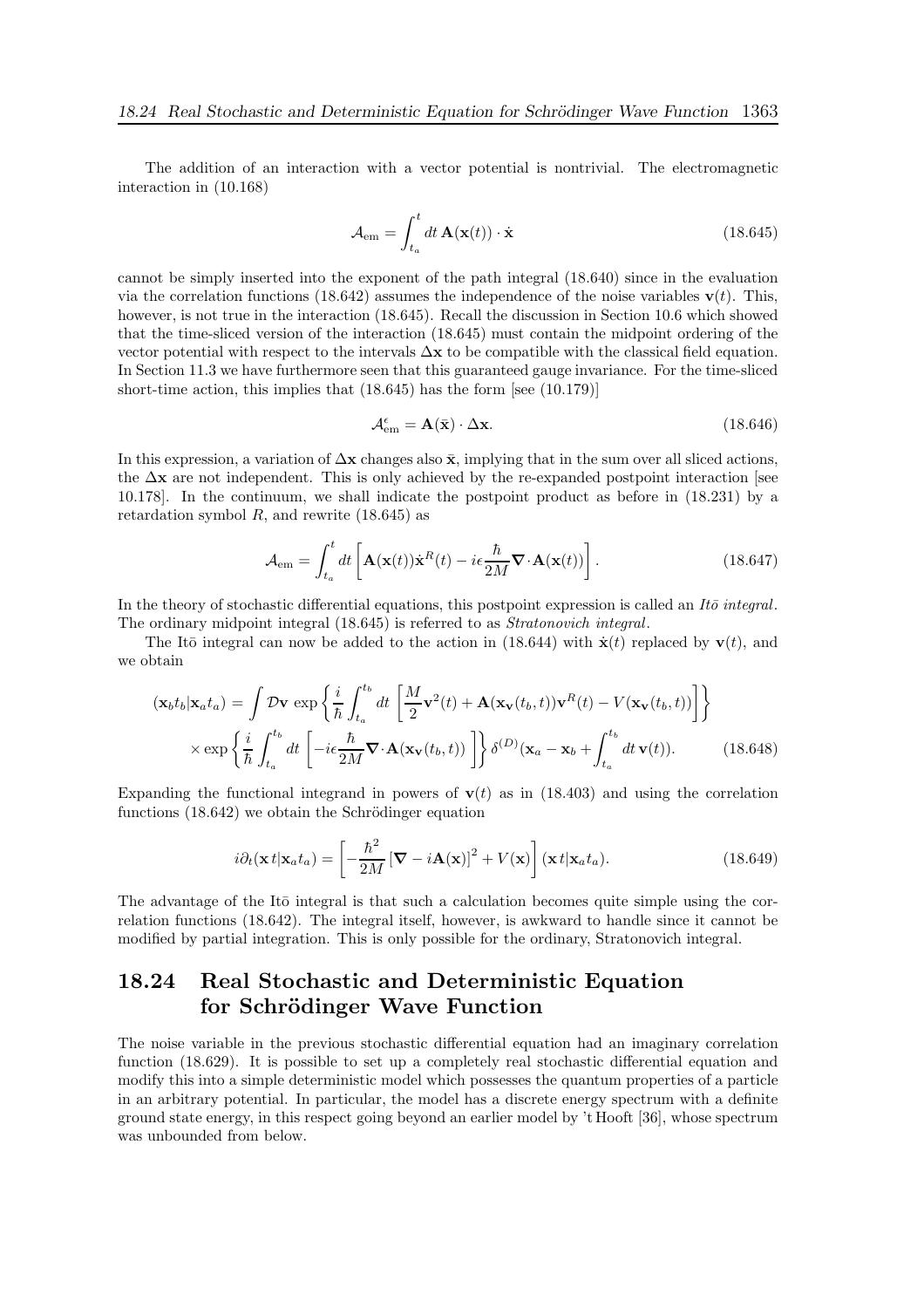Let  $\mathbf{u}(\mathbf{x}) = (u^1(\mathbf{x}), u^2(\mathbf{x}))$  be a time-independent field in two dimensions to be called mother field. The reparametrization freedom of the spatial coordinates is fixed by choosing harmonic coordinates in which

$$
\nabla^2 u(\mathbf{x}) = 0,\tag{18.650}
$$

where  $\nabla^2$  is the Laplace operator. Equivalently, the components  $u^1(\mathbf{x})$  and  $u^2(\mathbf{x})$  may be assumed to satisfy the Cauchy-Riemann equations

$$
\partial_{\mu}u^{\nu} = \epsilon_{\mu}{}^{\rho}\epsilon^{\nu}{}_{\sigma}\partial_{\rho}u^{\sigma}, \quad (\mu, \nu, \dots = 1, 2), \tag{18.651}
$$

where  $\epsilon_{\mu\nu}$  is the antisymmetric Levi-Civita pseudotensor. The metric is  $\delta_{\mu\nu}$ , so that indices can be sub- or superscripts.

### 18.24.1 Stochastic Differential Equation

Consider now a point particle in contact with a heat bath of "temperature"  $\hbar$ . Its classical orbit  $\mathbf{x}(t)$  is assumed to follow a stochastic differential equation consisting of a fixed rotation and a random translation in the diagonal direction  $\mathbf{n} \equiv (1, 1)$ :

$$
\dot{\mathbf{x}}(t) = \mathbf{\omega} \times \mathbf{x}(t) + \mathbf{n}\,\eta(t),\tag{18.652}
$$

where  $\omega$  is the rotation vector of length  $\omega$  pointing orthogonal to the plane, and  $\eta(t)$  a white-noise variable with zero expectation and the correlation function

$$
\langle \eta(t)\eta(t')\rangle = \hbar \,\delta(t - t'). \tag{18.653}
$$

For a particle starting at  $\mathbf{x}(0) = \mathbf{x}$ , the position  $\mathbf{x}(t)$  at a later time t is a function of x and a functional of the noise variable  $\eta(t')$  for  $0 < t' < t$ :

$$
\mathbf{x}(t) = \mathbf{X}_{\eta}(\mathbf{x}, t). \tag{18.654}
$$

As earlier in Section 18.13, a subscript  $\eta$  is used to indicate the functional dependence on the noise variable ν.

We now use the orbits ending at all possible final points  $\mathbf{x} = \mathbf{x}(t)$  to define a time-dependent field  $\mathbf{u}(\mathbf{x};t)$  which is equal to  $\mathbf{u}(\mathbf{x})$  at  $t = 0$ , and evolves with time as follows:

$$
\mathbf{u}(\mathbf{x};t) = \mathbf{u}_t[\mathbf{x};\eta] \equiv \mathbf{u}\left(\mathbf{X}_0[t,\mathbf{x};\eta]\right),\tag{18.655}
$$

where the notation  $\mathbf{u}_t[\mathbf{x}; \eta]$  indicates the variables as in (18.654).

As a consequence of the dynamic equation (20A.1), the change of the field  $u(x, t)$  in a small time interval from  $t = 0$  to  $t = \Delta t$  has the expansion

$$
\Delta \mathbf{u}_{\eta}(\mathbf{x},0) = \Delta t \left[\boldsymbol{\omega} \times \mathbf{x}\right] \cdot \nabla \mathbf{u}_{\eta}(\mathbf{x},0) + \int_{0}^{\Delta t} dt' \eta(t') \left(\mathbf{n} \cdot \nabla\right) \mathbf{u}_{\eta}(\mathbf{x},0) + \frac{1}{2} \int_{0}^{\Delta t} dt' \int_{0}^{\Delta t} dt'' \eta(t') \eta(t'') \left(\mathbf{n} \cdot \nabla\right)^{2} \mathbf{u}_{\eta}(\mathbf{x},0) + \dots
$$
 (18.656)

The omitted terms are of order  $\Delta t^{3/2}$ .

### 18.24.2 Equation for Noise Average

We now perform the noise average of Eq. (20A.2), defining the average field

$$
\mathbf{u}(\mathbf{x},t) \equiv \langle \mathbf{u}_{\eta}(\mathbf{x},t) \rangle. \tag{18.657}
$$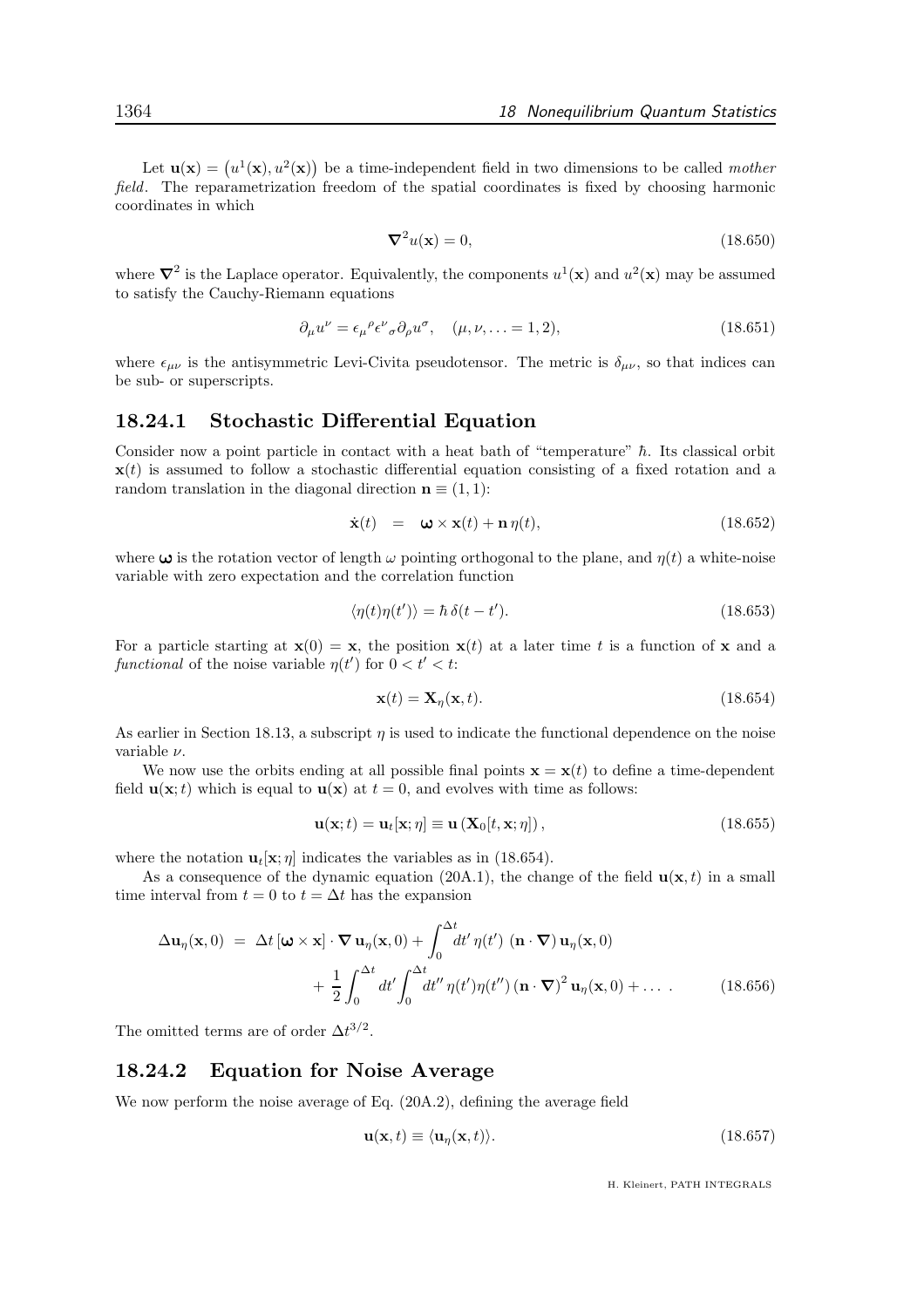Using the vanishing average of  $\eta(t)$  and the correlation function (18.653), we obtain in the limit  $\Delta t \rightarrow 0$  the time derivative

$$
\partial_t \mathbf{u}(\mathbf{x}, t) = \hat{\mathcal{H}} \mathbf{u}(\mathbf{x}, t), \quad \text{at } t = 0,
$$
\n(18.658)

with the time evolution operator

$$
\hat{\mathcal{H}} \equiv \{ [\boldsymbol{\omega} \times \mathbf{x}] \cdot \boldsymbol{\nabla} \} + \frac{\hbar}{2} (\mathbf{n} \cdot \boldsymbol{\nabla})^2.
$$
\n(18.659)

The average over  $\eta$  has made the operator  $\hat{\mathcal{H}}$  time-independent. For this reason, the average field  $\mathbf{u}(\mathbf{x}, t)$  at an arbitrary time t is obtained by the operation

$$
\mathbf{u}(\mathbf{x},t) = \hat{\mathcal{U}}(t)\mathbf{u}(\mathbf{x},0),\tag{18.660}
$$

where  $\hat{\mathcal{U}}(t)$  is a simple exponential

$$
\hat{\mathcal{U}}(t) \equiv e^{\hat{\mathcal{H}}t},\tag{18.661}
$$

as follows immediately from (18.658) and the trivial property  $\mathcal{\hat{H}}\hat{\mathcal{U}}(t) = \hat{\mathcal{U}}(t)\hat{\mathcal{H}}$ .

Note that the operator  $\hat{\mathcal{H}}$  commutes with the Laplace operator  $\nabla^2$ , thus ensuring that the harmonic property (18.650) of  $\mathbf{u}(\mathbf{x})$  remains true for all times, i.e.,

$$
\nabla^2 \mathbf{u}(\mathbf{x}, t) \equiv 0. \tag{18.662}
$$

### 18.24.3 Harmonic Oscillator

We now show that Eq. (18.658) describes the quantum mechanics of a harmonic oscillator. Let us restrict our attention to the line with arbitrary  $x_1 \equiv x$  and  $x_2 = 0$ . Applying the Cauchy-Riemann equations (18.651), we can rewrite Eq. (18.658) in the pure  $x$ -form

$$
\partial_t u^1(x,t) = \omega x \partial_x u^2(x,t) - \frac{\hbar}{2} \partial_x^2 u^2(x,t), \qquad (18.663)
$$

$$
\partial_t u^2(x,t) = -\omega \, x \, \partial_x u^1(x,t) + \frac{\hbar}{2} \partial_x^2 u^1(x,t), \tag{18.664}
$$

where we have omitted the second spatial coordinates  $x_2 = 0$ . Now we introduce a complex field

$$
\psi(x,t) \equiv e^{-\omega x^2/2\hbar} \left[ u^1(x,t) + i u^2(x,t) \right]. \tag{18.665}
$$

This satisfies the differential equation

$$
i\hbar \partial_t \psi(x,t) = \left(-\frac{\hbar^2}{2}\partial_x^2 + \frac{\omega^2}{2}x^2 - \frac{\hbar \omega}{2}\right)\psi(x,t),\tag{18.666}
$$

which is the Schrödinger equation of a harmonic oscillator with the discrete energy spectrum  $E_n = (n + 1/2)\hbar\omega, \ \ n = 0, 1, 2, \dots$ 

### 18.24.4 General Potential

The method can easily be generalized to an arbitrary potential. We simply replace (18.652) by

$$
\dot{x}^{1}(t) = -\partial_{2}S^{1}(\mathbf{x}(t)) + n^{1} \eta(t), \n\dot{x}^{2}(t) = -\partial_{1}S^{1}(\mathbf{x}(t)) + n^{2} \eta(t),
$$
\n(18.667)

where  $S(x)$  shares with  $u(x)$  the harmonic property (18.650):

$$
\nabla^2 \mathbf{S}(\mathbf{x}) = 0,\tag{18.668}
$$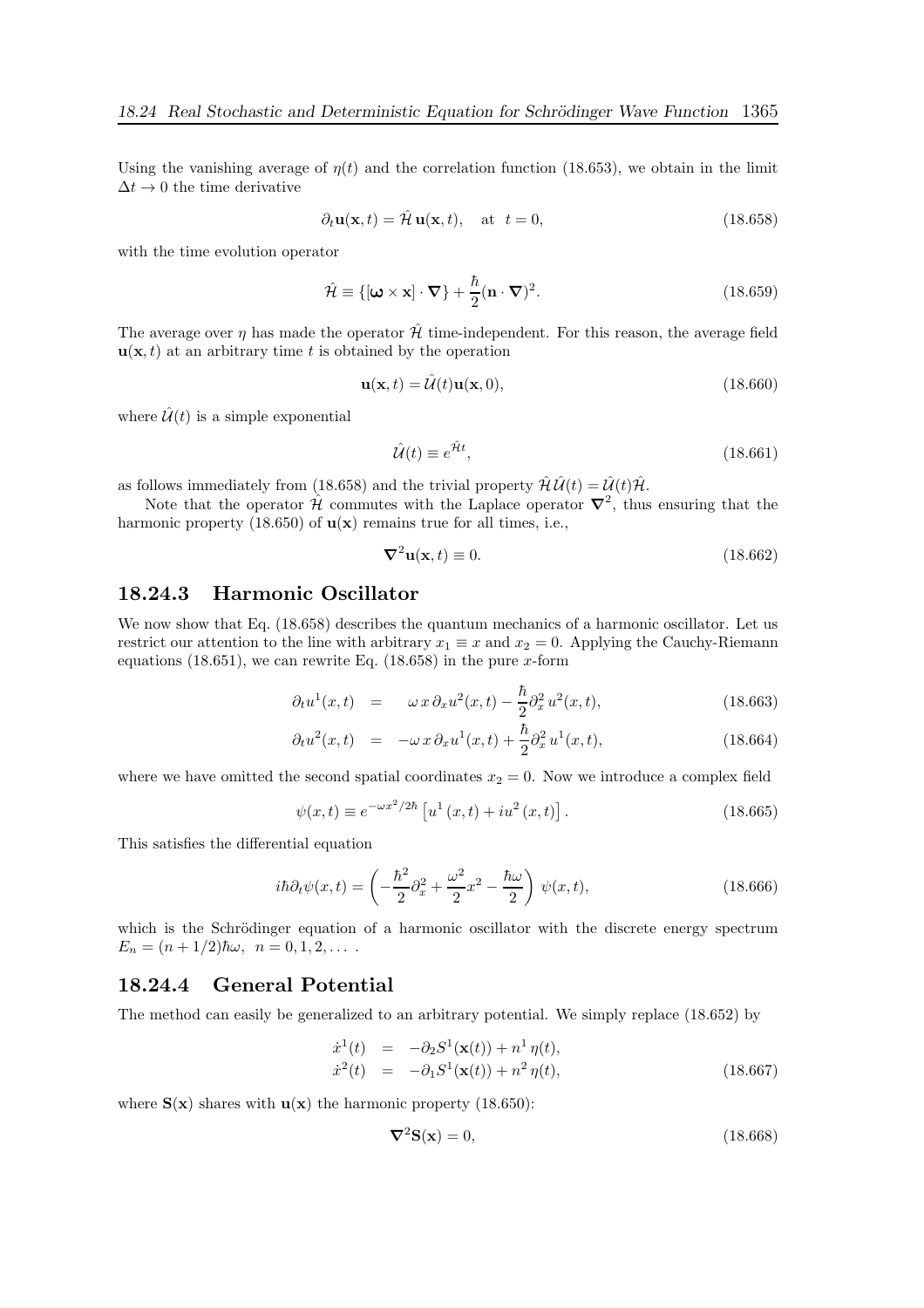i.e., the functions  $S^{\mu}(\mathbf{x})$  with  $\mu = 1, 2$  fulfill Cauchy-Riemann equations like  $u^{\mu}(\mathbf{x})$  in (18.651). Repeating the above steps we find, instead of the operator (18.659),

$$
\hat{\mathcal{H}} \equiv -(\partial_2 S^1)\partial_1 - (\partial_1 S^1)\partial_2 + \frac{\hbar}{2}(\mathbf{n} \cdot \nabla)^2,\tag{18.669}
$$

and Eqs. (18.663) and (18.664) become:

$$
\partial_t u^1(x,t) = (\partial_x S^1) \partial_x u^2(x,t) - \frac{\hbar}{2} \partial_x^2 u^2(x,t), \qquad (18.670)
$$

$$
\partial_t u^2(x,t) = -(\partial_x S^1) \partial_x u^1(x,t) + \frac{\hbar}{2} \partial_x^2 u^1(x,t).
$$
 (18.671)

This time evolution preserves the harmonic nature of  $\mathbf{u}(\mathbf{x})$ . Indeed, using the harmonic property  $\nabla^2$ S(x) = 0 we can easily derive the following time dependence of the Cauchy-Riemann combinations in Eq. (18.651):

$$
\partial_t(\partial_1 u^1 - \partial_2 u^2) = \hat{\mathcal{H}}(\partial_1 u^1 - \partial_2 u^2) - \partial_2 \partial_1 S^1(\partial_1 u^1 - \partial_2 u^2) + \partial_2^2 S^1(\partial_2 u^1 + \partial_1 u^2), \n\partial_t(\partial_2 u^1 + \partial_1 u^2) = \hat{\mathcal{H}}(\partial_2 u^1 + \partial_1 u^2) - \partial_2 \partial_1 S^1(\partial_2 u^1 + \partial_1 u^2) - \partial_2^2 S^1(\partial_1 u^1 - \partial_2 u^2).
$$

Thus  $\partial_1 u^1 - \partial_2 u^2$  and  $\partial_2 u^1 + \partial_1 u^2$  which are zero at any time remain zero at all times.

On account of Eqs. (18.671), the combination

$$
\psi(x,t) \equiv e^{-S^1(x)/\hbar} \left[ u^1(x,t) + i u^2(x,t) \right] \tag{18.672}
$$

satisfies the Schrödinger equation

$$
i\hbar \partial_t \psi(x,t) = \left[ -\frac{\hbar^2}{2} \partial_x^2 + V(x) \right] \psi(x,t), \qquad (18.673)
$$

where the potential is related to  $S^1(x)$  by the Riccati differential equation

$$
V(x) = \frac{1}{2} [\partial_x S^1(x)]^2 - \frac{\hbar}{2} \partial_x^2 S^1(x).
$$
 (18.674)

The harmonic oscillator is recovered for the pair of functions

$$
S^{1}(\mathbf{x}) + iS^{2}(\mathbf{x}) = \omega(x^{1} + ix^{2})^{2}/2.
$$
 (18.675)

### 18.24.5 Deterministic Equation

The noise  $\eta(t)$  in the stochastic differential equation Eq. (18.667) can also be replaced by a source composed of deterministic classical oscillators  $q_k(t)$ ,  $k = 1, 2, \ldots$  with the equations of motion

$$
\dot{q}_k = p_k, \qquad \dot{p}_k = -\omega_k^2 q_k,\tag{18.676}
$$

as

$$
\eta(t) \equiv \sum_{k} \dot{q}_k(t). \tag{18.677}
$$

The initial positions  $q_k(0)$  and momenta  $p_k(0)$  are assumed to be randomly distributed with a Boltzmann factor  $e^{-\beta H_{\text{osc}}/\hbar}$ , such that

$$
\langle q_k(0)q_k(0)\rangle = \hbar/\omega_k^2, \quad \langle p_k(0)p_k(0)\rangle = \hbar. \tag{18.678}
$$

Using the equation of motion

$$
\dot{q}_k(t) = \omega_k q_k(0) \sin \omega_k t + p_k(0) \sin \omega_k t, \qquad (18.679)
$$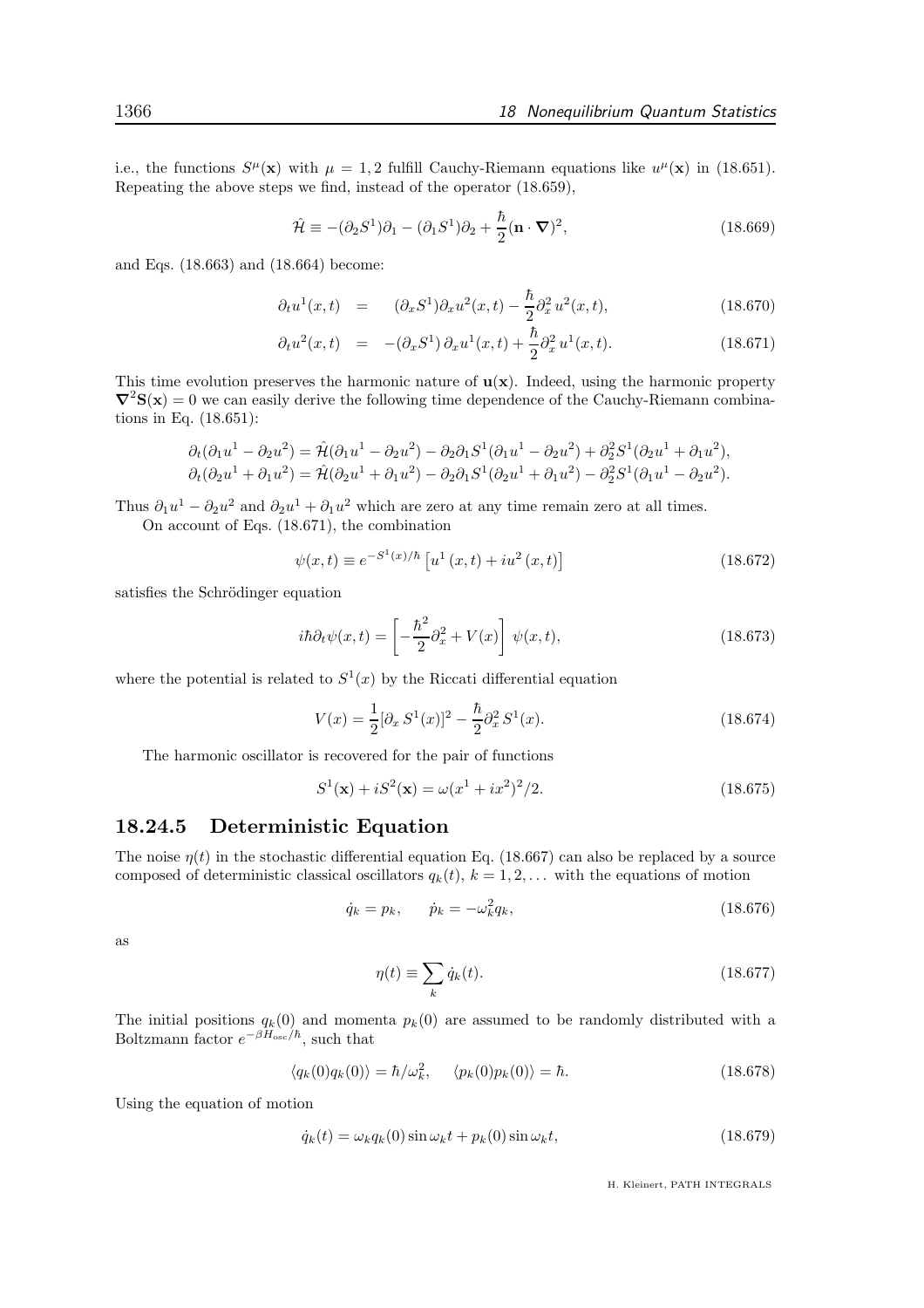we find the correlation function

$$
\langle \dot{q}_k(t)\dot{q}_k(t') \rangle = \omega_k^2 \cos \omega_k t \cos \omega_k t' \langle q_k(0)q_k(0) \rangle + \sin \omega_k t \sin \omega_k t \langle p_k(0)p_k(0) \rangle
$$
  
=  $\cos \omega_k (t - t').$  (18.680)

We may now assume that the oscillators  $q_k(t)$  are the Fourier components of a massless field, for instance the gravitational field whose frequencies are  $\omega_k = k$ , and whose random initial conditions are caused by the big bang. If the sum over k is simply a momentum integral  $\int_{-\infty}^{\infty} dk$ , then (18.680) yields a white-noise correlation function (18.653) for  $\eta(t)$ .

Thus it is indeed possible to simulate the quantum-mechanical wave functions  $\psi(x, t)$  and the energy spectrum of an arbitrary potential problem by deterministic equations with random initial conditions at the beginning of the universe.

It remains to solve the open problem of finding a classical origin of the second important ingredient of quantum theory: the theory of quantum measurement to be extracted from the wave function  $\psi(x, t)$ . Only then shall we understand how God throws dice [37].

## Appendix 18A Inequalities for Diagonal Green Functions

Let us introduce several diagonal Green functions consisting of thermal averages of equal-time commutators and anticommutators of bosonic and fermionic field operators, elementary or composite. For brevity, we write

$$
\langle \ldots \rangle_T = \text{Tr}\left[\exp(-\hat{H}/T) \ldots\right] / \text{Tr}\left[\exp(-\hat{H}/T)\right] = \langle \ldots \rangle_T \tag{18A.1}
$$

and define the averages with obvious spectral representations

$$
c \equiv \langle [\hat{\psi}, \hat{\psi}^{\dagger}]_{\mp} \rangle_T = \int_{-\infty}^{\infty} \frac{d\omega}{2\pi} \rho_{12}(\omega),
$$
  
\n
$$
a \equiv \langle [\hat{\psi}, \hat{\psi}^{\dagger}]_{\pm} \rangle_T = \int_{-\infty}^{\infty} \frac{d\omega}{2\pi} \rho_{12}(\omega) \tanh^{\mp 1} \frac{\omega}{2T}.
$$
\n(18A.2)

We shall also introduce a quantity obtained by integrating the imaginary-time Green function over a period  $\tau \in [0, 1/T)$ . This gives for boson and fermion fields the nonnegative expression [see (18.23)]

$$
g \equiv G(\omega_m = 0) = \int_0^{1/T} d\tau \langle \hat{\psi}(\tau) \hat{\psi}^\dagger(0) \rangle_T
$$
  

$$
= \int_{-\infty}^{\infty} \frac{d\omega}{2\pi} \rho_{12}(\omega) \frac{1}{\omega} \left\{ \frac{1}{\tanh(\omega/2T)} \right\} \ge 0.
$$
 (18A.3)

Note that for fermion fields, the spectral weight in this integral is accompanied by an extra factor tanh( $\omega/2T$ ). This is due to the fact that  $\omega_m = 0$  is no fermionic Matsubara frequency, but a "wrong" bosonic one. In fact, the sum (18.23) for  $G(\omega_m)$  contains a factor  $1 - e^{(E_n - E_{n'})/T}$  for both bosons and fermions, while  $\rho_{12}(\omega)$  in the spectral representation (18A.3) introduces, via (18.59), a factor  $1 - e^{-\omega/T}$  for bosons and a factor  $1 + e^{\omega/T}$  for fermions, thus explaining the relative factor tanh $(\omega/2T)$  in (18A.3).

The integration over  $\tau$  leads to the factor  $1/\omega$  in (18A.3). This factor is also found by integrating the retarded Green function  $G_{12}(t)$  and the commutator function  $C_{12}(t)$  over all real times, resulting in the spectral representations

$$
i\int_{-\infty}^{\infty} dt \,\Theta(t) \langle [\hat{\psi}(t), \hat{\psi}^{\dagger}(0)]_{\mp} \rangle_T = \int \frac{d\omega}{2\pi} \,\rho_{12}(\omega) \frac{1}{\omega},
$$
  
\n
$$
i\int_{-\infty}^{\infty} dt \,\Theta(t) \langle [\hat{\psi}(t), \hat{\psi}^{\dagger}(0)]_{\pm} \rangle_T = \int \frac{d\omega}{2\pi} \,\rho_{12}(\omega) \frac{1}{\omega} \tanh^{\mp 1} \frac{\omega}{2T}.
$$
\n(18A.4)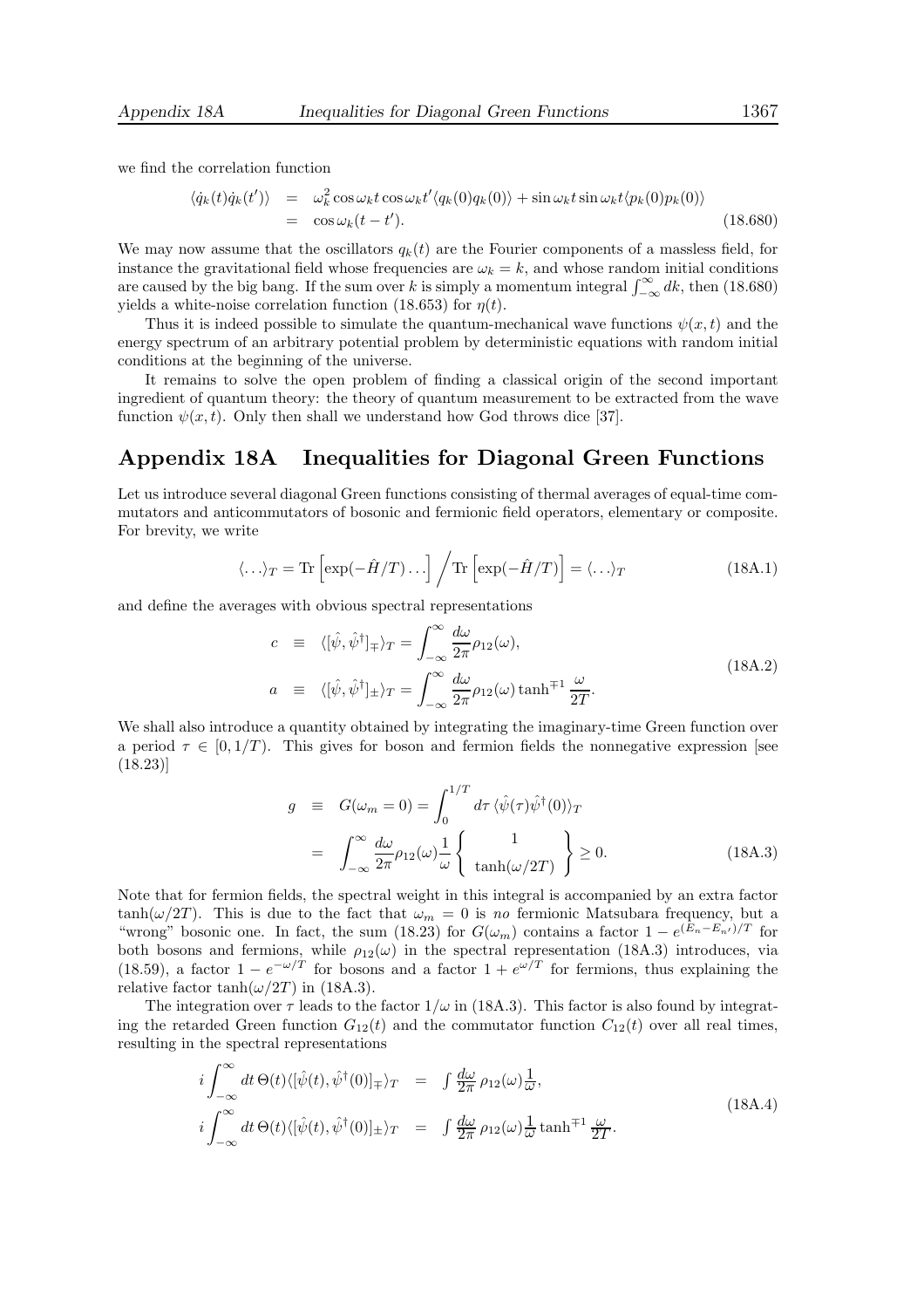Another set of thermal expectation values involves products of field operators with time derivatives rather than integrals. Their spectral representations contain an extra factor  $\omega$ . For example, the  $\tau$ -derivative of the expectation value in (18A.3) leads to

$$
-\langle \dot{\hat{\psi}}(0), \hat{\psi}^{\dagger}(0) \rangle_T = \int_{-\infty}^{\infty} \frac{d\omega}{2\pi} \rho_{12}(\omega)\omega(1 \pm n_{\omega}). \tag{18A.5}
$$

The real-time derivatives of the expectation values in (18A.4) have the spectral integrals

$$
d \equiv i \langle [\hat{\psi}(0), \hat{\psi}^{\dagger}(0)]_{\mp} \rangle_T = \int_{-\infty}^{\infty} \frac{d\omega}{2\pi} \rho_{12}(\omega)\omega,
$$
  
\n
$$
e \equiv i \langle [\hat{\psi}(0), \hat{\psi}^{\dagger}(0)]_{\pm} \rangle_T = \int_{-\infty}^{\infty} \frac{d\omega}{2\pi} \rho_{12}(\omega)\omega \tanh^{\mp 1} \frac{\omega}{2T}.
$$
\n(18A.6)

The expectation values c,  $a, g, d$ ,  $e$  satisfy several rigorous inequalities. To derive these, we observe that

$$
\mu(\omega) = \frac{1}{g} \frac{1}{2\pi} \rho_{12}(\omega) \frac{1}{\omega} \left\{ \begin{array}{c} 1 \\ \tanh(\omega/2T) \end{array} \right\} \tag{18A.7}
$$

is a positive function. This follows directly from (18.59), according to which  $\rho_{12}(\omega)$  at negative  $\omega$ is negative for bosons and positive for fermions. Having divided out the total integral  $g$  defined in (18A.3), the integral over  $\mu(\omega)$  is normalized to unity,

$$
\int_{-\infty}^{\infty} d\omega \,\mu(\omega) = 1,\tag{18A.8}
$$

for both bosons and fermions. Using  $\mu(\omega)$ , we form the following ratios:

$$
\frac{c}{g} = \int_{-\infty}^{\infty} d\omega \,\mu(\omega) \omega \left\{ \begin{array}{c} 1 \\ \coth(\omega/2T) \end{array} \right\},\tag{18A.9}
$$

$$
\frac{a}{g} = \int_{-\infty}^{\infty} d\omega \,\mu(\omega)\omega \left\{ \begin{array}{c} \coth(\omega/2T) \\ 1 \end{array} \right\},\tag{18A.10}
$$

$$
\frac{d}{g} = \int_{-\infty}^{\infty} d\omega \,\mu(\omega) \omega^2 \left\{ \begin{array}{c} 1 \\ \coth(\omega/2T) \end{array} \right\},
$$
\n(18A.11)

$$
\frac{e}{g} = \int_{-\infty}^{\infty} d\omega \,\mu(\omega)\omega^2 \left\{ \begin{array}{c} \coth(\omega/2T) \\ 1 \end{array} \right\}.
$$
\n(18A.12)

The inequalities to be derived are based on the Jensen-Peierls inequality for convex functions derived in Chapter [5]. Recall that a convex function  $f(\omega)$  satisfies

$$
f\left(\frac{\omega_1 + \omega_2}{2}\right) \le \frac{f(\omega_1) + f(\omega_2)}{2},\tag{18A.13}
$$

which is generalized to

$$
f\left(\sum_{i} \mu_i \omega_i\right) \le \sum_{i} \mu_i f(\omega_i),\tag{18A.14}
$$

where  $\mu_i$  is an arbitrary set of positive numbers with  $\sum_i \mu_i = 1$ . In the continuum limit, this becomes

$$
f\left(\int_{-\infty}^{\infty} d\omega \,\mu(\omega)\omega\right) \le \int_{-\infty}^{\infty} d\omega \,\mu(\omega) f(\omega). \tag{18A.15}
$$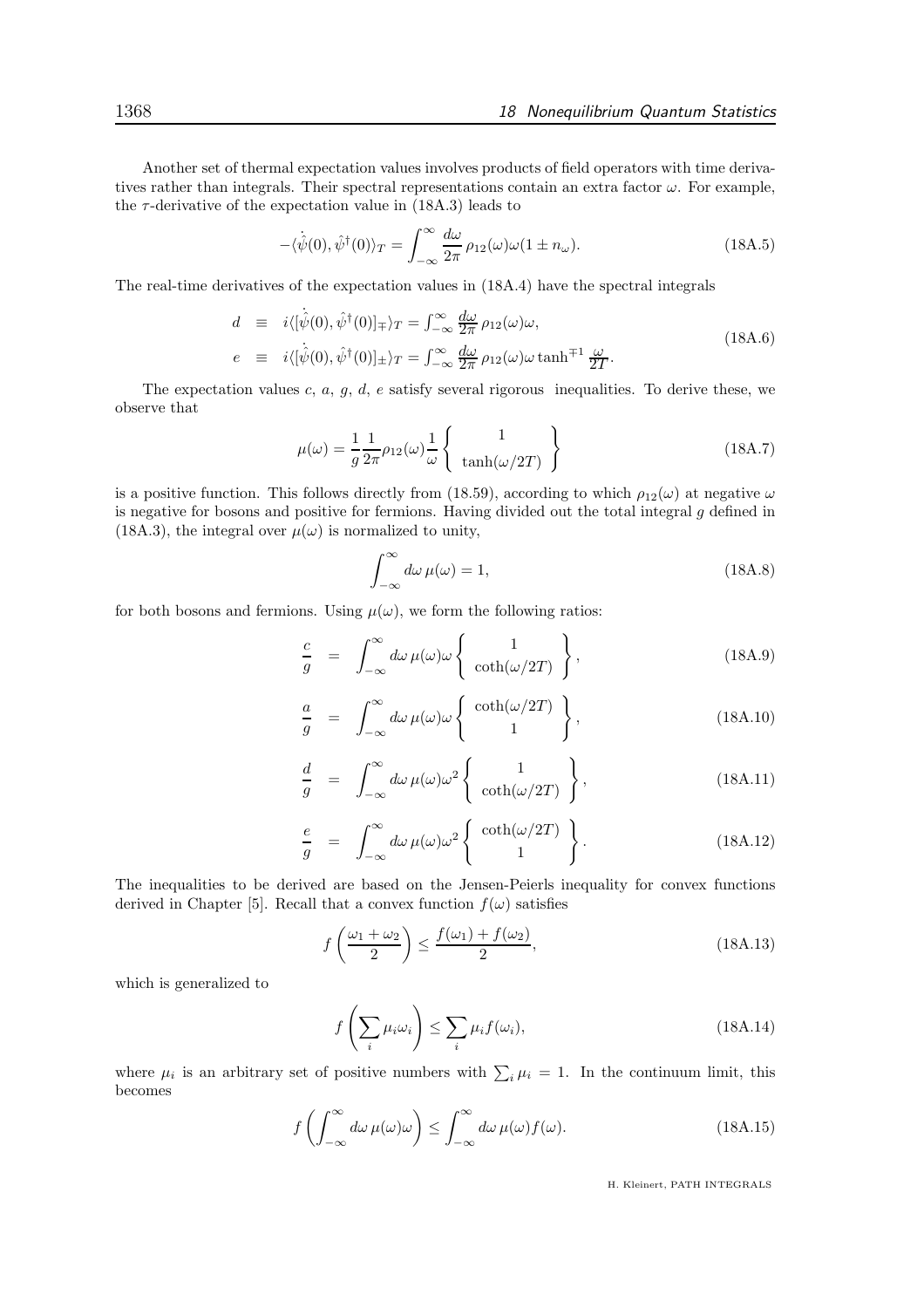The Jensen-Peierls inequality (18A.15) is now applied to the function

$$
f(\omega) = \omega \coth \frac{\omega}{2T},\tag{18A.16}
$$

which looks like a slightly distorted hyperbola coming in from infinity along the diagonal lines  $|\omega|$ and crossing the f-axis at  $\omega = 0$ ,  $f(0) = 2T$ . The second derivative of  $f(\omega)$  is positive everywhere, ensuring the convexity. The function (18A.16) appears in the integrand of the boson part of Eq. (18A.10). The right-hand side of (18A.15) can therefore be written as  $a/g$ . The left-hand side is obviously equal to  $(c/g) \coth(c/2Tg)$ . Hence we arrive at the inequality

$$
c \coth \frac{c}{2Tg} \le a. \tag{18A.17}
$$

In terms of the original field operators, this amounts to

$$
\langle [\hat{\psi}, \hat{\psi}^{\dagger}]_{+} \rangle_{T} \ge \langle [\hat{\psi}, \hat{\psi}^{\dagger}]_{-} \rangle_{T} \coth \frac{\langle [\hat{\psi}, \hat{\psi}^{\dagger}]_{-} \rangle_{T}}{2T \int_{0}^{1/T} d\tau \langle \hat{\psi}(\tau) \hat{\psi}^{\dagger}(0) \rangle_{T}}.
$$
\n(18A.18)

In the special case that  $\hat{\psi}$  is a *canonical* interacting boson field of momentum **p**, the commutator is simply  $[\hat{\psi}, \hat{\psi}^{\dagger}]_{-} = 1$ , and the inequality becomes

$$
1 + 2\langle \hat{\psi}_{\mathbf{p}}^{\dagger} \hat{\psi}_{\mathbf{p}} \rangle_T \ge \coth(1/2Tg) = 1 + \frac{2}{e^{1/gT} - 1} = 1 + 2n_{g^{-1}}, \tag{18A.19}
$$

i.e.,

$$
\langle \hat{\psi}_{\mathbf{p}}^{\dagger} \hat{\psi}_{\mathbf{p}} \rangle_T \ge \frac{1}{e^{1/gT} - 1} \equiv n_{g^{-1}},\tag{18A.20}
$$

where  $n_{g^{-1}}$  is the free-boson distribution function (18.36) for an energy  $g^{-1}$ .

This is quite an interesting relation. The quantity  $g$  is the Euclidean equilibrium Green function  $G(\omega_m, \mathbf{p})$  at  $\omega_m = 0$ . For free particles in contact with a reservoir, it is given by

$$
g^{-1} = G(0, \mathbf{p})^{-1} = \frac{\mathbf{p}^2}{2M} - \mu \equiv \xi(\mathbf{p}),
$$
 (18A.21)

i.e., it is equal to the particle energy measured with respect to the chemical potential  $\mu$ . Moreover, we know that for free particles

$$
\langle \hat{\psi}_{\mathbf{p}}^{\dagger} \hat{\psi}_{\mathbf{p}} \rangle_{T} = n_{\xi(\mathbf{p})},\tag{18A.22}
$$

so that the inequality (18A.20) becomes an equality. The content of the inequality (18A.20) may therefore be phrased as follows: For any interaction, the occupation of a state with momentum p is never *smaller* than for a free boson level of energy  $g^{-1} = G(0, \mathbf{p})$ .

Another inequality can be derived from the concave function

$$
\bar{f}(y) = \sqrt{y} \coth \frac{\sqrt{y}}{2T},\tag{18A.23}
$$

using  $y = \omega^2$  and the measure

$$
\int_{-\infty}^{\infty} d\omega \,\mu(\omega) = \int_{0}^{\infty} \frac{dy}{\sqrt{y}} \,\mu(\sqrt{y}) = 1.
$$
 (18A.24)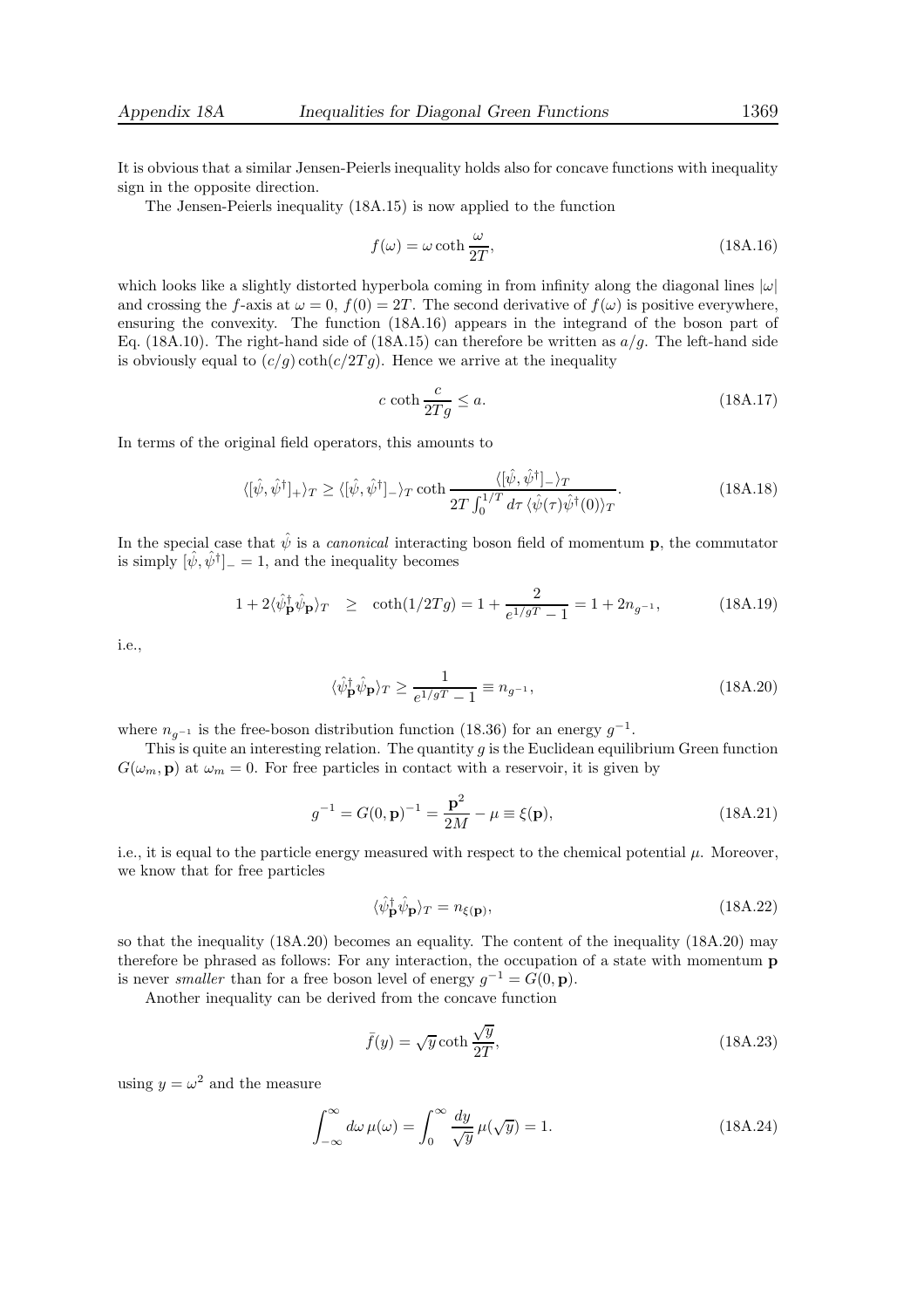As argued before, concave functions satisfy the inequality opposite to (18A.15), from which we derive the inequality

$$
\bar{f}\left(\int_0^\infty \frac{dy}{\sqrt{y}}\,\mu(\sqrt{y})y\right) \ge \int_0^\infty \frac{dy}{\sqrt{y}}\,\mu(\sqrt{y})\bar{f}(y),\tag{18A.25}
$$

which can be rewritten as

$$
\bar{f}\left(\int_{-\infty}^{\infty} d\omega \,\mu(\omega)\omega^2\right) \ge \int_{-\infty}^{\infty} d\omega \,\mu(\omega)\bar{f}(\omega^2). \tag{18A.26}
$$

Again, the right-hand side is  $a/g$ , but now it is bounded from above by

$$
\frac{a}{g} \le \sqrt{\frac{d}{g}} \coth\left(\frac{1}{2T}\sqrt{\frac{d}{g}}\right). \tag{18A.27}
$$

The combined inequality

$$
c \coth \frac{c}{2Tg} \le a \le \sqrt{dg} \coth \left(\frac{1}{2T} \sqrt{\frac{d}{g}}\right)
$$
 (18A.28)

may be used to derive further inequalities:

$$
c2 \le dg,
$$
  
\n
$$
c \coth(d/2Tc) \le a,
$$
  
\n
$$
g \le \coth(c/2Ta),
$$
  
\n
$$
c \le d \tanh(c/2Ta),
$$
  
\n
$$
c \le a \tanh(d/2Tc).
$$
  
\n(18A.29)

For fermion fields we see that an inequality like  $(18A.17)$  holds with c and a interchanged, i.e.,

$$
a \coth \frac{a}{2Tg} \le c,\tag{18A.30}
$$

which leads to

$$
\langle [\hat{\psi}, \hat{\psi}^{\dagger}]_{-} \rangle_{T} \le \langle [\hat{\psi}, \hat{\psi}^{\dagger}]_{+} \rangle_{T} \tanh \frac{\langle [\hat{\psi}, \hat{\psi}^{\dagger}]_{+} \rangle_{T}}{2T \int_{0}^{1/T} d\tau \langle \hat{\psi}(\tau) \hat{\psi}^{\dagger}(0) \rangle_{T}}.
$$
\n(18A.31)

For canonical fermion fields with  $[\hat{\psi}, \hat{\psi}^{\dagger}]_{+} = 1$ , this becomes

$$
1 - 2\langle \hat{\psi}^{\dagger} \hat{\psi} \rangle_T \le \tanh(1/2g) = 1 - \frac{2}{e^{1/g} + 1},
$$
 (18A.32)

i.e., the fermionic counterpart of (18A.20):

$$
\langle \hat{\psi}_{\mathbf{p}}^{\dagger} \hat{\psi}_{\mathbf{p}} \rangle_T \le \frac{1}{e^{1/gT} + 1} = n_{g^{-1}},\tag{18A.33}
$$

where  $n_{g^{-1}}$  is the free-fermion distribution function (18.36) at an energy  $g^{-1}$ . As in the Bose case, free particles fulfill

$$
\langle \hat{\psi}_{\mathbf{p}}^{\dagger} \hat{\psi}_{\mathbf{p}} \rangle_{T} = n_{\xi(\mathbf{p})},\tag{18A.34}
$$

with  $g^{-1} = \xi(\mathbf{p})$ , so that the inequality (18A.33) becomes an equality. The inequality implies that an interacting Fermi level is never occupied more than a free fermion level of energy  $g^{-1} =$  $G(0, {\bf p})^{-1}$ .

Also the second inequality in (18A.29) can be taken over to fermions which amounts to  $(18A.30)$ , but with a and d replaced by c and e.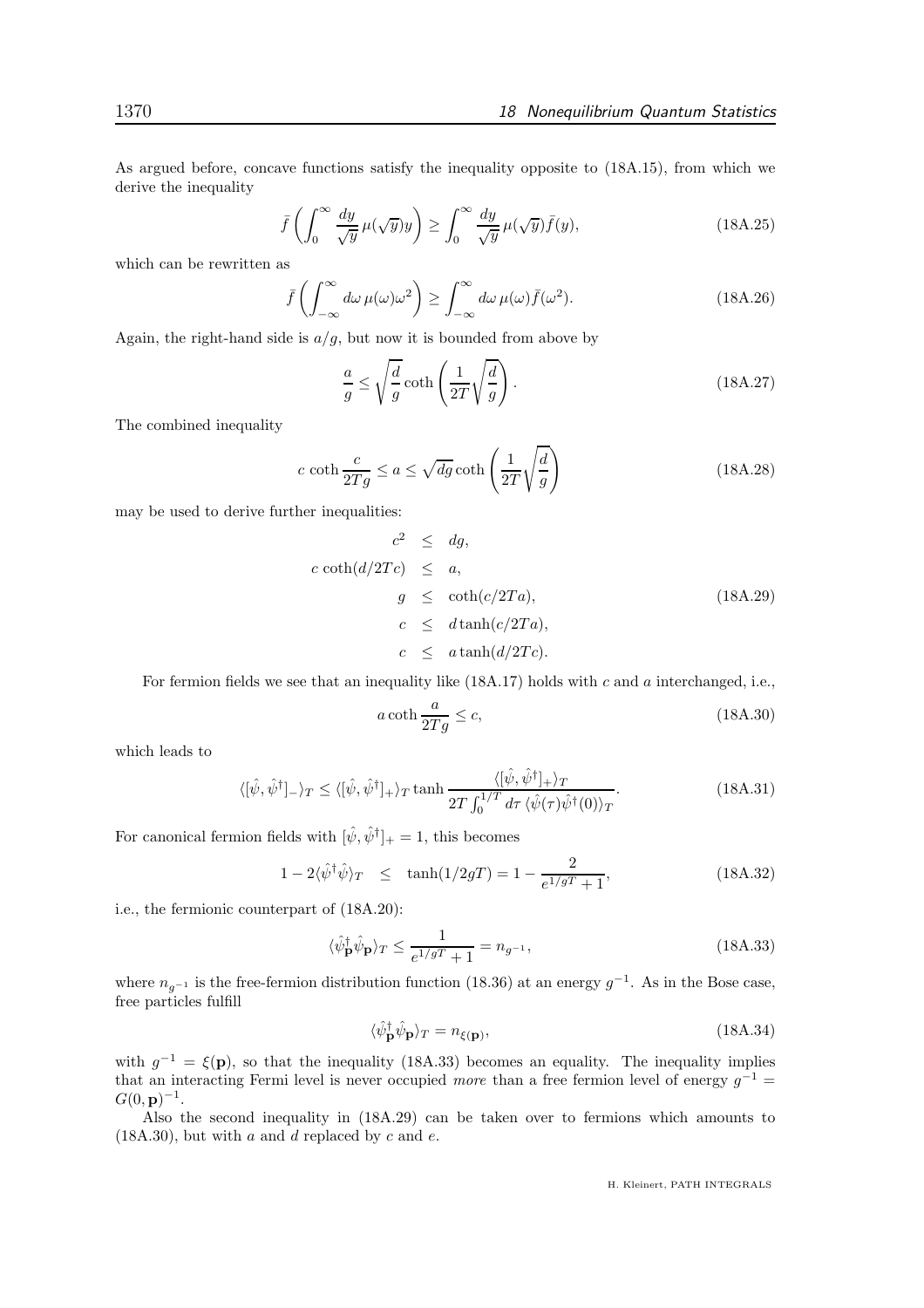# Appendix 18B General Generating Functional

For a field operator  $a(t)$  of frequency  $\Omega$  and its Hermitian conjugate  $a^{\dagger}(t)$ , the retarded and advanced Green functions and the expectation values of commutators and anticommutators were derived in Eqs. (18.68)–(18.77):

$$
G_{\Omega}^{R}(t, t') = \Theta(t - t')e^{-i\Omega(t - t')},
$$
  
\n
$$
G_{\Omega}^{A}(t, t') = -\Theta(t' - t)e^{-i\Omega(t - t')},
$$
  
\n
$$
C_{\Omega}(t, t') = e^{-i\Omega(t - t')},
$$
  
\n
$$
A_{\Omega}(t, t') = \left(\tanh \frac{\Omega}{2T}\right)^{\mp 1} e^{-i\Omega(t - t')}.
$$
\n(18B.1)

Introducing complex sources  $\eta(t)$  and  $\eta^{\dagger}(t)$  associated with these operators, the generating functional for these functions is

$$
Z_0[\eta_P, \eta_P^{\dagger}] = \text{Tr} \left\{ \hat{\rho} \ \hat{T}_P \exp\left[ -i \int_{t_a}^{t_b} dt (\hat{a}^{\dagger} \eta + \eta^{\dagger} \hat{a}) \right] \right\}.
$$
 (18B.2)

The complex sources are distinguished according to the closed-time contour branches by a subscript P. The generating functional can then be written down immediately as

$$
Z_0[\eta_P, \eta_P^{\dagger}] = \exp\left\{-\int dt \int dt' \eta_P^{\dagger}(t) G_P(t, t') \eta_P(t')\right\},\qquad(18B.3)
$$

generalizing (18.179), where the matrix

$$
G_{\rm p} = \frac{1}{2} \begin{pmatrix} A_{\Omega} + G_{\Omega}^{R} + G_{\Omega}^{A} & A_{\Omega} - G_{\Omega}^{R} + G_{\Omega}^{A} \\ A_{\Omega} + G_{\Omega}^{R} - G_{\Omega}^{A} & A_{\Omega} - G_{\Omega}^{R} - G_{\Omega}^{A} \end{pmatrix}
$$
 (18B.4)

contains the following operator expectations on the two time branches:

$$
G_{\rm p}(t,t') = \begin{pmatrix} \langle \hat{T}_{\rm P} \hat{a}_{H}(t_{+}) \hat{a}_{H}^{\dagger}(t_{+}') \rangle_{T} & \langle \hat{T}_{\rm P} \hat{a}_{H}(t_{+}) \hat{a}_{H}^{\dagger}(t_{-}') \rangle_{T} \\ \langle \hat{T}_{\rm P} \hat{a}_{H}(t_{-}) \hat{a}_{H}^{\dagger}(t_{+}') \rangle_{T} & \langle \hat{T}_{\rm P} \hat{a}_{H}(t_{-}) \hat{a}_{H}^{\dagger}(t_{-}') \rangle_{T} \end{pmatrix}
$$
  

$$
= \begin{pmatrix} \langle \hat{T} \hat{a}_{H}(t_{+}) \hat{a}_{H}^{\dagger}(t_{+}') \rangle_{T} & \pm \langle \hat{a}_{H}^{\dagger}(t_{-}) \hat{a}_{H}(t_{+}) \rangle_{T} \\ \langle \hat{a}_{H}(t_{-}) \hat{a}_{H}^{\dagger}(t_{+}') \rangle_{T} & \langle \hat{T} \hat{a}_{H}(t_{-}) \hat{a}_{H}^{\dagger}(t_{-}') \rangle_{T} \end{pmatrix} . \tag{18B.5}
$$

Note that  $\hat{a}_H(t_+), \hat{a}^{\dagger}_H(t_+)$  and  $\hat{a}_H(t_-), \hat{a}^{\dagger}_H(t_-)$  obey the Heisenberg equations of motion with the Hamiltonians

$$
\hat{H}_{+} = \frac{\Omega}{2} \left[ \hat{a}_{H}^{\dagger}(t_{+}) \hat{a}_{H}(t_{+}) \pm \hat{a}_{H}(t_{+}) \hat{a}_{H}^{\dagger}(t_{+}) \right],
$$
\n
$$
\hat{H}_{-} = -\frac{\Omega}{2} \left[ \hat{a}_{H}^{\dagger}(t_{-}) \hat{a}_{H}(t_{-}) \pm \hat{a}_{H}(t_{-}) \hat{a}_{H}^{\dagger}(t_{-}) \right].
$$
\n(18B.6)

In the second-quantized field interpretation, they read

$$
\hat{H}_{+} = \frac{\Omega}{2} \hat{a}_{H}^{\dagger}(t_{+}) \hat{a}_{H}(t_{+}),
$$
\n
$$
\hat{H}_{-} = -\frac{\Omega}{2} \hat{a}_{H}^{\dagger}(t_{-}) \hat{a}_{H}(t_{-}).
$$

The explicit time dependence of the matrix elements of  $G_P(t, t')$  in Eq. (18B.5) is

$$
G_{\mathcal{P}}(t, t') = e^{-i\Omega(t - t')} \begin{pmatrix} \Theta(t - t') \pm n_{\Omega} & \pm n_{\Omega} \\ 1 \pm n_{\Omega} & \Theta(t' - t) \pm n_{\Omega} \end{pmatrix},
$$
(18B.7)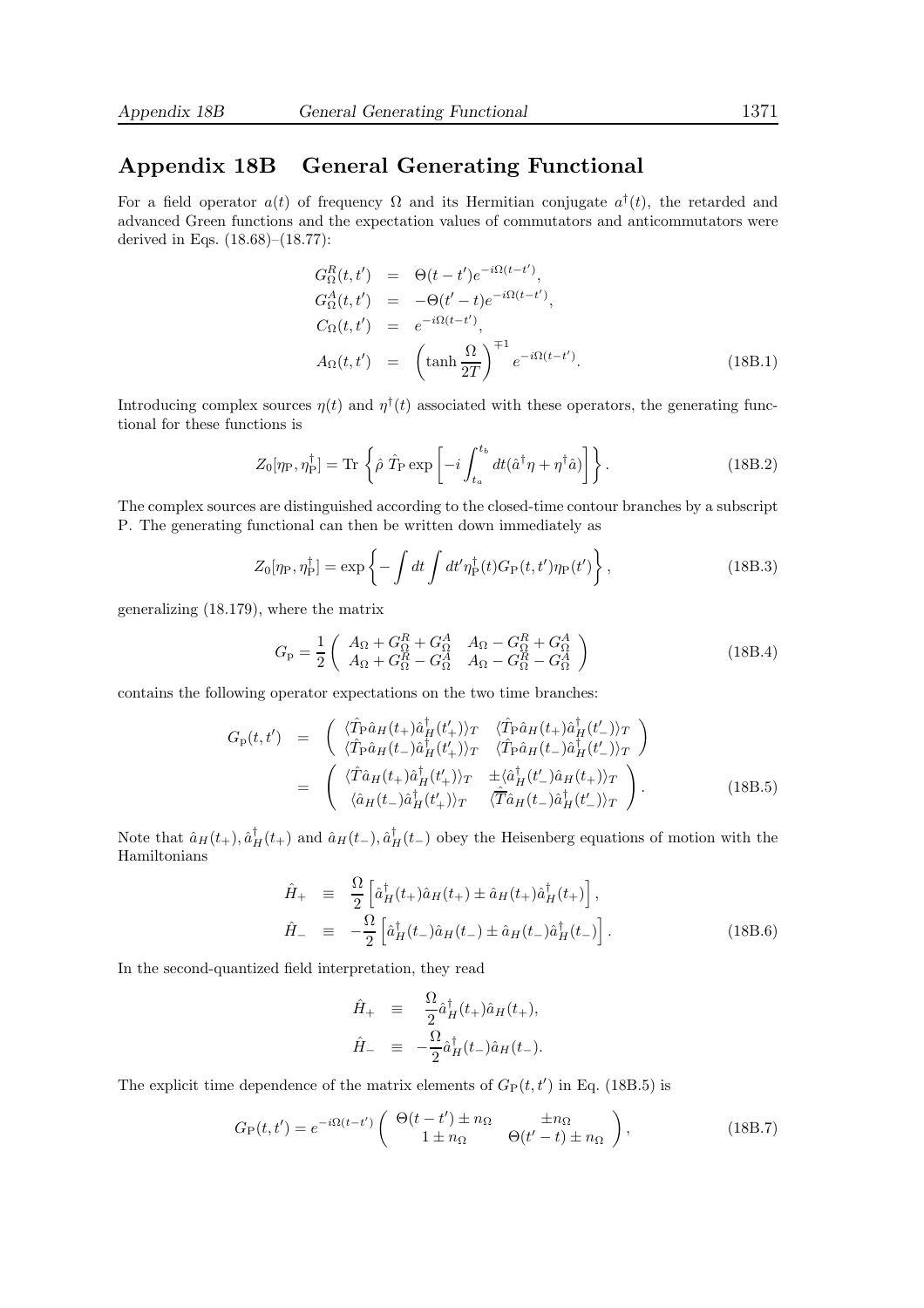with  $n_{\Omega} = (e^{\Omega/T} \pm 1)^{-1}$ .

This Green function can, incidentally, be decomposed as

$$
G_{\rm P}^{0}(t, t') + G_{\rm P}^{N}(t, t'), \qquad (18B.8)
$$

where  $G_{\rm P}^0(t, t')$  is the Green function at zero temperature, i.e., the expression (18B.7) for  $n_{\Omega} \equiv 0$ . The matrix  $G^N(t,t')$  contains the expectations of the normal products:

$$
G_{\rm P}^{N}(t,t') \equiv \begin{pmatrix} \langle \hat{N}\hat{a}_{H}(t_{+})\hat{a}_{H}^{\dagger}(t'_{+})\rangle_{T} & \langle \hat{N}\hat{a}_{H}(t_{+})\hat{a}_{H}^{\dagger}(t'_{-})\rangle_{T} \\ \langle \hat{N}\hat{a}_{H}(t_{-})\hat{a}_{H}^{\dagger}(t'_{+})\rangle_{T} & \langle \hat{N}\hat{a}_{H}(t_{-})\hat{a}_{H}^{\dagger}(t'_{-})\rangle_{T} \end{pmatrix}
$$
  
\n
$$
\equiv \pm \begin{pmatrix} \langle \hat{a}_{H}^{\dagger}(t'_{+})\hat{a}_{H}(t_{+})\rangle_{T} & \langle \hat{a}_{H}^{\dagger}(t'_{-})\hat{a}_{H}(t_{+})\rangle_{T} \\ \langle \hat{a}_{H}^{\dagger}(t'_{+})\hat{a}_{H}(t_{-})\rangle_{T} & \langle \hat{a}_{H}^{\dagger}(t'_{-})\hat{a}_{H}(t_{-})\rangle_{T} \end{pmatrix} . \tag{18B.9}
$$

For an arbitrary product of operators, the normal product  $\hat{N}(\ldots)$  is defined by reordering the operators so that all annihilation operators come to act first upon the state on the right-hand side. At the end, the product receives the phase factor  $(-)^F$ , where F is the number of fermion permutations to arrive at the normal order. A similar decomposition exists at the operator level before taking expectation values. For any pair of operators  $\hat{A}(t)$ ,  $\hat{B}(t')$  which are linear combinations of creation and annihilation operators, the time-ordered product can be decomposed as

$$
\hat{T}\hat{A}(t)\hat{B}(t') = \langle \hat{T}\hat{A}(t)\hat{B}(t')\rangle_0 + \hat{N}\hat{A}(t)\hat{B}(t'),\tag{18B.10}
$$

where  $\langle \ldots \rangle_0 \equiv \text{Tr} (|0\rangle\langle 0| \ldots)$  denotes the zero-temperature expectation. This decomposition is proved in Appendix 18C, where it is also generalized to products of more than two operators.

Let us also go to the Keldysh basis here:

$$
\tilde{\eta}_{\mathcal{P}} = Q \eta_{\mathcal{P}} = \frac{1}{\sqrt{2}} \begin{pmatrix} 1 & -1 \\ 1 & 1 \end{pmatrix} \hat{\eta}_{\mathcal{P}}.
$$
\n(18B.11)

Then the generating functional becomes [instead of (18.180)]:

$$
Z_0[\eta_P^*, \eta_P] = \exp\left[-\int dt \int dt' (\eta_+^*, -\eta_-^*) Q^{-1} \begin{pmatrix} 0 & G_{\Omega}^A \\ G_{\Omega}^R & A \end{pmatrix} Q \begin{pmatrix} \eta_+ \\ -\eta_- \end{pmatrix}\right]
$$
  

$$
= \exp\left\{-\frac{1}{2} \int dt \int dt' \left[ (\eta_+^* - \eta_-^*)(t) G_{\Omega}^R(t - t') (\eta_+ + \eta_-)(t') + (\eta_+^* + \eta_-^*)(t) G_{\Omega}^A(t - t') (\eta_+ - \eta_-)(t') + (\eta_-^* - \eta_-^*)(t) A_{\Omega}(t - t') (\eta_+ - \eta_-)(t')\right] \right\},
$$
(18B.12)

where we have used the notation

$$
\eta_{+}(t) \equiv \eta(t_{+}), \quad \eta_{-}(t) \equiv \eta(t_{-}). \tag{18B.13}
$$

Expression (18B.12) can be simplified [as before (18.180)] using the time reversal relation (18.62) in the form

$$
A_{\Omega}(t, t') = \Theta(t, t')A_{\Omega}(t, t') \pm \Theta(t' - t)A_{\Omega}(t', t),
$$
\n(18B.14)

leading to

$$
Z_0[\eta_P^*, \eta_P] = \exp\bigg\{-\frac{1}{2} \int_{-\infty}^{\infty} dt \int_{-\infty}^t dt' \times \bigg[(\eta_+ - \eta_-)^*(t)G_{\Omega}^R(t, t')(\eta_+ + \eta_-)(t') -(\eta_+ - \eta_-)(t)G_{\Omega}^R(t, t')^*(\eta_+ + \eta_-)^*(t') +(\eta_+ - \eta_-)^*(t)A_{\Omega}(t, t')(\eta_+ - \eta_-)(t') +(\eta_+ - \eta_-)(t)A_{\Omega}(t, t')^*(\eta_+ - \eta_-)^*(t')\bigg]\bigg\}.
$$
 (18B.15)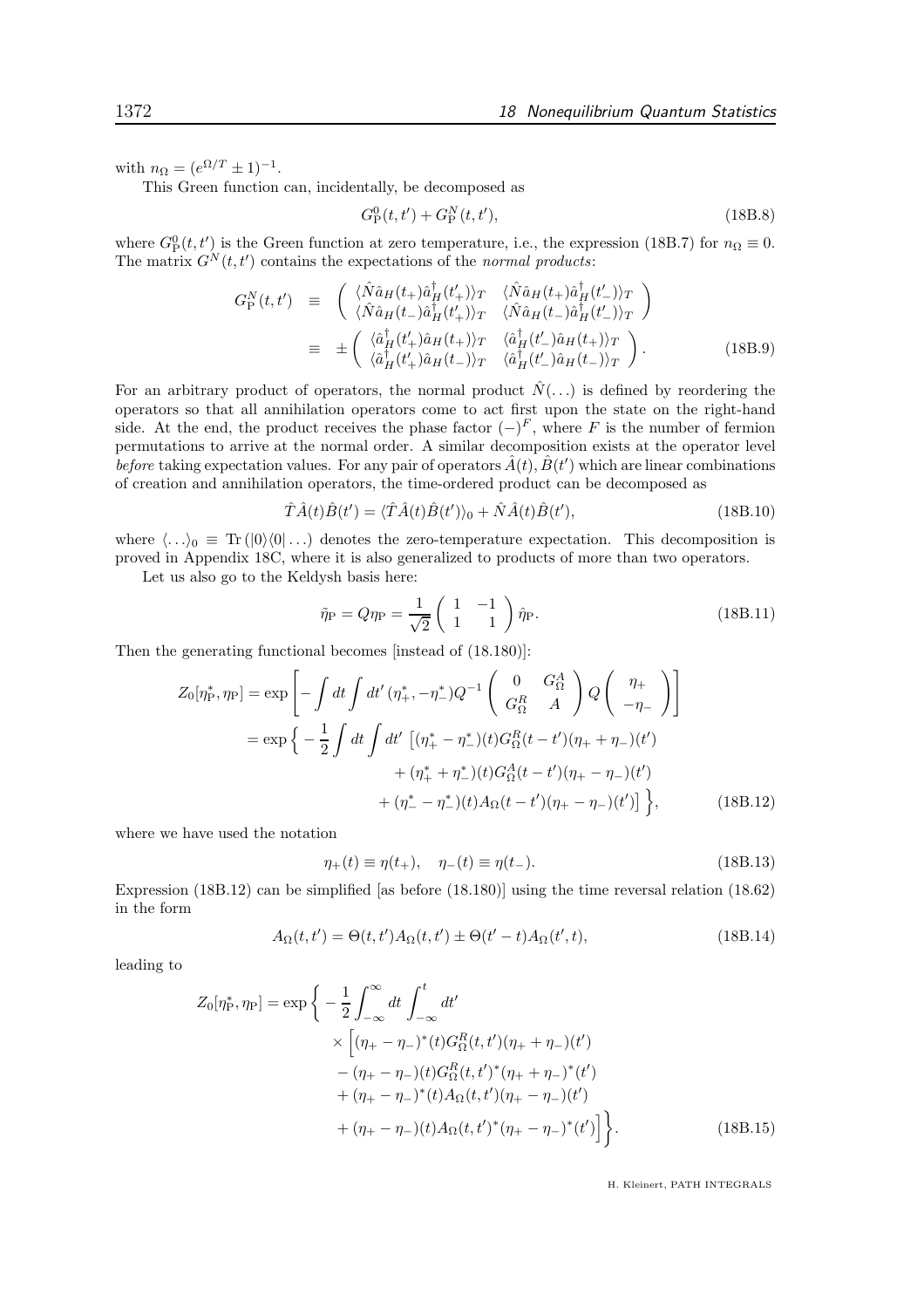For the case of a second-quantized field, this is the most useful generating functional.

The expression (18B.15) can be used to derive the generating functional for correlation functions between one or more  $\varphi(t)$  and the associated canonically-conjugate momenta. As an example, consider immediately a harmonic oscillator with  $\varphi(t) = x(t)$  and the momentum  $p(t)$ . We would like to find the generating functional

$$
Z[j_{\rm P},k_{\rm P}] = \text{Tr}\left(\hat{\rho}\,\hat{T}_{\rm P}\exp\left\{i\int_{\rm P}dx\,[j_{\rm P}(t)x_{\rm P}(t) + k_{\rm P}(t)p_{\rm P}(t)]\right\}\right). \tag{18B.16}
$$

The position variable  $x(t)$  is decomposed as in (18.92) into a sum of creation and an annihilation operators:

$$
\hat{x}(t) = \sqrt{\frac{\hbar}{2M\Omega}} \left[ \hat{a}e^{-i\Omega t} + \hat{a}^{\dagger}e^{i\Omega t} \right].
$$
\n(18B.17)

The inverse of this decomposition is

$$
\begin{Bmatrix}\n\hat{a} \\
\hat{a}^{\dagger}\n\end{Bmatrix} = (M\Omega\,\hat{\varphi} \pm i\hat{p})/\sqrt{2M\Omega\hbar},
$$
\n(18B.18)

and there is an analogous relation of the complex sources:

$$
\begin{Bmatrix} \eta \\ \eta^{\dagger} \end{Bmatrix} = (j \pm iM\Omega k) / \sqrt{2M\Omega\hbar}.
$$
 (18B.19)

Inserting these sources into (18B.15), we obtain the generating functional

$$
Z_0[j_P, k_P] = \exp\bigg\{-\frac{1}{2M\Omega} \int_{-\infty}^{\infty} dt \int_{-\infty}^t dt' (j_+ - j_-)(t) \times \{[\text{Re }A_{\Omega}(t, t') + i \text{Im }G_{\Omega}^R(t, t')]j_+(t') - [\text{Re }A_{\Omega}(t, t') - i \text{Im }G_{\Omega}^R(t, t')]j_-(t')\} - [\text{Re }A_{\Omega}(t, t') - i \text{Re }G_{\Omega}^R(t, t')]j_+(t') - [\text{Im }A_{\Omega}(t, t') + i \text{Re }G_{\Omega}^R(t, t')]j_+(t') - [\text{Im }A_{\Omega}(t, t') + i \text{Re }G_{\Omega}^R(t, t')]j_-(t')\} + (j \leftrightarrow k M\Omega)\bigg\}.
$$

Here it is useful to introduce the quantities

$$
\alpha(t, t') = \frac{1}{2M\Omega} \left[ \text{Re} \, A_{\Omega}(t, t') + i \text{Im} \, G_{\Omega}^{R}(t, t') \right],
$$
  

$$
\beta(t, t') = \frac{1}{2M\Omega} \left[ \text{Im} \, A_{\Omega}(t, t') - i \text{Re} \, G_{\Omega}^{R}(t, t') \right].
$$
 (18B.21)

Then the generating functional reads

$$
Z_0[j_+,j_-,k_+,k_-] = \exp\left\{-\int_{-\infty}^{\infty} dt \int_{-\infty}^t dt' (j_+-j_-)(t) \left[\alpha(t,t')j_+(t') - \alpha^*(t,t')j_-(t')\right] + (j \leftrightarrow kM\Omega) -M\Omega \int_{-\infty}^{\infty} dt \int_{-\infty}^t dt' (k_+-k_-)(t) \left[\beta(t,t')j_+(t') - \beta^*(t,t')j_-(t')\right] + (j \leftrightarrow kM\Omega) \right\}.
$$
\n(18B.22)

If the oscillator is coupled only to the real source  $j$ , i.e., if its generating functional reads

$$
Z[j_{\rm P}] = \text{Tr}\left\{\hat{\rho}\,\hat{T}_{\rm P}\exp\left[i\int_{\rm P}dx\,j_{\rm P}(t)\hat{x}_{\rm P}(t)\right]\right\},\tag{18B.23}
$$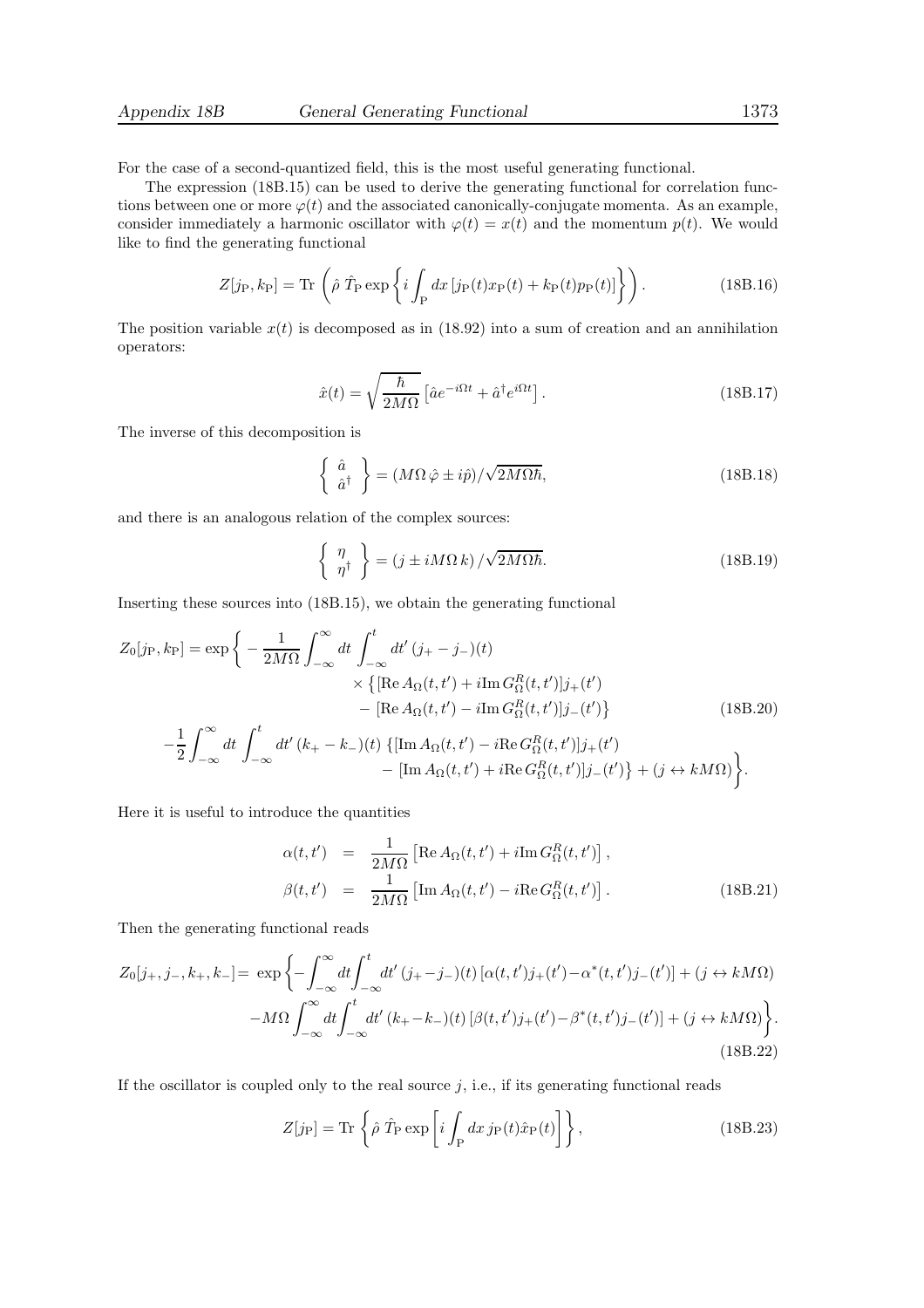we can drop all but the first line in the exponent of (18B.22) and have

$$
Z_0[j_+,j_-] = \exp\bigg\{-\int_{-\infty}^{\infty} dt \int_{-\infty}^t dt' (j_+ - j_-)(t) \left[\alpha(t,t')j_+(t') - \alpha^*(t,t')j_-(t')\right] \bigg\}.
$$
\n(18B.24)

Since (18B.22) and (18B.24) contain only the causal temporal order  $t > t'$ , the retarded Green function  $G_{\Omega}^{R}(t,t')$  in (18B.21) can be replaced by the expectation value of the commutator [see (18.40), (18.41), and (18.42)]. Thus, for  $t > t'$ , the functions  $\alpha(t, t')$  and  $\beta(t, t')$  are equal to<sup>11</sup>

$$
\alpha(t, t') = \frac{1}{2M\Omega} \left[ \text{Re} \, A_{\Omega}(t, t') + i \text{Im} \, C_{\Omega}(t, t') \right], \quad t > t',
$$
  

$$
\beta(t, t') = \frac{1}{2M\Omega} \left[ \text{Im} \, A_{\Omega}(t, t') - i \text{Re} \, C_{\Omega}(t, t') \right], \quad t > t'. \tag{18B.25}
$$

For a single oscillator of frequency  $\Omega$ , we use the spectral function (18.74) properties (18.44) and (18.53) of  $A_{\Omega}(t, t')$  and  $C_{\Omega}(t, t')$ , and find the simple expressions:

$$
\alpha(t, t') = \frac{1}{2M\Omega} \left[ \text{Re } e^{-i\Omega(t-t')} \begin{Bmatrix} \coth \frac{\Omega}{2T} \\ \tanh \frac{\Omega}{2T} \end{Bmatrix} + i \text{Im } e^{-i\Omega(t-t')} \right]
$$
  
\n
$$
= \frac{1}{2M\Omega} \left[ \cos \Omega(t-t') \begin{Bmatrix} \coth \frac{\Omega}{2T} \\ \tanh \frac{\Omega}{2T} \end{Bmatrix} - i \sin \Omega(t-t') \right], \qquad (18B.26)
$$
  
\n
$$
\beta(t, t') = \frac{1}{2M\Omega} \left[ \text{Im } e^{-i\Omega(t-t')} \begin{Bmatrix} \coth \frac{\Omega}{2T} \\ \tanh \frac{\Omega}{2T} \end{Bmatrix} - i \text{Re } e^{-i\Omega(t-t')} \right]
$$
  
\n
$$
= -\frac{1}{2M\Omega} \left[ \sin \Omega(t-t') \begin{Bmatrix} \coth \frac{\Omega}{2T} \\ \tanh \frac{\Omega}{2T} \end{Bmatrix} + i \cos \Omega(t-t') \right]. \qquad (18B.27)
$$

Note that real and imaginary parts of the functions  $\bar{\alpha}(t-t')$  can be combined into a single expression  $(\beta = 1/T)$ 

$$
\bar{\alpha}(t - t') = \frac{1}{2M\Omega} \begin{cases} \frac{\cosh[\Omega(\beta/2 - i(t - t')]}{\sinh(\Omega\beta/2)} & \text{for} \quad \text{bosons,} \\ \frac{\sinh[\Omega(\beta/2 - i(t - t')]}{\cosh(\Omega\beta/2)} & \text{for} \quad \text{fermions.} \end{cases}
$$
(18B.28)

The bosonic function agrees with the time-ordered Green function (18.101) for  $t > t'$  and continues it analytically to  $t < t'$ .

In Fourier space, the functions (18B.26) and (18B.27) correspond to

$$
\alpha(\omega') = \frac{\pi}{2M\Omega} \left( \coth^{\pm 1} \frac{\omega'}{2T} + 1 \right) \left[ \delta(\omega' - \Omega) - \delta(\omega' + \Omega) \right],
$$
  

$$
\beta(\omega') = -\frac{i\pi}{2M\Omega} \left( \coth^{\pm 1} \frac{\omega'}{2T} + 1 \right) \left[ \delta(\omega' - \Omega) + \delta(\omega' + \Omega) \right].
$$

Let us split these functions into a zero-temperature contribution plus a remainder

$$
\alpha(\omega') = \frac{\pi}{M\Omega} \left\{ \delta(\omega' - \Omega) \pm \frac{1}{e^{\Omega/T} + 1} [\delta(\omega' - \Omega) + \delta(\omega' + \Omega)] \right\},
$$
  

$$
\beta(\omega') = \frac{\pi}{M\Omega} \left\{ \delta(\omega' - \Omega) \pm \frac{1}{e^{\Omega/T} + 1} [\delta(\omega' - \Omega) - \delta(\omega' + \Omega)] \right\}.
$$

<sup>11</sup>Note that  $\alpha(t, t') = \langle x(t)x(t') \rangle_T$ .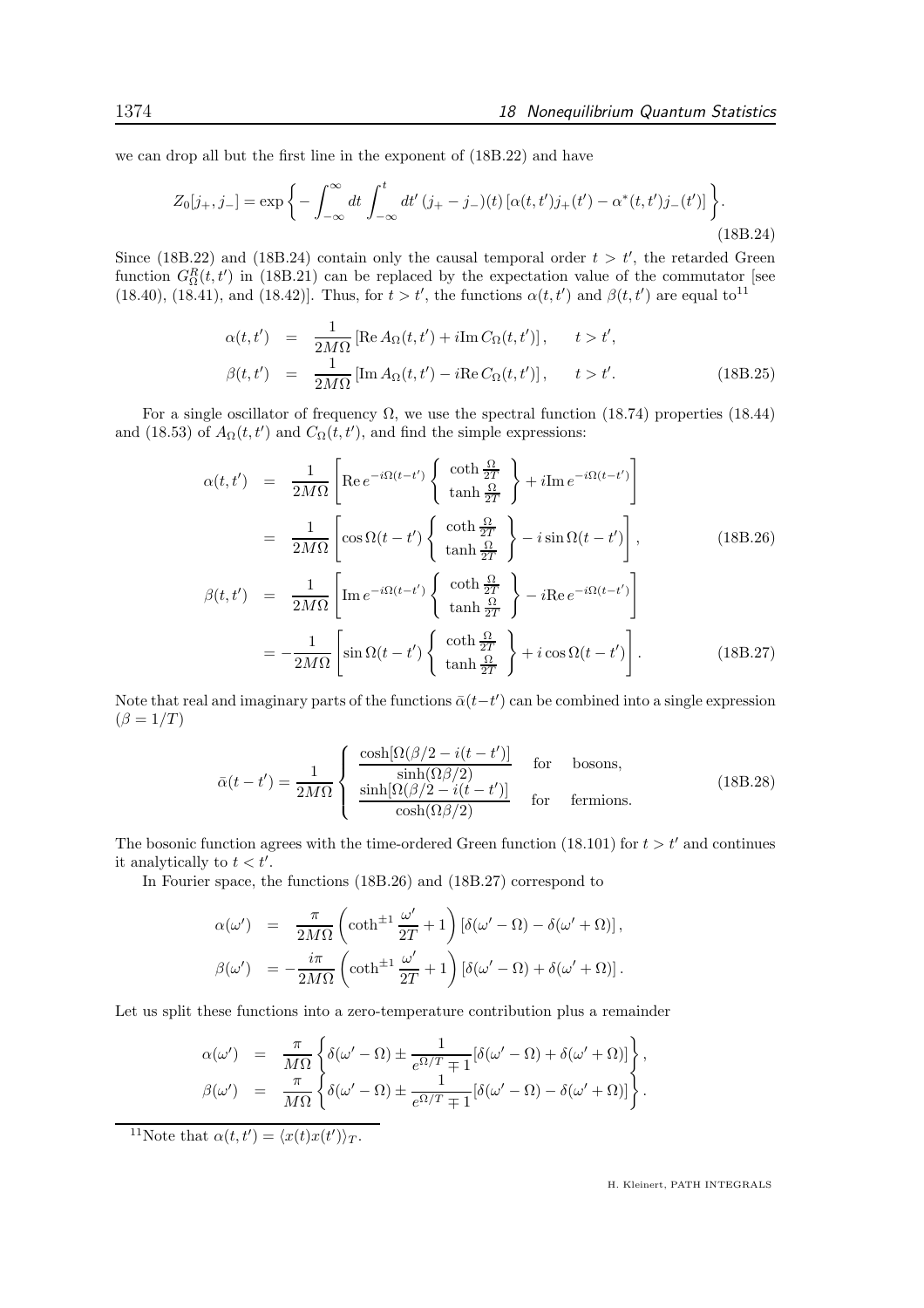On the basis of this formula, Einstein first explained the induced emission and absorption of light by atoms which he considered as harmonically oscillating dipoles in contact with a thermal reservoir. He imagined them to be harmonically oscillating dipole moments coupled to a thermal bath consisting of the Fourier components of the electromagnetic field in thermal equilibrium. Such a thermal bath is called a black body. The first purely dissipative and temperature-independent term in  $\alpha(\omega')$  was attributed by Einstein to the *spontaneous emission* of photons. The second term is caused by the bath fluctuations, making energy go in and out via induced emission and absorption of photons. It is proportional to the occupation number of the oscillator state  $n_{\Omega} = (e^{-\Omega/T} \mp 1)^{-1}$ . The equality of the prefactors in front of the two terms is the important manifestation of the fluctuation-dissipation theorem found earlier [see  $(18.53)$ ].

## Appendix 18C Wick Decomposition of Operator Products

Consider two operators  $\hat{A}(t)$  and  $\hat{B}(t)$  which are linear combinations of creation and annihilation operators

$$
\begin{array}{rcl}\n\hat{A}(t) & = & \alpha_1 \hat{a}(t) + \alpha_2 \hat{a}^\dagger(t), \\
\hat{B}(t) & = & \beta_1 \hat{a}(t) + \beta_2 \hat{a}^\dagger(t).\n\end{array} \tag{18C.1}
$$

We want to show that the time-ordered product of two operators has the decomposition quoted in Eq. (18B.10):

$$
\hat{T}\hat{A}(t)\hat{B}(t) = \langle \hat{T}\hat{A}(t)\hat{B}(t)\rangle_0 + \hat{N}\hat{A}(t)\hat{B}(t). \tag{18C.2}
$$

The first term on the right-hand side is the thermal expectation of the time-ordered product at zero temperature; the second term is the normal product of the two operators.

If A and B are both creation or annihilation operators, the statement is trivial with  $\langle T\hat{A}\hat{B}\rangle_0 =$ 0. If one of the two, say  $\hat{A}(t)$ , is a creation operator and the other,  $\hat{B}(t)$ , an annihilation operator, then

$$
\hat{T}\hat{a}(t)\hat{a}^{\dagger}(t') = \Theta(t-t')\hat{a}(t)\hat{a}^{\dagger}(t') \pm \Theta(t'-t)\hat{a}^{\dagger}(t')\hat{a}(t) \n= \Theta(t-t')[\hat{a}(t)\hat{a}^{\dagger}(t')]_{\mp} \pm \hat{a}^{\dagger}(t')\hat{a}(t).
$$
\n(18C.3)

Due to the commutator (anticommutator) the first term is a  $c$ -number. As such it is equal to the expectation value of the time-ordered product at zero temperature. The second term is a normal product, so that we can write

$$
\hat{T}\hat{a}(t)\hat{a}^{\dagger}(t') = \langle \hat{T}\hat{a}(t)\hat{a}^{\dagger}(t')\rangle_0 + \hat{N}\hat{a}(t)\hat{a}^{\dagger}(t'). \tag{18C.4}
$$

The same thing is true if a and  $a^{\dagger}$  are interchanged (such an interchange produces merely a sign change on both sides of the equation). The general statement for  $\hat{A}(t)\hat{B}(t')$  follows from the bilinearity of the product.

The decomposition (18C.2) of the time-ordered product of two operators can be extended to a product of n operators, where it reads

$$
\hat{T}\hat{A}(t_1)\dots\hat{A}(t_n) = \sum_{i=2}^n \hat{N}\hat{A}(t_1)\dots\hat{A}(t_i)\dots\hat{A}(t_n).
$$
\n(18C.5)

A common pair of dots on top of a pair of operators denotes a Wick contraction of Section 3.10. It indicates that the pair of operators has been replaced by the expectation  $\langle T\hat{A}(t_1)\hat{A}(t_i)\rangle_0$ , multiplied by a factor  $(-)^F$ , if  $F =$  fermion permutations were necessary to bring the contracted operator to the adjacent positions. The remaining factors are contracted further in the same way. In this way, any time-ordered product

$$
\hat{T}\hat{A}(t_1)\cdots\hat{A}(t_n) \tag{18C.6}
$$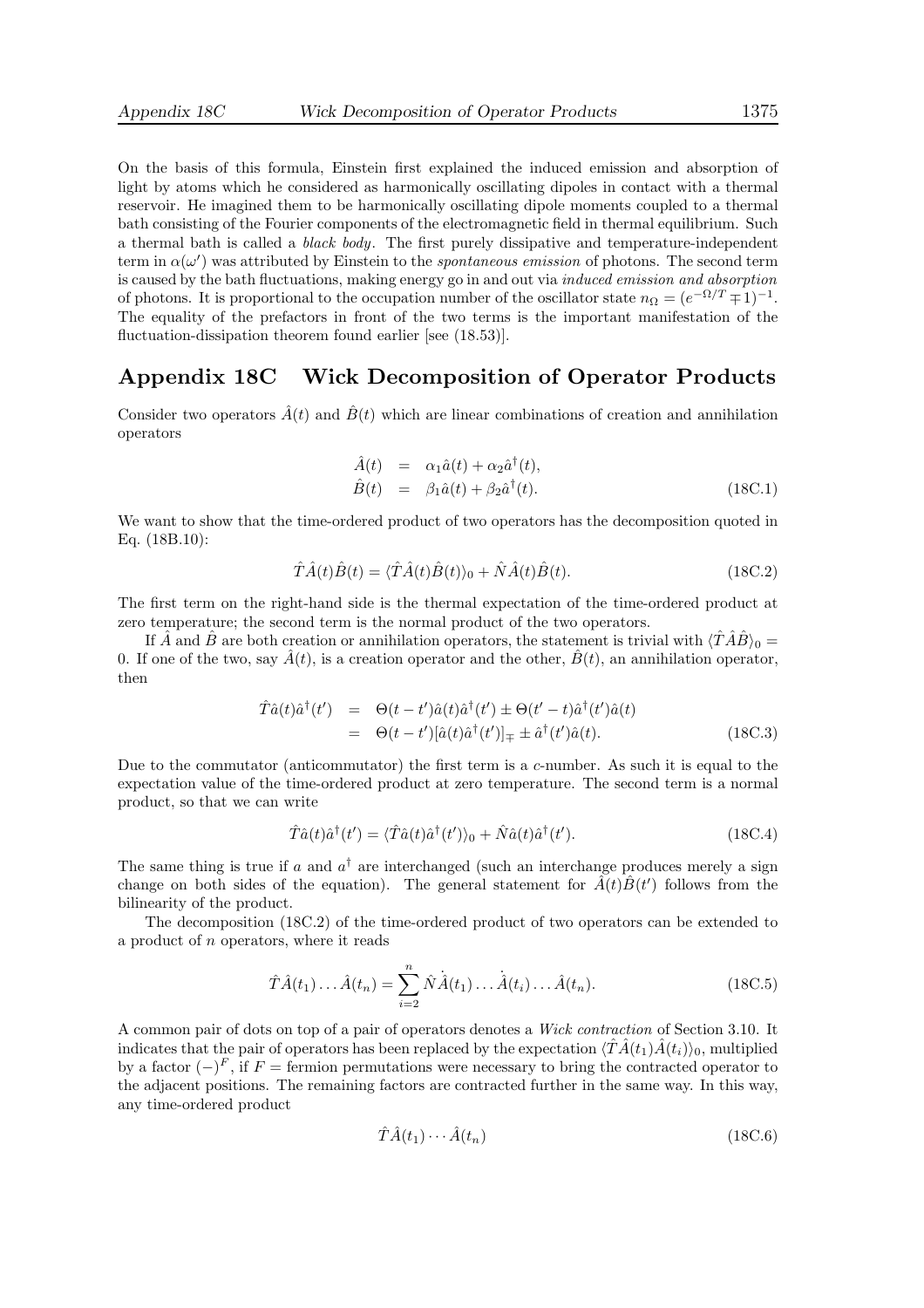can be expanded into a sum of normal products of these operators containing successively one, two, three, etc. pairs of contracted operators.

The expansion rule can be phrased most compactly by means of a generating functional

$$
\hat{T}e^{i\int_{-\infty}^{\infty}dt\hat{A}(t)j(t)} = e^{-\frac{1}{2}\int_{-\infty}^{\infty}dtdt'j(t)\langle \hat{T}\hat{A}(t)\hat{A}(t')\rangle_{0}j(t')} \hat{N}\left(e^{i\int_{-\infty}^{\infty}dt\hat{A}(t)j(t)}\right). \tag{18C.7}
$$

Differentiations with respect to the source  $i(t)$  on both sides produce precisely the above decompositions.

By going to thermal expectation values of  $(18C.7)$  at a temperature T, we find

$$
\left\langle \hat{T}e^{i\int_{-\infty}^{\infty}dt\hat{A}(t)j(t)}\right\rangle_{T}=e^{-\frac{i}{2}\int_{-\infty}^{\infty}dtdt'j(t)G(t,t')j(t')},\tag{18C.8}
$$

with

$$
G(t, t') = \langle \hat{T}\hat{A}(t)\hat{A}(t')\rangle_0 + \langle \hat{N}\hat{A}(t)\hat{A}(t')\rangle_T.
$$
 (18C.9)

The first term on the right-hand side is calculated at zero temperature. All finite temperature effects reside in the second term.

# Notes and References

The fluctuation-dissipation theorem was first formulated by

H.B. Callen and T.A. Welton, Phys. Rev. 83, 34 (1951).

It generalizes the relation between the diffusion constant and the viscosity discovered by

A. Einstein, Ann. Phys. (Leipzig) 17, 549 (1905),

and an analogous relation for induced light emission in

A. Einstein, "Strahlungs-Emission und -Absorption nach der Quantentheorie", Verhandlungen der Deutschen Physikalischen Gesellschaft 18, 318 (1916),

where he derived Planck's black-body formula. See also the functioning of this theorem in the thermal noise in a resistor:

H. Nyquist, Phys. Rev. 32, 110 (1928).

K.V. Keldysh, Z. Eksp. Teor. Fiz. 47, 1515 (1964); Sov. Phys. JETP 20, 1018 (1965). See also

V. Korenman, Ann. Phys. (N. Y.) 39, 72 (1966);

D. Dubois, in Lectures in Theoretical Physics, Vol. IX C, ed. by W.E. Brittin, Gordon and Breach, New York, 1967;

D. Langreth, in *Linear and Nonlinear Electronic Transport in Solids*, ed. by J.T. Devreese and V. Van Doren, Plenum, New York, 1976;

A.M. Tremblay, B. Patton, P.C. Martin, and P. Maldague, Phys. Rev. A 19, 1721 (1979). For the derivation of the Langevin equation from the forward–backward path integral see S.A. Adelman, Chem. Phys. Lett. 40, 495 (1976); and especially

A. Schmid, J. Low Temp. Phys. 49, 609 (1982).

To solve the operator ordering problem, Schmid assumes that a time-sliced derivation of the forward–backward path integral would yield a sliced version of the stochastic differential equation (18.317)  $\eta_n \equiv (M/\epsilon)(x_n - 2x_{n-1} + x_{n-2}) + (M\gamma/2)(x_n - x_{n-2}) + \epsilon V'(x_{n-1})$ . The matrix  $\partial \eta/\partial x$  has a constant determinant  $(M/\epsilon)^N(1+\epsilon\gamma/2)^N$ . His argument [cited also in the textbook by

U. Weiss, Quantum Dissipative Systems, World Scientific, 1993,

in the discussion following Eq. (5.93)] is unacceptable for two reasons: First, his slicing is not derived. Second, the resulting determinant has the wrong continuum limit proportional to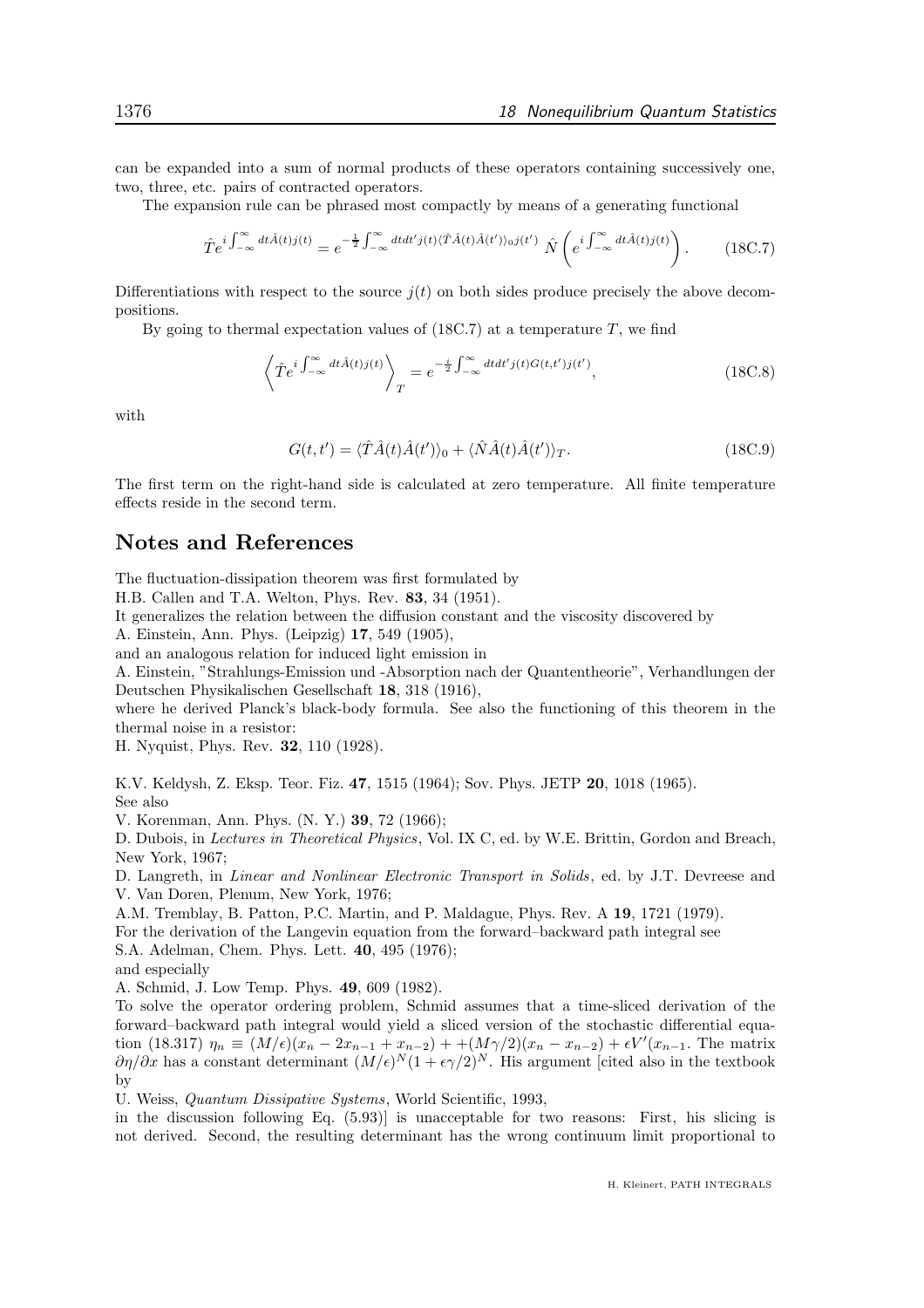$\exp\left[\int dt \,\gamma/2\right]$  for  $\epsilon \to 0$ ,  $N = (t_b - t_a)/\epsilon \to \infty$ , corresponding to the unretarded functional determinant (18.274), whereas the correct limit should be  $\gamma$ -independent, by Eq. (18.282). The above textbook by U. Weiss contains many applications of nonequilibrium path integrals.

More on Langevin and Fokker-Planck equations can be found in

S. Chandrasekhar, Rev. Mod. Phys. 15, 1 (1943);

- N.G. van Kampen, Stochastic Processes in Physics and Chemistry, North-Holland, Amsterdam, 1981;
- P. Hänggi and H. Thomas, Phys. Rep. 88, 207 (1982);
- C.W. Gardiner, Handbook of Stochastic Methods, Springer Series in Synergetics, 1983, Vol. 13;
- H. Risken, The Fokker-Planck Equation, ibid., 1983, Vol. 18;
- R. Kubo, M. Toda, and N. Hashitsume, Statistical Physics II, Springer, Berlin, 1985;
- H. Grabert, P. Schramm, and G.-L. Ingold, Phys. Rep. 168, 116 (1988).

The stochastic Schrödinger equation with the Hamiltonian operator  $(18.521)$  was derived by A.O. Caldeira and A.J. Leggett, Physica A 121, 587 (1983); A 130 374(E) (1985). See also

A.O. Caldeira and A.J. Leggett, Phys. Rev. A 31, 1059 (1985).

A recent discussion of the relation between time slicing and Itō versus Stratonovich calculus can be found in

H. Nakazato, K. Okano, L. Schülke, and Y. Yamanaka, Nucl. Phys. B 346, 611 (1990).

For the Heisenberg operator approach to stochastic calculus see

N. Saito and M. Namiki, Progr. Theor. Phys. 16, 71 (1956).

Recent applications of the Langevin equation to decay problems and quantum fluctuations are discussed in

U. Eckern, W. Lehr, A. Menzel-Dorwarth, F. Pelzer, A. Schmid, J. Stat. Phys. 59, 885-934 (1990). See also their references and those quoted at the end of Chapter 3.

The quantum Langevin equation is discussed in

G.W. Ford, J.T. Lewis und R.F. O'Connell, Phys. Rev. Lett. 55, 42273 (1985); Phys. Rev. A 37, 4419 (1988); Ann. of Phys. 185, 270 (1988).

Deterministic models for Schrödinger wave functions are discussed in

G. 't Hooft, Class. Quant. Grav. 16, 3263 (1999) (gr-gc/9903084); hep-th/0003005; Int. J. Theor. Phys. 42, 355 (2003) (hep-th/0104080); hep-th/0105105; Found. Phys. Lett. 10, 105 (1997) (quant-ph/9612018).

See also the Lecture Ref. [37].

The representation in Section 18.24 is due to

Z. Haba and H. Kleinert, Phys. Lett. A 294, 139 (2002) (quant-ph/0106095).

See also

F. Haas, Stochastic Quantization of the Time-Dependent Harmonic Oscillator , Int. J. Theor. Phys. 44, 1 (2005) (quant/ph-0406062).

M. Blasone, P. Jizba, and H. Kleinert, Phys. Rev. A 71, 2005; Braz. J. Phys. 35, 479 (2005) (quant/ph-0504047); Annals Phys. 320, 468 (2005) (quant/ph-0504200).

Another improvement is due to

M. Blasone, P. Jizba, G. Vitiello, Phys. Lett. A 287, 205 (2001) (hep-th/0007138);

M. Blasone, E. Celeghini, P. Jizba, G. Vitiello, Quantization, Group Contraction and Zero-Point Energy, Phys. Lett. A 310, 393 (2003) (quant-ph/0208012).

The individual citations refer to

[1] Some authors define  $G_{12}(\tau)$  as having an extra minus sign and the retarded Green function with a factor  $-i$ , so that the relation is more direct:  $G_{12}^R(\omega) = G_{12}(\omega_m = -i\omega + \eta)$ . See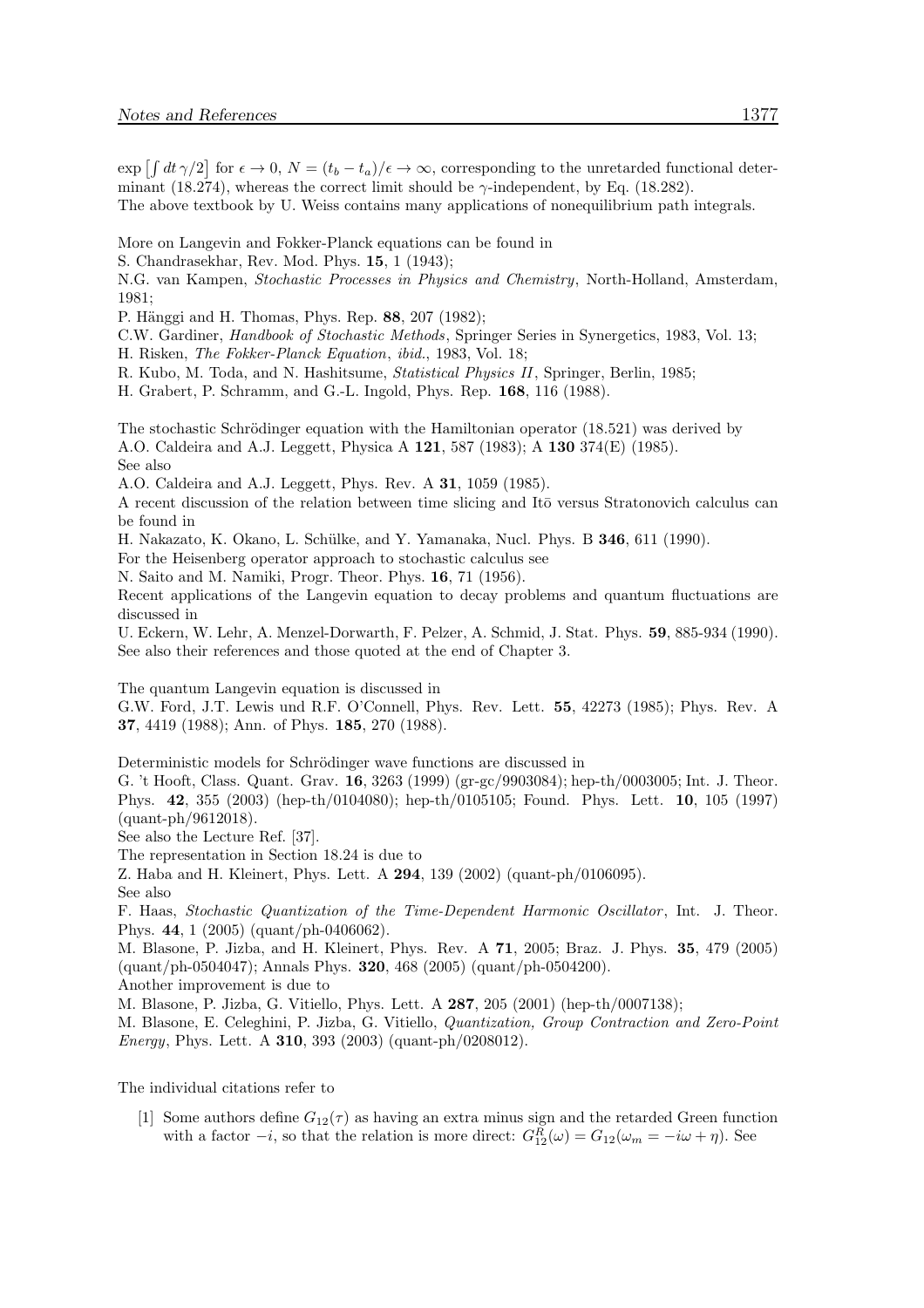A.A. Abrikosov, L.P. Gorkov, and I.E. Dzyaloshinski, Sov. Phys. JETP 9, 636 (1959); or Methods of Quantum Field Theory in Statistical Physics, Dover, New York, 1975; also

A.L. Fetter and J.D. Walecka, Quantum Theory of Many-Particle Systems, McGraw-Hill, New York, 1971.

Our definition (18.20) without a minus sign conforms with the definition of the fixed-energy amplitude in Chapter 9, Eq. (1.325), which is also a retarded Green function.

- [2] E.S. Fradkin, The Green's Function Method in Quantum Statistics, Sov. Phys. JETP 9, 912 (1959).
- [3] G. Baym and D. Mermin, J. Math. Phys. 2, 232 (1961). One extrapolation uses Padé approximations: H.J. Vidberg and J.W. Serene, J. Low Temp. Phys. 29, 179 (1977); W.H. Press, S.A. Teukolsky, W.T. Vetterling, and B.P. Flannery, Numerical Recipes in Fortran, Cambridge Univ. Press (1992), Chapter 12.5. Since the thermal Green function are usually known only approximately, the continuation is not unique. A maximal-entropy method by R.N. Silver, D.S. Sivia, and J.E. Gubernatis, Phys. Rev. B 41, 2380 (1990) selects the most reliable result.
- [4] J. Schwinger, J. Math. Phys. **2**, 407 (1961).
- [5] K.V. Keldysh, Z. Eksp. Teor. Fiz. 47, 1515 (1964); Sov. Phys. JETP 20, 1018 (1965).
- [6] K.-C. Chou, Z.-B. Su, B.-L. Hao, and L. Yu, Phys. Rep. 118, 1 (1985); also K.-C. Chou et al., Phys. Rev. B 22, 3385 (1980).
- [7] R.P. Feynman and F.L. Vernon, Ann. Phys. 24, 118 (1963); R.P. Feynman and A.R. Hibbs, Quantum Mechanics and Path Integrals, McGraw-Hill, New York, 1965, Sections 12.8 and 12.9.
- [8] The solution of path integrals with second time derivatives in the Lagrangian is given in H. Kleinert, J. Math. Phys. 27, 3003 (1986) (http://www.physik.fu-berlin.de/~kleinert/144).
- [9] H. Kleinert, Gauge Fields in Condensed Matter , op. cit., Vol. II, Section 17.3 (ibid.http/b2), and references therein.
- [10] See the review paper by S. Chandrasekhar, Rev. Mod. Phys. 15, 1 (1943), or the original papers: A.A. Fokker, Ann. Phys. (Leipzig) 43, 810 (1914); M. Planck, Sitzber. Preuss. Akad. Wiss. p. 324 (1917); O. Klein, Arkiv Mat. Astr. Fysik 16, No. 5 (1922); H.A. Kramers, Physica 7, 284 (1940); M. Smoluchowski, Ann. Phys. (Leipzig) 48 , 1103 (1915).
- [11] H. Kleinert, A. Chervyakov, Phys. Lett. B 464, 257 (1999) (hep-th/9906156); Phys. Lett. B 477, 373 (2000) (quant-ph/9912056); Eur. Phys. J. C 19, 743-747 (2001) (quantph/0002067); Phys. Lett. A 273, 1 (2000) (quant-ph/0003095); Int. J. Mod. Phys. A 17, 2019 (2002) (quant-ph/0208067); Phys. Lett. A 308, 85 (2003) (quant-ph/0204067); Int. J. Mod. Phys. A 18, 5521 (2003) (quant-ph/0301081) .
- [12] In a first attempt to show that this functional the determinant is unity, A. Schmid, J. Low Temp. Phys. 49, 609 (1982). contrived a suitable time slicing of the differential operator in (18.326) to achieve this goal. However, since this was not derived from a time slicing of the initial forward–backwards path integral (18.230), this procedure cannot be considered as a proof.
- [13] The operator-ordering problem was first solved by H. Kleinert, Ann. of Phys. 291, 14 (2001) (quant-ph/0008109).